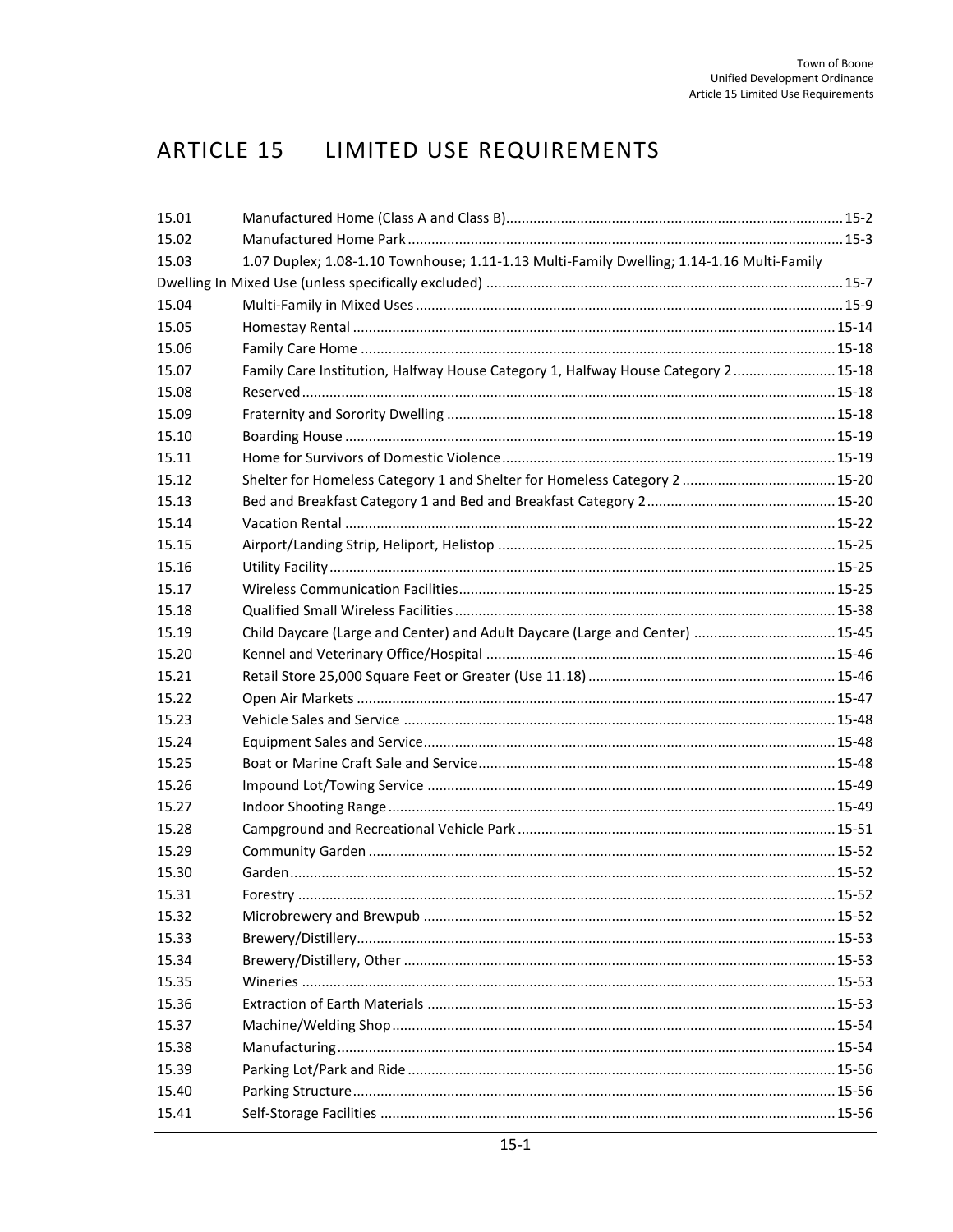| 15.42 | Outdoor Storage (Principal Use); Recycling Drop-off Station; Recycling and Salvage  15-57 |  |
|-------|-------------------------------------------------------------------------------------------|--|
| 15.43 |                                                                                           |  |
| 15.44 |                                                                                           |  |
| 15.45 |                                                                                           |  |
| 15.46 |                                                                                           |  |
| 15.47 |                                                                                           |  |
| 15.48 |                                                                                           |  |
| 15.49 |                                                                                           |  |
| 15.50 |                                                                                           |  |
| 15.51 |                                                                                           |  |
| 15.52 |                                                                                           |  |
| 15.53 |                                                                                           |  |
| 15.54 |                                                                                           |  |
| 15.55 |                                                                                           |  |
| 15.56 |                                                                                           |  |
| 15.57 |                                                                                           |  |
| 15.58 |                                                                                           |  |
| 15.59 |                                                                                           |  |
| 15.60 |                                                                                           |  |
| 15.61 |                                                                                           |  |
| 15.62 |                                                                                           |  |
| 15.63 |                                                                                           |  |
| 15.64 |                                                                                           |  |
| 15.65 | Electric Vehicle Charging Stations, Accessory (A-29) and Principal (11.37)  15-77         |  |

# <span id="page-1-0"></span>**15.01 Manufactured Home (Class A and Class B)**

- **15.01.01** Manufactured Home "Class A" is a structure, constructed after June 15, 1976, that meets or exceeds the construction standards promulgated by the U.S. Department of Housing and Urban Development that were in effect at the time of construction, transportable in one or more sections, which in the traveling mode is eight feet (8') or more in width, or forty feet (40') or more in length, or, when erected on site, is 320 or more square feet; and which is built on a permanent chassis and designed to be used as a dwelling, with a continuous permanent masonry foundation (not pierced except for required ventilation and access) and connected to the required utilities for systems contained therein and satisfies the following criteria:
	- **A.** The pitch of the home's roof is a minimum vertical rise of one foot (1') for each five feet (5') of horizontal run, and the roof is finished with a type of shingle that is commonly used in standard residential construction;
	- **B.** The exterior siding consists of wood, hardboard, aluminum, or vinyl covering, with reflectivity in no case exceeding the reflectivity of gloss white paint, comparable in composition, appearance, and durability to the exterior siding compatible with standard residential construction; and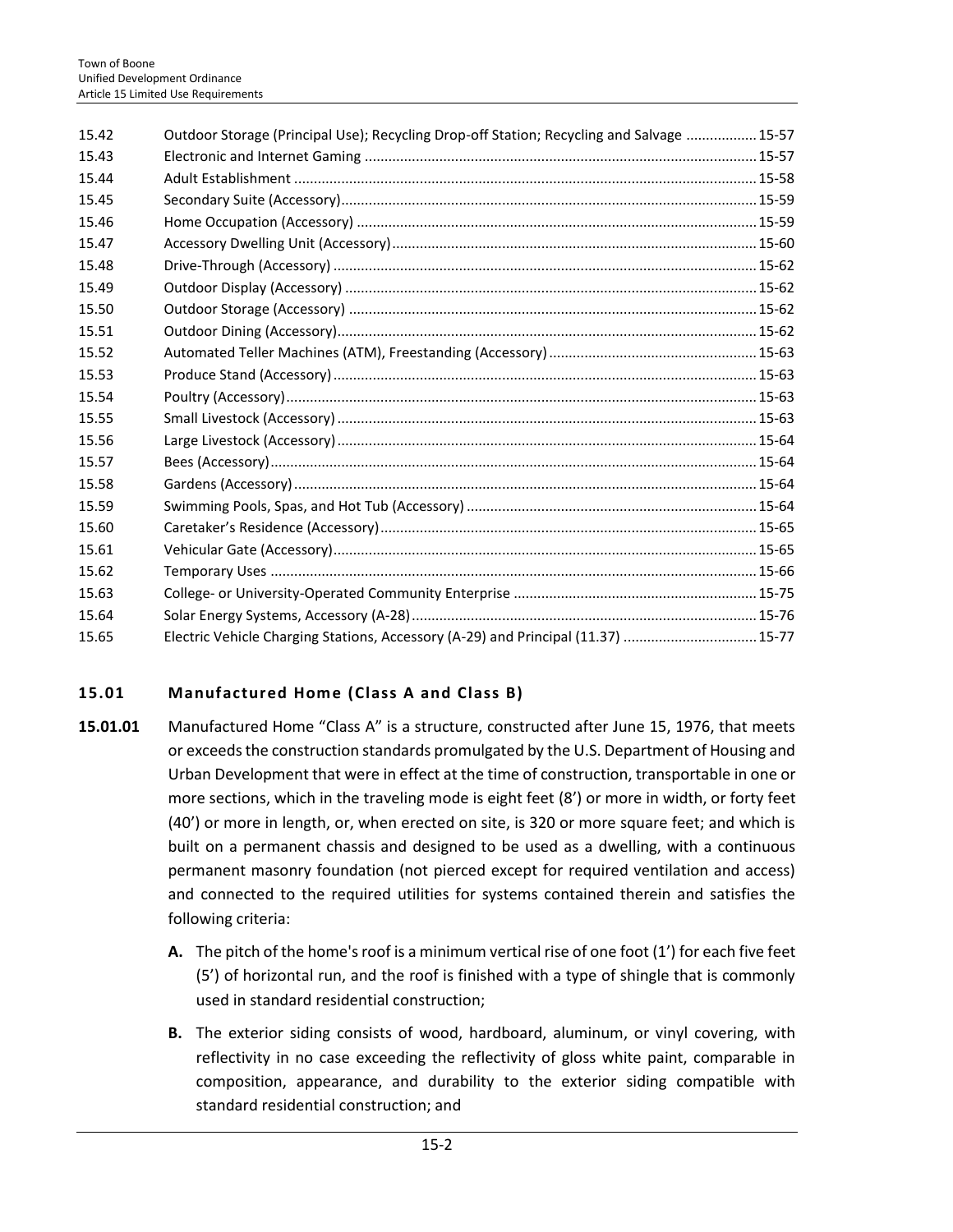- **C.** The tongue, axles, transporting lights, and removable towing apparatus are removed after placement on the lot and before occupancy.
- **15.01.02** Manufactured Home "Class B" is a structure, constructed after June 15, 1976, that meets or exceeds the construction standards promulgated by the U.S. Department of Housing and Urban Development that were in effect at the time of construction, transportable in one or more sections, which in the traveling mode is eight feet (8') or more in width, or forty feet or more (40'±) in length, or, when erected on site, is 320 or more square feet; and which is built on a permanent chassis and designed to be used as a dwelling, with or without a continuous permanent masonry foundation (not pierced except for required ventilation and access) and connected to the required utilities for systems contained therein, but that does not satisfy the criteria necessary to qualify as "Class A" (10.01.02-A). Skirting is required for "Class B" manufactured homes.

#### (Ord. PL04727-050721; 07-01-2021)

#### <span id="page-2-0"></span>**15.02 Manufactured Home Park**

- **15.02.01** Plan Requirements: In addition to the other plan requirements of the Ordinance, an applicant for a Zoning Permit to establish a manufactured home park must submit a detailed plan which specifies the following:
	- **A.** Name of the manufactured home park (approval required by Fire Marshall)
	- **B.** Location and dimensions of every manufactured home space, including total number of spaces; and
	- **C.** Location and dimensions of every street (street names required for approval by the Fire Marshall) and vehicle accommodation area; and
	- **D.** Recreation Space; and
	- **E.** Landscape buffers; and
	- **F.** Office location; and
	- **G.** Storage building(s) utilized by the park.

## **15.02.02 General Requirements for the Manufactured Home Park**

- **A.** There shall be at least one (1) entrance sign identifying the park which meets the requirements of Article 26.
- **B.** There shall be a designated office which may be a manufactured home.
- **C.** There shall be a designated space on the grounds for mail service for the residents of manufactured home park.
- **D.** Storage buildings utilized by the park for materials and equipment must be located a minimum of twenty-five feet (25') from any residential unit within the park and a minimum of twenty-five (25') feet from any property line.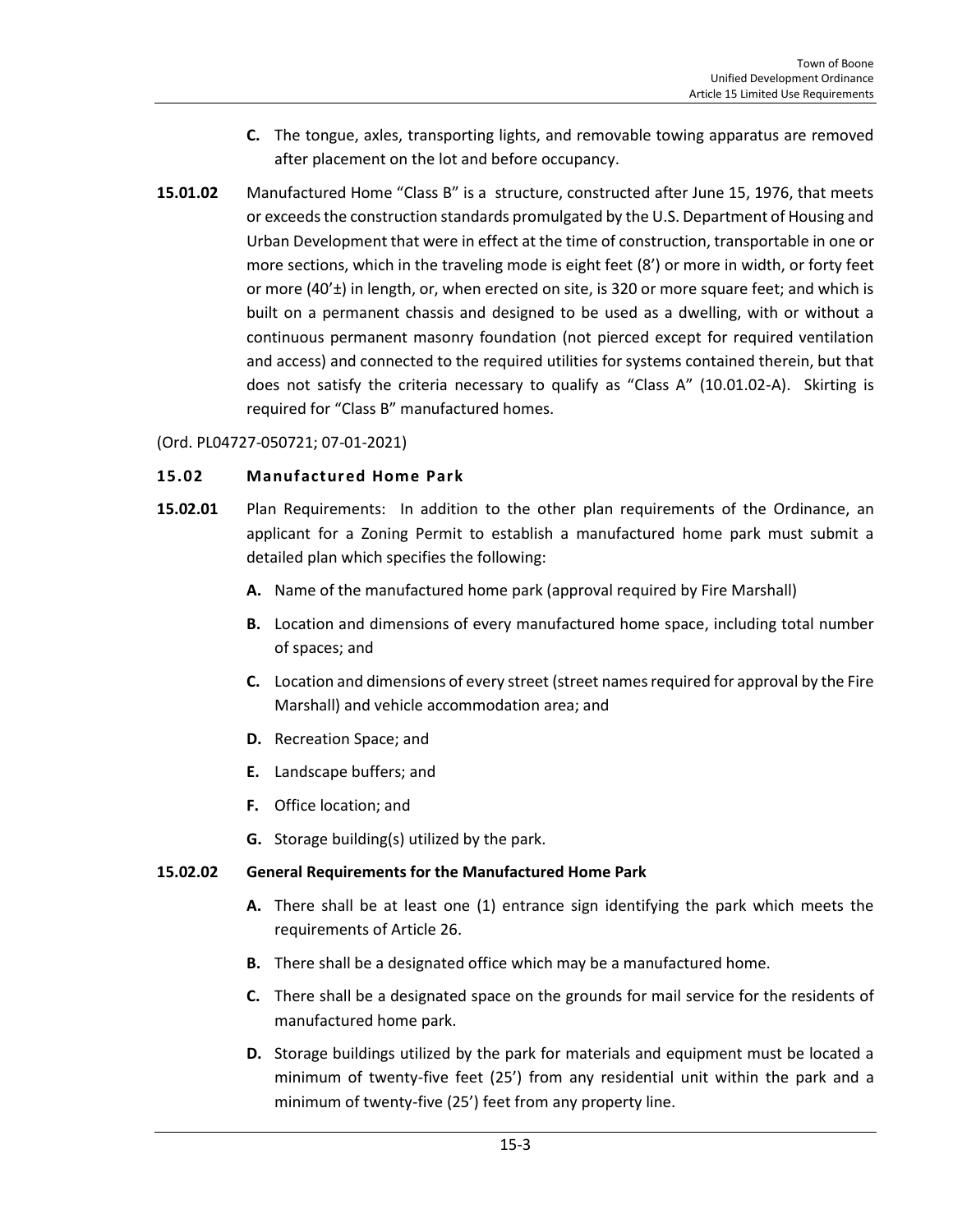- **E.** Streets:
	- 1. No individual manufactured home space may have direct vehicular access to a public street.
	- 2. Access to each manufactured home space must be provided by a private street constructed to the standards as set forth in Article 23.
	- 3. All streets in the manufactured home park intersecting another street shall have a stop sign that conforms to the NC Department of Transportation specifications.
	- 4. Each street shall have a permanent street sign installed with an approved (Fire Marshall approval required) designated name identifying each street.
- **F.** Parking:
	- 1. Two (2) off-street parking spaces must be provided within each manufactured home space.
	- 2. Parking spaces shall be constructed to the standards as set forth in Article 24 Parking.
	- 3. Off-street parking areas shall be at least four feet (4') away from any unit.
	- 4. An applicant may utilize on-street parking if the private street within the manufactured home park is designed and constructed to accommodate on-street parking.
	- 5. A combination of off-street and on-street parking is allowed.
- **G.** All manufactured home spaces must be set back at least twenty-five feet (25') from all public rights-of-way and property lines.
- **H.** Landscaping for the manufactured home park shall be provided in accordance with Article 31 Landscape Standards.
- **I.** Recreation space:
	- 1. A minimum of 5% of the parcel shall be provided as recreation space for residents of the park.
	- 2. In general, required recreation space shall have a least dimension of twenty-five feet (25), an average dimension of fifty feet (50'), and a minimum area of 2,500 square feet. Smaller dimensions are acceptable if:
		- a. Less than 2500 square feet of recreation area is required, or
		- b. The recreation area is a suitably improved roof area or enclosed floor area, or
		- c. The anticipated needs of the residents require smaller facilities, such as tot lots or shuffle board courts, or
	- 3. The dedication of a greenway easement may be used to satisfy the requirements for recreational space.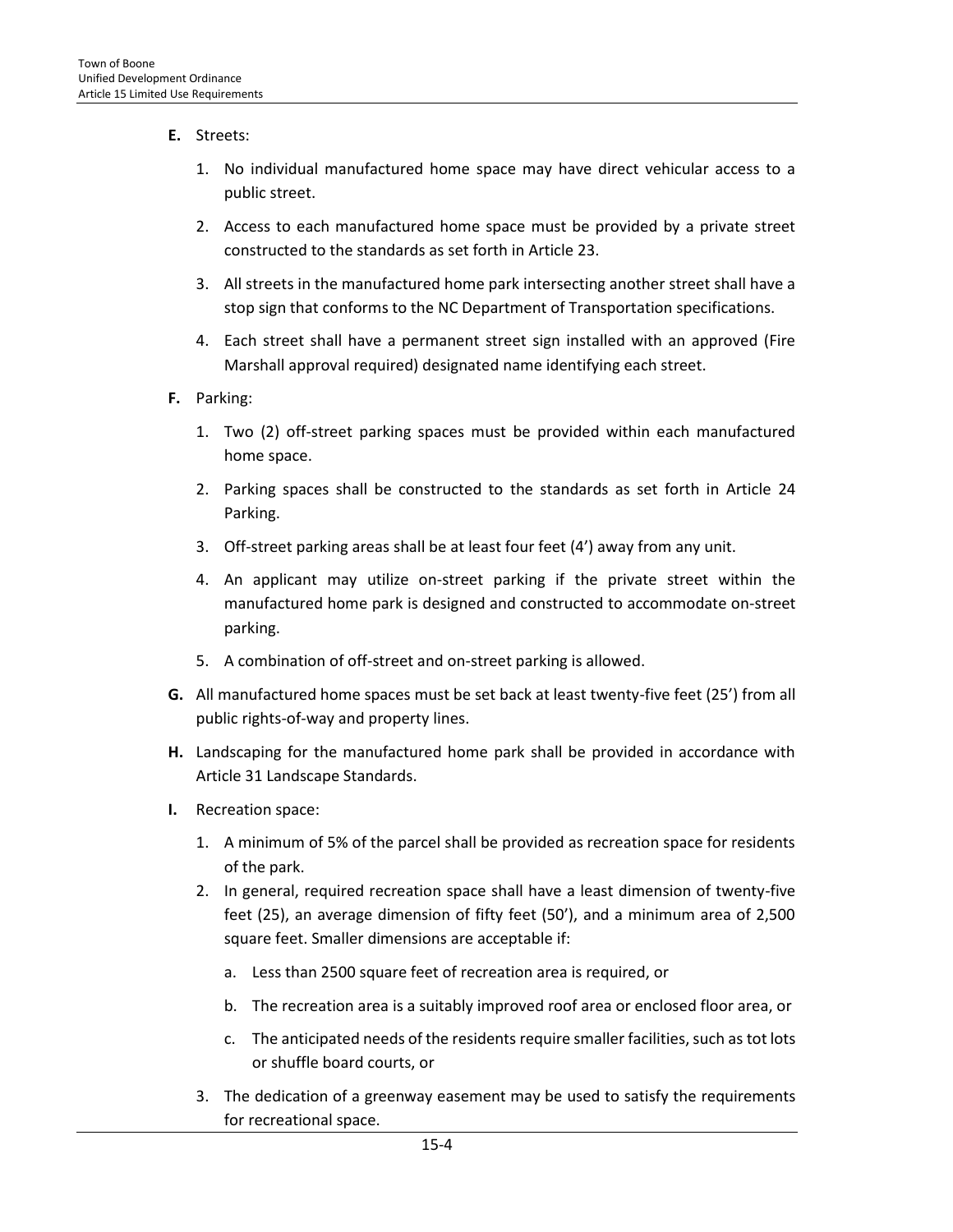- 4. Outdoor recreation area for common use should be located twenty feet (20') or more from any residential windows at the same general level.
- 5. Recreation areas shall be maintained in a safe and sanitary manner.
- **J.** Utilities:
	- 1. All utilities must be installed underground in accordance with Article 22.
	- 2. The source of the water supply system shall be the public water system.
	- 3. The source of the sewer system shall be the public sewer system.
	- 4. Solid waste and recycling enclosures shall be provided in accordance with Section 22.13.
- **K.** The park operator must maintain a register containing a record of all occupants. The register must contain the following information:
	- 1. Name, address, and space number of each occupant; and
	- 2. The date the manufactured home entered the park.
- **L.** Recreational vehicles shall not be used for residential purposes.
- **M.** Maintenance:
	- 1. Grounds and buildings of the manufactured home park shall be kept free of debris, trash, and litter to prevent the infestation of rodents, flies, mosquitos, and other pests.
	- 2. Grounds within the manufactured home park, including manufactured home spaces, shall be maintained to prevent the growth of ragweed, poison ivy, poison oak and other weeds.
	- 3. Grounds within the manufactured home park shall have proper drainage to prevent the accumulation of water.

#### **15.02.03 General Requirements for the Manufactured Home Space**

- **A.** Each manufactured home must be placed and maintained in accordance with the plan filed in accordance with Subsection 15.02.01.
- **B.** No more than one manufactured home may be parked or set up in a manufactured home space.
- **C.** Each space must be graded and grassed to prevent erosion and provide adequate storm drainage away from the manufactured home.
- **D.** Each space shall have a solid surface where the home will be placed.
- **E.** Each manufactured home space shall be clearly established on the ground by permanent monuments or markers.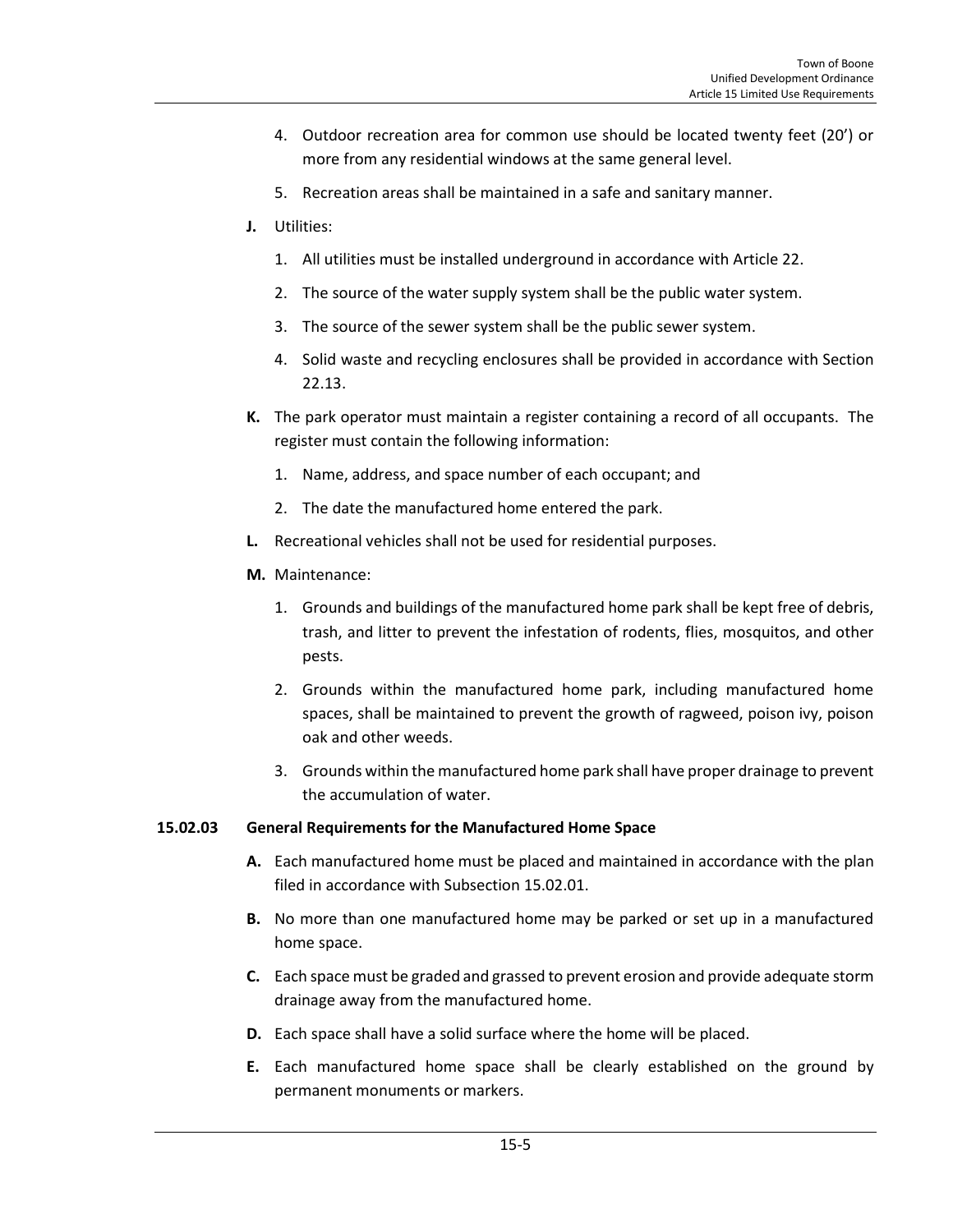- **F.** Each manufactured home dwelling must be set up in accordance with the standards established by NC Department of Insurance and a Certificate of Occupancy shall be obtained.
- **G.** Setbacks:
	- 1. The manufactured home (and any additions) must be set back at least ten feet (10') from the edge of the private street pavement.
	- 2. The manufactured home (and any additions) shall be set back from any other manufactured home within the manufactured home park by twenty feet (20').
	- 3. The manufactured home (and any additions) must be set back at least ten feet (10') from the rear of the manufactured home space.
- **H.** No manufactured home may extend beyond its own manufactured home space.
- **I.** Manufactured home additions: Prefabricated structures specifically designed by the manufactures as extensions and any other additions meeting NC Building Code may be added to any manufactured dwelling, provided that the minimum setback between the homes of twenty feet (20') can be met and the proper Zoning and Building Permits are obtained.
- **J.** All entrances/exits of the manufactured home shall have steps.
- **K.** Accessory storage buildings are permissible on a manufactured home space provided:
	- 1. Accessory storage buildings must be fully contained on the manufactured home space for which the storage building is intended.
	- 2. Accessory storage buildings shall be located to the rear of the manufactured home space and in no case shall the accessory building extend past the manufactured home toward the street.
	- 3. Accessory buildings shall be setback a minimum of five feet (5') from the manufactured home and a minimum of seven feet (7') from any manufactured home space boundary.
- **15.02.04 Existing Manufactured Home Parks:** Compliance of the existing manufactured home parks with the requirements of this Ordinance shall be triggered by the costs of any site improvements within the manufactured home park.
	- **A.** For purposes of complying with Article 7, the simple act of replacing one manufactured home with another does not trigger the required site improvements except in cases of manufactured homes located in Special Flood Hazard Areas.

(Ord. 20160751, 03-16-2017; Ord. PL04727-050721; 07-01-2021)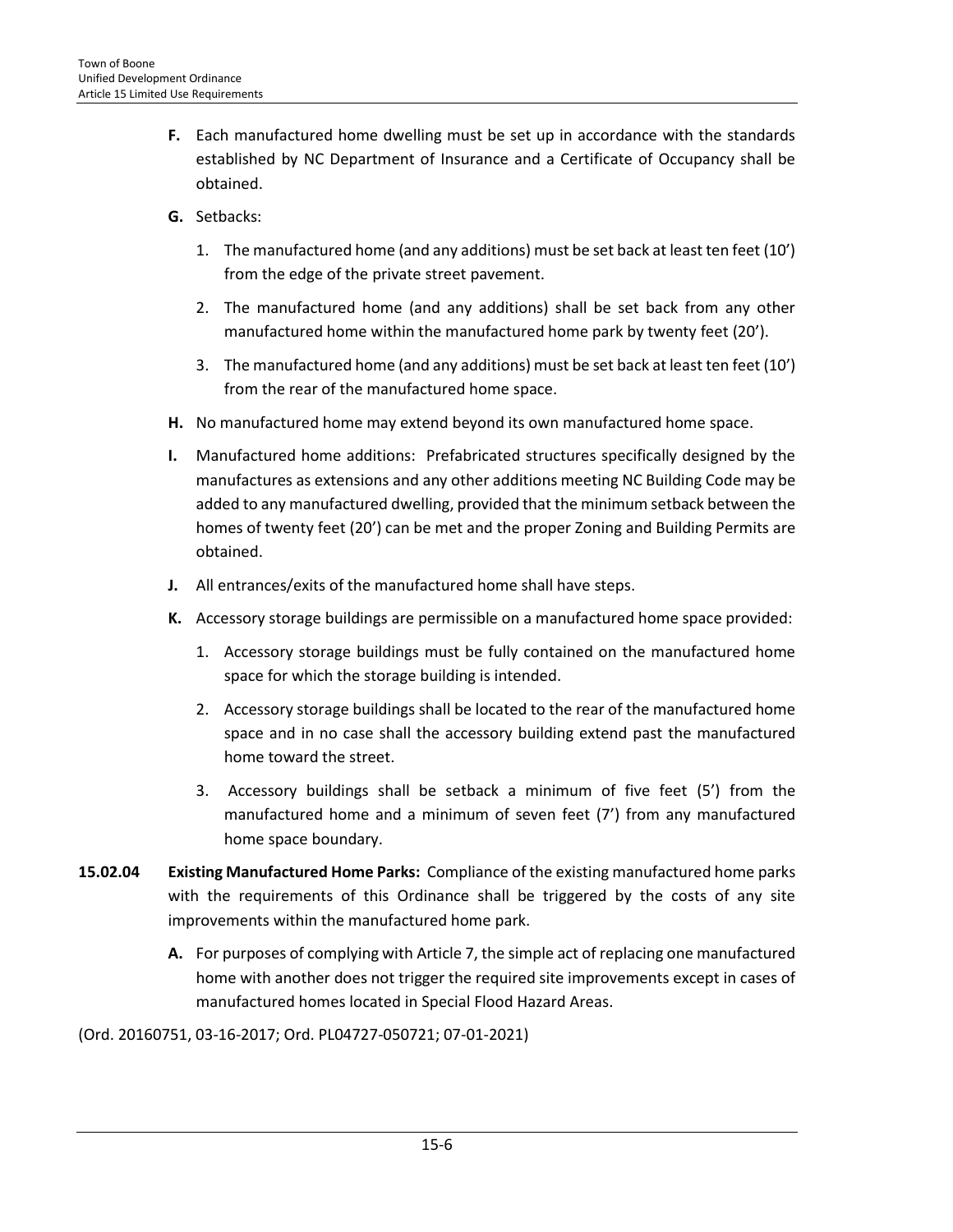# <span id="page-6-0"></span>**15.03 1.07 Duplex; 1.08-1.10 Townhouse; 1.11-1.13 Multi-Family Dwelling; 1.14-1.16 Multi-Family Dwelling In Mixed Use (unless specifically excluded)**

- **15.03.01** Applicable standards described in this Section are required for Uses 1.07-1.16 and apply to all of the following:
	- **A.** New construction, whether such construction constitutes a new development or an expansion of an existing development;
	- **B.** Multi-family dwelling units created by a change in use of a portion or all of an existing development to multi-family use; and
	- **C.** Renovation or replacement of a portion or all of an existing multi-family development when the costs of renovation or replacement trigger the requirements of Article 7 for compliance with this Ordinance.
- **15.03.02** This Section shall not apply to:
	- **A.** Multi-family dwelling units in mixed-use building(s) constructed pursuant to and in accordance with the requirements of Section 15.04,
	- **B.** Multi-family dwelling units in single use buildings within a mixed-use project constructed pursuant to an in accordance with the requirements of Section 15.04, if:
		- 1. The development is approved through a Conditional District B1 General Business, B2 Neighborhood Business, B3 General Business rezoning process; and
		- 2. No phasing of construction is proposed or approved unless:
			- a. The commercial portions of the development will be constructed as part of the initial phase; or
			- b. All phases approved prior to the construction of the phase in which the commercial portions of the development are completed, together allow the construction of no more than one-third (1/3) the number of multi-family dwelling units which are approved for the development as a whole; or
			- c. The applicant provides adequate assurances in the form of financial commitments which will guarantee that all commercial portions of the development will be completed within the approved vesting period. For purposes of this alternative, by example only and not by way of exclusion, an irrevocable letter of credit from an appropriate financial institution in favor of the Town in a sufficient amount to cover 125% of the projected costs of construction, said projection sealed by a North Carolina licensed engineer, is considered such a guarantee.
- **15.03.03** Each new multi-family development shall meet the following standards: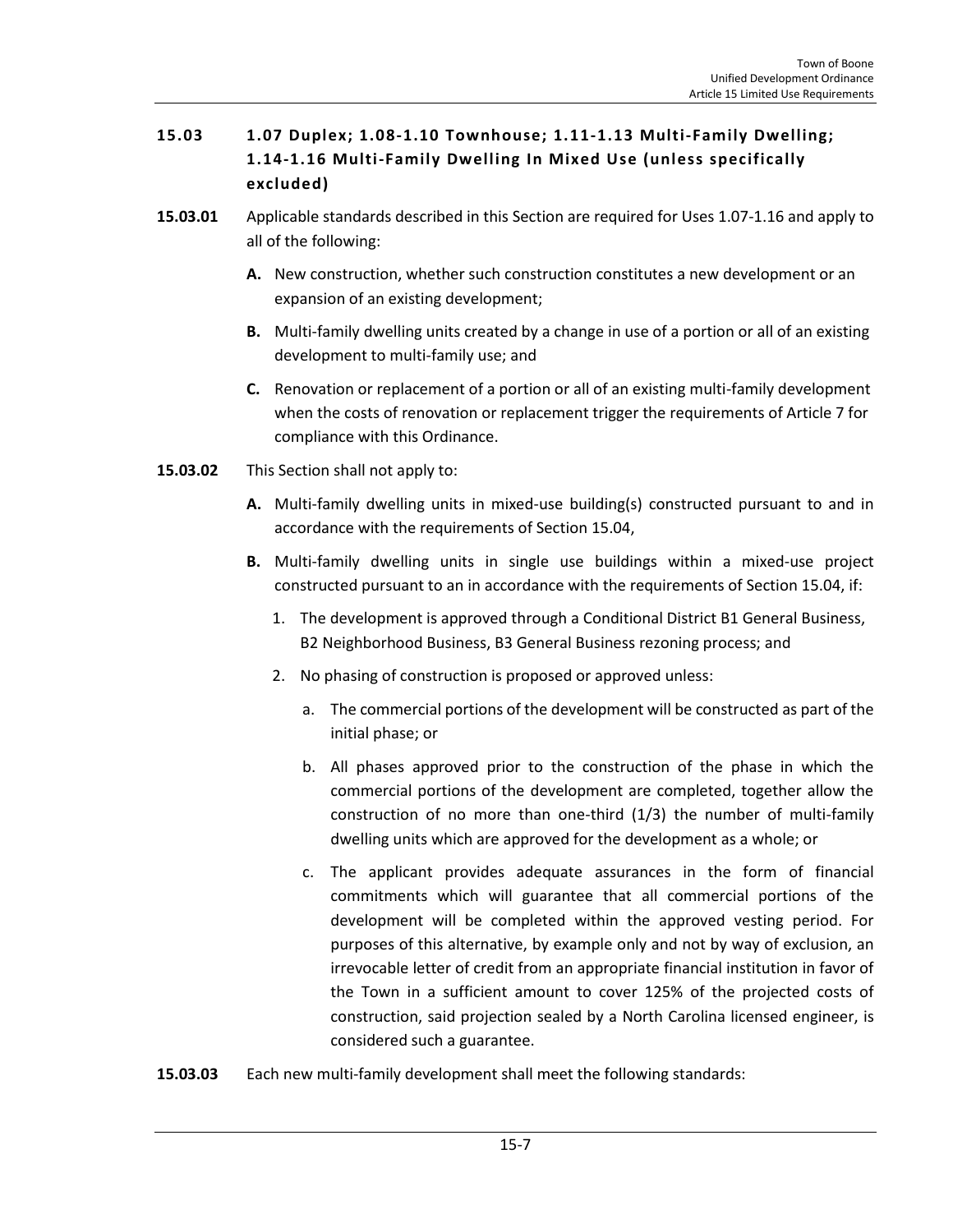- **A.** A townhouse style design and a mixture of unit configuration and sizes per development shall be encouraged. No one type of dwelling units, as defined by the number of bedrooms, shall comprise more than 50% of the total units.
- **B.** Parking shall be limited to a maximum of two (2) spaces per unit and a clearly designated parking area for visitors.
	- 1. The square footage of the parking designated for visitors may not exceed ten percent (10%) of the total parking area. A minimum of twenty-five percent (25%) of units shall have a garage or carport.
	- 2. If freestanding, garages and carports shall be architecturally integrated with the development. To the greatest extent practicable, parking shall be located behind or underneath proposed building(s).
- **C.** A livability space ratio of .50 must be met for the development. Fifty percent (50%) of the required livability space shall be designated to a defined area exclusively for the use of ground floor units. This space must consist of a common yard with accompanying private outdoor space for each ground level unit, or individual yards contiguous with the unit served. Either configuration must provide direct access from all ground floor units. The remaining livability space shall be designated for the use of the development as a whole as recreation space and shall be located so as to provide for direct auditory, visual, and physical access from the dwelling units served.
- **D.** On-site property management or an owner's association shall be required.
- **E.** Recreation space:
	- 1. A minimum of 5% of the parcel shall be provided as recreation space for residents of the park.
	- 2. In general, required recreation space shall have a least dimension of twenty-five feet (25), an average dimension of fifty feet (50'), and a minimum area of 2,500 square feet. Smaller dimensions are acceptable if:
		- d. Less than 2500 square feet of recreation area is required, or
		- e. The recreation area is a suitably improved roof area or enclosed floor area, or
		- f. The anticipated needs of the residents require smaller facilities, such as tot lots or shuffle board courts, or
	- 3. The dedication of a greenway easement may be used to satisfy the requirements for recreational space.
	- 4. Outdoor recreation area for common use should be located twenty feet (20') or more from any residential windows at the same general level.
	- 5. Recreation areas shall be maintained in a safe and sanitary manner.
- **15.03.04** Each residential building shall meet the following standards: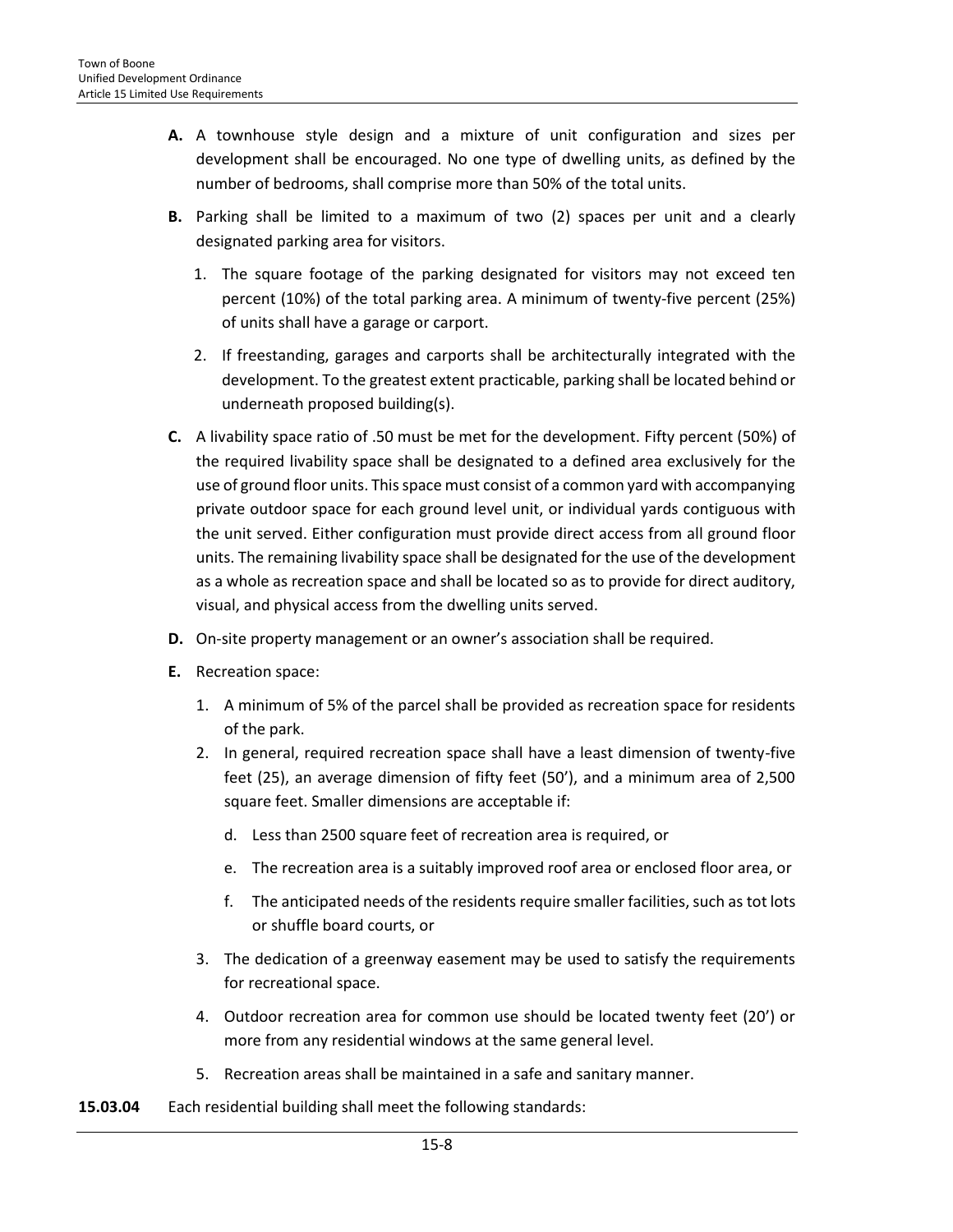**A.** The maximum building height shall be three (3) stories of occupied space, and in no case shall the building exceed fifty feet (50') in total height including the roof or the maximum in the particular zoning district, whichever is less.

# **B. Roof Requirements:**

- 1. If a pitched roof is proposed, the pitched roof area may be used as attic or storage space.
- 2. If a flat roof is proposed, fifty percent (50%) of the roof area must be used as livability space.
- **C.** The front entrance of each unit on the first floor must be at ground level to the greatest extent practicable.
- **15.03.05** Each dwelling unit shall meet the following standards:
	- **A.** The bedroom to bathroom ratio of each unit within the development shall be limited as follows:
		- 1. Efficiency unit and one (1) bedroom unit: one (1) bathroom.
		- 2. Two (2) bedroom unit: one (1) or two (2) bathrooms, with no less than one bathroom with common access.
		- 3. Three (3) bedroom unit: Two (2) bathrooms with no less than one (1) bathroom with common access.
		- 4. Four (4) or more bedroom unit: Three (3) bathrooms with no less than two (2) bathrooms with common access from a hall.
	- **B.** In every unit with two (2) or more bedrooms, a designated master suite must be included and shall be at least twenty-five percent (25%) larger than every other bedroom and not less than 144 square feet excluding closet space.
	- **C.** Dedicated storage space of at least fifty square feet (50 ft<sup>2</sup>) per unit must be provided for units without garages. Any storage space which is not within or attached to the building containing the units served by the space must be architecturally integrated with the development.
	- **D.** Occupancy of each unit shall be limited to (2) two unrelated persons.

(Ord. 20150028, 11-19-2015; Ord. 20160438, 03-16-2017; Ord. 20160751, 03-16-2017; Ord. PL01265- 011618, 03-22-2018; Ord. PL02634-060519, 11-21-2019)

# <span id="page-8-0"></span>**15.04 Multi-Family in Mixed Uses**

- **15.04.01** Multi-family residential uses (Use 1.14, 1.15 and 1.16) are allowed in the B1, B2 and B3 zoning districts when the criteria in this Section are met.
	- **A.** For purposes of this Section, "commercial" shall include the following uses: 3.08 Motel, 3.09-3.11 Hotel, 4.03 Funeral Home Establishment, 4.05 Post Office, 5.01 Government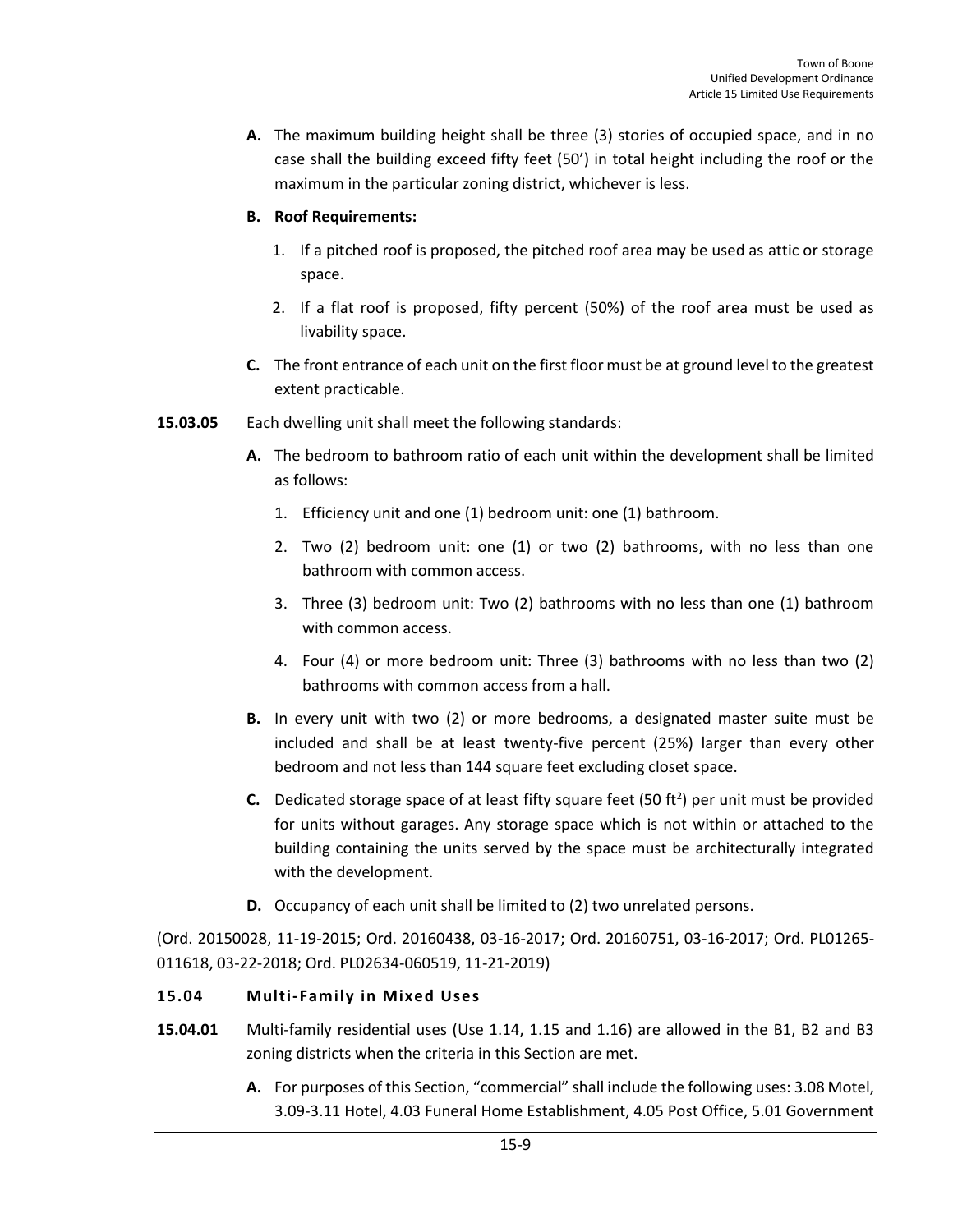Cultural Facility, 5.02-5.03 Government Neighborhood Cultural Facility, 5.04-5.06 Recreation Facility, 5.07-5.09 Event Venue, 5.12 Police Substation, 5.16 Government Facility, 8.0 Assembly, 9.0 Education, 10.02 Child Daycare Center, 10.04 Adult Daycare Center, 10.5 All Other Daycare, 11.0 General Sales and Service, 12.0 Recreation, 14.0 Manufacturing, 16.01 Mini-Storage, 17.0 Transportation, and 19.0 Particular Activities which pose Particular Concerns about Public Health.

- **B.** To the extent this Section conflicts with other Articles of this Ordinance, this Section shall control.
- **C.** "Commercial use" and "street level commercial land use" as referred to in this section 15.04, means only space in a building used or to be used for commercial uses unrelated to the residential use of the building or development. By way of clarification and not as a limitation, the following uses may not be counted as "commercial use": amenities operated entirely or in the main for residents (including but not limited to swimming pools, gyms, etc.); required recreation space; space used to operate and maintain the residential portion of the development, including leasing, management, and/or maintenance-related office space; and/or common areas of the residential units.
	- 1. Notwithstanding the foregoing, only parking spaces located in a single-use parking structure (not containing residential units below or above) may be counted as "street level commercial land use."
- **D.** A minimum of 60% of the street facing street level building facade shall be comprised of transparent, non-reflective windows.
- **E.** Pedestrian weather protections such as awnings or canopies are encouraged along public streets provided they do not encroach into the roadway. Awnings or canopies which encroach above a public sidewalk shall obtain an encroachment agreement from the Town of Boone.
- **F.** No one type of dwelling units, as defined by the number of bedrooms, shall comprise more than 50% of the total units.
- **G.** The bedroom to bathroom ratio of each unit within the development shall be limited as follows:
	- 1. Efficiency unit and one-bedroom unit: one bathroom.
	- 2. Two-bedroom unit: one or two bathrooms, with no less than one bathroom with common access.
	- 3. Three-bedroom unit: two bathrooms with no less than one bathroom with common access.
	- 4. Four or more-bedroom unit: three bathrooms with no less than two bathrooms with common access from a hall.
- **H.** In every unit with two or more bedrooms, a designated master suite must be included and shall be at least 25% larger than every other bedroom and not less than 144 square feet excluding closet space.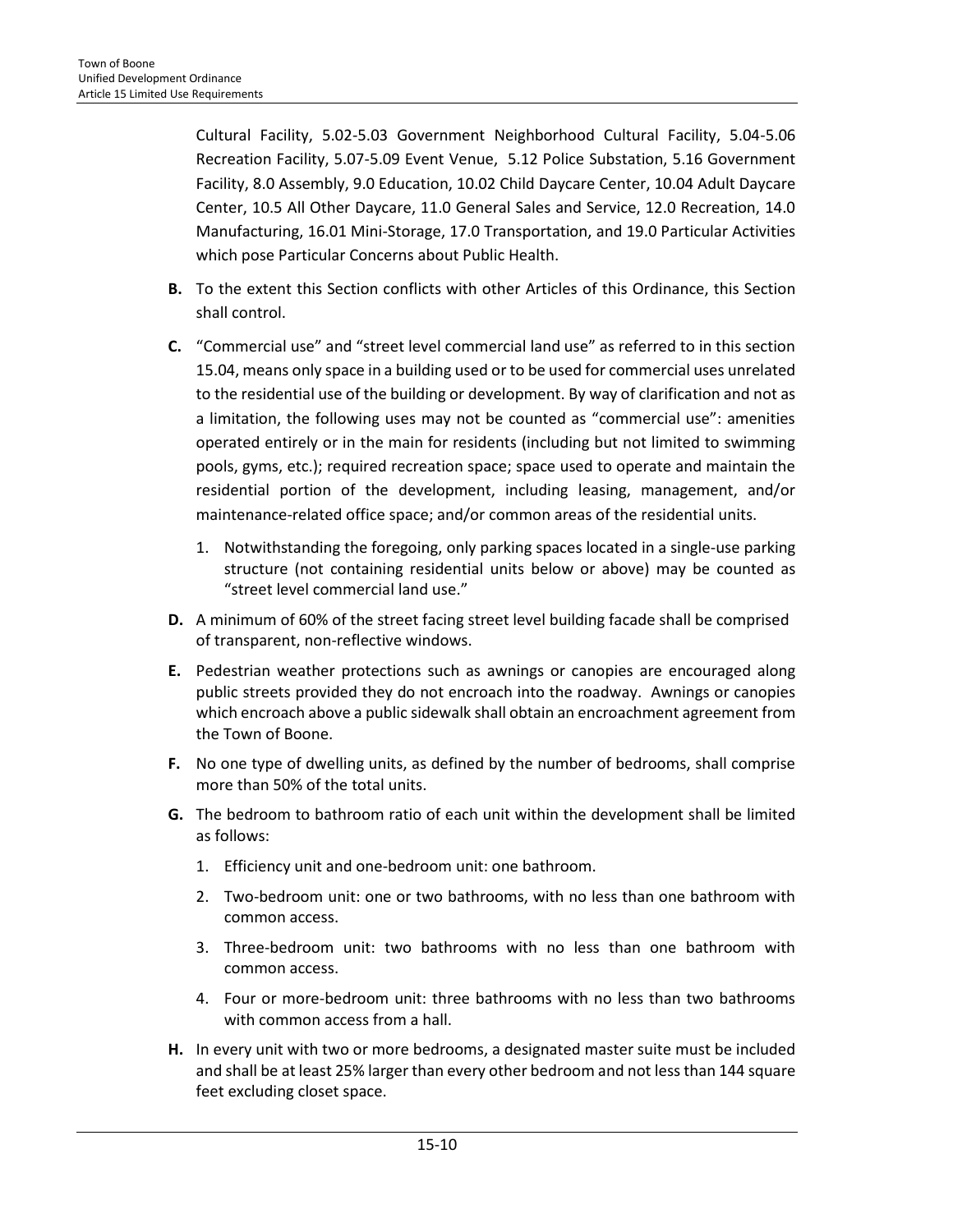- **15.04.02** Multi-family residential uses, either as the result of new construction or conversion, are allowed in the Central Business District (B1) only if the projects in which they are included meet all the following criteria:
	- **A.** Each project shall provide primary street level commercial land uses (i.e. retail, office, restaurant) of at least fifty percent (50%) of the square footage of the footprint of each building on the primary street level. For developments located on lots which abut more than one public street in the Central Business District, each additional street level floor shall provide commercial uses of at least 30% of that level's square footage. For purposes of this Subsection, the "primary street" shall be determined according to the following order: King Street, Howard Street, Depot Street, all other streets. For example, if a project is located on a lot that abuts both King Street and Howard Street, King Street shall be considered the "primary street" while for a project which abuts Howard Street and Depot Street, Howard Street shall be considered the "primary street" and so on.
	- **B.** The entire frontage of the primary street level of the building abutting the street shall provide commercial uses. Required entrances for ingress and egress to secondary uses are permitted along said frontage so long as they are no larger than necessary to meet building code and safety requirements for ingress and egress. Commercial uses on the non-primary street level(s) shall front on the non-primary street.
	- **C.** The entire primary street level floor of the building shall be constructed to commercial standards in accordance with North Carolina Building Code Group A, B, E or M.
	- **D.** New projects on property which was vacant as of February 1, 2018 shall be at least two floors above the primary street level.
	- **E.** Buildings facades shall be oriented to each public street and shall have a primary entrance door facing each abutting public sidewalk.
	- **F.** A minimum of 30% of non-primary street level facing building facades shall be comprised of transparent, non-reflective windows.
	- **G.** Surface parking shall be located away from each public street to the extent possible, and if practical, to the rear of the principal building.
	- **H.** Structured parking is permitted to the rear or interior of the building or below the street level floor.
	- **I.** Building facades may be no further than 0'-0" from the established street setback line, except where necessary to provide landscaped courtyards, plazas, pocket parks, other pedestrian oriented amenities, or when there would be interference with public utilities.
	- **J.** The minimum building footprint shall be 50% of the total gross square feet of the lot.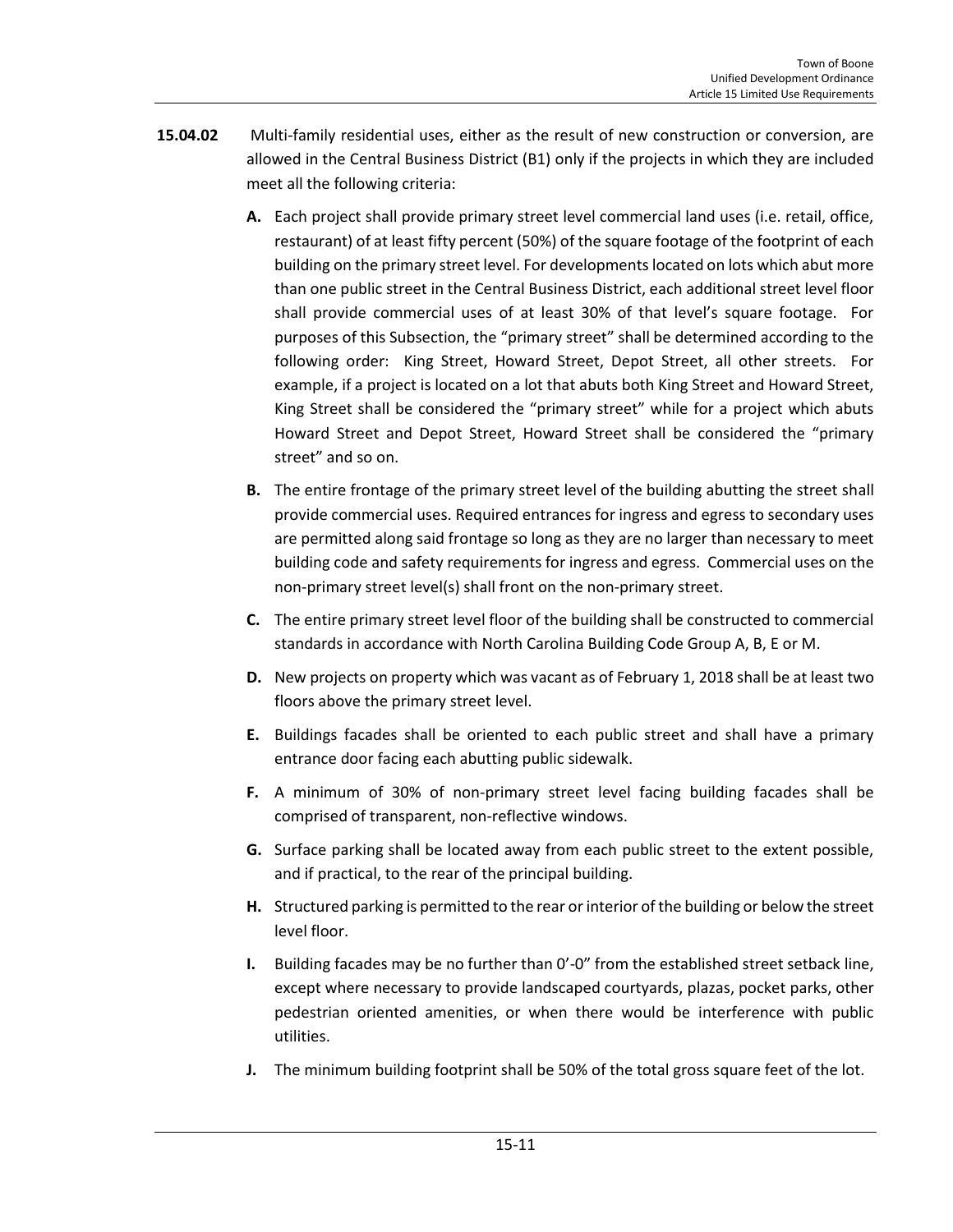- **15.04.03** Multi-family residential uses, either as the result of new construction or conversion, are allowed in the Neighborhood Business District (B2) only if the projects in which they are included meet all the following criteria:
	- **A.** Each project shall provide street level commercial land uses (i.e. retail, office, restaurant) of at least 100% of the street-level floor square footage.
	- **B.** Buildings facades shall be oriented to the public street and shall have a primary entrance door facing the public sidewalk.
	- **C.** Surface parking shall be located to the side or most preferably to the rear, and in no case shall parking extend beyond the front building line.
	- **D.** Structured parking is permitted but shall be located to the rear or below street level commercial uses.
	- **E.** In the area between the primary façade and the street the applicant is encouraged to preserve existing significant or historic trees, to provide landscaped courtyards, landscaped greenspace, plazas, pocket parks, and other pedestrian oriented amenities.
	- **F.** Pedestrian weather protection such as awnings or canopies count toward the recreation space requirements found in Section 16.05 of this Ordinance.
	- **G.** All development shall comply with the landscape standards set forth in Article 31 except that Type "A" interior landscape buffers may be provided regardless of adjacent land use classifications.
- **15.04.04** Multi-family residential uses, either as the result of new construction or conversion, are allowed in the General Business District (B3) only if the projects in which they are included meet the following:
	- **A.** Multi-family uses wholly or partially on property zoned B3 General Business within the Corridor Districts.
		- 1. Mixed Use Building(s):
			- a. Each building shall fully consist of street level commercial uses (i.e. retail, office, and restaurant).
			- b. Surface parking shall be located to the side or most preferably to the rear, and in no case shall parking extend beyond the front building line. Structured parking is permitted but shall be located to the rear or under street level commercial uses.
			- c. In the area between the primary façade and the street the applicant is encouraged to preserve existing significant or historic trees, to provide landscaped courtyards, landscaped greenspace, plazas, pocket parks, and other pedestrian oriented amenities.
		- 2. Single Use Building(s)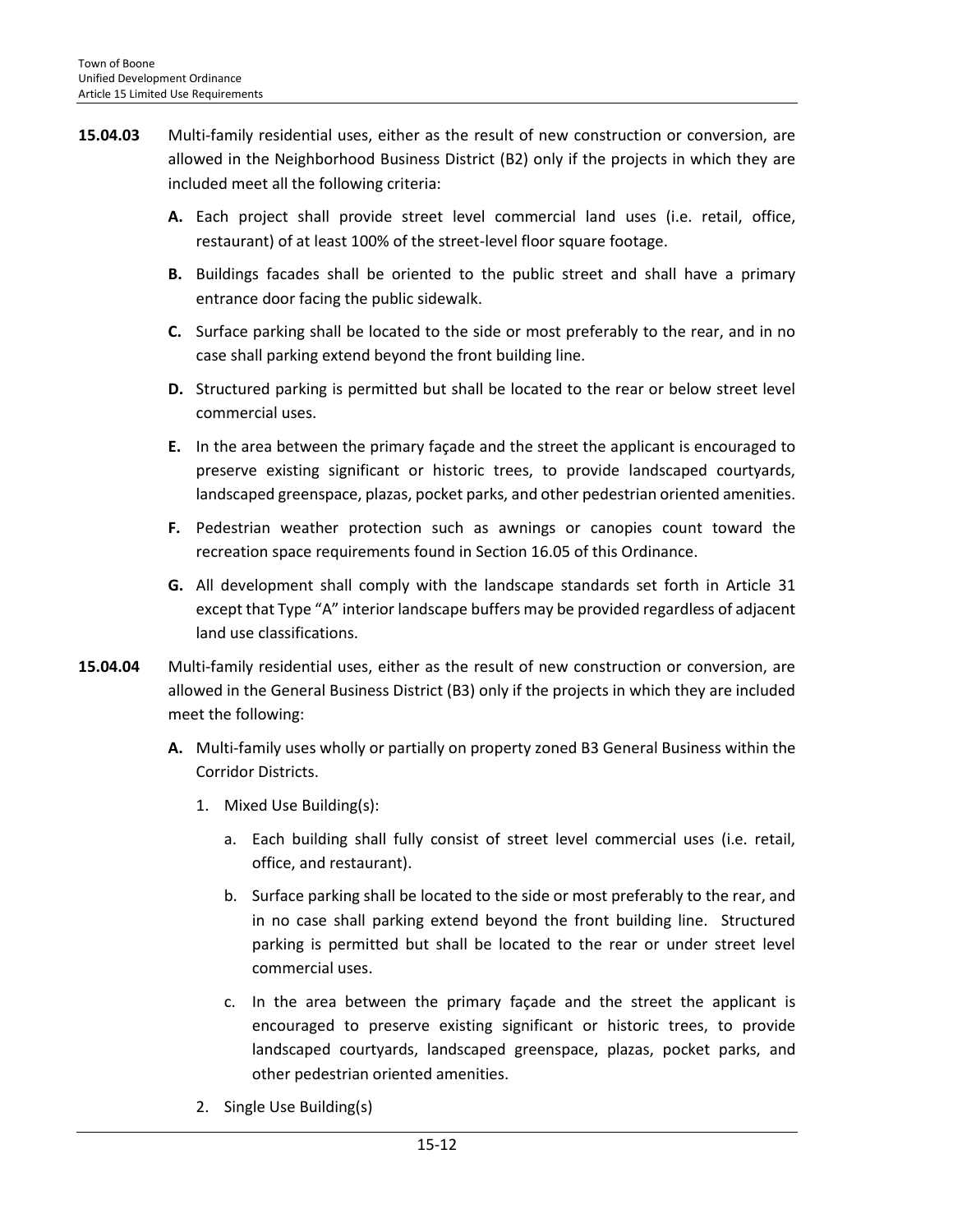- a. Single use multi-family building(s) are only allowed as part of a mixed-use project if approved through the Conditional District B3 General Business rezoning.
- b. A mixed-use project shall meet the following criteria:
	- i. Each project shall fully consist of street level commercial uses (i.e. retail, office, and restaurant) of 100% of the street level gross floor area on every building which fronts a corridor protected by the Corridor District. In addition, at least 50% of the total gross floor area of all buildings located within the Corridor District shall fully consist of commercial uses. This requirement may be satisfied if the commercial floor area is distributed among buildings or within one building.
	- ii. The street level floor of all buildings within the Corridor District shall be built to commercial standards in accordance with North Carolina Building Code Group A, B, E, or M.
	- iii. Surface parking shall be located to the side or most preferably to the rear, and in no case shall parking extend beyond the front building line.
	- iv. Structured parking is permitted but shall be located to the rear or below the commercial uses.
	- v. In the area between the primary façade and the street the applicant is encouraged to preserve existing significant or historic trees, to provide landscaped courtyards, landscaped greenspace, plazas, pocket parks, and other pedestrian oriented amenities.
- **B.** Multi-Family Uses wholly or partially on Property Zoned B3 General Business Outside the Corridor District but Proximate to Major Streets.
	- 1. For the purposes of this Section "major street" refers to collector and arterial streets.
	- 2. "Proximate" shall mean any building wholly or partially within 200 feet of the centerline of a major street.
	- 3. Mixed Use Building(s)
		- a. Mixed use building(s) shall meet the same requirements as described in Subsection 15.04.04(A)(1).
	- 4. Single Use Building(s)
		- a. Single use multi-family building(s) are only allowed as part of a mixed-use project.
		- b. A mixed-use project shall meet the following criteria: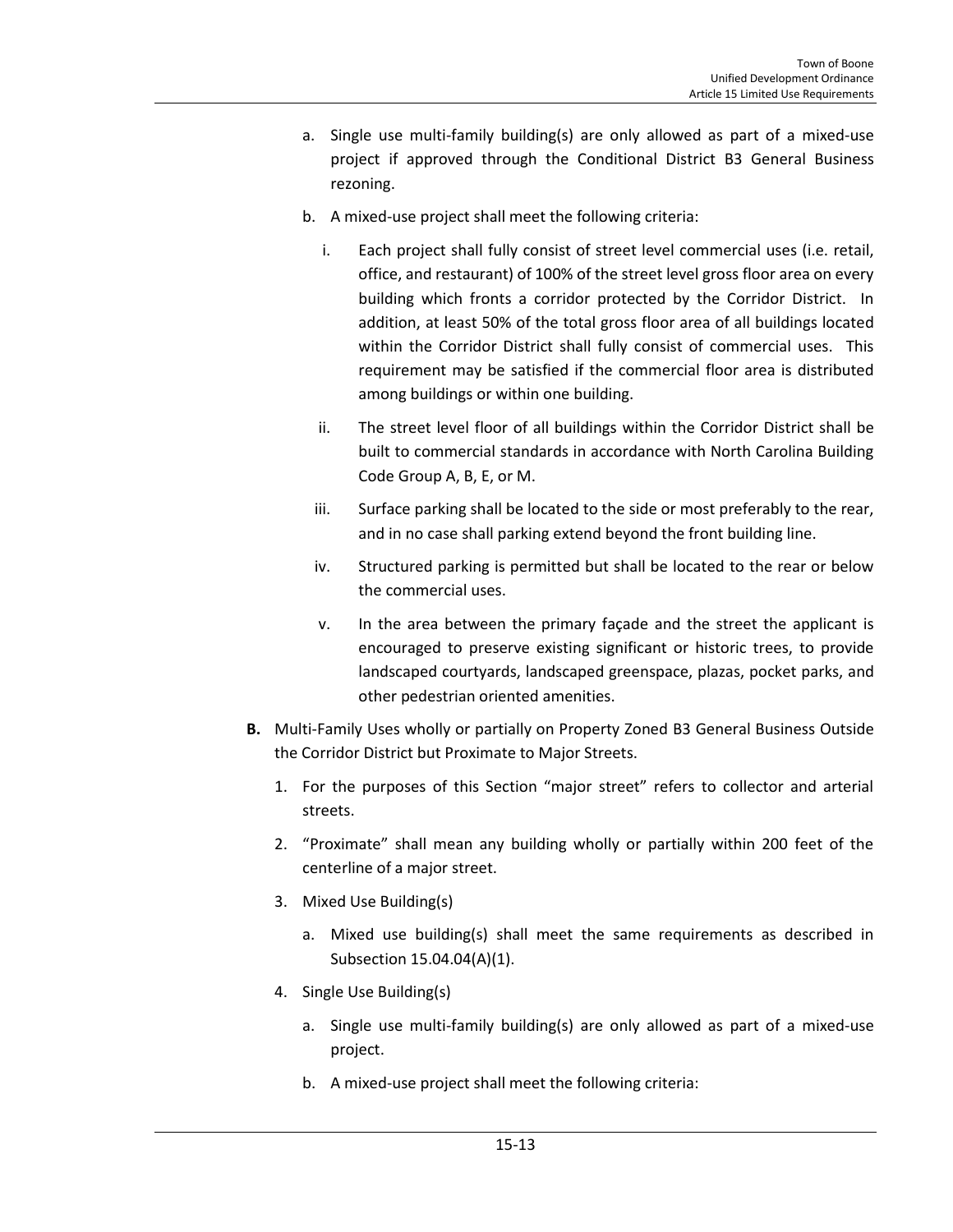- i. Each project shall consist of street level commercial uses (i.e. retail, office, and restaurant) of 100% of the street level gross floor area on every building which fronts a major street. In addition, at least 25% of the total gross floor area of all buildings wholly or partially located within 200 feet of the centerline of a major street shall consist of commercial uses. This requirement may be satisfied if the commercial floor area is distributed among buildings or within one building.
- ii. For any floor containing a commercial use the entire floor shall be built to commercial standards in accordance with North Carolina Building Code Group A, B, E, or M.
- iii. Surface parking shall be located to the side or most preferably to the rear, and in no case shall parking extend beyond the front building line.
- iv. Structured parking is permitted but shall be located to the rear or below the commercial uses.
- v. In the area between the primary façade and the street the applicant is encouraged to preserve existing significant or historic trees, to provide landscaped courtyards, landscaped greenspace, plazas, pocket parks, and other pedestrian oriented amenities.
- **C.** Multi-Family Uses wholly or partially on property zoned B3 General Business in all other areas.
	- 1. Multi-family uses not part of a mixed use development may be allowed if an applicant demonstrates that within ¼ mile (1,320 feet) of the borders of the lot that is to be developed there exists commercial uses with gross floor area square footage equal to the gross floor area square footage of the proposed multi-family project. If this standard cannot be met, then the proposed project must meet the requirements in Subsection 15.04.04(B) above.
- **D.** Recreation space shall be provided for multi-family developments in the B3 district as provided at Section 15.03.03(F).

(Ord. 20160751, 03-16-2017; Ord. PL01340-022718, 04-26-2018; Ord. PL01817-082318, 04-10-2019; Ord. PL04727-050721; 07-01-2021)

# <span id="page-13-0"></span>**15.05 Homestay Rental**

A homestay rental is defined as a resident-occupied dwelling or dwelling unit with up to two guest rooms that are used, offered, and/or advertised (through an online platform or any other media) for transient overnight lodging accommodations for compensation for any period of less than one month and where the use is subordinate and incidental to the main residential use of the property. A homestay rental is considered a "Lodging" use under this UDO. Any use that comes within the purview of another use under this ordinance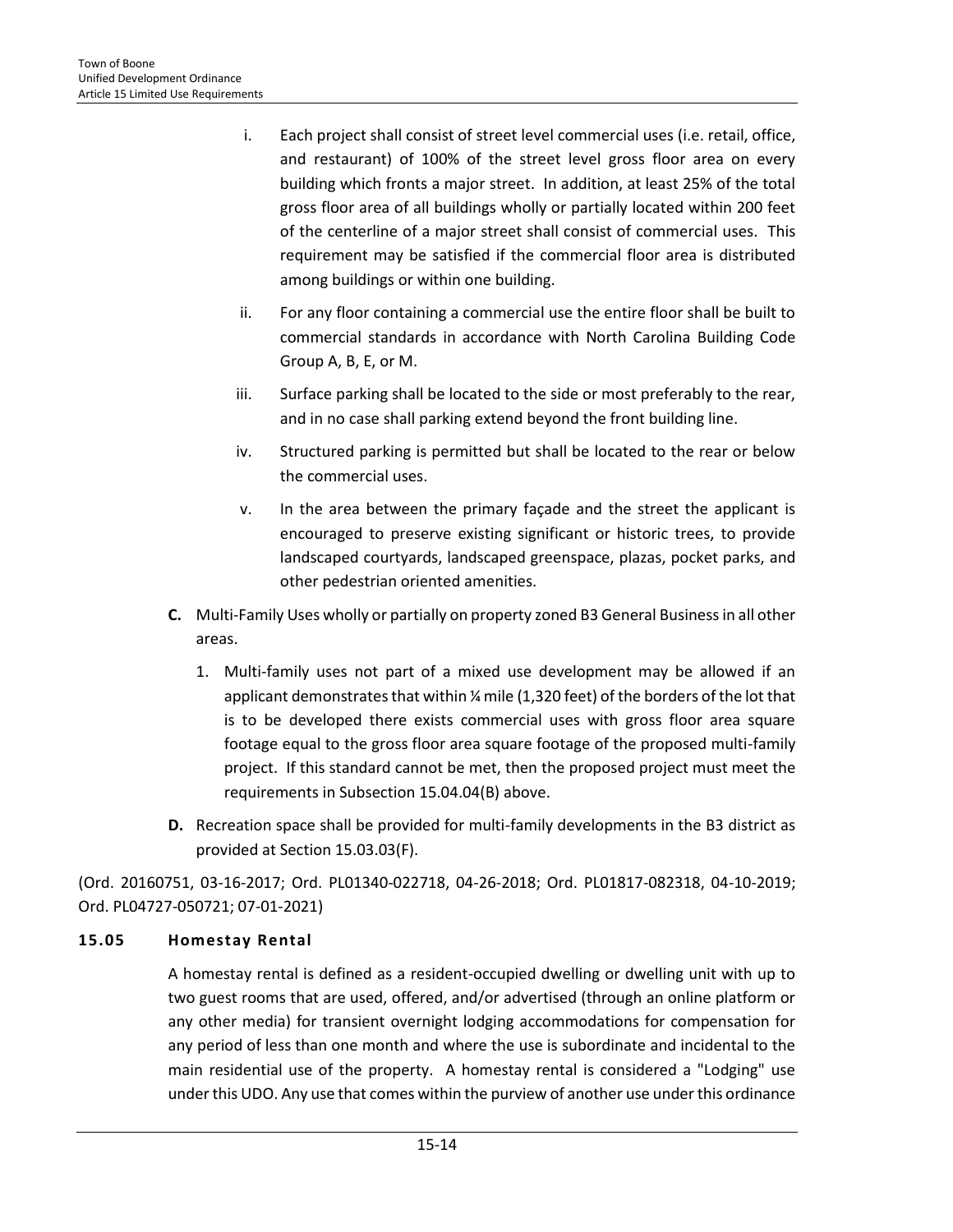(e.g., motel, hotel, boarding house, etc.) shall be governed by the terms of that use and not as a homestay rental.

- **15.05.01** Every homestay rental operator must first apply for and procure a zoning permit from the Town. Zoning permits must be renewed annually. Upon application for an initial permit and for each renewal, the applicant must demonstrate compliance with all applicable provisions of this section on such forms as may be provided by the Administrator.
- **15.05.02** The homestay operation shall be managed and carried on by a person who: 1) is a full-time resident of the property; and 2) is present during the homestay term for the entire time lodgers are staying at the property. To be a "full time resident," the person must reside on the property on a permanent basis, and it must be the person's primary home. A person can have only one homestay permit at any one time.
- **15.05.03** For purposes of this homestay ordinance, a person can only have one primary, full-time residence, and the homestay must be operated from that primary, full time residence. In order to be "present during the homestay term," the full-time resident shall be at the property overnight and not away on vacation, visiting friends or family, travelling out of town for business or personal reasons, etc. during the homestay term. However, the fulltime resident may be temporarily absent from the property for purposes related to normal residential activities such as shopping, working, attending class, etc. A minimum of two documents establishing proof of residency shall be supplied from an approved list of documents.
- **15.05.04** The maximum number of guest rooms used as a homestay rental is two (2) per detached single-family, two-family, or three-family dwelling unit located on a single lot. In addition, up to two guest rooms may be located in an accessory dwelling unit if the accessory structure and accessory residential use are lawful under the UDO with respect to the property at issue.
- **15.05.05** The maximum number of overnight guests for any dwelling used as a homestay rental is the greater of (i) two (2) adults and any number of children under those adults' care, or (ii) two occupants per guest room. The occupancy limit shall be posted prominently within the short-term rental and be included in property listings on online platforms or any other media.
- **15.05.06** A homestay rental operator shall ensure that the primary responsible renter of a homestay rental is at least twenty-one (21) years old.
- **15.05.07** Cooking facilities are not permitted in any bedroom. For the purpose of this regulation, cooking facilities include any refrigerator in excess of seven cubic feet; any stovetop range that operates on 220-volt electric service; any appliance that operates on natural gas; or any cooktop, whether integrated into a countertop or a separate appliance, which contains more than two cooking surfaces or burners.
- **15.05.08** No signs advertising the property as a rental are allowed.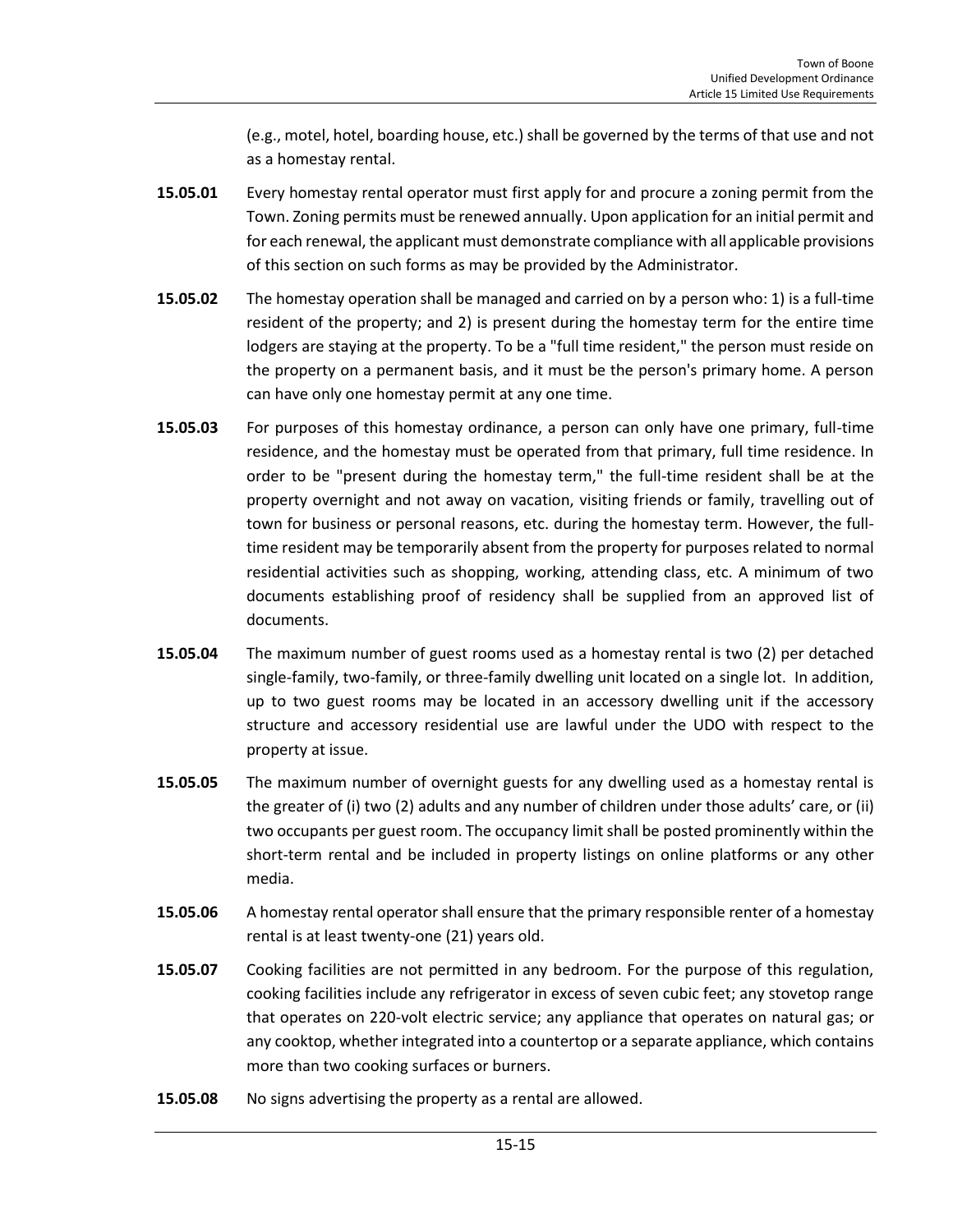- **15.05.09** No displays of goods, products, services, or other advertising may be visible from outside of the dwelling.
- **15.05.10** In residential zoning districts, homestay renters shall not utilize the premises for holding special events or large gatherings. The rental operator shall inform renters of this regulation and of the applicability of the town's noise ordinance (Chapter 82 of the Code of Ordinances), which regulates nuisance noises and makes it unlawful to create, cause, or allow the continuance of any unreasonably loud noise, particularly during nighttime, which interferes with neighboring residents' reasonable enjoyment of their properties.
- **15.05.11** The premises shall not be used for any home occupation that allows employees, customers, clients or patrons to visit.
- **15.05.12** Homestay rental operators shall comply with all applicable State and local laws, including those relating to fire and building codes, smoke detecting and carbon monoxide detecting equipment, and housing codes.
- **15.05.13** Homestay rental operators are responsible for and must ensure that any and all occupancy taxes and other applicable taxes due under law as a result of their rental activities are remitted to the proper tax authorities, whether through their online platform service or by personally remitting the required taxes. The town shall require evidence of payment of such taxes as part of the application and permitting process, and may also conduct audits of homestay rental permittees, as it sees fit in its sole discretion, in order to ensure payment of all such applicable taxes.
- **15.05.14** The zoning permit number authorizing the homestay rental shall be conspicuously posted on (i) all advertisements for homestay rentals, and (ii) on the subject property in a place that is conspicuous from the exterior of the property.
- **15.05.15** A homestay rental must provide at least one (1) dedicated parking space per guest room, which may not be located on any street right of way and must conform to all applicable parking regulations of this ordinance.
- **15.05.16** Except as specifically set forth herein, a dwelling or dwelling unit must comply with all UDO requirements applicable to the primary residential use.
- **15.05.17** Homestay rental operators must carry insurance that covers the homestay use and homestay renters.
- **15.05.18** Homestay rental permits are not transferrable. Every person wishing to operate a homestay rental must apply for and obtain the required permit prior to beginning operation of a homestay rental.
- **15.05.19 Revocation of Permit.** The Administrator shall revoke a homestay rental permit following a written determination that an operator of the homestay rental has been:
	- **A.** Convicted of violating any of the following criminal laws on the homestay rental premises within the prior three-year period: Article 10 *(kidnapping)*, Article 10A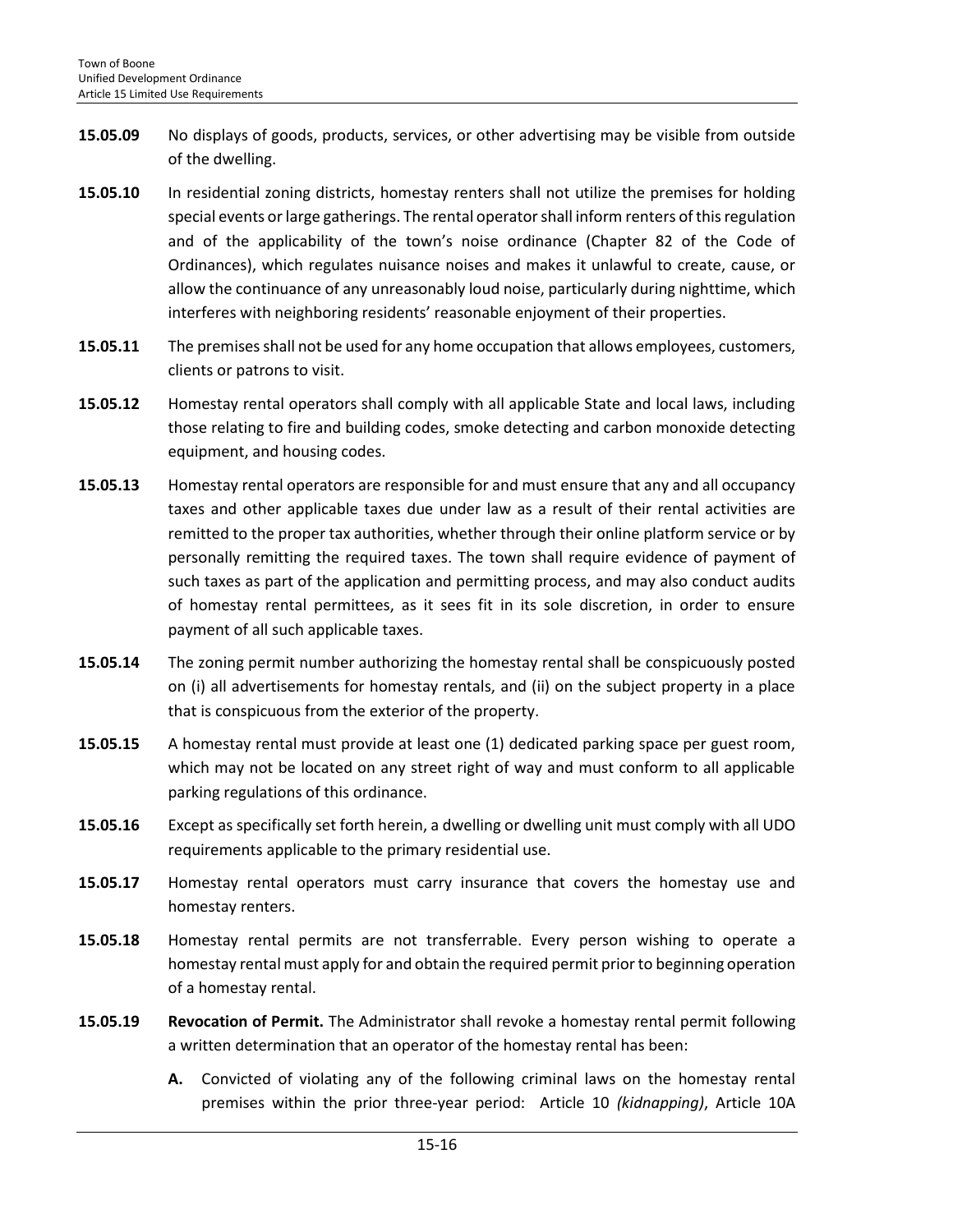*(human trafficking)*, or Article 27 *(prostitution)* of Chapter 14 of the North Carolina General Statutes;

- **B.** Convicted of committing a violent felony as defined at N.C. Gen. Stat. §14-7.7 on the homestay rental premises within the prior three-year period.
- **C.** Convicted of violating any of the following criminal laws on the homestay rental premises within the prior 365-day period:
	- 1. Article 3 of Chapter 18B of the North Carolina General Statutes (sale, possession and consumption of alcohol)
	- 2. N.C. Gen. Stat. §14-71.1 (possession of stolen goods)
	- 3. N.C. Gen. Stat. §14-292 (unlawful gambling)
- **D.** Received within a 365-day period two or more "Verified Violations" of any combination of the following, occurring on the homestay rental premises:
	- 1. Any Town Code zoning regulation.
	- 2. Any noise regulation set forth at Town Code Chapter 82.
	- 3. Any nuisance prohibited by Town Code Chapter 80.

A Verified Violation means a determination made by a code enforcement official, law enforcement officer, or judge, following notice of violation being issued by the Town Code and opportunity to respond to the noticed alleged offenses and an order or other mandate issued to the owner or any other person imposing a sanction or requiring further actions to comply with the Town Code, including, without any limitation, the payment of civil penalties or administrative fees, or implementation of corrective measures, or cessation of activities, or conviction of a criminal offense. A verified violation that is appealed continues as a verified violation unless it is overturned on appeal. If the violation is reinstated on a further appeal, it resumes its status as a verified violation.

**E.** Once lawfully revoked, a new permit for a homestay rental cannot be issued or reinstated for the premise for a period of 365 days, except that in case of revocation under (A) or (B) above a new permit cannot be issued or re-instated for the premise for three years unless the person convicted of the criminal violation is no longer a resident, manager or operator of the homestay rental.

## **15.05.19 Compliance period; existing nonconformities**

- **A.** Homestay operators in operation as of June 30, 2022 must apply for a permit as required in this section 15.05 on or before December 31, 2022 and must come into compliance with this section by June 30, 2023.
- **B.** Any existing homestay rental not conforming under this section 15.05 must be brought into compliance with this ordinance or cease operation by June 30, 2023.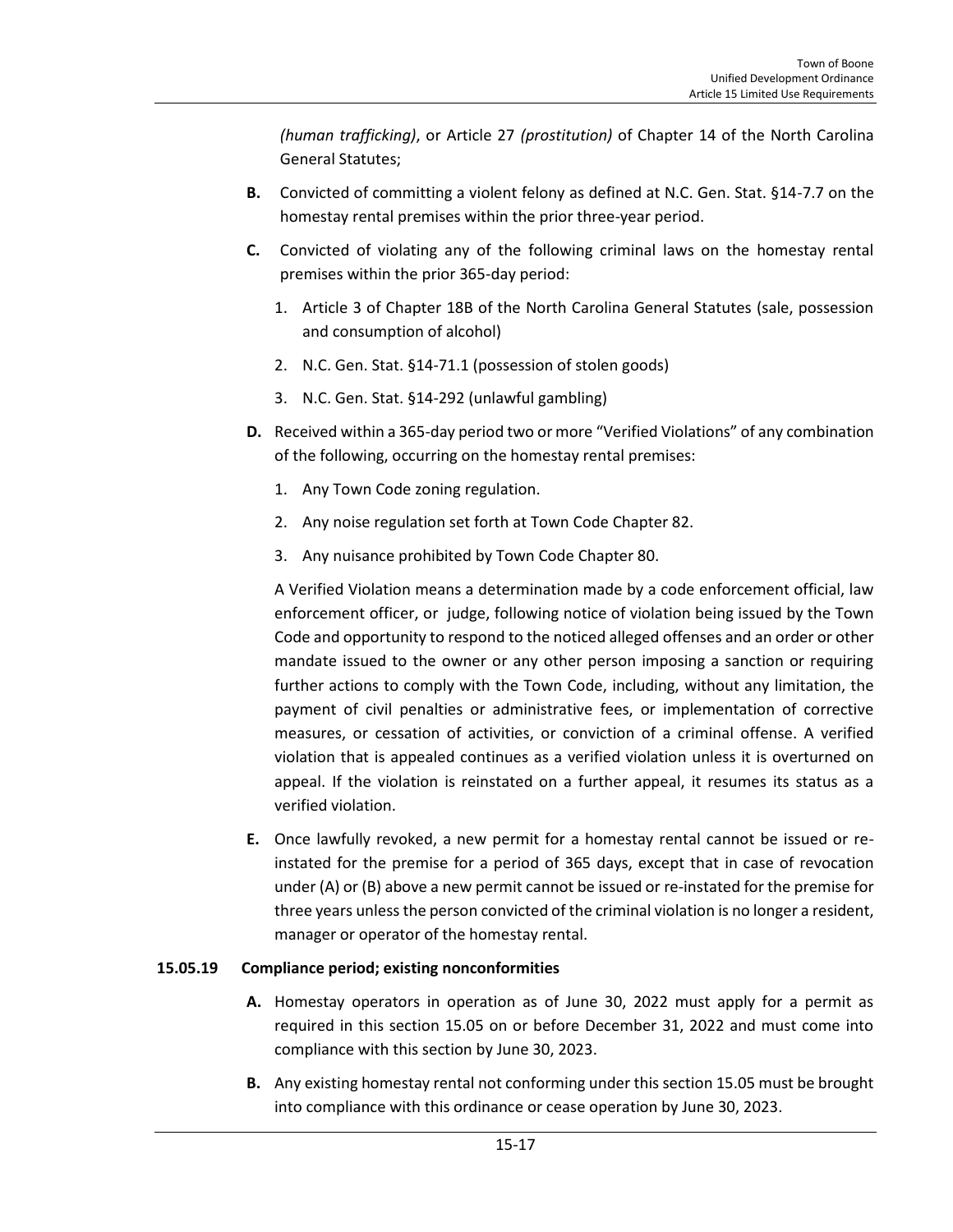- **C.** Any person seeking to begin operation of a homestay rental after June 30, 2022 must first apply for and obtain a homestay rental permit as required under this section 15.05.
- **15.05.20 Petition for Exemption.** Residents of Neighborhood Conservation Districts or other adversely impacted residents may petition Council if they support a prohibition on homestay rentals in their neighborhood.

(Ord. 20150028, 11-19-2015; Ord. PL04727-050721; 07-01-2021; Ord. PL05168-100621; 12-08-2021)

#### <span id="page-17-0"></span>**15.06 Family Care Home**

- **15.06.01** A Family Care Home shall not be located within one-half mile of another Family Care Home.
- **15.06.02** A Family Care Home shall provide adequate supervision in light of the number and needs of the residents and security concerns for the use.

#### (Ord. PL04727-050721; 07-01-2021)

- <span id="page-17-1"></span>**15.07 Family Care Institution, Halfway House Category 1, Halfway House Category 2**
- **15.07.01** A Family Care Institution shall not locate within one-half (.5) mile of any Family Care Home or a Family Care Institution.
- **15.07.02** A Family Care Institution, Halfway House Category 1 and Halfway House Category 2 shall provide adequate supervision in light of the number and needs of the residents and security concerns for the use.
- **15.07.03** Without limiting the applicability of other Ordinance requirements, a Family Care Institution, Halfway House Category 1, Halfway House Category 2 are subject to Article 25 Community Appearance Standards as well as Article 31 Landscape Standards.

(Ord. PL03076-090919, 11-19-2019; Ord. PL04727-050721; 07-01-2021)

## <span id="page-17-2"></span>**15.08 Reserved**

(Ord. PL00479-050817, 07-20-2017; Ord. PL03076-090919, 11-19-2019; Ord. PL04727-050721; 07-01- 2021)

## <span id="page-17-3"></span>**15.09 Fraternity and Sorority Dwelling**

- **15.09.01** A Fraternity and Sorority Dwelling shall provide adequate supervision in light of the number and needs of the residents and security concerns for the use.
- **15.09.02** Without limiting the applicability of other Ordinance requirements, a Fraternity and Sorority Dwelling is subject to Article 25 Community Appearance Standards as well as Article 31 Landscape Standards.
- **15.09.03** A Fraternity and Sorority Dwelling shall contain a minimum of 250 square feet for each resident.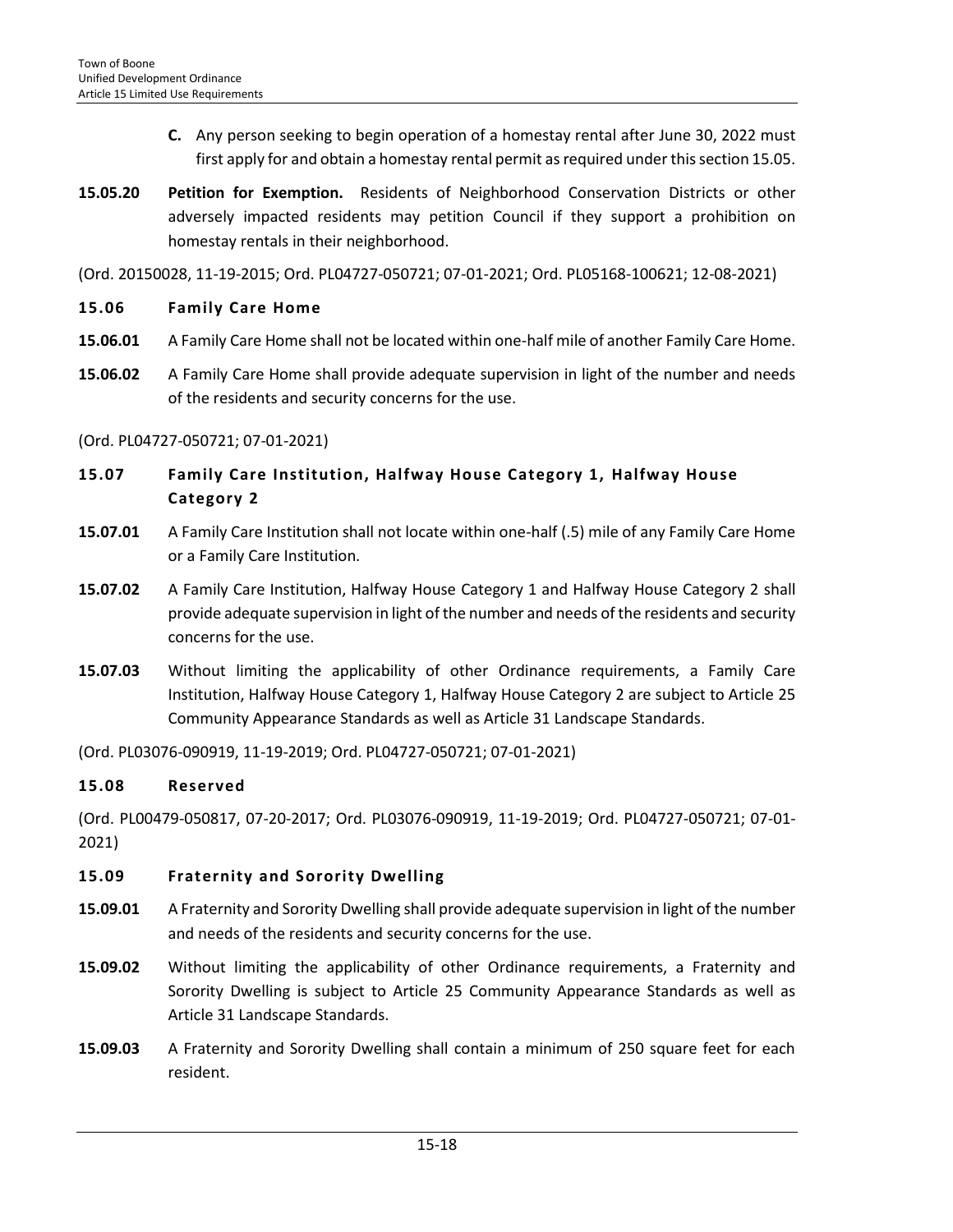**15.09.04** A Fraternity and Sorority Dwelling shall be located within one-half (.5) mile of the school of which it is affiliated.

(Ord. PL00479-050817, 07-20-2017; Ord. PL04727-050721; 07-01-2021)

#### <span id="page-18-0"></span>**15.10 Boarding House**

- **15.10.01** A Boarding House shall provide adequate supervision in light of the number and needs of the residents and security concerns for the use.
- **15.10.02** Without limiting the applicability of other Ordinance requirements, a Boarding House is subject to Article 25 Community Appearance Standards as well as Article 31 Landscape Standards.
- (Ord. PL04727-050721; 07-01-2021)

#### <span id="page-18-1"></span>**15.11 Home for Survivors of Domestic Violence**

- **15.11.01** A Home for Survivors of Domestic Violence shall not be located within one-half (.5) mile of any other Home for Survivors of Domestic Violence.
- **15.11.02** A Home for Survivors of Domestic Violence shall provide adequate supervision in light of the number and needs of the residents and security concerns for the use.
- **15.11.03** A Home for Survivors of Domestic Violence shall meet the buffer and street-yard requirements as outlined in Article 31 except that the Administrator is allowed flexibility in either increasing or decreasing the buffer and street-yard requirements in order to protect the residents of the home.
- **15.11.04** A Home for Survivors of Domestic Violence shall be operated by a non-profit organization recognized by the Internal Revenue Service and that is registered by the State of North Carolina.
- **15.11.05** Staff shall be present at all times. In addition, Staff shall be trained in emergency procedures (including CPR and first aid), safety plans and procedures used by the home.
- **15.11.06** The organization operating the home must receive domestic violence funding from the North Carolina Department of Administration's Council for Women/Domestic Violence Commission.
- **15.11.07** The home shall have a security plan which outlines all security measures taken by the home to assure the safety of the residents of the home and the neighborhood.
- **15.11.08** Before a Zoning Permit is issued this security plan shall be submitted to the Administrator and approved by the Town of Boone Police Department.
- **15.11.09** Before a Zoning Permit is issued the home's security measures shall be physically inspected by the Town of Boone Police Department to determine accuracy with the submitted security plan. After the initial inspection, each home shall be inspected annually by the Town of Boone Police Department.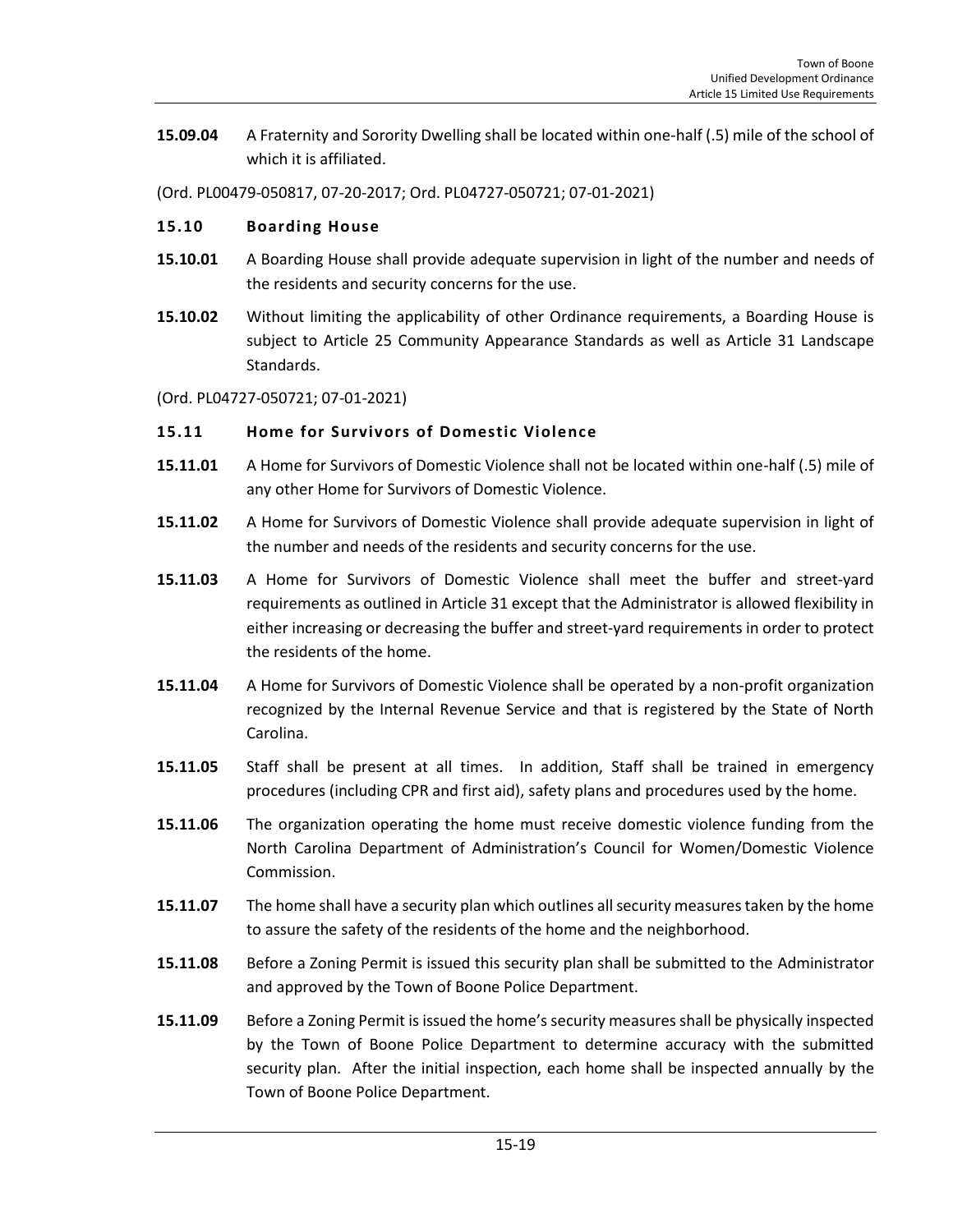- **15.11.10** Thirty (30) days prior to amending the approved security plan, the organization shall submit to the Administrator the proposed modifications which are subject to approval from the Boone Police Department.
- **15.11.11** The home shall be equipped with a monitored alarm system or an alternative measure that will ensure the immediate response of emergency services in the event of an emergency.
- **15.11.12** The overnight occupancy of the home shall be limited to no more than 13 persons.

(Ord. PL04727-050721; 07-01-2021)

# <span id="page-19-0"></span>**15.12 Shelter for Homeless Category 1 and Shelter for Homeless Category 2**

- **15.12.01** A Shelter for Homeless Category 1 and Shelter for Homeless Category 2 shall not be located within one-half (.5) mile of any other Shelter for Homeless Category 1 and Shelter for Homeless Category 2.
- **15.12.02** A Shelter for Homeless Category 1 and Shelter for Homeless Category 2 shall provide adequate supervision and security for the number and needs of the residents. Staff shall be trained in emergency procedures (including CPR and first aid), safety plans and procedures used by the facility.

(Ord. PL04727-050721; 07-01-2021)

# <span id="page-19-1"></span>**15.13 Bed and Breakfast Category 1 and Bed and Breakfast Category 2**

#### **15.13.01 Bed and Breakfast Category 1**

- **A.** A maximum of fifty percent (50%) of the gross floor area of the dwelling unit may be used for the Bed and Breakfast, Category 1 establishment. Only the floor areas of the bedroom and bathroom areas used by the Bed and Breakfast guests shall be considered in floor area calculations.
- **B.** Without limiting the applicability of other Ordinance requirements, a Bed and Breakfast is subject to Article 25 Community Appearance Standards as well as Article 31 Landscape Standards.
- **C.** The residence used for Bed and Breakfast, Category 1 establishments shall be occupied by the owner or managing agent during the time the Bed and Breakfast is open for business.
- **D.** No display of goods, products, services, or other advertising shall be visible from outside the building.
- **E.** Signage shall be limited to a single on premise sign, not to exceed four square feet (4 ft<sup>2</sup>).
- **F.** No activities other than lodging, a morning meal, and an afternoon and/or evening refreshment shall be provided.
- **G.** Activities shall be provided for overnight guests only.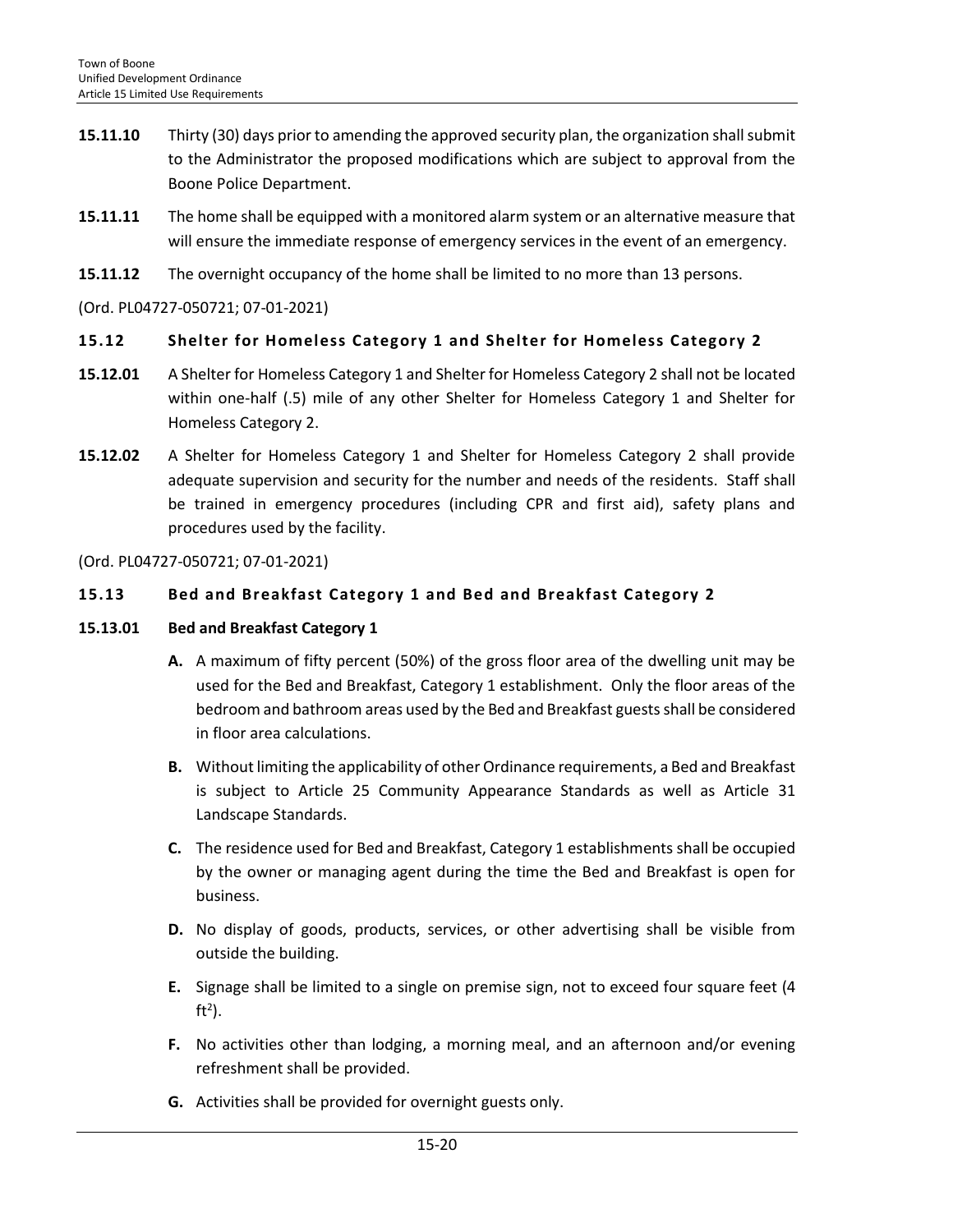- **H.** A maximum of one (1) non-resident of the dwelling may be employed on a full-time basis.
- **I.** Exterior lighting shall be residential in nature and shall not be directed towards adjacent properties.
- **J.** Parking:
	- 1. Off street parking shall be provided as set forth in Article 24.
	- 2. Parking shall be on the same lot on which the Bed and Breakfast establishment is located.
	- 3. Parking shall be located at the rear of the lot and screened with a Type A buffer from adjacent properties and from the street.
- **K.** The length of stay of guests shall not exceed twenty-one (21) days.
- **L.** Only existing single-family dwellings in the B1 and B2 zoning districts shall be allowed to be used as a Bed and Breakfast.

## **15.13.02 Bed and Breakfast Category 2**

- **A.** Without limiting the applicability of other Ordinance requirements, a Bed and Breakfast Category 2 is subject to Article 25 Community Appearance Standards as well as Article 31 Landscape Standards.
- **B.** The Bed and Breakfast, Category 2 shall be occupied by the owner or managing agent during the time the Bed and Breakfast is open for business.
- **C.** No display of goods, products, services, or other advertising shall be visible from outside the building.
- **D.** Activities other than lodging, a morning meal, and an afternoon and/or evening refreshment may be provided.
- **E.** Exterior lighting shall be residential in nature and shall not be directed towards adjacent properties.
- **F.** Parking:
	- 1. Off street parking shall be provided at one (1) space per guest room plus one (1) additional space for every two guest rooms. Dining areas open to the public must provide an additional 12 spaces for every 1000 square feet of dining area or part thereof.
	- 2. Parking shall be on the same lot on which the Bed and Breakfast establishment is located.
	- 3. Parking shall be located at the rear of the lot.

(Ord. PL04727-050721; 07-01-2021)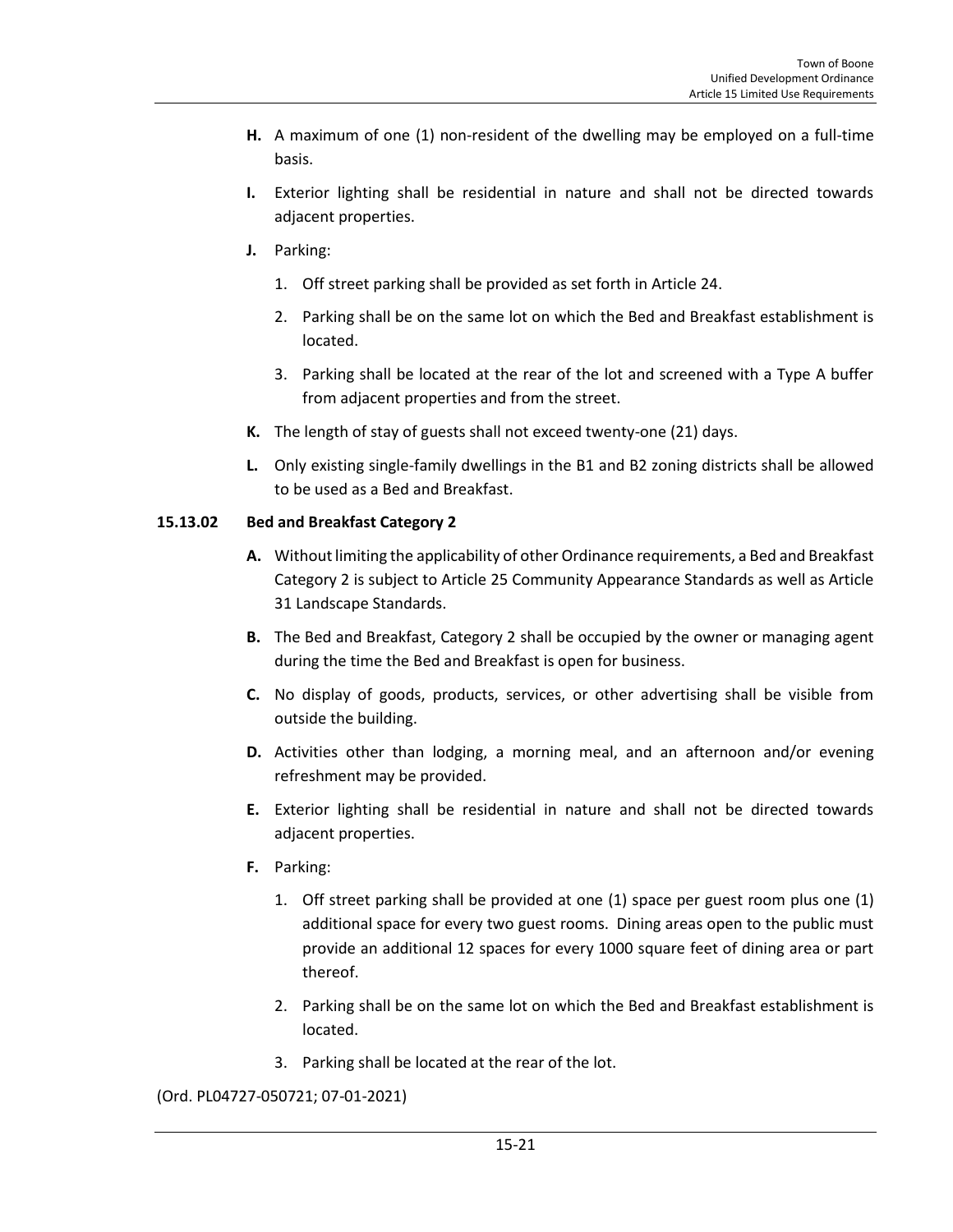#### <span id="page-21-0"></span>**15.14 Vacation Rental**

A vacation rental is defined as a single-family detached dwelling, a two-family detached dwelling or a multi-family dwelling unit with up to six guest rooms that is used, offered, and/or advertised (through an online platform or any other media) for transient overnight accommodations for any period of less than one month. A vacation rental is considered a "Lodging" use under this UDO. Vacation rentals do not include homestay rentals (as defined herein). A vacation rental includes any residential dwelling or dwelling unit, or portion thereof, provided to renters for any period of less than one month that does not qualify as a homestay rental under this ordinance; provided, that any use that comes within the purview of another use under this ordinance (e.g., motel, hotel, boarding house, etc.) shall be governed by the terms of that use and not as a vacation rental.

Notwithstanding the foregoing, the full-time resident of a dwelling unit (as defined at section 15.05.02 above) may rent out his or her dwelling unit for up to two weeks in any calendar year and such rental shall not be deemed a vacation rental under this section 15.14 but rather shall be considered an incidental use of the dwelling that does not require approval or permitting under this Article.

- **15.14.01** Every vacation rental operator must first apply for and procure a zoning permit from the Town. Zoning permits must be renewed annually. The zoning permit number authorizing the short-term rental shall be conspicuously posted on (i) all advertisements for short-term rentals, and (ii) on the subject property in a location easily viewable from the exterior of the structure provided, that if the permit number cannot be viewed from a private or public street, it shall be displayed where it can be viewed from the public or private street adjoining the primary façade of the dwelling unit.
- **15.14.02** A vacation rental is required to provide at least one (1) parking space per bedroom, which may not be located on any street right of way and must conform to all applicable parking regulations of this ordinance. In the RA Residential Agriculture zoning district, parking should be to the side or rear of the vacation rental dwelling.
- **15.14.03** A vacation rental operator shall ensure that the primary responsible renter of a vacation rental is at least twenty-one (21) years old.
- **15.14.04** Without limiting the applicability of other Ordinance requirements, a vacation rental is subject to Article 31 Landscape Standards.
- **15.14.05** In the R3 Multiple-Family, B1 Central Business, B2 Neighborhood Business, and B3 General Business zoning districts, only single-family detached dwellings and two-family detached dwellings existing as of January 1, 2014 may be converted to vacation rental.
- **15.14.06** Cooking facilities are not permitted in any bedroom. For the purpose of this regulation, cooking facilities include any refrigerator in excess of seven cubic feet; any stovetop range that operates on 220-volt electric service; any appliance that operates on natural gas; or any cooktop, whether integrated into a countertop or a separate appliance, which contains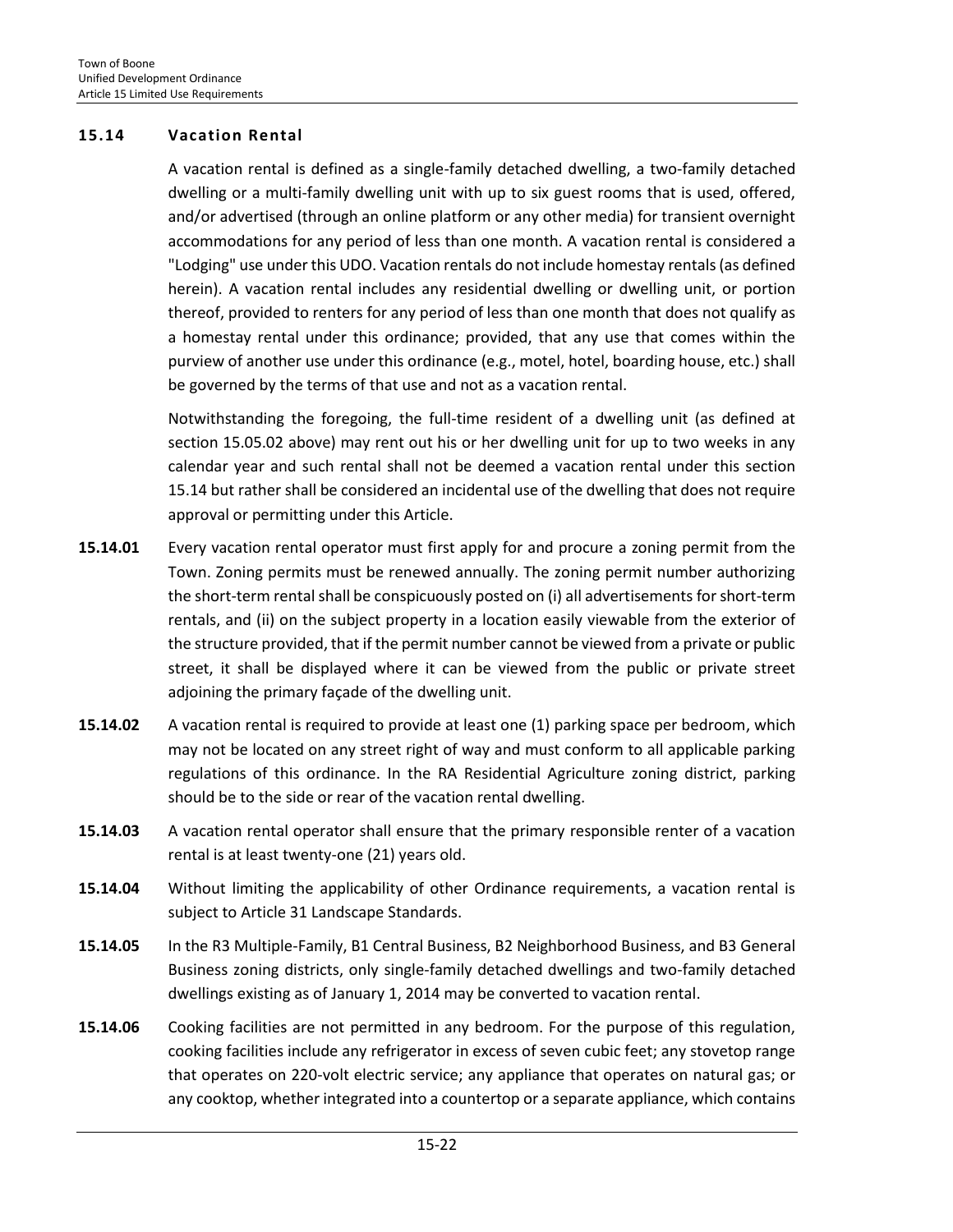more than two cooking surfaces or burners. This shall not prohibit cooking facilities within a one-room studio vacation rental. For the purpose of this regulation, a studio shall be a single-room rental with a sleeping area, living area and kitchen/eating area in one consolidated room.

- **15.14.07** No signs advertising the property as a rental are allowed.
- **15.14.08** In residential zoning districts, renters of vacation rentals shall not utilize the premises for holding special events or large gatherings. The rental operator shall inform renters of this regulation and of the applicability of the town's noise ordinance (Chapter 82 of the Code of Ordinances), which regulates nuisance noises and makes it unlawful to create, cause, or allow the continuance of any unreasonably loud noise, particularly during nighttime, which interferes with neighboring residents' reasonable enjoyment of their properties.
- **15.14.09** The premises shall not be used for a home occupation that allows employees, customers, clients or patrons to visit.
- **15.14.10** For any building that contains multiple dwelling units, no more than 5% of the dwelling units or two dwelling units, whichever is greater, may be operated as a vacation rental in any single building*.* Permits shall be issued on a first-come, first-served basis based on the initial application date, and thereafter may be renewed. If a permit lapses before renewal, a renewal application shall be treated like an initial application for purposes of this paragraph.
- **15.14.11** Vacation rental operators shall comply with all applicable State and local laws, including those relating to fire and building codes, smoke detecting and carbon monoxide detecting equipment, and housing codes.
- **15.14.12** Vacation rental operators are responsible for and must ensure that any and all occupancy taxes and other applicable taxes due under law as a result of their rental activities are remitted to the proper tax authorities, whether through their online platform service or by personally remitting the required taxes. The town shall require evidence of payment of such taxes as part of the application and permitting process, and may also conduct audits of vacation rental permittees, as it sees fit in its sole discretion, in order to ensure payment of all such applicable taxes.
- **15.14.13** The rental operator or the operator's employee, management company, or other agent must be available to respond to complaints by renters or neighbors and to emergencies within two (2) hours at all times that a rental is occupied. A method will be provided for concerned citizens to make complaints or report emergency situations.
- **15.14.14** If the primary structure on a property qualifies for vacation rental use, a lawful accessory dwelling structure on the same property also may be used for vacation rental. The operators of such a vacation rental may, at any given time, offer for short-term rental either the single-family dwelling unit or the accessory apartment, or both units. The simultaneous rental of both the single-family dwelling unit and the accessory apartment to more than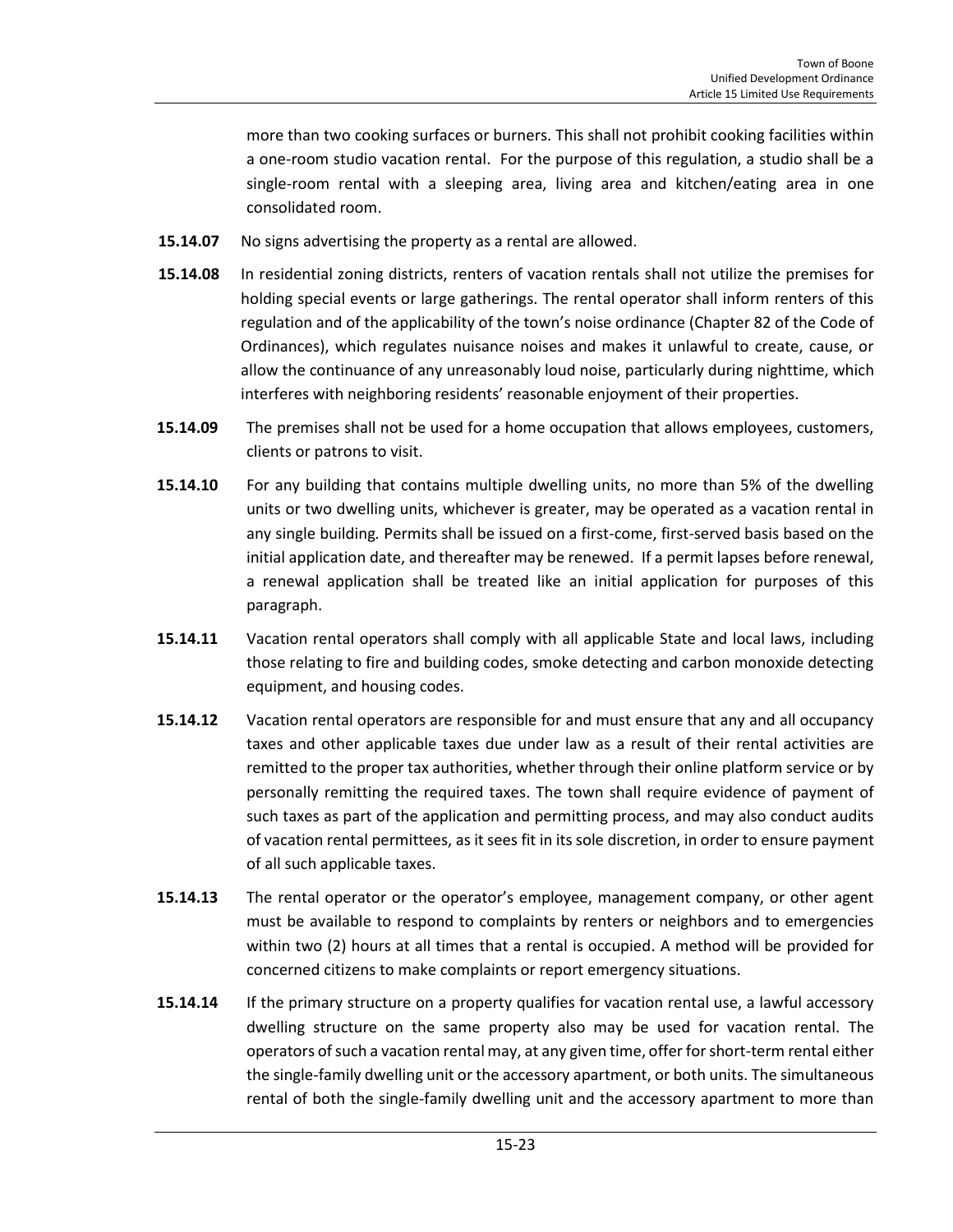one party under separate contracts is prohibited. The units may, however, be rented out together to one party under a single contract.

- **15.14.15** Vacation rental operators must carry insurance that covers the rental use and renters.
- **15.14.16** Vacation rental permits are not transferrable. Every person wishing to operate a vacation rental must apply for and obtain the required permit prior to beginning operation of the rental.
- **15.14.17 Revocation of Permit.** The Administrator shall revoke a vacation rental permit following a written determination that an operator of the facility has been:
	- **A.** Convicted of violating any of the following criminal laws on the short-term rental premises within the prior three-year period: Article 10 *(kidnapping)*, Article 10A *(human trafficking)*, or Article 27 *(prostitution)* of Chapter 14 of the North Carolina General Statutes;
	- **B.** Convicted of committing a violent felony as defined at N.C. Gen. Stat. §14-7.7 on the short-term rental premises within the prior three-year period.
	- **C.** Convicted of violating any of the following criminal laws on the rental premises within the prior 365-day period:
		- 1. Article 3 of Chapter 18B of the North Carolina General Statutes *(sale, possession and consumption of alcohol)*
		- 2. N.C. Gen. Stat. §14-71.1 (possession of stolen goods)
		- 3. N.C. Gen. Stat. §14-292 (unlawful gambling)
	- **D.** Received within a 365-day period two or more "Verified Violations" of any combination of the following, occurring on the short-term rental premises:
		- 1. Any Town Code zoning regulation.
		- 2. Any noise regulation set forth at Town Code Chapter 82.
		- 3. Any nuisance prohibited by Town Code Chapter 80.

A Verified Violation means a determination made by a code enforcement official, law enforcement officer, or judge, following notice of violation being issued by the Town Code and opportunity to respond to the noticed alleged offenses and an order or other mandate issued to the owner or any other person imposing a sanction or requiring further actions to comply with the Town Code, including, without any limitation, the payment of civil penalties or administrative fees, or implementation of corrective measures, or cessation of activities, or conviction of a criminal offense. A verified violation that is appealed continues as a verified violation unless it is overturned on appeal. If the violation is reinstated on a further appeal, it resumes its status as a verified violation.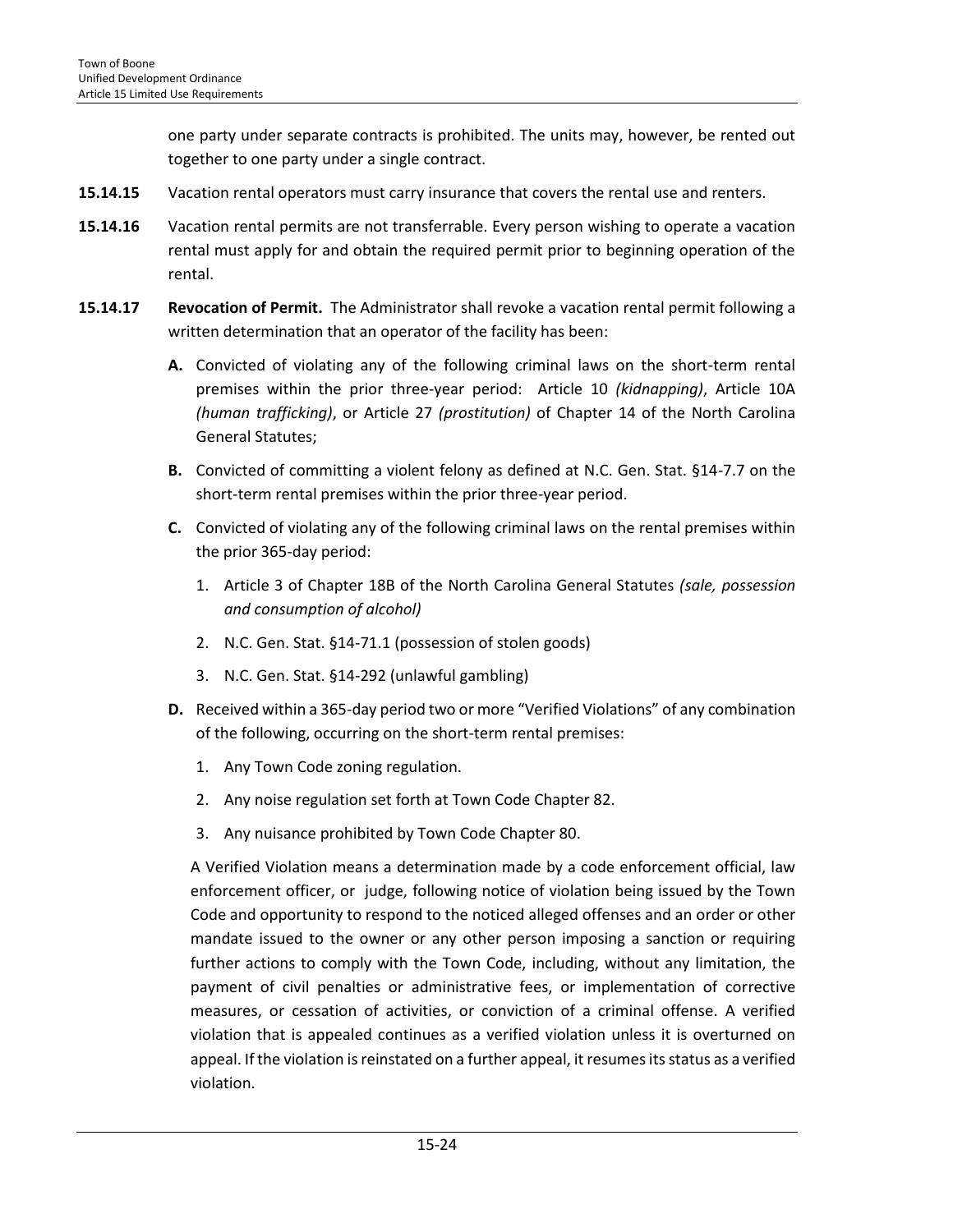**E.** Once lawfully revoked, a new permit for a short-term rental cannot be issued or reinstated for the premise for a period of 365 days, except that in case of revocation under (A) or (B) above a new permit cannot be issued or re-instated for the premise for three years unless the person convicted of the criminal violation is no longer a resident, manager or operator of the short-term rental.

## **15.14.17 Compliance period; existing nonconformities**

- **A.** The owner of any un-permitted vacation rental in operation as of June 30, 2022 must apply for a permit as required in this section 15.14 on or before December 31, 2022 and must come into compliance with this section by June 30, 2023.
- **B.** Any existing, un-permitted vacation rental not conforming under this section 15.14 must be brought into compliance with this ordinance or cease operation by June 30, 2023.
- **C.** Any person seeking to begin operation of a vacation rental after June 30, 2022 must first apply for and obtain a vacation rental permit as required under this section 15.14.

(Ord. PL04727-050721; 07-01-2021; Ord. PL05168-100621, 12-08-2021)

#### <span id="page-24-0"></span>**15.15 Airport/Landing Strip, Heliport, Helistop**

**15.15.01** Federal Aviation Administration (FAA) approval must be submitted with the Special Use Permit application.

(Ord. PL04727-050721; 07-01-2021)

## <span id="page-24-1"></span>**15.16 Utility Facility**

- **15.16.01** Utility facilities in or adjoining residential zoning districts must maintain district setback, be fenced (unless totally enclosed within a structure), and either be screened from view or designed to have a residential appearance.
- **15.16.02** Equipment producing noise or sound may not exceed 60 decibels at any adjoining property line.

(Ord. PL04727-050721; 07-01-2021)

## <span id="page-24-2"></span>**15.17 Wireless Communication Facilities**

- **15.17.01**This Section 15.17 applies to wireless communications facilities that are not "qualifying small wireless facilities" (which are governed by Section 15.18), that are not micro wireless facilities, and that are not exempted in Section 15.17.04. Any terms used herein that are not defined at Article 34 shall have the meaning set forth at Part 3 ("Wireless Telecommunications Facilities") of Chapter 160D of the North Carolina General Statutes.
- **15.17.02** The purpose of this section is to:
	- **A.** Minimize the impacts of wireless communications facilities on surrounding areas by establishing standards for location, structural integrity and compatibility;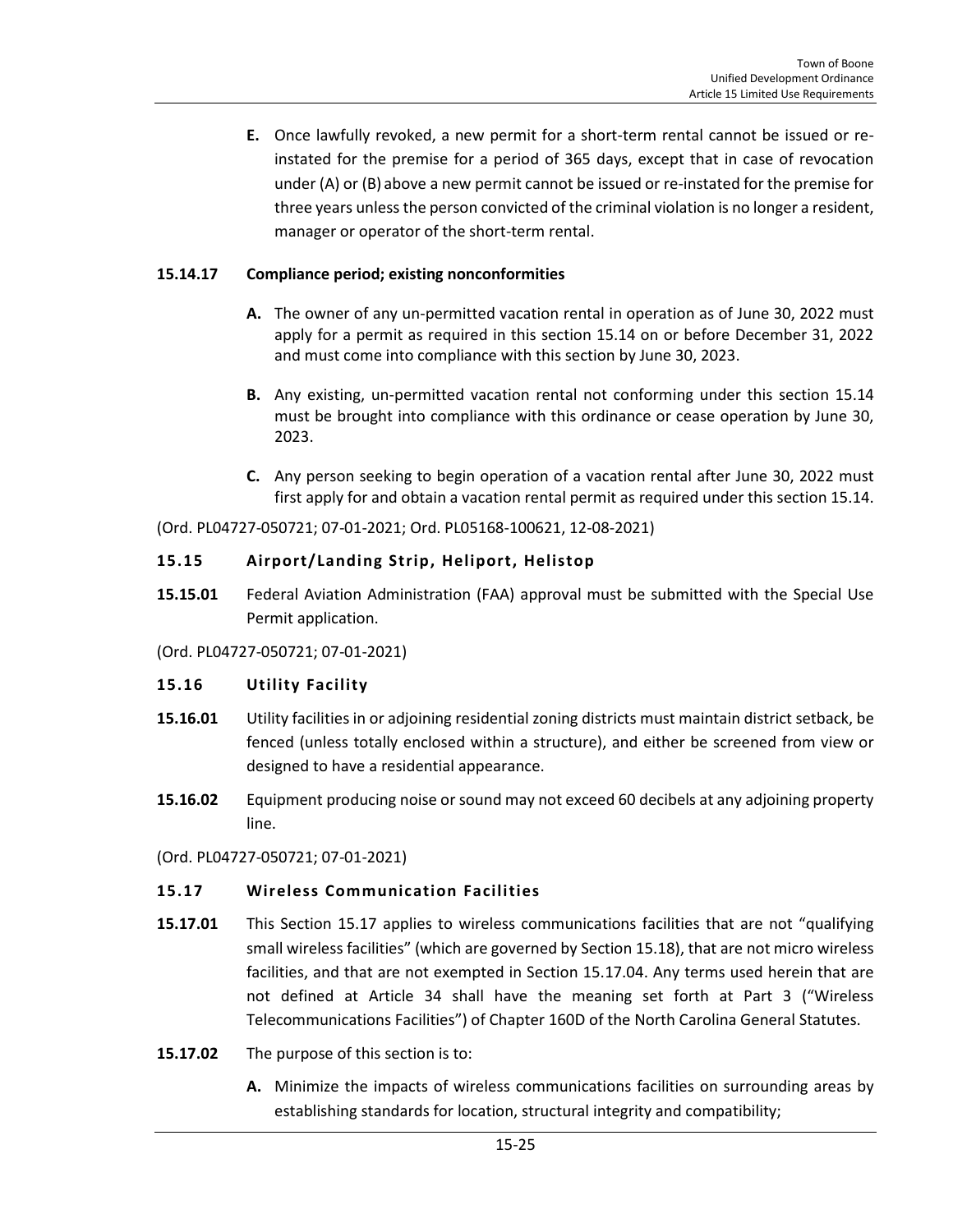- **B.** Encourage the location and co-location of wireless communications facilities equipment on existing structures thereby minimizing new visual, aesthetic, and public safety impacts, and to reduce the need for additional antenna-supporting structures;
- **C.** Encourage coordination between suppliers of wireless communications facilities services in the Town and its planning jurisdiction;
- **D.** Accommodate the growing demand for wireless services and the resulting need for wireless communications facilities;
- **E.** Regulate in accordance with all applicable federal and state laws;
- **F.** Establish review procedures to ensure that applications for wireless communications facilities are reviewed and acted upon within a reasonable period of time or any specific period of time required by law;
- **G.** Protect the unique aesthetics of the Town while meeting the needs of its citizens and businesses to enjoy the benefits of wireless communications services; and
- **H.** Encourage the use of existing buildings and structures as locations for wireless communications facilities infrastructure as a method to minimize the aesthetic impact of related infrastructure.
- **I.** It is not the purpose or intent of this section to prohibit or have the effect of prohibiting wireless communication services; unreasonably discriminate among providers of functionally equivalent wireless services; regulate the placement, construction or modification of wireless communications facilities on the basis of the environmental effects of radio frequency emissions where it is demonstrated that the wireless communications facility does or will comply with applicable FCC regulations; or prohibit or effectively prohibit collocations or modification that the Town must approve under state or federal law. The provisions of this Section are in addition to, and do not replace, any obligations an applicant may have under any franchises, licenses, encroachments, or other permits issued by the Town.

## **15.17.03 General Considerations and Limitations**

- **A.** Wireless communications facilities are permitted in accordance with the Table of Permissible Uses.
- **B.** New wireless support structures are prohibited in the public rights of way.
- **C.** The following are the Town's preferences for wireless communications facility locations, in descending order of preference:
	- Collocations on Existing Wireless Support Structures, Transmission Towers and Utility Poles
	- Stealth (Concealed) Wireless Facility Attached to Existing Building/Structure
	- New Stealth (Concealed) Wireless Support Structure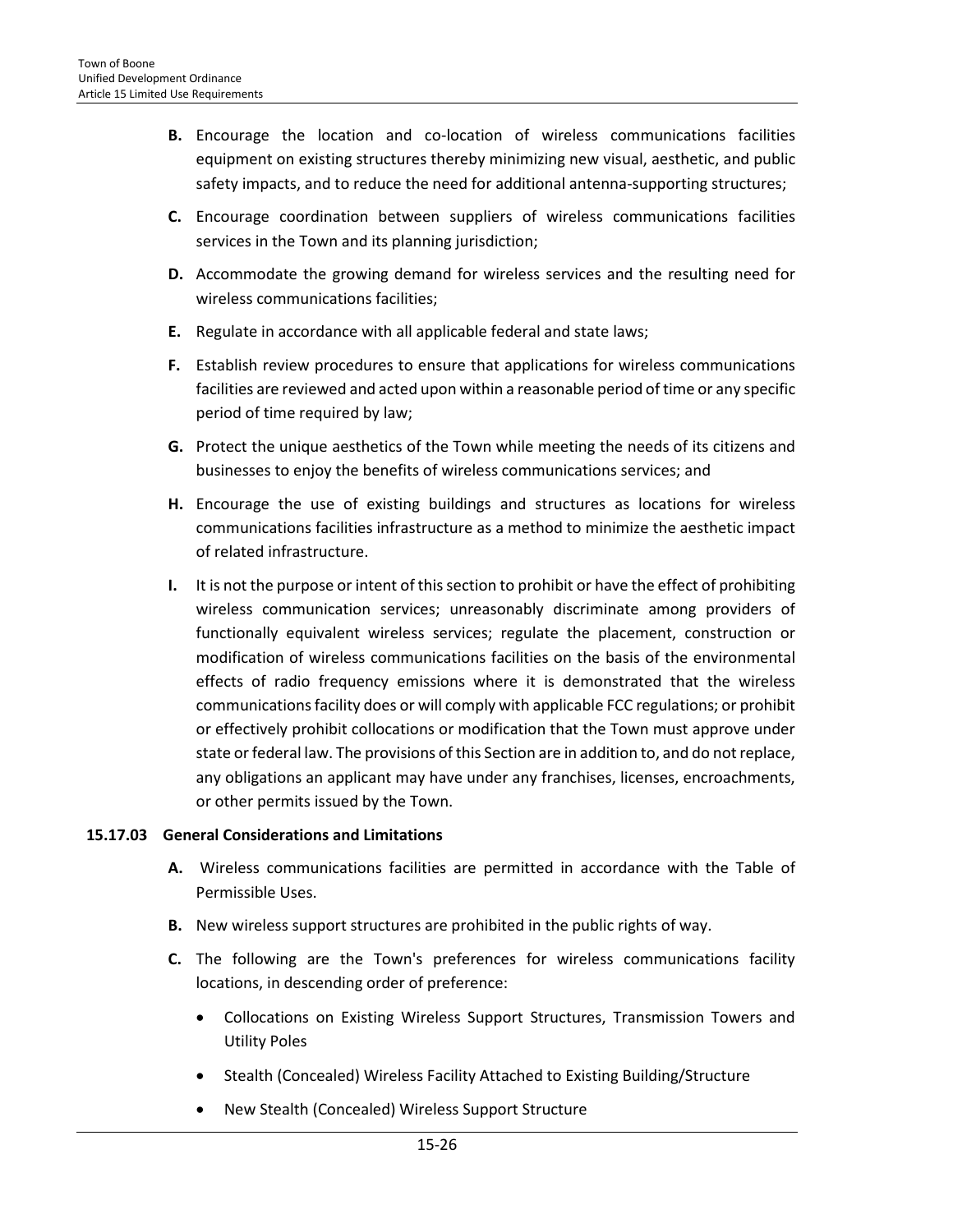- New Non-Stealth Wireless Support Structure monopole
- New Non-Stealth Wireless Support Structure lattice-type
- **D.** The co-location of facilities and/or use of stealth technology shall be considered a mitigating factor to a variance request and may be justification for the request.

#### **15.17.04 Compliance with Law; Exemptions.**

- **A.** Nothing in this ordinance shall be interpreted to excuse compliance with, or to be in lieu of any other requirement of state or local law, except as specifically provided herein. Without limitation, the provisions of this ordinance do not permit placement of wireless communications facilities on privately-owned utility poles or wireless support structures, or on private property, without the consent of the landowner or any person who has an interest in the property.
- **B.** The following are exempt from the requirements in this Section 15.17:
	- 1. Any wireless communications facilities below ninety (90) feet when measured from ground level which is owned and operated by an amateur radio operator licensed by the Federal Communications Commission and used exclusively for amateur radio operations.
	- 2. Satellite dishes.
	- 3. Removal or replacement of an antenna or equipment on an existing wireless support structure or base station that does not change the physical dimensions of the wireless support structure or base station, or defeat any of the concealment elements of the wireless support structure or base station.
	- 4. Routine maintenance of existing facilities, including activities associated with regular and general upkeep of transmission equipment, and the replacement of existing wireless communications facilities with facilities of the same size (so long as any of the concealment elements of the facilities are not defeated).
	- 5. A temporary wireless communications facility, (1) upon the declaration of a state of emergency by federal, state, or local government, and a written determination of public necessity by the Town; except that such facility must comply with all federal and state requirements and must be removed at the conclusion of the emergency; or (2) if necessary to continue providing service while a wireless support structure or other structure upon which the existing wireless communications facility has been placed, such as a building or water tank, is undergoing maintenance, replacement, or reconstruction during which it will be impossible or unsafe to operate the existing wireless communications facility; except that (i) the temporary facility must be located on site and no taller than the existing wireless support structure or other structure; (ii) the temporary facility must meet the setback requirements of section 15.17.07(C); (iii) the temporary facility must comply with all federal and state requirements; and (iv) the temporary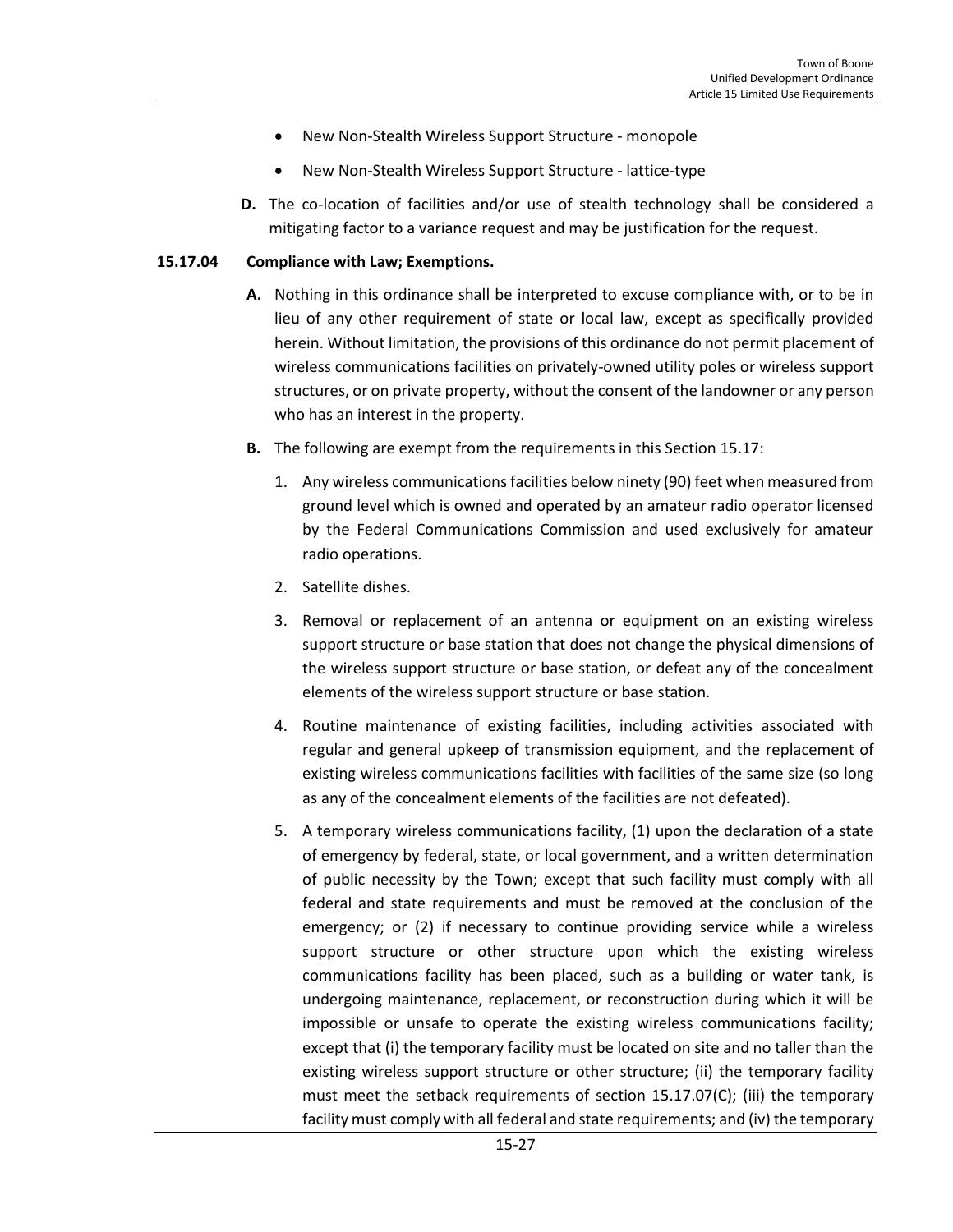facility must be removed within sixty (60) days of the conclusion of the maintenance, replacement, or reconstruction, or within one (1) year, whichever is shorter, unless the time is extended by the Planning Director for good cause shown.

- 6. Public safety facilities or installations required for public safety on public or private property, including transmitters, repeaters, and remote cameras so long as the facilities are designed to match the supporting structure.
- **15.17.05 Eligible Facilities Requests and Collocations***.* Collocation and eligible facilities requests, as defined in G.S. 160D-931 or 47 U.S.C. 1455, shall be processed in accordance with G.S. 160A-400.52, 160D-933, and/or federal laws and regulations as appropriate. In approving any eligible facilities request, the Town solely intends to comply with a requirement of federal law or state law and not to grant any property rights or interests except as compelled by federal or state law. Without limitation, approval does not exempt applicant from, or prevent Town from, opposing a proposed modification that is subject to complaint under the National Historic Preservation Act or the National Environmental Policy Act. Collocations are only permitted as provided in Sections 15.24.06 and 15.24.07.

#### **15.17.06 Collocations on Existing Wireless Support Structures and Electric Transmission Towers**

- **A.** The collocation of additional wireless facilities on existing, freestanding wireless support structures shall be consistent with the existing concealment method, if applicable, of the freestanding wireless support structure.
- **B. Height.** The top of the additional wireless facility may not exceed the highest point of the existing wireless facilities on the freestanding wireless support structure.
- **C.** For purposes of wireless facility collocations governed by Section 15.17 or 15.18, an existing electric transmission tower shall be considered an existing wireless support structure.
- **D.** An existing electric transmission tower that is being replaced with a taller transmission tower for the primary purpose of hosting wireless facilities is subject to all applicable regulations of Section 15.17 and 15.18 related to wireless support structures.

## **15.17.07 Stealth (Concealed) Wireless Facilities Attached to Existing Building or Structure.**

- **A.** Stealth wireless facilities, including any feed lines, antennas, and accessory equipment, must be enclosed, camouflaged, screened, obscured or otherwise not readily apparent to a casual observer.
- **B.** A structure utilized to support a wireless facility must be allowed within the underlying zoning district. Structures may include, but are not limited to: flagpoles, bell towers, clock towers, dormers, crosses, monuments, parapets, and steeples.
- **C.** Attached stealth wireless facilities shall be allowed as a permitted accessory use in all non-residential zoning districts, and on residentially-zoned land used for nonresidential purposes. Unless otherwise allowed above, stealth wireless facilities shall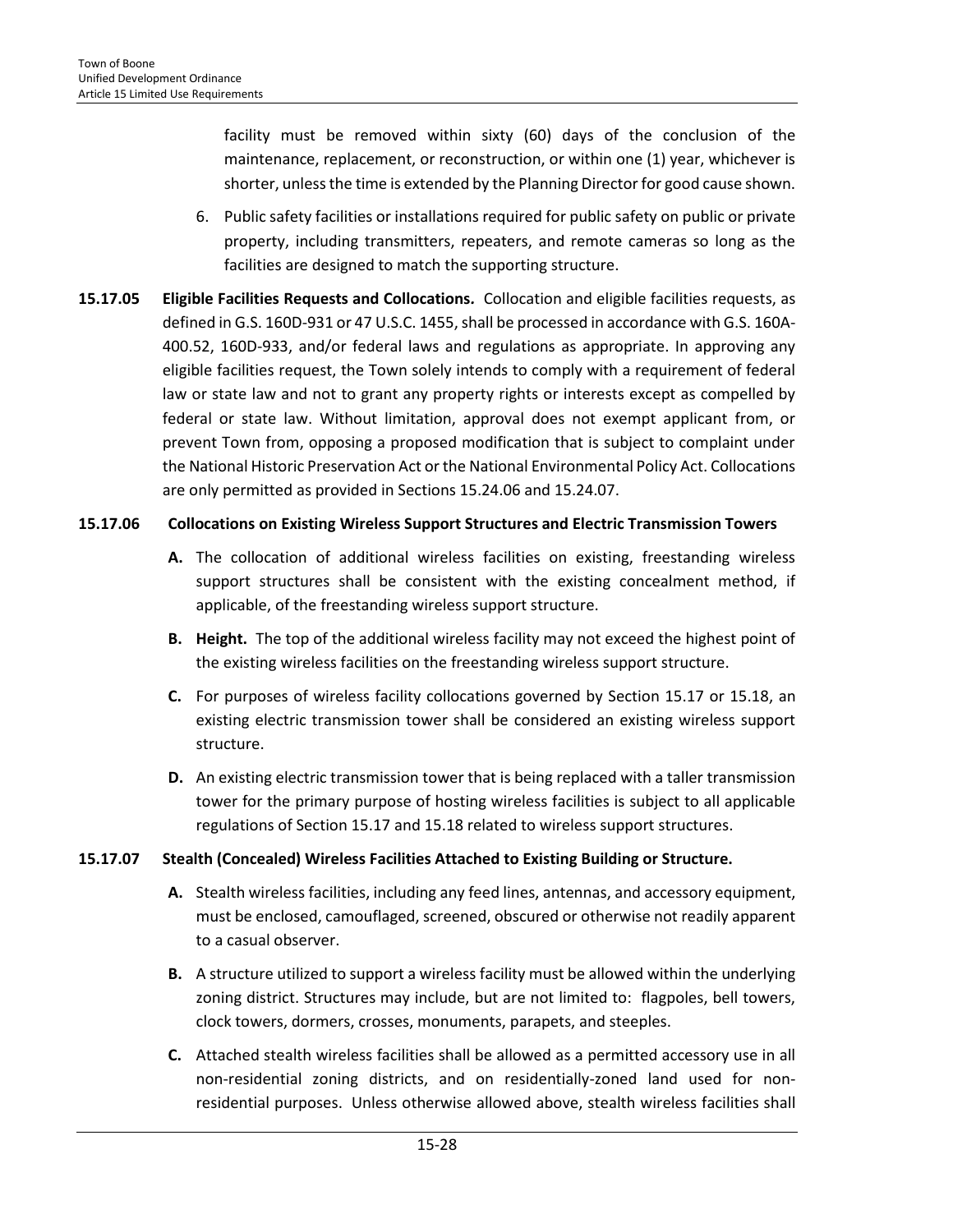be prohibited in all other residential zoning districts.

- **D.** If located in the right-of-way of any public road or street, stealth antennae shall be located on an existing utility pole which does not exceed a height of thirty-five (35) feet above the immediate surrounding ground. Stealth antennae located on an existing utility pole, whether inside or outside of the right-of-way, shall not be higher than ten (10) feet above the highest point of the pole.
- **E.** The ground-mounted components of stealth antennae, whether inside or outside of the right-of-way, shall be located flush to grade where necessary to avoid inconveniencing the public, or creating a hazard; and to the extent permitted aboveground, shall otherwise be appropriately camouflaged to blend in with the surroundings, and non-reflective paints shall be used.
- **F. Height.** The top of the stealth wireless facility may not be more than ten (10) feet above the top of the building or structure to which it is attached.

#### **15.17.08 Non-Stealth Wireless Facilities**

- **A.** Non-stealth wireless facilities are prohibited in the public right-of-way.
- **B.** Except as provided at subsection 15.17.06 for collocations on existing wireless support structures, non-concealed wireless facilities shall only be allowed on transmission towers. The top of a stealth wireless facility may not be more than ten (10) feet above the tower to which it is attached.

#### **15.17.09 Concealed (Stealth) Wireless Support Structures**

- **A. Design Considerations and Visibility.** Concealed (stealth) wireless support structures shall be designed to complement the physical landscape in which they are to be located. Examples of stealth wireless support structures that may be compatible include but are not limited to faux pine trees, unipoles/slick sticks, bell towers, etc. New stealth wireless support structures shall be configured and located in a manner that shall minimize adverse effects including visual impacts on the landscape, horizon, and adjacent properties. New freestanding stealth wireless support structures shall be designed to be compatible with adjacent structures and landscapes with specific design considerations such as architectural designs, scale, color, and texture.
- **B. Setbacks.** The following setback requirements are established to mitigate potential safety and aesthetic impacts upon surrounding properties.
	- 1. Setbacks shall be measured from the base of the wireless support structure.
	- 2. The minimum setback from each property line shall be 120% of the height of the tower, or 100 feet, whichever is greater.
	- 3. The minimum setback from the centerline of a natural gas line easement for gas lines measuring eight inches in diameter or greater shall be 120% of the height of the tower, or 85 feet, whichever is greater.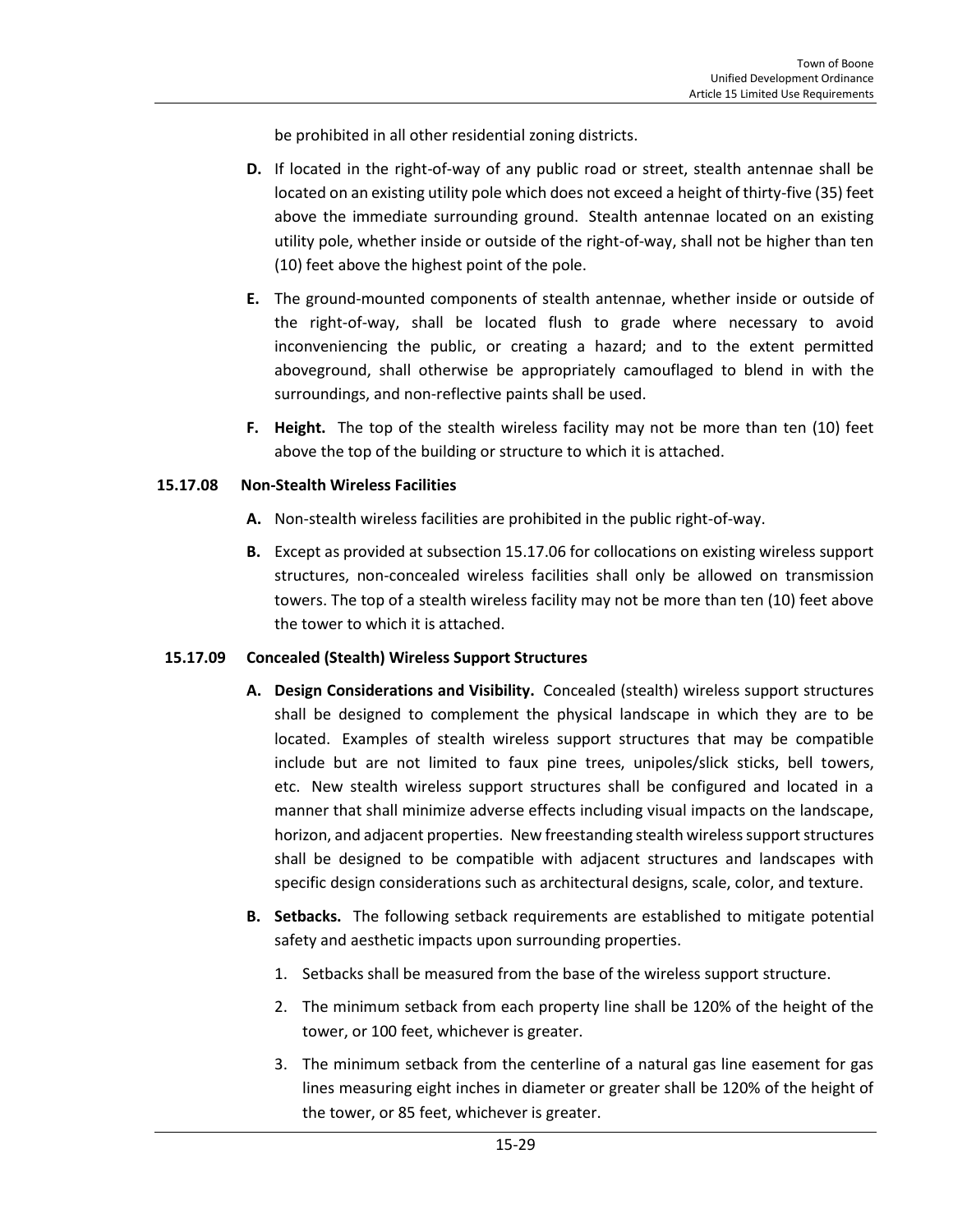- **C. Height.** The maximum permitted overall height for stealth wireless support structures is ten (10) feet above the maximum height allowed in the zoning district.
- **D. Monopine/Faux Trees.** A monopine or faux tree wireless support structure shall be considered concealed if the following criteria are met. If the following criteria are not met, then the proposed structure will be considered non-concealed for regulatory purposes.
	- 1. The wireless support structure is incorporated within an existing cluster of trees that measures, after any necessary grading or clearing for the facility, at least 1,000 square feet with no individual dimension of less than 25 feet and the entire qualifying cluster located on the lot or parcel.
	- 2. The structure shall be designed to match a species located within the existing cluster of trees, with the support structure to be designed as a tree trunk and antenna arrays flush-mounted and completely concealed by limbs, branches, and leaves.
	- 3. Limbs, branches, and leaves shall cover at least the upper 50% of the support structure, and shall cover any of the support structure that extends above the average tree line of the cluster of trees.
	- 4. The overall height of the wireless support structure may not exceed the height of the tallest tree in the existing cluster.
	- 5. An easement or other binding legal agreement must be provided by the applicant that demonstrates to the Administrator's satisfaction that the cluster of trees surrounding the wireless structure will not be disturbed for so long as the wireless support structure should exist.
- **E.** A special use permit shall be required for any stealth wireless support structure that is greater than 50 feet in overall height and located within 400 feet of the property line of any property used or zoned for single family residential purposes.

# **15.17.10 Freestanding Non-Stealth Wireless Support Structures**

- **A.** The following setback requirements are established to mitigate potential safety and aesthetic impacts upon surrounding properties.
	- 1. Setbacks shall be measured from the base of the wireless support structure.
	- 2. The minimum setback from each property line and road right-of-way shall be 200 feet or two times the overall height of the structure, whichever is greater.
	- 3. The minimum setback from the centerline of a natural gas line easement for gas lines measuring eight inches in diameter or greater shall be 120% of the overall height of the structure, or 85 feet, whichever is greater.
- **B. Height.** The maximum permitted overall height for non-stealth wireless support structures is twenty (20) feet higher than the maximum building height allowed in the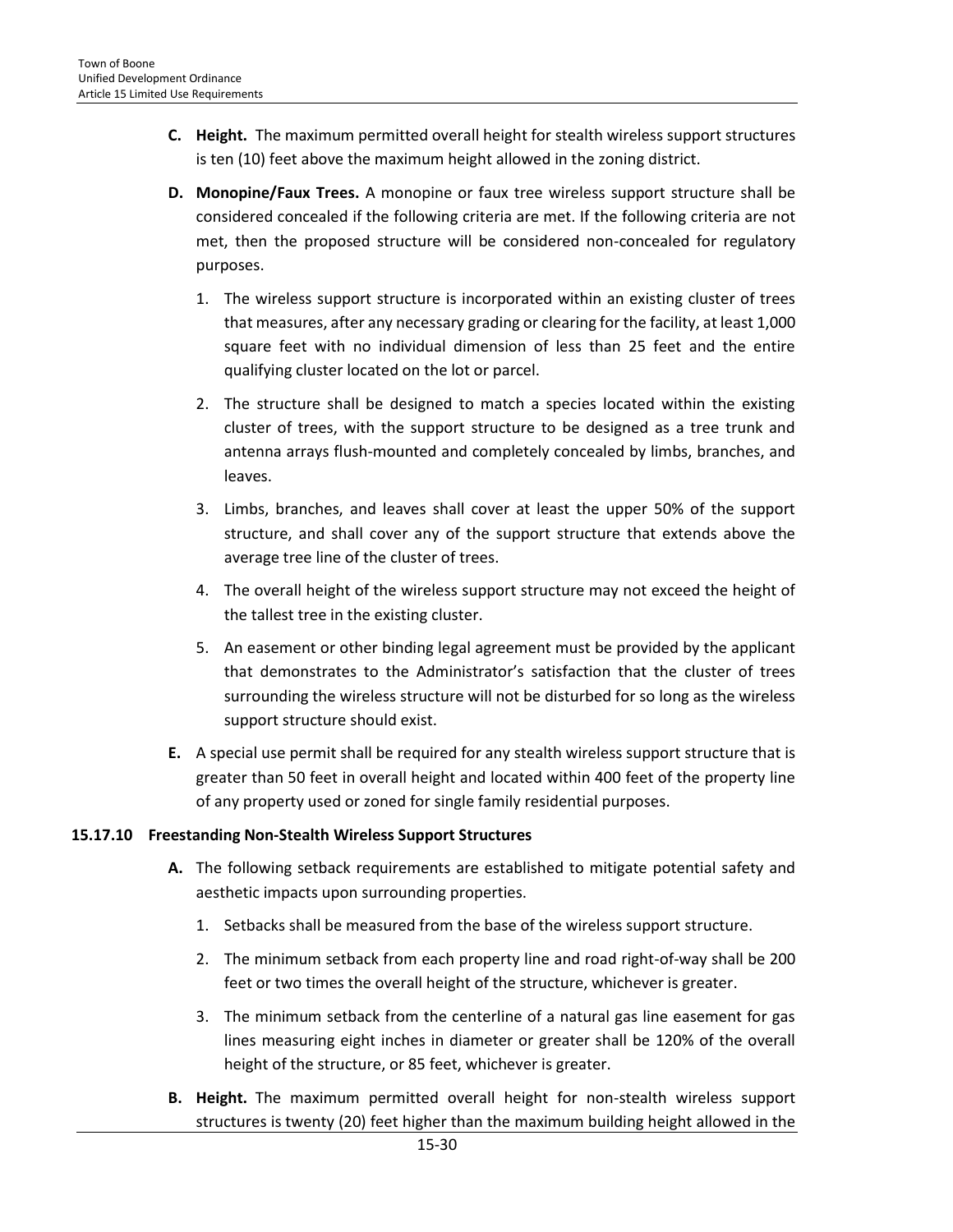district.

**C.** A special use permit shall be required for any non-stealth wireless support structure that is (i) greater than 60 feet in overall height or (ii) within 400 feet of the property line of any property used or zoned for single family residential purposes.

## **15.17.11 Additional Requirements and Standards for All Wireless Support Structures**

- **A. Existing Wireless Support Structures.** New antennae may be co-located upon wireless support structures that exist on the effective date of this Ordinance. A request for an increase in height for an existing wireless support structure shall require issuance of a special use permit, if a special use permit would be required to erect a new wireless support structure at the requested height.
- **B. Collocation Required.** All freestanding wireless support structures shall be engineered and constructed to accommodate no less than three (3) antenna arrays if the location is not a major mountain ridge.

## **C. General Development Standards**

## 1. **Design and Neighborhood Compatibility**

- a. The exterior appearance of all associated support structures and buildings shall be compatible with the other buildings in the surrounding area. Wireless communications facilities shall be blended with the natural surroundings as much as possible. Except when otherwise required by applicable federal or state regulations, colors and materials shall be used that are compatible with the surrounding area and usually shall be light gray. Wireless communications facilities shall be located, designed, and/or screened to blend in with the existing natural or built surroundings to reduce the visual impacts as much as possible, and to be compatible with neighboring land uses and the character of the community.
- b. Lighting on wireless support structure shall not be permitted except as required by federal and state regulations and shall not exceed required minimums. The permit-issuing authority may require the applicant to apply to the Federal Aviation Administration (FAA) for compliance with FAA standards for a dual lighting system rather than a red and white marking pattern, when the permit-issuing authority determines such a marking pattern would cause aesthetic blight due to the visibility of the wireless support structure.
- c. Support buildings located in any residential district may not be used as an employment center for any worker. This provision does not prohibit the periodic maintenance or periodic monitoring of equipment and instruments.
- d. No advertising sign or logo shall be permitted on any wireless communications facility.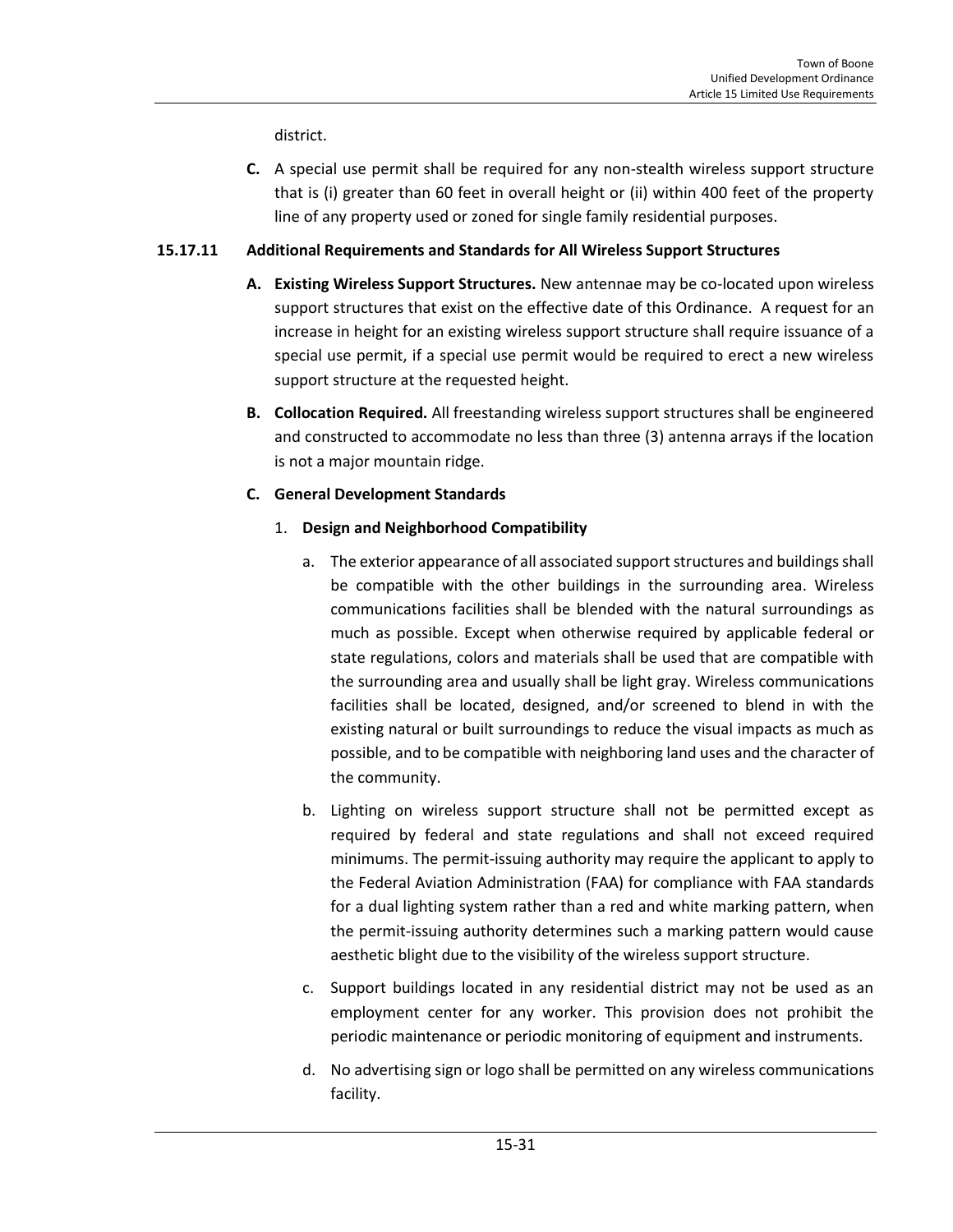e. Equipment compounds shall not be used for as storage yards, including but not limited to for storage of any excess equipment or hazardous materials, nor be used as habitable space.

## 2. **Buffering and Screening**

- a. All fences and walls shall be screened in accordance with the requirements of Chapter 31 of this Ordinance.
- b. The base of the wireless support structure and each guy anchor shall be surrounded by an opaque fence or wall at least eight (8) feet in height.
- **D. Neighborhood Meeting.** At the time of submitting an application for a proposed wireless support structure that requires approval as a special use, the applicant shall submit written documentation that they have conducted a neighborhood meeting, to which owners of property within four hundred (400) feet of the subject property have been invited, to explain the proposed facility and answer questions. Documentation should include the time, date, and location of the meeting; a list of meeting attendees; a brief summary of any presentations and/or information discussed; and questions/concerns expressed by neighboring landowner s.
- **E. Balloon Test.** A balloon test shall be required for all wireless support structures that require approval as a special use. The balloon test shall be required prior to the submittal of photo simulations in order to illustrate the proposed height of the wireless support structure. The applicant shall arrange to raise a colored balloon no less than three (3) feet in diameter at the maximum height of the proposed wireless support structure, and within twenty-five (25) horizontal feet of the center of the proposed wireless support structure.

The applicant shall meet the following for the required balloon test:

- 1. Applicant must inform the Planning Department and abutting landowner s within four hundred (400) feet of the subject property in writing of the date and times, including alternative date and times, of the test at least fourteen (14) days in advance.
- 2. The date, time, and location, including alternative date, time and location, of the balloon test shall be advertised in a locally distributed paper by the applicant at least seven (7) but no more than fourteen (14) days in advance of the test date.
- 3. The balloon shall be flown at the required height for at least four (4) consecutive hours during daylight hours on the date chosen. The applicant shall record the weather conditions during the balloon test.
- **F. Availability of Existing Structures.** No new freestanding wireless support structure shall be permitted unless the applicant demonstrates that no existing or previously approved wireless support structure can reasonably be used for the wireless communications facility placement instead of the construction of a new wireless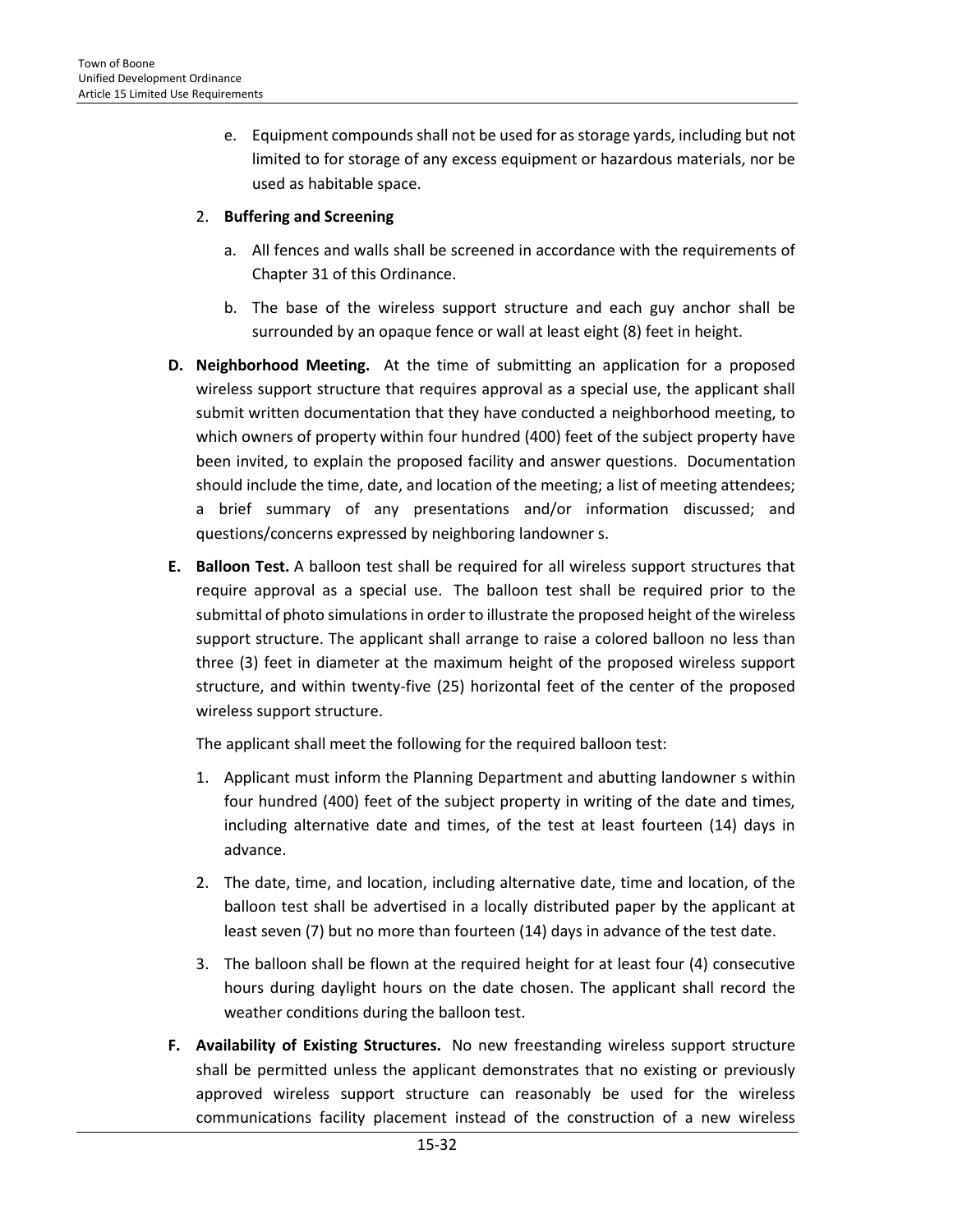support structure; that residential, historic, and designated scenic areas cannot be served from outside the area; or that the proposed height of a new wireless support structure or initial wireless communications facility placement or a proposed height increase of a substantially changed wireless support structure, or replacement wireless support structure, is necessary to provide the applicant's designed service. Collocation on an existing wireless support structure is not reasonably feasible if collocation is technically or commercially impractical or the owner of the wireless support structure is unwilling to enter into a contract for such use at fair market value.

**G. Blue Ridge Parkway view shed protection.** If a new or taller wireless support structure is proposed within one mile of the Blue Ridge Parkway centerline and in the parkway viewshed, the applicant shall inform the National Park Service of the proposed structure siting. Park Service recommendations shall be given reasonable consideration and documentation of this consideration shall be provided to the Administrator. The Park Service shall be afforded thirty (30) days to respond to the applicant's written intention to erect a wireless support structure.

## **H. Setback Reductions**

- 1. In considering an application for special use for wireless communications facilities, the Board of Adjustment may grant a reduction of the minimum required setbacks listed in this Section 15.17 upon consideration of circumstances or aspects which reduce the off-site effects of the facility on adjacent properties. Such circumstances or aspects may include, but are not limited to: topography; berms; the proximity of existing or potential uses; existing vegetation and improvements made or proposed to the site to obscure or reduce the visibility of the wireless support structure from adjacent properties; the concentration of existing and/or proposed wireless support structures in the area; and whether the height, design (including structural features), placement or other characteristics of the proposed wireless support structure could be modified to have a less intrusive impact.
- 2. Requests under this sub-section may be approved provided that such action is not inconsistent with the general purposes and applicable approval criteria of this Ordinance. The Board of Adjustment, in considering any request(s) for reduction of the minimum required setbacks under this Section, shall consider any unique circumstances for such a request(s).
- **I. Conditions.** Notwithstanding any of the standards of this Section, the Board of Adjustment may require any other reasonable conditions to mitigate the impact of the wireless support structure on adjacent properties and uses including, but not limited to, conditions or modifications related to the style, height, and design of the facility.

#### **J. Siting on Mountain Ridges**

1. Locating a wireless facility on a major mountain ridge shall be considered as a last resort and justifying documentation shall be provided.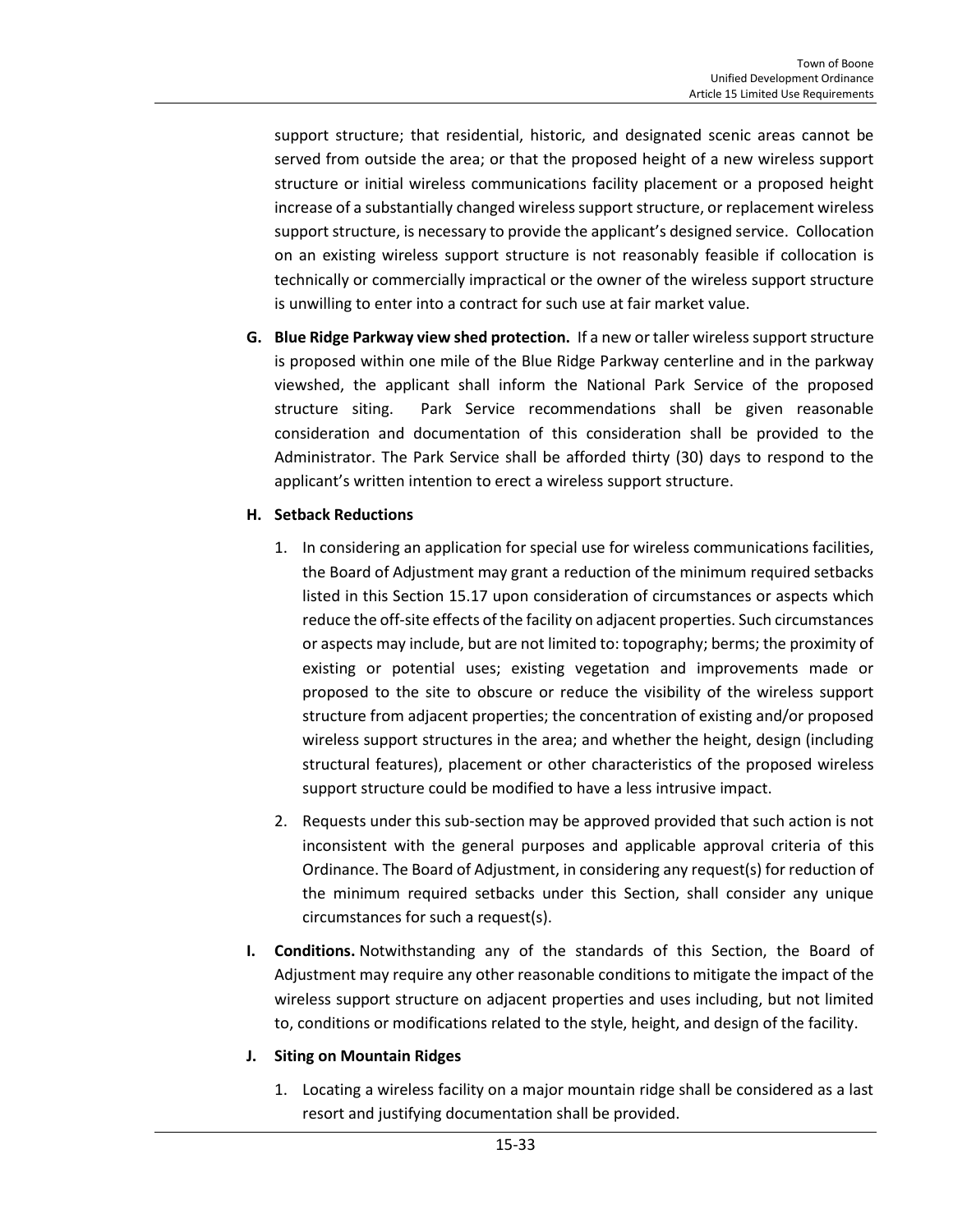- 2. A wireless support structure located on any major mountain ridge shall be monopole and no taller than the vegetative canopies immediately surrounding the base of the tower.
- **K.** Wireless support structures shall be designed to meet the ANSI/EIA/TIA-222-G (as minimum one-half inch (½") of solid radial ice. In no case shall the design wind speed be less than specified in Section 1609 of the North Carolina Building Code.
- **L.** Lighting on wireless support structure shall not be permitted except as required by federal and state regulations.

## **15.17.12 Outside Experts and Disputes**

- **A.** Review by an outside consultant shall be required for all facilities requiring approval of a special use permit. The fee for review by the outside consultant shall be collected together with the application fee for the special use permit. Additional reasonable and cost based fees may be imposed for costs incurred should the applicant amend its application. Selection of the outside consultant shall be at the sole discretion of the Town.
- **B.** If an applicant for a wireless communications facility claims that one (1) or more standards of this Ordinance are inconsistent with federal law as applied to a particular property, or would prohibit the effective provision of wireless communications within the relevant market area, the decision-making body may require that the application be reviewed by a qualified engineer for a determination of the accuracy of such claims. Any costs shall be charged to the applicant.

# **15.17.13 Standard Conditions and Requirements Applicable to All Wireless Communications Facilities**

- **A.** Wireless communications facilities shall be permitted in accordance with the Table of Principal Uses.
- **B.** Grading shall be limited to only the area necessary for the wireless communications facilities and equipment compound, and access to the facility.
- **C.** Documentation, sealed by a registered professional engineer with wireless communications expertise, shall be provided indicating that the new facility, or the modification of an existing facility, complies with the following. Such compliance shall be maintained throughout the life of the facility.
	- 1. That the American National Standards Institute (ANSI) requirements for the proposed improvements are met; and
	- 2. All applicable building, structural, electrical, and safety codes and with all other laws codifying objective standards reasonably related to health and safety shall be met.
- **D.** Applicants must obtain all other required permits, authorizations, approvals,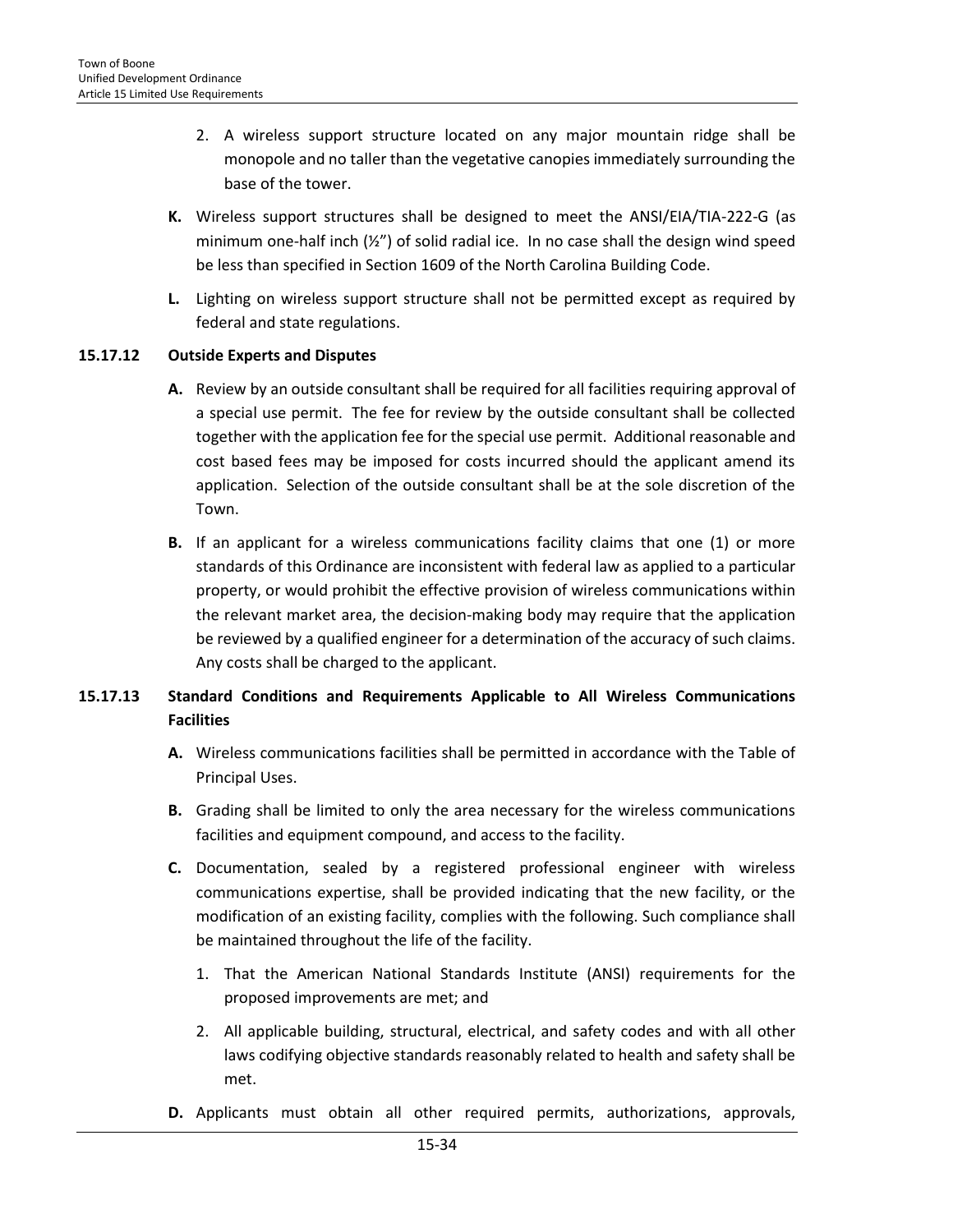agreements, and declarations that may be required for installation, modification, and/or operation of the proposed facility under federal, state, or local law, rules, or regulations, including but not limited to encroachment agreements and FCC approvals. An approval issued under this Section is not in lieu of any other permit required under the UDO or Town Code, nor is it a franchise, license, or other authorization to occupy the public right-of-way, or a license, lease, or agreement authorizing occupancy of any other public or private property. It does not create a vested right in occupying any particular location, and an applicant may be required to move and remove facilities at its expense consistent with other provisions of applicable law. An approval issued in error, based on incomplete or false information submitted by an applicant or that conflicts with the provisions of the UDO, is not valid. No person may maintain a wireless communications facility in place unless required state or federal authorization remain in force.

**E.** All wireless communications facilities and related equipment, including but not limited to fences, cabinets, poles, and landscaping, shall be maintained in good working condition over the life of the use. This shall include keeping the structures maintained to the visual standards established at the time of approval. The wireless communications facility shall remain free from trash, debris, litter, graffiti, and other forms of vandalism. Any damage shall be repaired as soon as practicable, and in no instance more than thirty (30) calendar days from the date of notification by the Town. All the wireless communications facility equipment must be removed upon the expiration/termination/revocation of the approval and/or when no longer in operation, whichever occurs first.

In public rights-of-way, damaged or deteriorated components must be corrected within five (5) business days of notification. If a wireless communications facility or portions of a wireless communications facility are taken out of service, the components must be removed within thirty (30) business days of being taken out of service, and affected facilities restored to their prior condition.

- **F.** The landowner (s) or applicant shall submit a certification letter from a North Carolina certified land surveyor or licensed engineer which verifies that structure height complies with the approved development plan.
- **G.** Any approval issued by the Town for a new wireless support structure or a collocation that is a substantial change shall be conditioned on the construction of the approved facilities within twenty-four (24) months.
- **H.** The applicant or owner shall maintain onsite at the wireless communications facility contact information for all parties responsible for maintenance of the facility.
- **I.** The owner of a freestanding wireless support structure shall maintain general liability insurance for the structure in the amount of at least \$1,000,000; and shall, as part of the original site plan application, site plan amendments, and any subsequent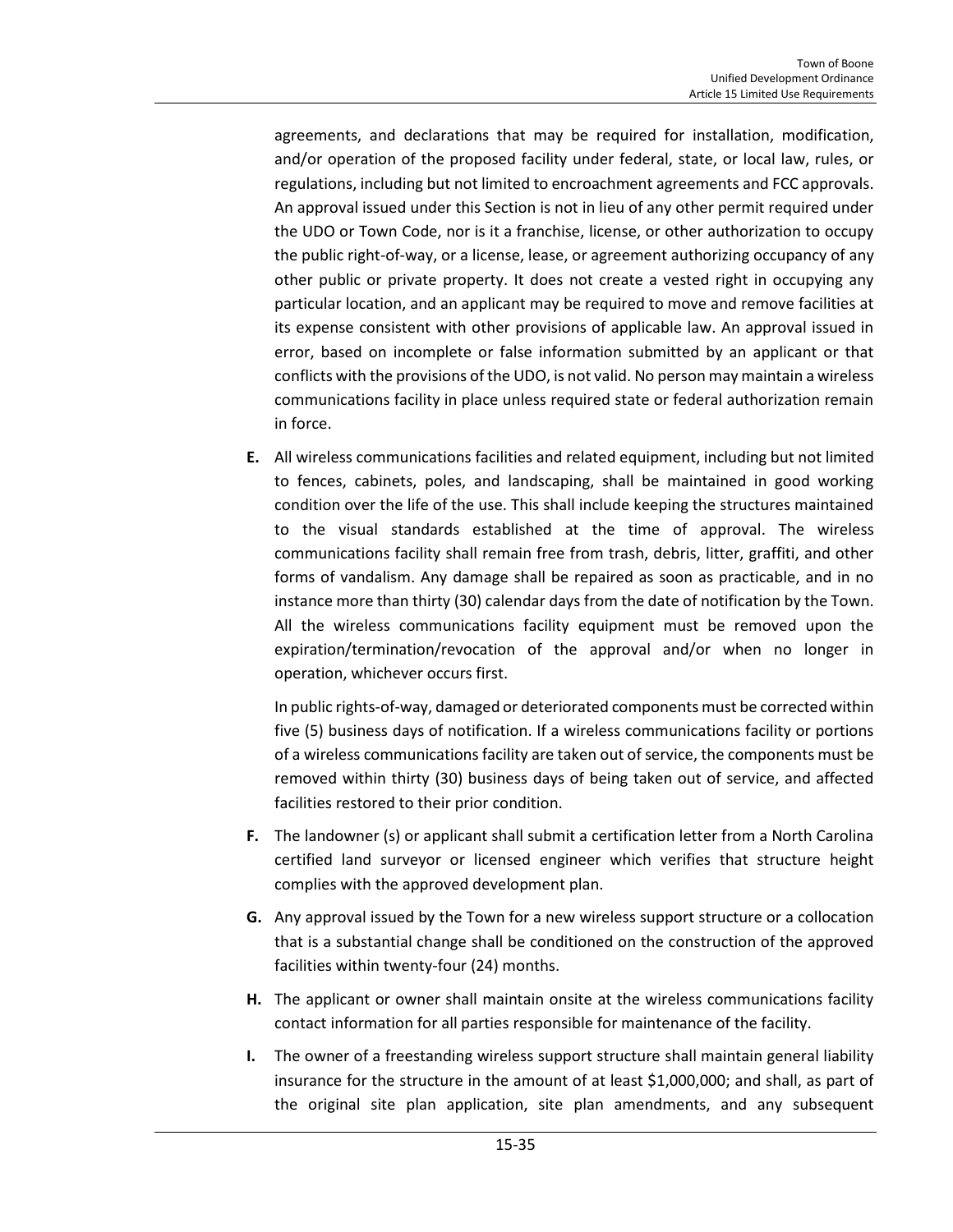modifications, provide documentation demonstrating compliance with this requirement.

- **J.** Wireless communications facilities, whether operating alone or in conjunction with other facilities, shall not generate radio frequency emissions in excess of the standards established by the Federal Communications Commission, nor shall they interfere with public safety communications or normal radio and television reception.
- **K.** After written notice to the applicant and/or owner, the Town may require the relocation, at the applicant/owner's expense and according to the then-existing standards for wireless communications facilities, of any wireless communications facility located in the public right-of-way, as necessary for maintenance or reconfiguration of the right-of-way or for other public projects, or take any other action or combination of actions necessary to protect the health and welfare of the Town.
- **L.** The owner of a freestanding wireless support structure shall at all times maintain general liability insurance for the structure in the amount of at least \$1,000,000; and shall, as part of the original site plan application, site plan amendments, and any subsequent modifications, provide documentation demonstrating compliance with this requirement. In addition, said owner shall supply the following to the Administrator on an annual basis no later than March 30 of each year: (i) current contact information for service of notice; and (2) a Certificate of Insurance demonstrating the maintenance of insurance as required by this subsection.
- **M.** Wireless communications facilities placed in the public right of way must comply with all applicable provisions of the Town's Code of Ordinances relating to encroachments.
- **N.** No portion of a wireless communications facility may be placed in the public right-ofway in a manner that:
	- 1. Obstructs pedestrians or vehicular or bicycle access, obstructs sight lines or visibility for traffic, traffic signage, or signals; or interferes with access by persons with disabilities. An applicant may be required to place equipment in vaults to avoid obstructions or interference;
	- 2. Results in ground-mounted, above-ground equipment cabinets in the public rightof-way associated with the support structure that are ten percent (10%) larger in height or overall volume than other equipment cabinets in the same area; or
	- 3. Involves placement of pole-mounted equipment whose lowest point is lower than eight (8) feet above ground level.
- **O.** The applicant shall be required to provide documentation certifying compliance with all applicable federal and state regulations.
- **P.** The applicant shall present to the Administrator proof of either fee simple ownership, an option to purchase or lease, a recorded leasehold interest, or an easement, from the record owner of all property involved and any necessary rights-of-way to the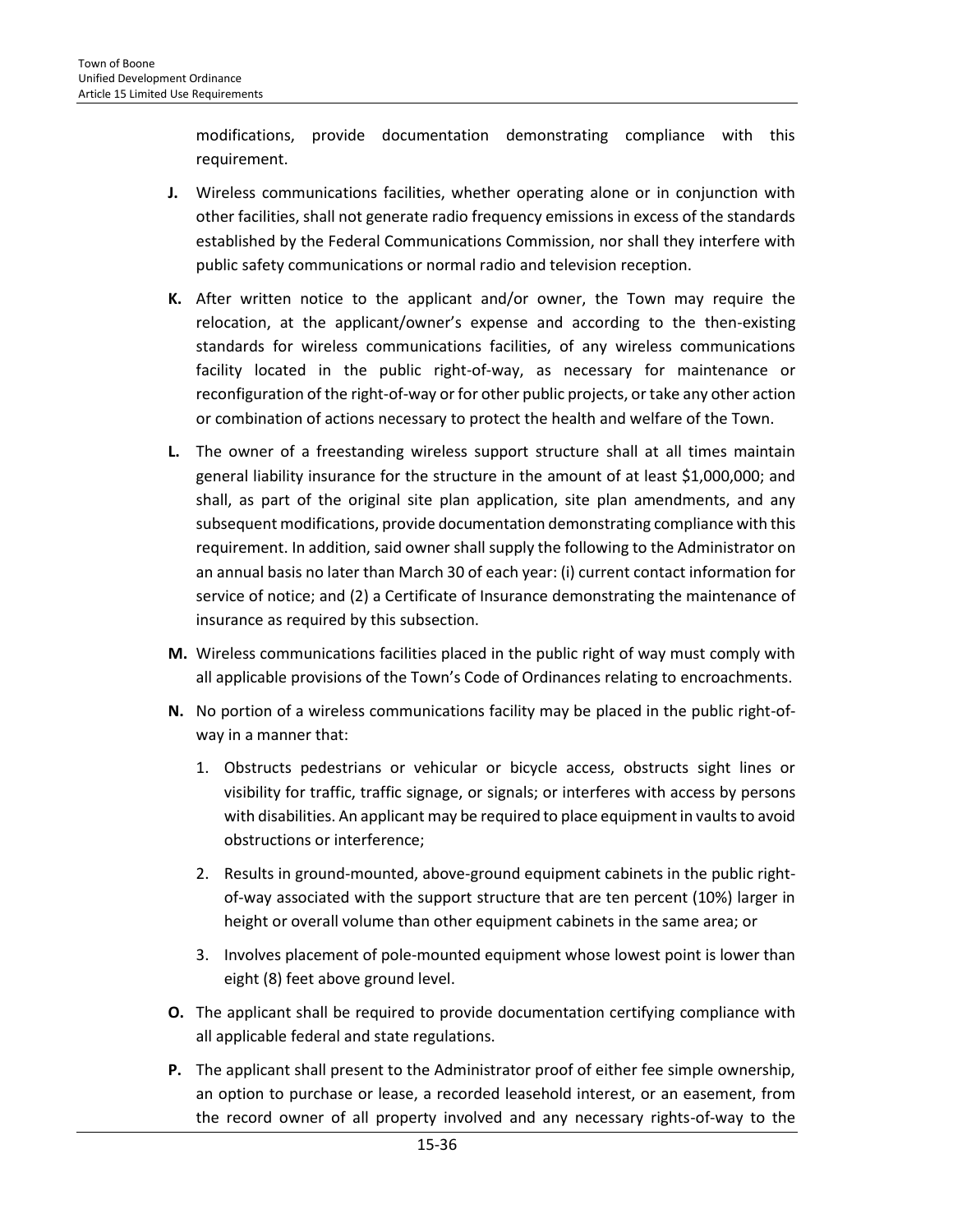wireless facility site.

- **Q.** Signage shall be limited to a sign identifying the owner(s) and operator(s) of the tower, an emergency telephone number and any other signage as required by any government agency shall be placed in a clearly visible location on the premises of the tower.
- **R.** Any wireless communications facility shall be removed within one hundred eighty (180) days of the date on which it ceases to be operable or in active use. The owner of the facility shall remove the facility within 90 days of receipt of a notice of abandonment from the Administrator. After such time has elapsed, if the facility has not been removed, enforcement action shall commence.
- **15.17.14 Applications requiring special use permit approval.** The following shall be required, as applicable, in addition to the findings normally required for approval of special use permits, in order for the Board of Adjustment to approve the special use permit.
	- **A.** Evidence that it is not reasonably feasible to collocate new antennas and equipment on an existing wireless support structure or structures or utility poles within the applicant's geographic search ring. Collocation on an existing support structures or utility poles is not reasonably feasible if collocation is technically or commercially impractical, or the owner of the existing support structures or utility poles is unwilling to enter into a contract at fair market value.
	- **B.** That the use of existing facilities would prevent the provision of personal wireless services in the area to be served by the proposed facility.
	- **C.** In determining whether a wireless communications facility is in harmony with the area, and the effects on and general compatibility of a facility with adjacent properties, the approving authority shall consider the aesthetic effects of the facility as well as factors that mitigate the aesthetic effects.
		- 1. Documentation of balloon tests and other methodologies used to simulate the height and appearance of the proposed wireless communications facility shall be provided by the applicant, along with descriptions of the locations, distances, and vantage points that formed the basis of the simulation(s).
		- 2. Factors that the approving authority may consider in determining the aesthetic effects of a proposed wireless communications facility include:
			- a. The protection of the view in sensitive or particularly scenic areas and areas specially designated in adopted plans such as unique natural features, scenic roadways, and historic sites;
			- b. The concentration of wireless communication facilities in the proposed area; and,
			- c. Whether the height, design, placement, or other characteristics of the proposed wireless communication facilities could be modified to have a less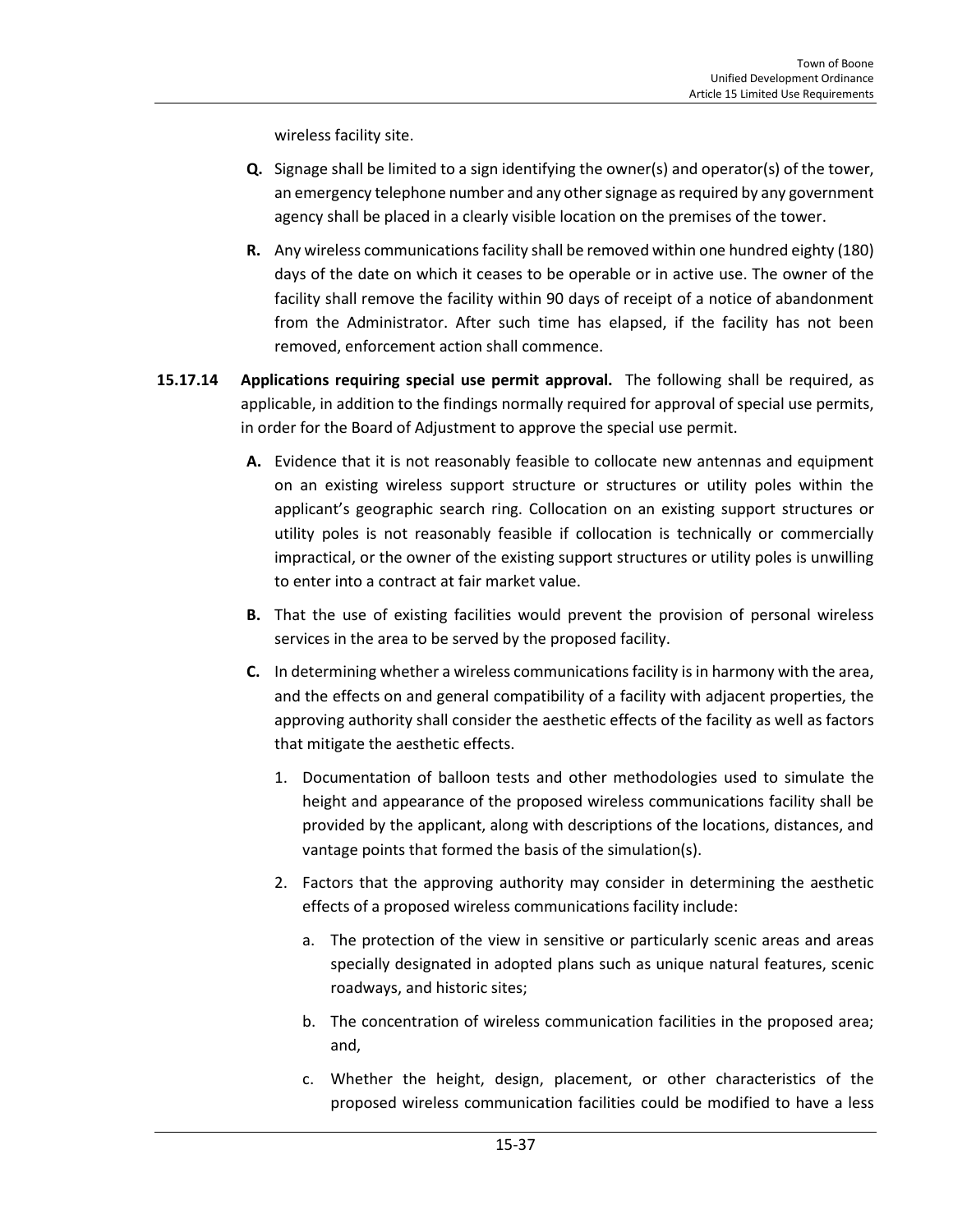intrusive visual impact.

- **D.** The approving authority shall not make a determination on the electromagnetic field (EMF) effects of the wireless communications facility on the health of the public. Documentation that certifies that the facility meets or exceeds applicable American National Standards Institute (ANSI) standards as adopted by the FCC in order to protect the public from unnecessary exposure to electromagnetic radiation shall be sufficient. This shall not preclude other issues regarding the health, safety, and welfare of the public from being considered in order to satisfy the finding.
- **15.17.15 Variances.** Technical dimensional requirements shall not prohibit or have the effect of prohibiting the provision of personal wireless services contrary to the mandates of federal law. Per Article 6 of this UDO, Applicants may seek variances to technical dimensional requirements that an applicant claims have the effect of prohibiting the provision of personal wireless services.

## **15.17.16 Submittal Requirements**

- **A.** In addition to the submittal requirements of Appendix A, as may be applicable, applications for proposed wireless communications facilities shall also include maps, reports, and documents as specified by the Planning Director. At a minimum, this information shall describe the facility with regard to its proposed location, design, and operation; and, if applicable, a clear statement that the request is being made as an eligible facilities request under state law and/or federal law.
- **B.** If, as part of review by an outside expert, additional submittal information is determined to be necessary in order to review the application for compliance with this Ordinance, such information shall be required regardless of the items initially submitted with the application.
- **15.17.17 Nonconforming Setbacks for Existing Wireless Support Structures.** Wireless support structures that do not meet the minimum required setbacks from lots that were created after the construction of the wireless support structure shall be deemed conforming with regard to setbacks for the purposes of Section 15.17.

**Note**: Refer to Section 16.05 for requirements associated with creating lots from an existing lot or parcel that contains a wireless support structure (stealth or non-stealth).

(Ord. PL02336-030719, 05-09-2019; Ord. PL04727-050721; 07-01-2021)

## **15.18 Qualified Small Wireless Facilities**

- **15.18.01** The purpose of this section is to:
	- **A.** Minimize the impacts of small wireless facilities on surrounding areas by establishing standards for location, structural integrity and compatibility;
	- **B.** Encourage the location and collocation of small wireless facilities equipment on existing structures thereby minimizing new visual, aesthetic, and public safety impacts, and to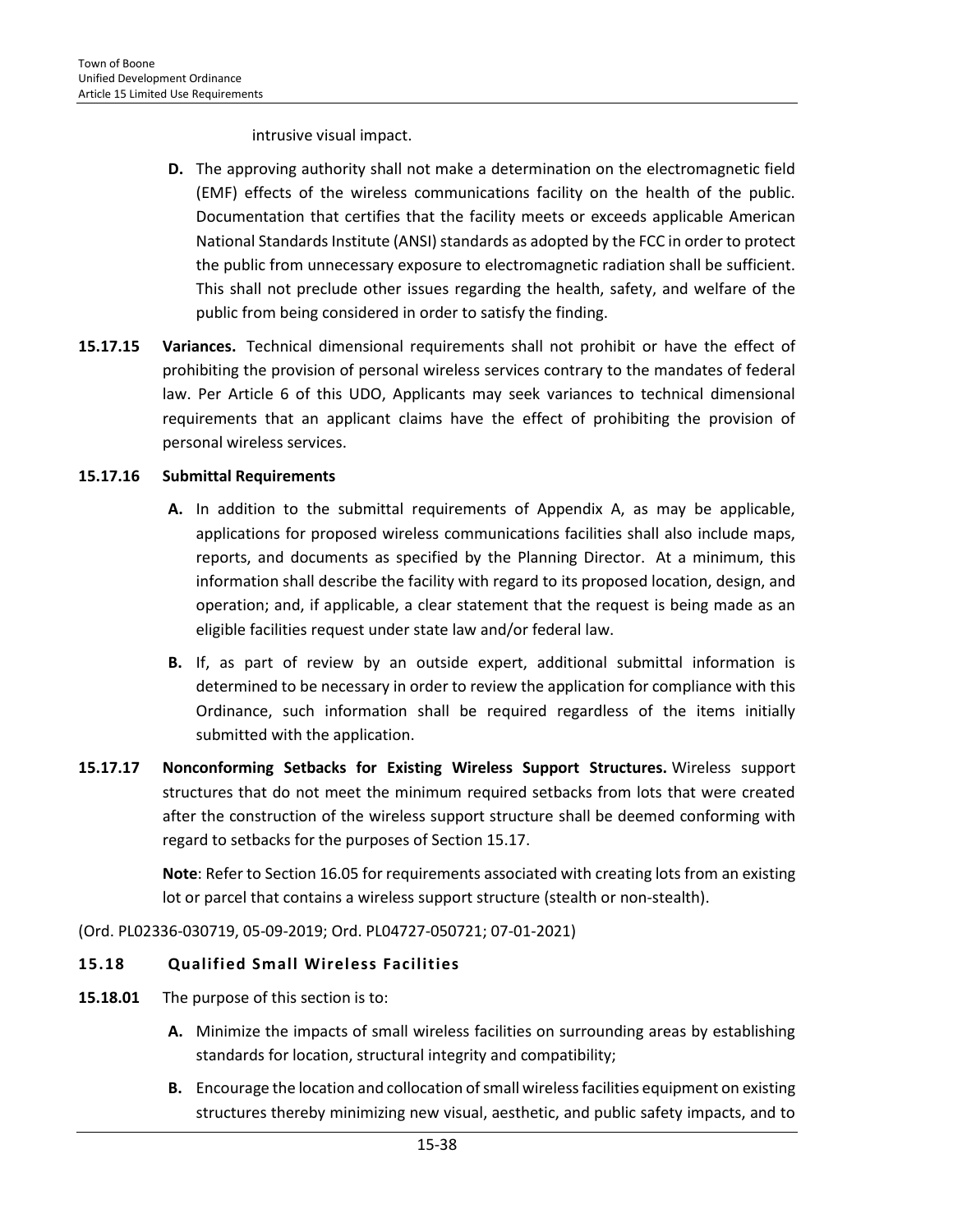reduce the need for additional antenna-supporting structures;

- **C.** Encourage coordination between suppliers of small wireless facilities;
- **D.** Accommodate the growing demand for wireless services and the resulting need for small wireless facilities;
- **E.** Regulate in accordance with all applicable federal and state laws;
- **F.** Establish review procedures to ensure that applications for small wireless facilities are reviewed and acted upon within a reasonable period of time or any specific period of time required by law;
- **G.** Protect the aesthetics of the Town while meeting the needs of its citizens and businesses to enjoy the benefits of wireless communications services; and
- **H.** Encourage the use of existing buildings and structures as locations for small wireless facilities infrastructure so as to minimize the aesthetic impacts of related infrastructure.
- **I.** It is not the purpose or intent of this section to prohibit or have the effect of prohibiting wireless communications services; unreasonably discriminate among providers of functionally equivalent wireless communication services; regulate the placement, construction or modification of wireless communications facilities on the basis of the environmental effects of radio frequency emissions where it is demonstrated that the small wireless facility does or will comply with applicable FCC regulations; or prohibit or effectively prohibit collocations or modification that the town must approve under state or federal law. The provisions of this Section are in addition to, and do not replace, any obligations an applicant may have under any franchises, licenses, encroachments, or other permits issued by the Town.
- **15.18.02 Siting***.* To protect the aesthetics of the Town, to minimize new visual, aesthetic, and public safety impacts, and to reduce the need for additional antenna-supporting structures, the Town prefers that small wireless facilities be located outside the public right-of-way; collocated on existing utility poles or wireless support structures; concealed; and have their accessory equipment mounted on the utility pole or wireless support structure. These preferences are intended as guidance for development of an application for small wireless facilities.

#### **15.18.03 Applicability; Compliance with Law; Exemptions; Application Process**

**A.** The standards established herein shall apply only to qualifying small wireless facilities, qualifying utility poles, and qualifying town utility poles, as defined herein. Nothing in this ordinance shall be interpreted to excuse compliance with, or to be in lieu of, any other requirement of state or local law, except as specifically provided herein. Without limitation, the provisions of this ordinance do not permit placement of small wireless facilities on privately-owned utility poles or wireless support structures, or on private property, without the consent of the landowner or any person who has an interest in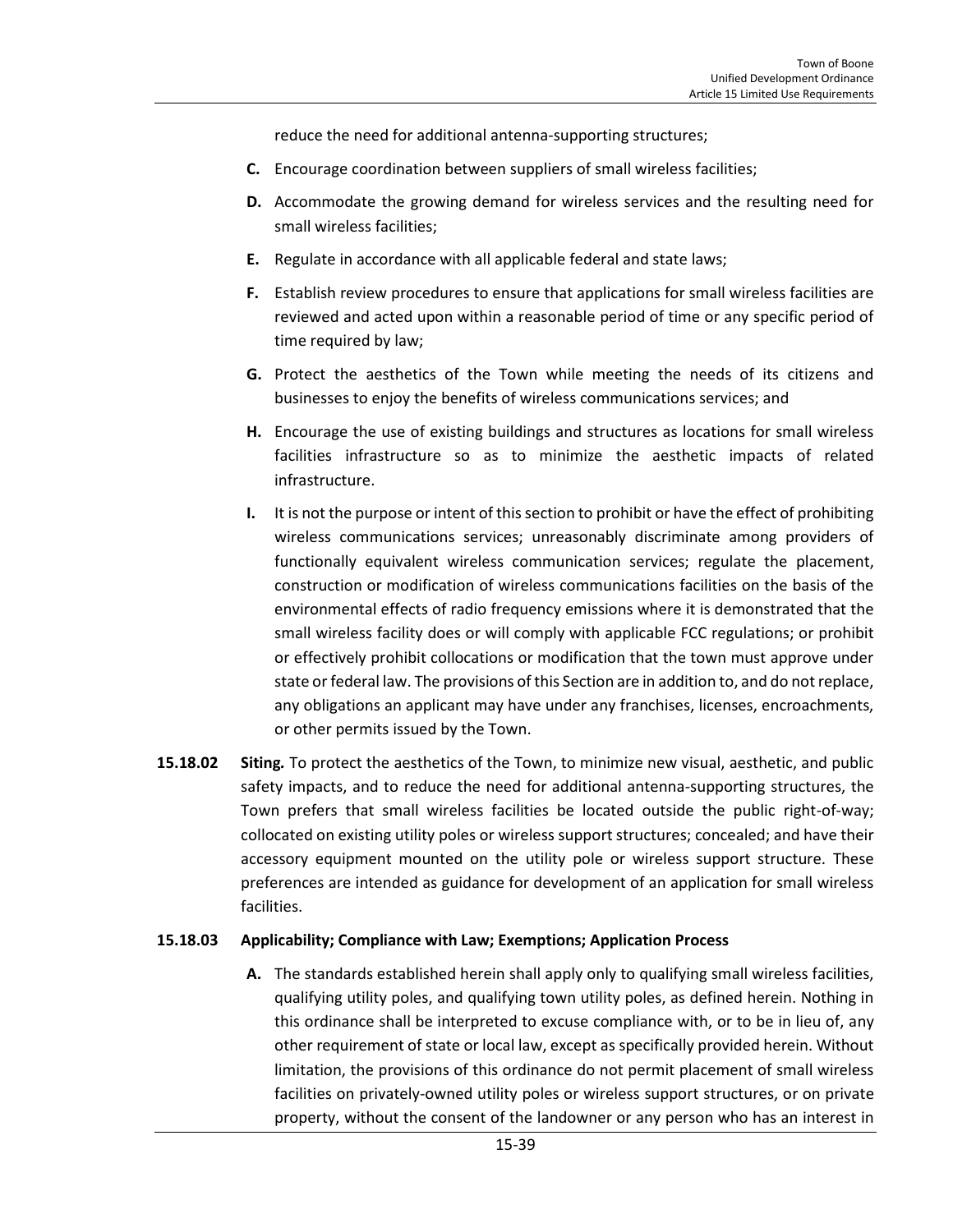the property.

- **B.** The following categories of small wireless facilities are exempt from the requirements set forth in this Section 15.18:
	- 1. Any wireless communications facility below sixty-five (65) feet when measured from ground level which is owned and operated by an amateur radio operator licensed by the Federal Communications Commission and used exclusively for amateur radio operations.
	- 2. Satellite dishes.
	- 3. Eligible facilities requests that satisfy the requirements set forth in Section 15.17.05.
	- 4. Routine maintenance of small wireless facilities; the replacement of small wireless facilities with small wireless facilities that are the same size or smaller; or installation, placement, maintenance, or replacement of micro wireless facilities that are suspended on cables strung between existing utility poles or town utility poles in compliance with all applicable laws or regulations by or for a communications service provider authorized to occupy the Town rights-of- way and who is remitting taxes under G.S. 105-164.4(a)(4c) or (a)(6).
	- 5. A temporary small wireless facility, upon the declaration of a state of emergency by federal, state, or local government, and a written determination of public necessity by the Town; except that such facility must comply with all federal and state requirements and must be removed at the conclusion of the emergency.
	- 6. Public safety facilities or installations required for public safety on public or private property, including transmitters, repeaters, and remote cameras so long as the facilities are designed to match the supporting structure.
	- 7. A small wireless facility located in an interior structure or upon the site of any stadium or athletic facility, provided that the small wireless facility complies with applicable codes.

# **C. Application process**.

- 1. Applicants for any qualifying small wireless facilities, qualifying utility poles, and qualifying town utility poles subject to this Section 15.18 shall complete an application as specified in form and content by the Town.
- 2. An application shall be deemed complete unless the Administrator provides notice otherwise in writing to the applicant within 30 days of submission or within such other time frame as the applicant and Administrator may mutually agree. The notice shall identify the deficiencies in the application which, if cured, would make the application complete. The application shall be deemed complete on resubmission if the additional materials cure the deficiencies identified.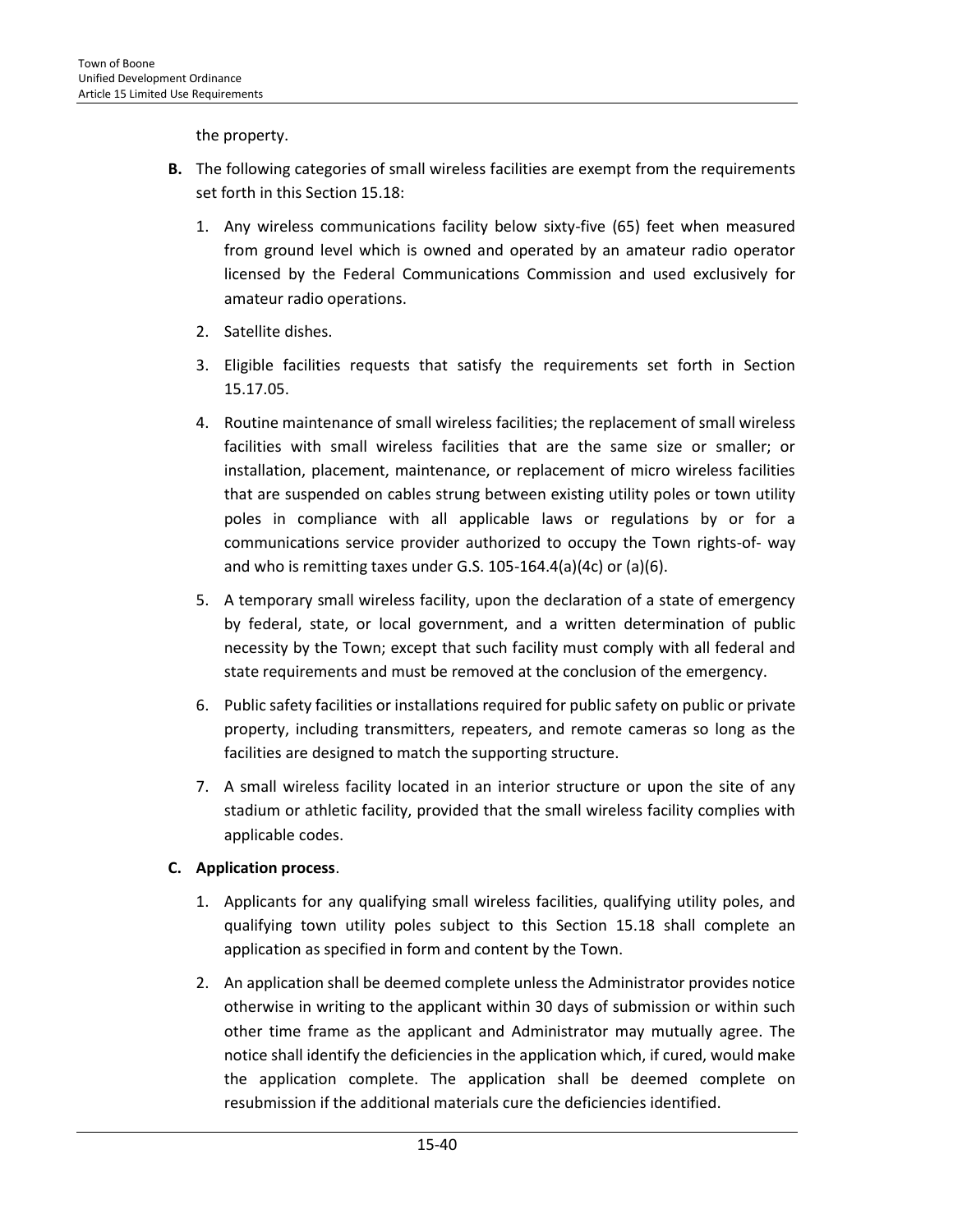- 3. The application shall be deemed approved if not approved or denied within 45 days from the time the application is deemed complete or such other time frame as the applicant and Administrator may mutually agree.
- 4. An application may be denied only on the basis that it does not meet any one of the following: (i) the city's applicable codes; (ii) local code provisions or regulations that concern public safety, objective design standards for decorative utility poles, city utility poles, or reasonable and nondiscriminatory stealth and concealment requirements, including screening or landscaping for ground-mounted equipment; (iii) public safety and reasonable spacing requirements concerning the location of ground-mounted equipment in a right-of-way; or (iv) historic preservation requirements. The Administrator must document the basis for a denial, including the specific code provisions on which the denial was based and send the documentation to the applicant on or before the day the application is denied. The applicant may cure the deficiencies identified and resubmit the application within 30 days of the denial without paying an additional application fee. The Administrator shall approve or deny the revised application within 30 days of the date on which the application was resubmitted. Any subsequent review shall be limited to the deficiencies cited in the prior denial.
- **15.18.04 Collocation of Small Wireless Facilities.**Collocation of small wireless facilities on land used as single-family residential property or vacant land that is zoned for single-family development, and any small wireless facility that extends more than ten (10) feet above the utility pole, town utility pole, or wireless support structure on which it is collocated, are subject to Section 15.17.

Notwithstanding the foregoing, replacement of an existing streetlight for which the Town is financially responsible with a streetlight capable of including a collocated, concealed small wireless facility is permitted on land used as single-family residential property or vacant land that is zoned for single-family development, pursuant to the requirements of Section 15.18.05.

Collocations of qualifying small wireless facilities are subject to the following requirements:

- **A. Height.** Each new small wireless facility shall not extend more than ten (10) feet above the utility pole, town utility pole, or support structure on which it is collocated.
- **B. Public Safety.** In order to protect public safety:
	- 1. Small wireless facilities shall cause no signal or frequency interference with public safety facilities or traffic control devices and shall not physically interfere with other attachments that may be located on the existing pole or structure.
	- 2. A structural engineering report prepared by an engineer licensed by the State of North Carolina, certifying that the host structure is structurally and mechanically capable of supporting the proposed additional antenna or configuration of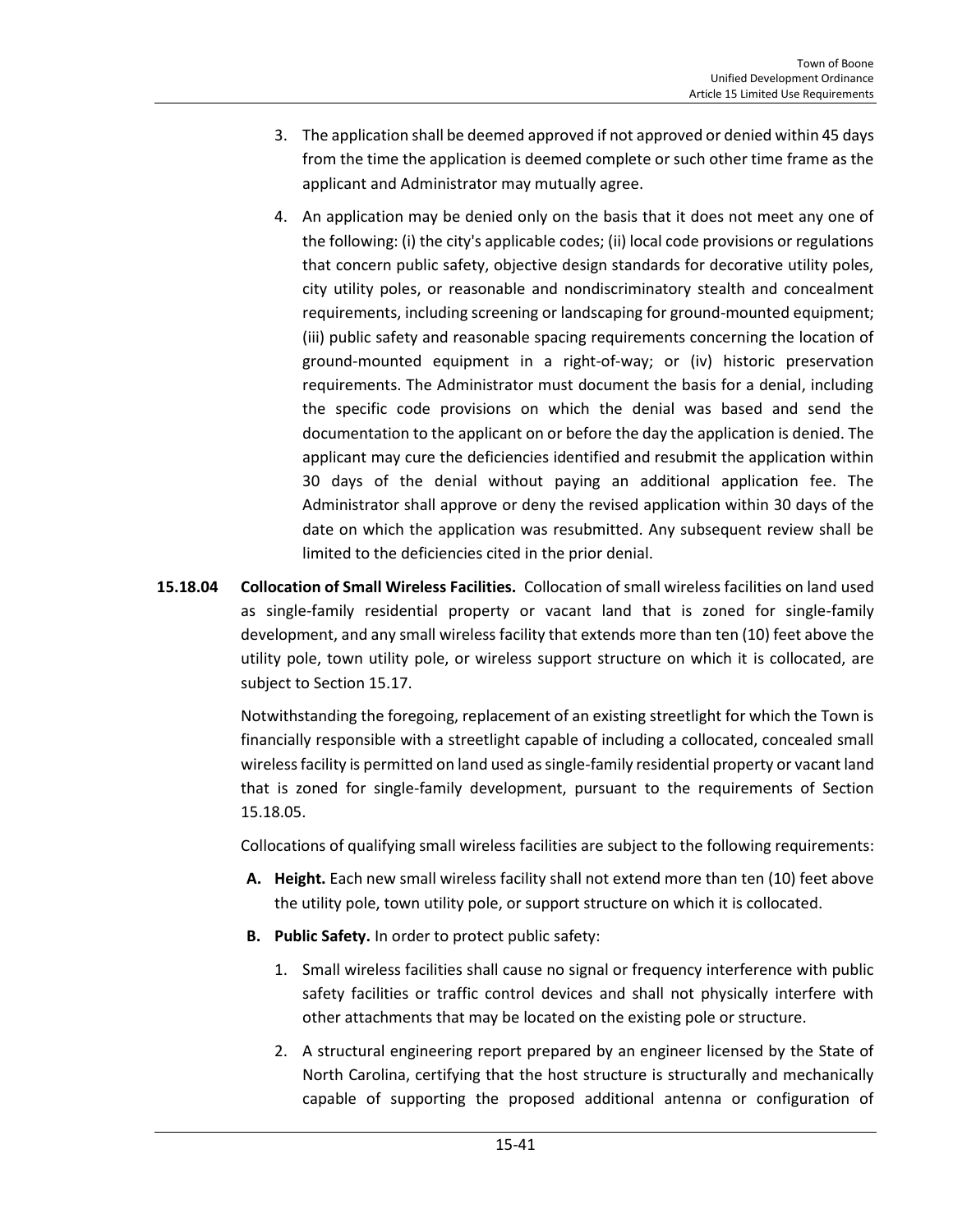antennae and other equipment, extensions, and appurtenances associated with the installation.

- 3. A traffic and pedestrian management plan must be submitted for any installation that requires work in the public right-of-way.
- 4. No portion of a small wireless facility may be placed in the public right-of-way in a manner that:
	- a. Obstructs pedestrians or vehicular or bicycle access, obstructs sight lines or visibility for traffic, traffic signage, or signals; or interferes with access by persons with disabilities. An applicant may be required to place equipment in vaults to avoid obstructions or interference; or
	- b. Involves placement of pole-mounted equipment lowest point is lower than eight (8) feet above ground level.
- 5. An abandoned small wireless facility shall be removed within one hundred eighty (180) days of abandonment. Should the wireless services provider fail to timely remove the abandoned wireless facility, the town may cause such wireless facility to be removed and may recover the actual cost of such removal, including legal fees, if any, from the wireless services provider. For purposes of this subsection, a wireless facility shall be deemed abandoned at the earlier of the date that the wireless services provider indicates that it is abandoning such facility or the date that is 180 days after the date that such wireless facility ceases to transmit a signal, unless the wireless services provider gives the town reasonable evidence that it is diligently working to place such wireless facility back in service

# **C. Objective Design Standards.**

- 1. No advertising signs or logos are permitted on small wireless facilities.
- 2. Small wireless facilities shall be blended with the natural surroundings as much as possible. Colors and materials shall be used that are compatible with the surrounding area, except when otherwise required by applicable federal or state regulations. Small wireless facilities shall be located, designed, and/or screened to blend in with the existing natural or built surroundings to reduce the visual impacts as much as possible, and to be compatible with neighboring land uses and the character of the community.
- **D. Stealth and Concealment.** All small wireless facilities shall be stealth facilities. Antenna and accessory equipment must be shrouded or otherwise concealed.
- **E. Screening, Landscaping, and Spacing Requirements for Ground Equipment**. Ground equipment shall be screened, to the extent possible, with evergreen plantings or other acceptable alternatives approved by the Planning Director.
- **F. Historic Preservation.** Small wireless facilities located in a designated historic district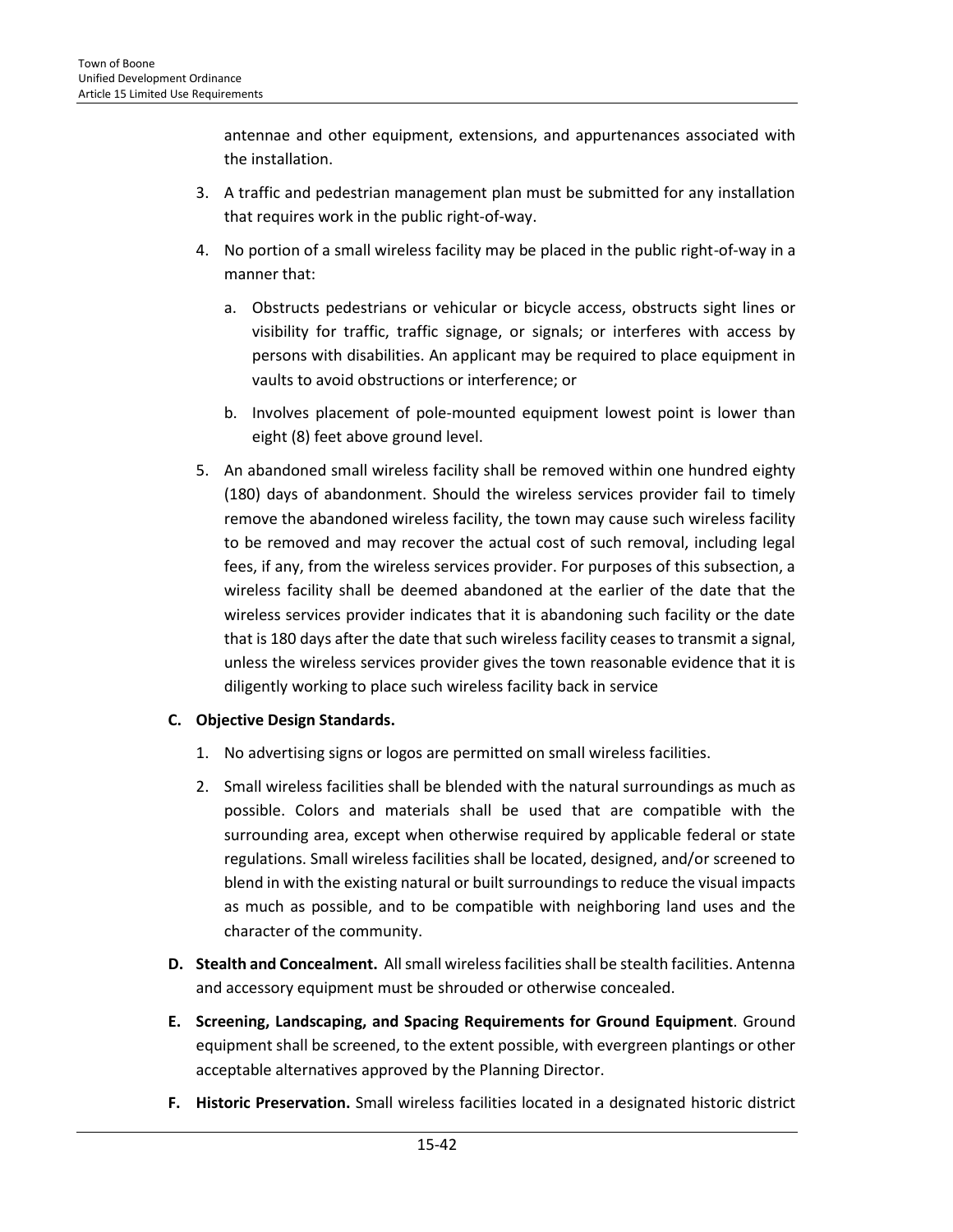or on property designated as a landmark (pursuant to G.S. Chapter 160D, Part 4) shall be required to obtain a Certificate of Appropriateness.

- **G. Applicable Codes.** Small wireless facilities must meet applicable codes.
- **15.18.05 Existing Utility Poles and Town Utility Poles Associated with Small Wireless Facilities.**The maintenance, modification, operation, or replacement of existing qualifying utility poles and qualifying town utility poles associated with small wireless facilities are subject to the following requirements:
	- **A. Height.** Each modified or replacement utility pole or town utility pole shall not exceed (i) forty (40) feet above ground level on property zoned for or used as single- family residential property, or in the right-of-way adjacent to such property, where existing utilities are installed underground; or (ii) fifty (50) feet above ground level on all other property. Each new small wireless facility shall not extend more than ten (10) feet above the associated utility pole, town utility pole, or wireless support structure on which it is collocated.
	- **B. Small Wireless Facilities.** All requirements of Section 15.18.05 apply to small wireless facilities located on a utility pole, town utility pole, or wireless support structure.
	- **C. Public Safety.** In order to protect public safety:
		- 1. No replacement utility poles or town utility poles associated with a small wireless facility are permitted in the clear zone as defined in the Town's Standard Specifications & Details Manual unless such replacement pole is breakaway rated.
		- 2. No portion of a utility pole or town utility pole associated with a small wireless facility may be placed in the public right-of-way in a manner that:
			- a. Results in the obstruction of pedestrians or vehicular or bicycle access, or of sight lines or visibility for traffic, traffic signage, or signals; or interferes with access by persons with disabilities. An applicant may be required to place equipment in vaults to avoid obstructions or interference; or
			- b. Involves placement of pole-mounted equipment whose lowest point is lower than eight (8) feet above ground level.
	- **D. Objective Design Standards.** Utility poles or town utility poles associated with a small wireless facility shall be blended with the natural surroundings as much as possible. Colors and materials shall be used that are compatible with the surrounding area, except when otherwise required by applicable federal or state regulations. Utility poles or town utility poles associated with a small wireless facility shall be located, designed, and/or screened to blend in with the existing natural or built surroundings to reduce the visual impacts as much as possible, and to be compatible with neighboring land uses and the character of the community.
	- **E. Stealth and Concealment.** All small wireless facilities shall be stealth facilities. Antenna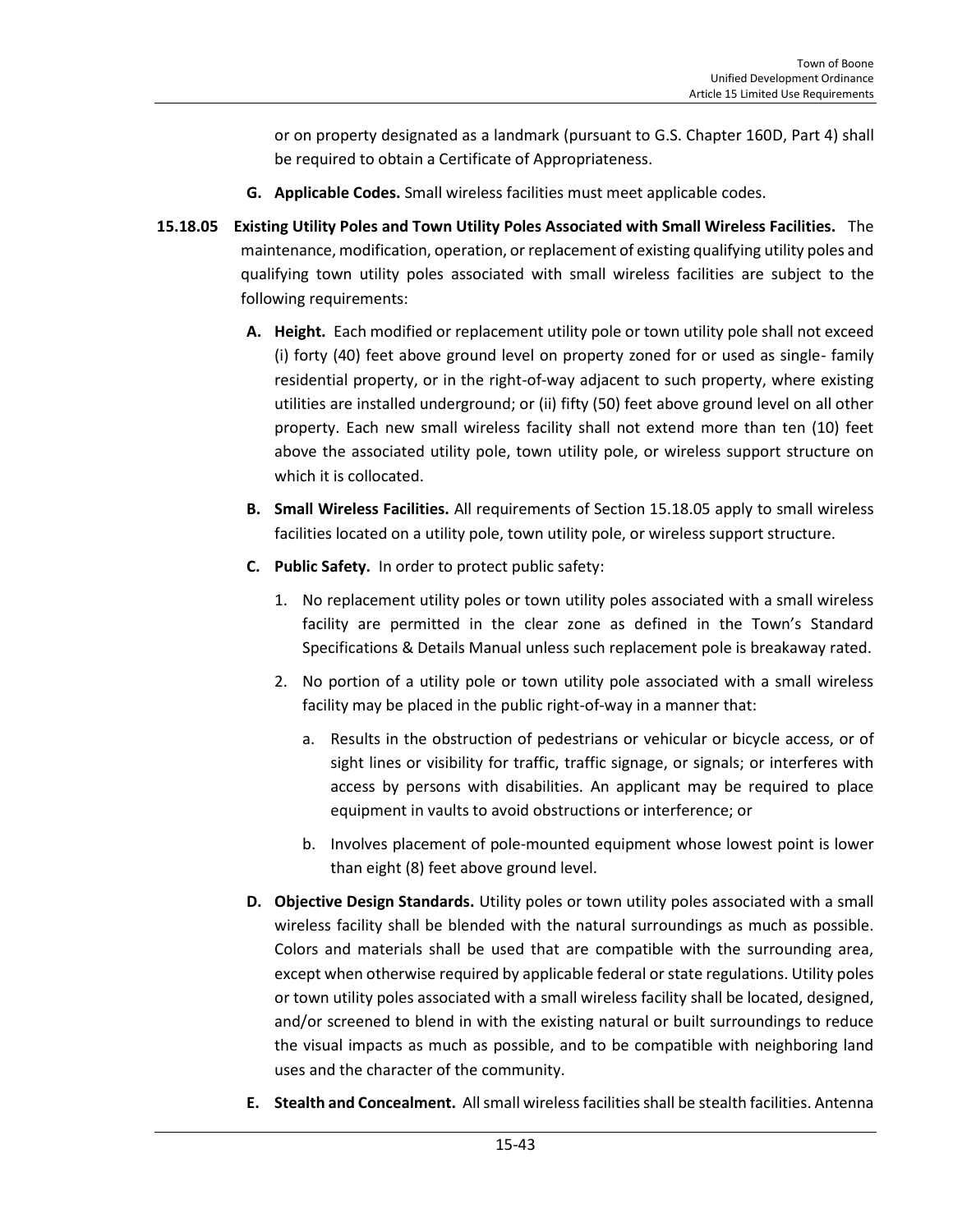and accessory equipment must be shrouded or otherwise concealed.

- **F. Historic Preservation.** Utility poles or town utility poles associated with a small wireless facility located in a designated historic district or on property designated as a landmark (pursuant to G.S. Chapter 160D, Part4) shall be required to obtain a Certificate of Appropriateness.
- **G. Applicable Codes.** Utility poles and town utility poles associated with a small wireless facility must meet applicable codes.

## **15.18.06 New Utility Poles Associated with Small Wireless Facilities**

- **A.** New poles are prohibited consistent with the Town's undergrounding requirements as set forth at Section 22.09 of this Ordinance.
- **B.** In the event a new pole is proposed for an area where undergrounding requirements do not apply, the following provisions apply:
	- 1. Unless a new pole replaces an existing pole in substantially the same location, to the extent practicable, poles shall be installed at least 300 feet from any existing or proposed pole. Any wireless services providers desiring to install poles less than 300 feet apart or desiring to install a new pole within 300 feet of an existing pole shall demonstrate to the town's satisfaction why such placement is necessary.
	- 2. Poles shall be designed pursuant to town standards or the applicable utility's standard, and function as street light poles, utility poles, or traffic signal poles in consultation with the town or the applicable utility, and shall be incorporated into the applicable utility or signaling system.
	- 3. All requirements, standards and limitations of subsections 15.25.04 and 15.25.05 apply to new utility pole installations.

## **15.18.07 Standard Conditions**

**A.** Applicants must obtain all other required permits, authorizations, approvals, agreements, and declarations that may be required for installation, modification, and/or operation of a proposed facility under federal, state, or local law, rules, or regulations, including but not limited to encroachment agreements and FCC approvals. An approval issued under this Section is not in lieu of any other permit required under the UDO or Town Code, nor is it a franchise, license, or other authorization to occupy the public right-of-way, or a license, lease, or agreement authorizing occupancy of any other public or private property. It does not create a vested right in occupying any particular location, and an applicant may be required to move and remove facilities at its expense consistent with other provisions of applicable law. An approval issued in error, based on incomplete or false information submitted by an applicant or that conflicts with the provisions of the UDO is not valid. No person may maintain a small wireless facility in place unless required state or federal authorization remains in force.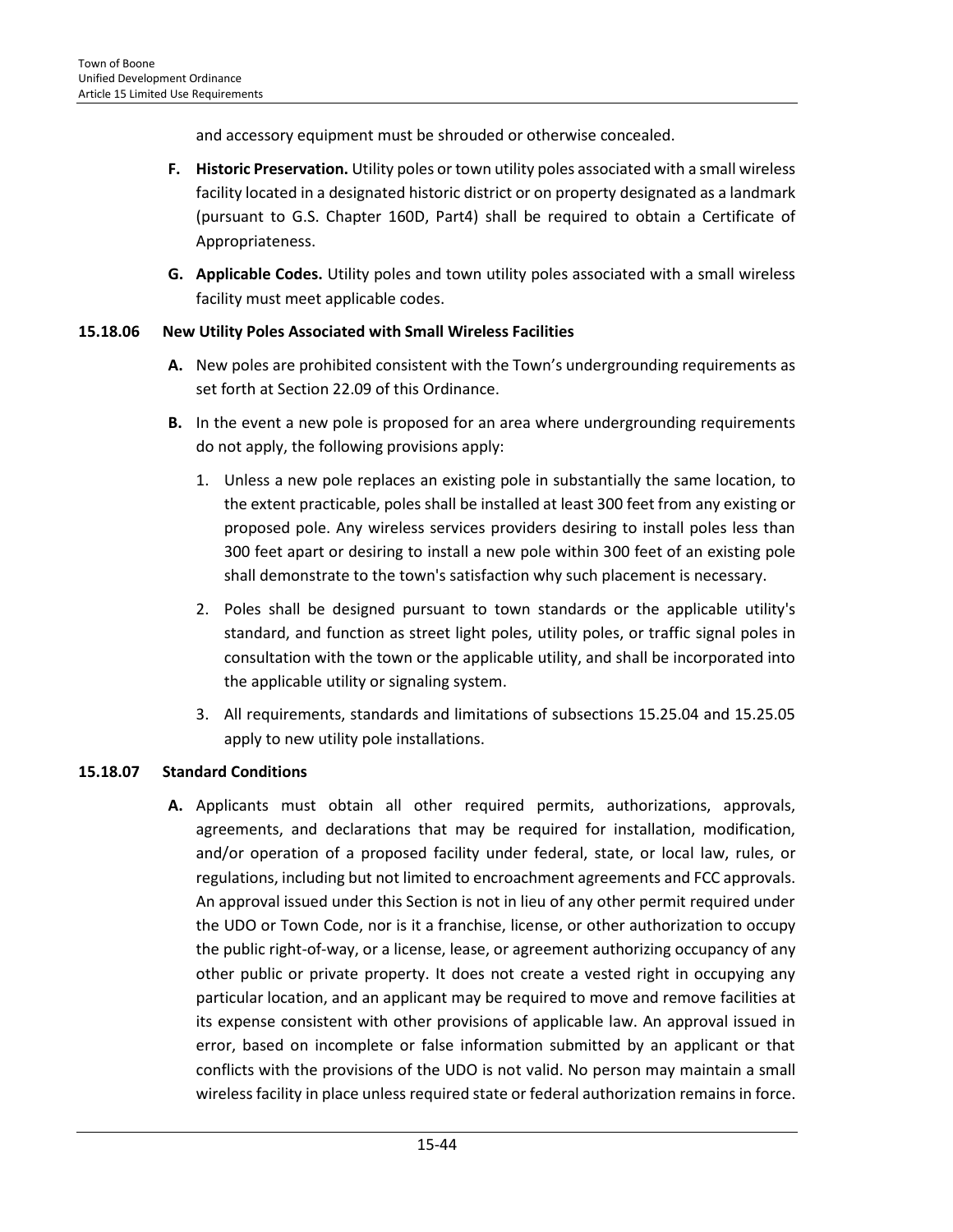- **B.** All small wireless facilities and related equipment, including but not limited to fences, cabinets, poles, and landscaping, shall be maintained in good working condition over the life of the use. This shall include keeping the structures maintained to the visual standards established at the time of approval. The small wireless facility shall remain free from trash, debris, litter, graffiti, and other forms of vandalism. Any damage shall be repaired as soon as practicable, and in no instance more than thirty (30) calendar days from the date of notification by the Town. In public rights-of-way, damaged or deteriorated components must be corrected within five (5) business days of notification.
- **C.** The applicant shall submit a certification letter from a North Carolina certified land surveyor or licensed engineer which verifies that structure height complies with the approved development plan.
- **D.** The applicant or owner shall maintain onsite at the facility contact information for all parties responsible for maintenance of the facility.
- **E.** Small wireless facilities, whether operating alone or in conjunction with other facilities, shall not generate radio frequency emissions in excess of the standards established by the Federal Communications Commission.
- **F.** After written notice to the applicant and/or owner, the Town may require the relocation, at the applicant/owner's expense, of any small wireless facility, and the associated utility pole, town utility pole, or wireless support structure on which it is collocated, located in the public right-of-way, as necessary for maintenance or reconfiguration of the right-of- way or for other public projects, or take any other action or combination of actions necessary to protect the health and welfare of the Town.
- **G.** Collocation or modification of small wireless facilities on an existing non-conforming wireless support structure or base station shall not be construed as an expansion, enlargement, or increase in intensity of a non-conforming structure and/or use, provided that the collocation or modification constitute an eligible facilities request.

(Ord. PL02336-030719, 05-09-2019; Ord. PL04727-050721; 07-01-2021)

#### **15.19 Child Daycare (Large and Center) and Adult Daycare (Large and Center)**

- **15.19.01** Without limiting the applicability of other Ordinance requirements, these uses are subject to Article 31 Landscape Standards.
- **15.19.02** Outdoor Playground Areas
	- **A.** Outdoor playground areas shall be fenced with a six (6) foot opaque fence.
	- **B.** To the extent practical, outdoor playground areas shall be located away from lowdensity residential zoning districts.
- **15.19.03** To the extent practical, parking areas for Child Daycare Centers and Adult Daycare Centers shall be located to away from low-density residential zoning districts. If a choice must be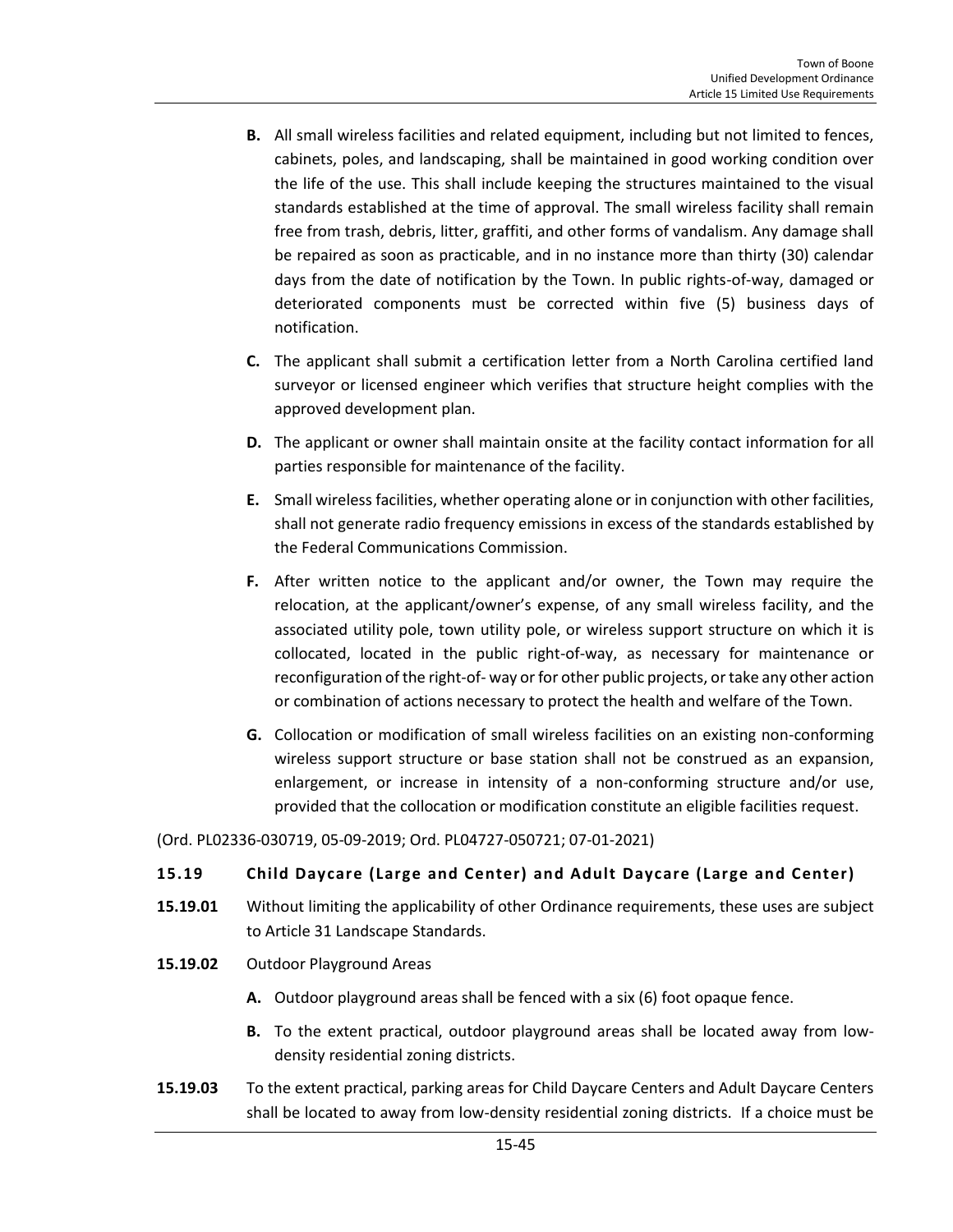made between a playground area and a parking area being located near a low-density residential zoning district, the playground shall generally be preferred.

- **15.19.04** A Child Daycare (Large and Center) and an Adult Daycare (Large and Center) are not allowed to be located together in one structure.
- **15.19.05** An Adult Daycare (Large and Center) shall not be located within five hundred (500) feet of a Child Daycare (Large and Center).
- **15.19.06** A College- or University- operated Child Daycare Center shall initially demonstrate to the Administrator, and thereafter provide for the duration of its operation, adequate stacking capacity within the site to accommodate at all times vehicular drop-off and pick-up of children without causing any back-up of such vehicular traffic into any public street(s) serving the Center.

(Ord. PL02336-030719, 05-09-2019; Ord. PL04085-072720; Ord. PL04727-050721; 07-01-2021)

## **15.20 Kennel and Veterinary Office/Hospital**

**15.20.01** All outdoor kennels must be located to the side or rear of the principal building and shall be fenced with an opaque fence no less than six feet (6') tall.

(Ord. PL02336-030719, 05-09-2019; Ord. PL04727-050721; 07-01-2021)

## **15.21 Retail Store 25,000 Square Feet or Greater (Use 11.18)**

- **15.21.01 Applicability**: The requirements in this Section apply to the following:
	- **A.** Any newly created retail store with a gross floor area 25,000 square feet or greater, either by proposed expansion or new construction; and
	- **B.** Any new retail tenant with a gross floor area 25,000 square feet or greater within existing development.
- **15.21.02** Use 11.18 shall not exceed a gross floor area of 150,000 square feet.
- **15.21.03** Use 11.18 having a gross floor area ranging between 25,000 and 150,000 square feet shall provide a Community Impact Analysis. This assessment shall be prepared by an independent consultant, qualified by education and experience, chosen by the applicant and approved by the Town, and shall include projected impacts on public services and infrastructure. The analysis shall be submitted for review by the permit-issuing authority. The permit-issuing authority shall review the projected impacts and recommended mitigation measures determined by the analysis and may require the applicant to mitigate any of the projected impacts.
- **15.21.04** Outdoor display areas associated with Use 11.16 shall not exceed ten percent (10%) of the gross floor area of the structure. All areas utilized for outdoor display shall be clearly indicated on all permit applications. Outdoor display must be located in areas specifically designed for outdoor sales and is prohibited in or on designated exterior walkways, parking areas, driveways, and landscape areas.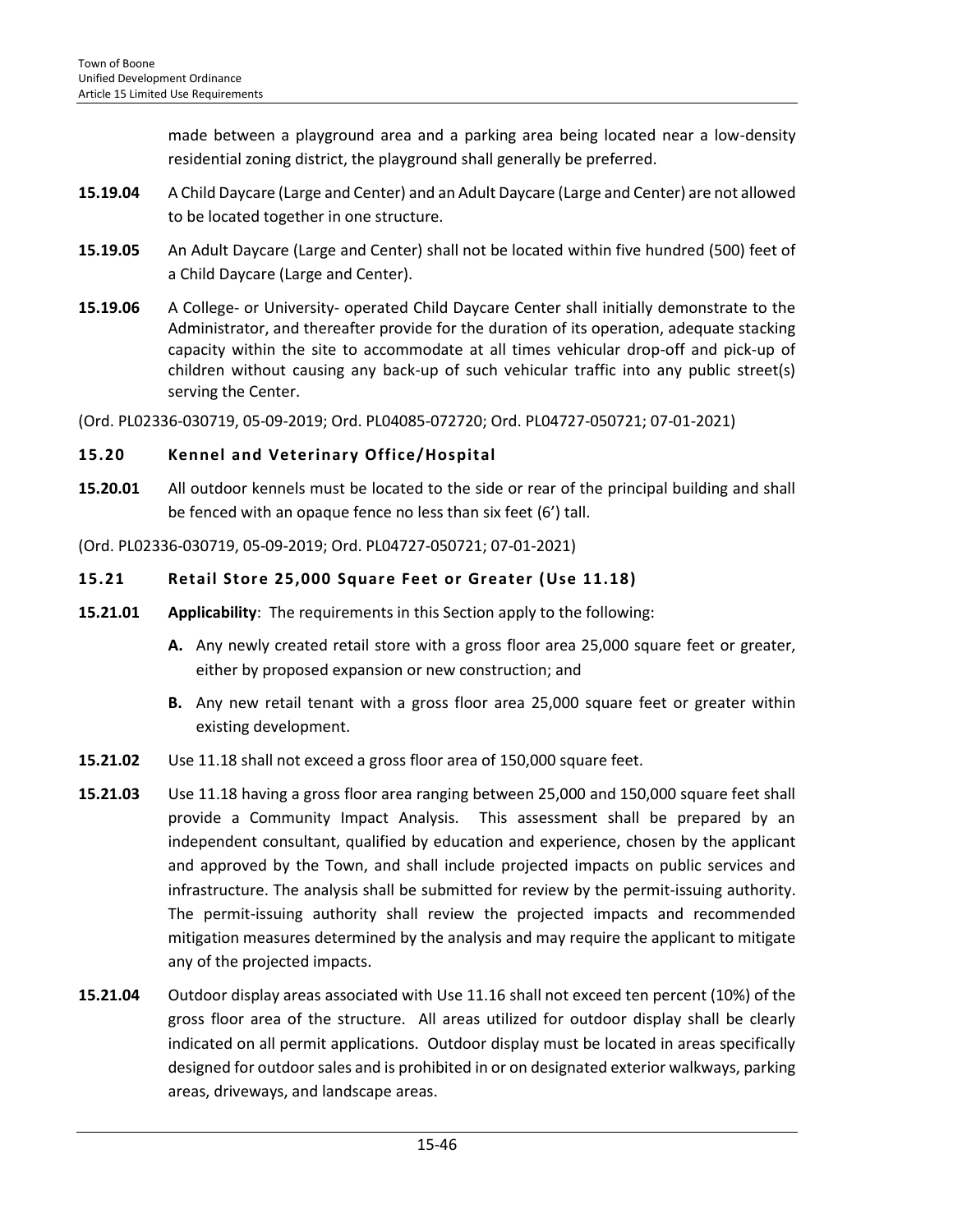(Ord. 20140384, 08-18-2014; Ord. PL00264-021317, 03-16-2017; Ord. PL01388-032818, 04-26-2018, Ord. PL02336-030719, 05-09-2019; Ord. PL04727-050721; 07-01-2021)

## **15.22 Open Air Markets**

**15.22.01** Open air markets shall be classified as recurring open-air markets, accessory open-air markets or temporary open-air markets.

### **15.22.02 Recurring Open-Air Market:**

- **A.** A recurring open-air market is an open-air market which does not qualify as an accessory or temporary open-air market.
- **B.** A recurring open-air market shall meet all Ordinance requirements, including, the principal building setback requirements for the district in which the open-air market is located and landscape buffers.
- **C.** A recurring open-air market must have the written permission of the owner or the entity in control of the property on which the itinerant merchant is located.
- **D.** A recurring open-air market shall provide rest room facilities for merchants and customers.
- **E.** A recurring open-air market must demonstrate approval by the Fire Marshal and must meet relevant requirements of the North Carolina Building Code and must obtain all necessary driveway permit approvals.

## **15.22.03 Accessory Open Air Market:**

- **A.** An accessory open-air market is an accessory use on a lot with another principal use and which occurs no more than twelve (12) times, each lasting no more than three (3) days, in any twelve (12) month period on the same lot and only operates during daylight hours.
- **B.** An accessory open-air market must have the written permission of the owner or the entity in control of the property on which the itinerant merchant is located.
- **C.** An applicant for a temporary open-air market must submit a site plan showing the locations of the merchants and may not be situated to encroach into any existing landscape buffer.
- **D.** A temporary open-air market shall not encroach upon or disturb traffic movements and pedestrian circulation either within the site or on the adjacent streets and sidewalks.
- **E.** An accessory open-air market shall meet setback requirements in which it is located.
- **F.** In residential zoning districts, an accessory open-air market is only allowed on a lot with an approved, conforming non-residential use.
- **G.** An accessory open-air market shall provide rest room facilities for merchants and customers.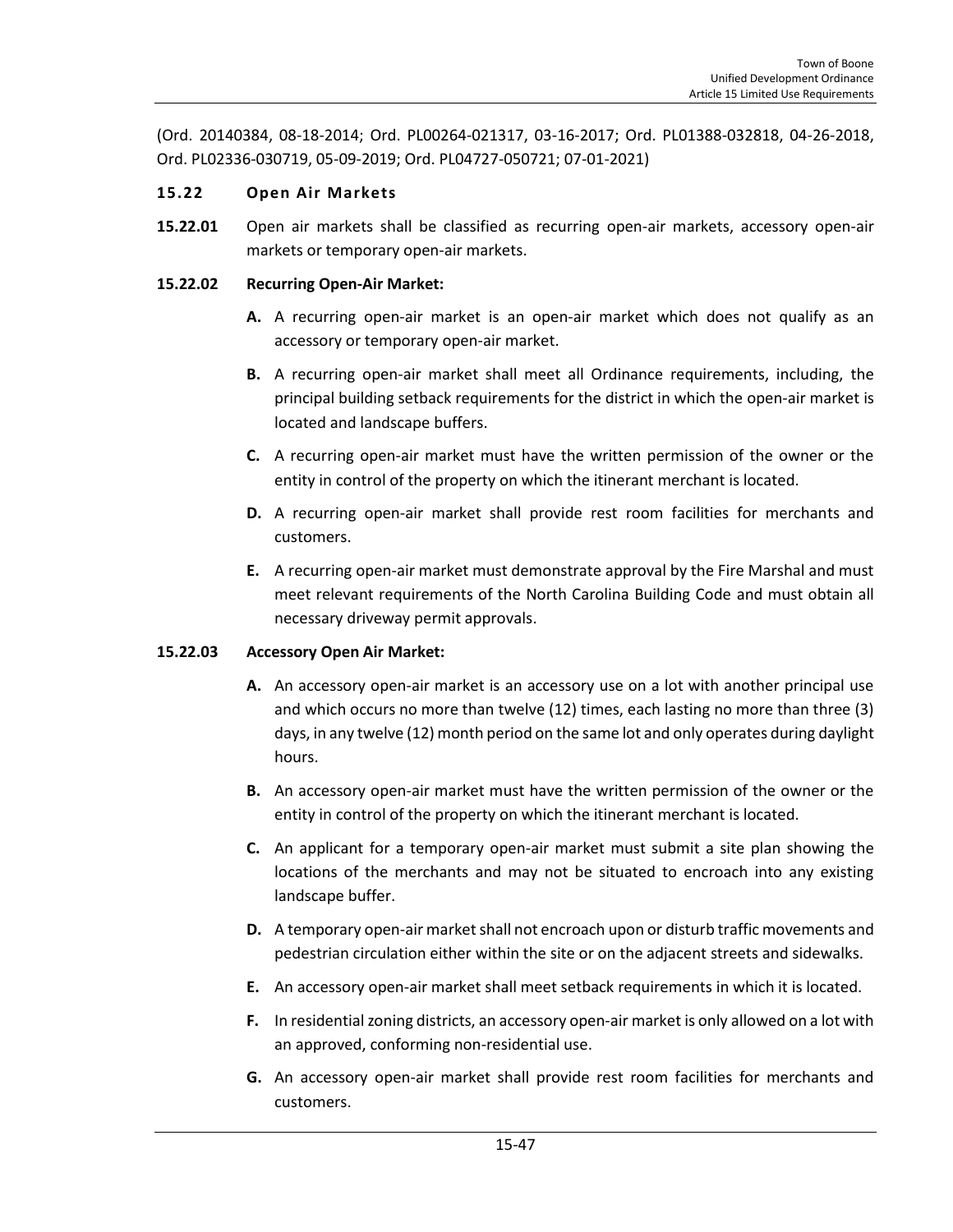- **H.** An accessory open-air market must demonstrate approval by the Fire Marshal and must meet relevant requirements of the North Carolina Building Code.
- **I.** If the above standards are met, no additional Ordinance requirements are applicable.

#### **15.22.04 Temporary Open-Air Market:**

**A.** See Subsection 15.62 for additional requirements for temporary open-air markets.

(Ord. PL04727-050721; 07-01-2021)

#### **15.23 Vehicle Sales and Service**

- **15.23.01** A permanent sales office must be located on site.
- **15.23.02** All vehicles shall be displayed in their normal traveling configuration.
- **15.23.03** A raised display is allowed subject to the following:
	- **A.** Each display may not exceed ten feet (10') in height (as measured from natural grade to top of vehicle or display structure whichever is higher), and
	- **B.** The number of raised displays may not exceed one (1) per every 100 feet of primary public way and may not be placed within any landscape buffer and cannot interfere within any required sight distance.
	- **C.** Raised displays may only be placed along the primary public way.
- **15.23.04** Outdoor public address systems (PA) are not allowed.
- **15.23.05** All nonoperational vehicles, other than those present for scheduled repair, and all nonlicensed vehicles must be screened from all public streets with an opaque fence with a height no less than six feet (6').
- **15.23.06** An impound lot that may occasionally sell a vehicle does not qualify as a "vehicle sales and service" use.

(Ord. PL04727-050721; 07-01-2021)

#### **15.24 Equipment Sales and Service**

- **15.24.01** A permanent sales office must be located on site.
- **15.24.02** All vehicles shall be displayed in their normal traveling configuration.
- **15.24.03** Outdoor public address systems (PA) are not allowed.
- **15.24.04** All nonoperational vehicles, other than those present for scheduled repair, and all nonlicensed vehicles must be screened from all public streets with an opaque fence with a height no less than six feet (6').

(Ord. PL04727-050721; 07-01-2021)

#### **15.25 Boat or Marine Craft Sale and Service**

**15.25.01** A permanent sales office must be located on site.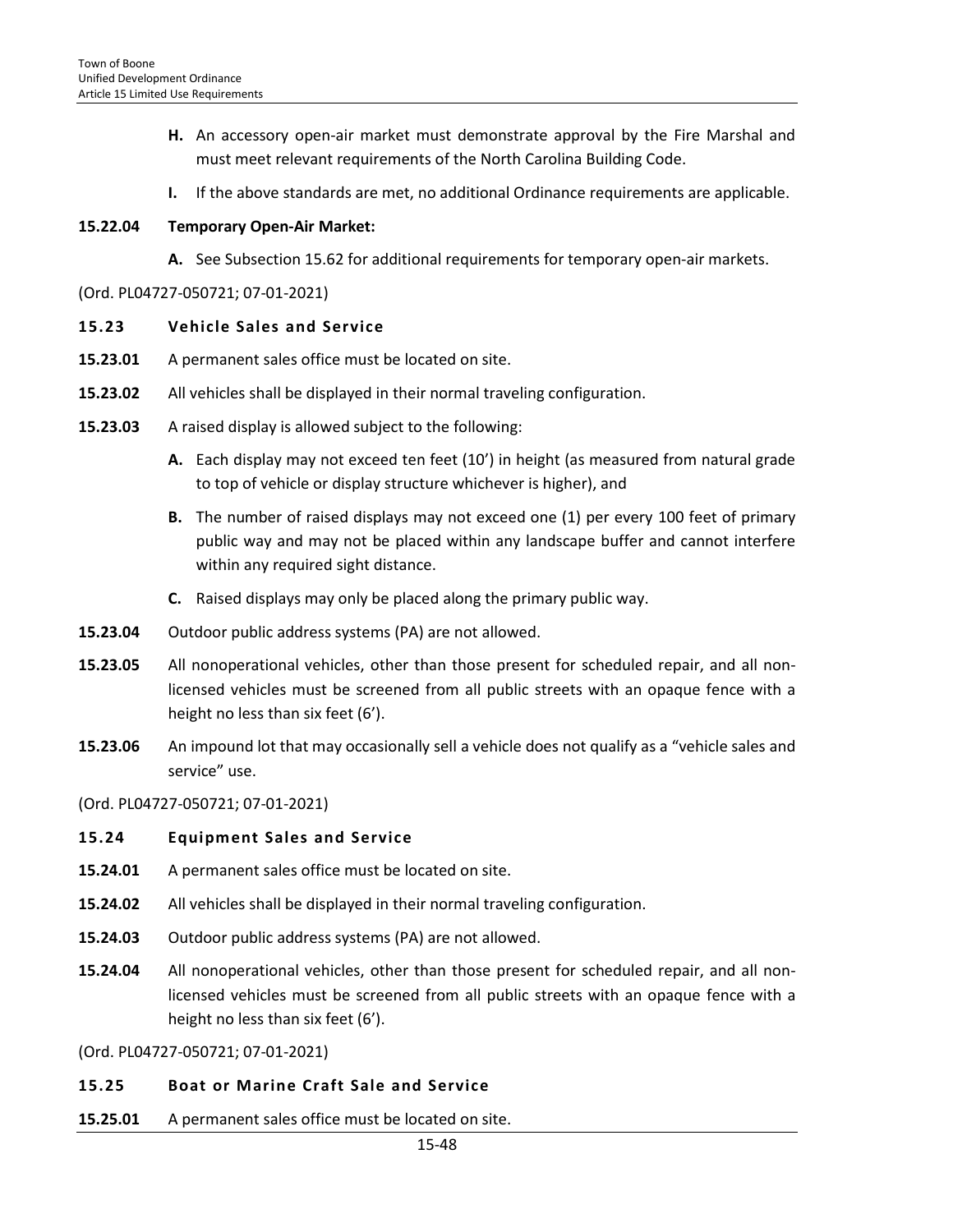- **15.25.02** All boats/equipment shall be displayed in their normal traveling configuration. No vehicles shall be parked or stored as a source of parts.
- **15.25.03** All nonoperational boats, other than those present for scheduled repair, and all nonlicensed boats must be screened from all public streets with an opaque fence with a height no less than six feet (6').

(Ord. PL04727-050721; 07-01-2021)

#### **15.26 Impound Lot/Towing Service**

- **15.26.01** All impounded vehicles must be screened from all public streets with an opaque fence with a height no less than six feet (6').
- **15.26.02** Storage of impounded vehicles must be set back at least twenty feet (20') from all street rights-of-way.
- **15.26.03** Adequate security shall be provided to protect impounded vehicles.

(Ord. PL04727-050721; 07-01-2021)

#### **15.27 Indoor Shooting Range**

- **15.27.01** No indoor shooting range may be authorized or permitted under this Section unless it also meets all requirements imposed by Section 130.01 of the Town of Boone Municipal Code.
- **15.27.02 Noise**. The sound level for all indoor shooting ranges must be controlled in such way that there is no sound emanating from any activities within the building in which the range is located that are audible to the human ear of a person of normal hearing at any border of the tax parcel upon which the range is located, as shown on the tax maps of the Watauga County Tax Administration.
	- **A.** If the administrator receives noise complaints from two or more individuals within a 30-day period alleging that activities within the indoor shooting range are producing noise levels in violation of this Section, the administrator will perform a minimum of two site inspections on separate occasions. If the administrator concurs with the complainants that the indoor use has caused or is causing continuous, frequent or repetitive noise, that the use will be found to be in violation of this ordinance.
- **15.27.03 Odors**. No indoor shooting range may emit any continuous, frequent or repetitive odor or any odor-causing substance or compound which is detectable beyond the lot line of the property on which the use is located.
	- **A.** For the purposes of establishing initial compliance with this Section, the existence of an odor will be presumed when the lowest mean concentration of the odor-causing substance or compound in the air exceeds published odor threshold values. In order to demonstrate initial compliance with this Section, an odor assessment which accurately represents the concentrations of odor-causing substances or compounds present at the property boundary may be required by the permit-issuing authority. The assessment must adequately reflect the emission rates of the proposed use, source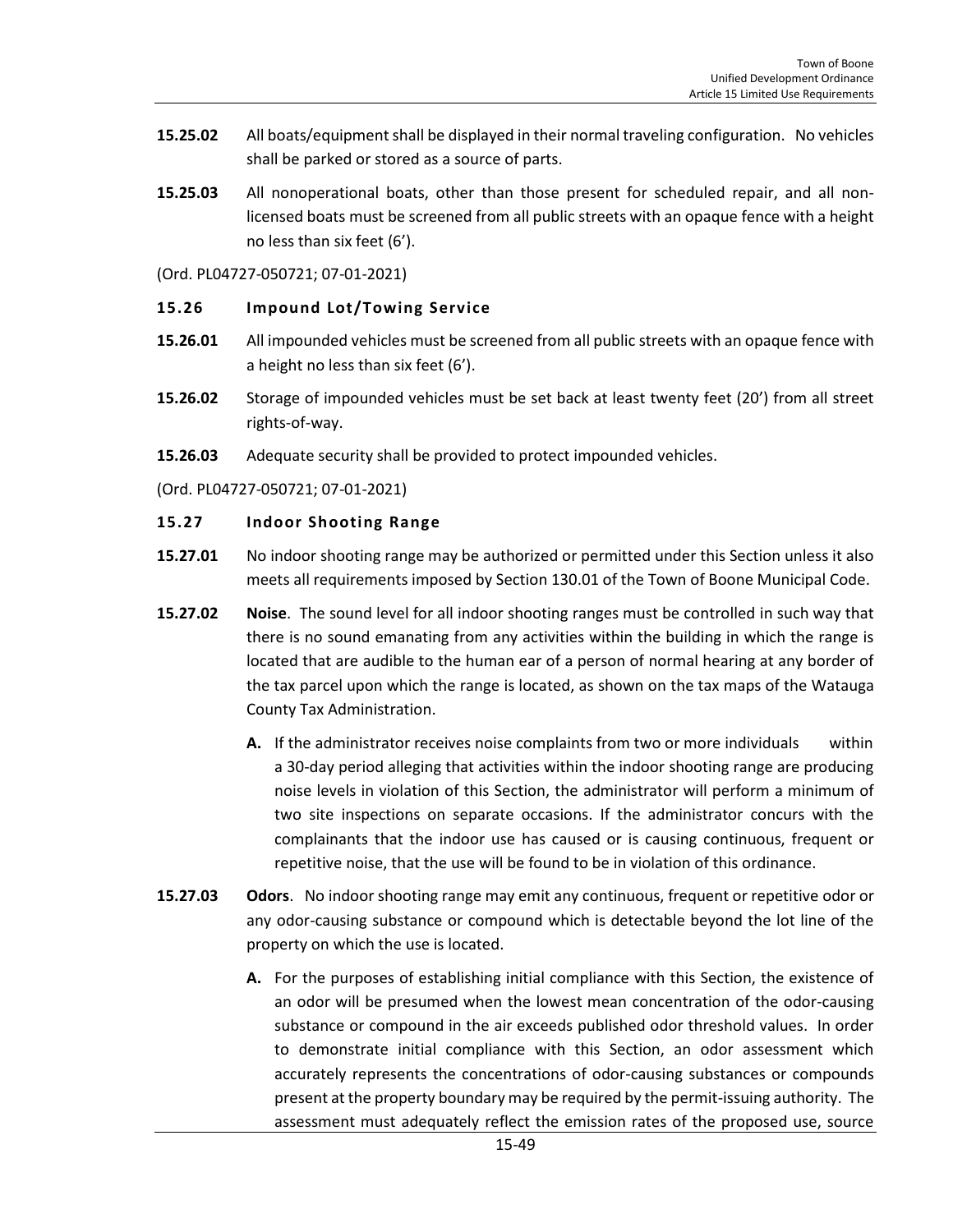heights, receptor distance from the source and the effects of buildings, terrain features and other relevant environmental considerations.

- **B.** For the purposes of maintaining continuous compliance with this Section, odor assessments involving field sampling may be required by the administrator even after a special use permit has been granted.
- **C.** If the administrator receives odor complaints from two or more individuals within a 30 day period alleging that a use is in violation of this Section, the administrator will perform a minimum of two site inspections on separate occasions. If the administrator concurs with the complainants that a use has caused continuous, frequent or repetitive odors, that use will be found to be in violation of this ordinance.

#### **15.27.04 Construction Standards**

- **A.** Any building in which an indoor shooting range is proposed or operated must meet accepted national standards for the design and construction of an indoor shooting range, and must be designed and constructed in such a way as to eliminate any significant risk of injury to a patron of the range, or a member of the public either inside or outside the range, during the normal operation and use of the range. Such design and construction in accordance with these standards must be certified by a professional architect and/or professional engineer, who must be licensed by the State of North Carolina and in good standing, and who must be experienced or specifically trained, and skilled, in the design and construction, respectively, of indoor shooting ranges.
- **B.** An indoor shooting range must be constructed and maintained in such way that the structure will contain within the portion(s) of the building in which firearms are discharged, a fired projectile with the greatest structure-penetrating characteristics which is proposed to be fired within the range. Such construction in accordance with this standard must be certified by a professional architect and/or professional engineer, licensed by the State of North Carolina and in good standing, who is experienced or specifically trained, and skilled, in the construction of indoor shooting ranges.

## **15.27.05 Emissions**

**A.** Any building in which an indoor shooting range is proposed or operated must be designed and constructed in such way that no lead or other toxic particulate will leave the structure itself or the portion(s) of the structure used for the discharge of firearms. Such design and construction in accordance with this standard must be certified by both a professional architect and professional engineer, each of whom must be licensed by the State of North Carolina and in good standing, and each of whom must be experienced or specifically trained, and skilled, in the design and construction, respectively, of toxin collection systems for indoor shooting ranges. In addition, the applicant for a special use permit must provide manufacturing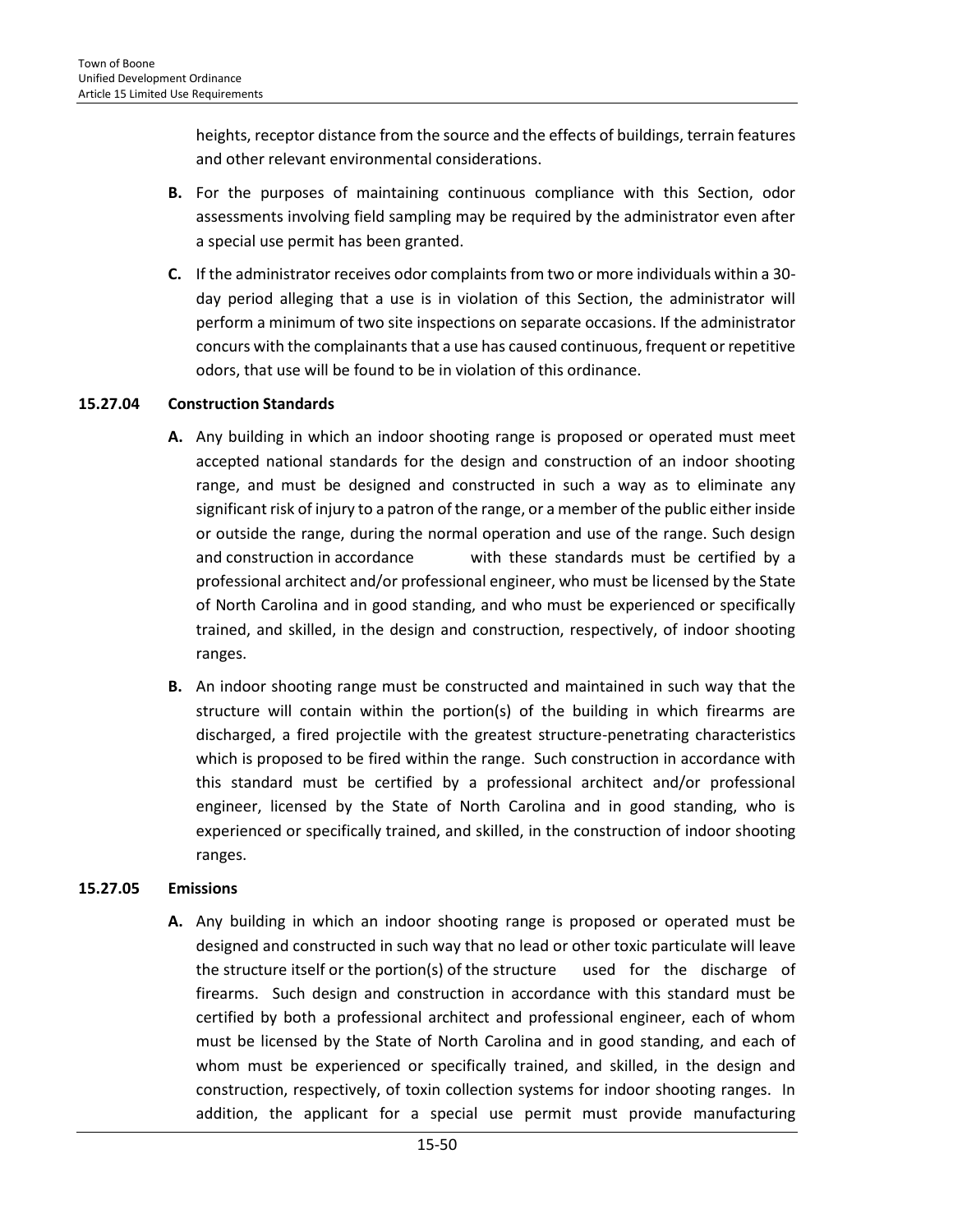information which affirmatively demonstrates that the toxin collection system(s) to be used will meet this standard.

- **B.** For the purposes of maintaining continuous compliance with this Section, emissions assessments involving field sampling at the owner's expense may be required by the administrator on repeated occasions and the owner of the property shall comply with any such requests. In addition, the administrator may, with or without advance notification and with such frequency as to ensure that this standard is continuously met, obtain testing samples from inside and/or outside the indoor shooting range, to measure compliance. The owner and operator of an indoor shooting range must fully comply with requirements and recommendations of the manufacturer of the toxin collection system(s).
- **15.27.06** When a shooting range is proposed for a particular property, other uses proposed for the same property or application should be closely scrutinized for compatibility, the Town ordinarily disfavoring the combination of an indoor shooting range and other activities designed to attract persons to the property other than those attending the shooting range.
- **15.27.07** Violation of any of the provisions of this Section, once an indoor shooting range has been issued a special use permit and/or certificate of occupancy, if it involves regulations designed to protect the health or safety of the public, as determined by the Administrator, shall give rise to an immediate suspension of the special use permit and/or certificate of occupancy, and, following notice and an opportunity for a hearing in accordance with this ordinance, permanent revocation of the special use permit and/or certificate of occupancy.

(Ord. PL04727-050721; 07-01-2021)

#### **15.28 Campground and Recreational Vehicle Park**

- **15.28.01** A proposed park or campground must be at least 5 acres in area.
- **15.28.02** All spaces must be set back at least fifty feet (50') from all public street rights of way and property lines.
- **15.28.03** [Buildings,](http://www.zoningplus.com/regs/greensboro/codetext.aspx?mode=2&xRef=1&index=513) [structures,](http://www.zoningplus.com/regs/greensboro/codetext.aspx?mode=2&xRef=1&index=859) and utility facilities must meet the district [setback](http://www.zoningplus.com/regs/greensboro/codetext.aspx?mode=2&xRef=1&index=779) requirements.
- **15.28.04** Spaces must be at least 2,000 square feet.
- **15.28.05** Spaces must be designated on the ground by permanent markers or monuments.
- **15.28.06** All spaces must be located on ground above th[e base flood elevation](http://www.zoningplus.com/regs/greensboro/codetext.aspx?mode=2&xRef=1&index=497) and graded to prevent water from ponding.
- **15.28.07** Driveways meeting all applicable standards must be provided for each space. Additionally, each recreational vehicle space must have an all-weather surface that is at least ten feet (10') wide by thirty feet (30') long.
- **15.28.08** A [public water](http://www.zoningplus.com/regs/greensboro/codetext.aspx?mode=2&xRef=1&index=745) supply is required.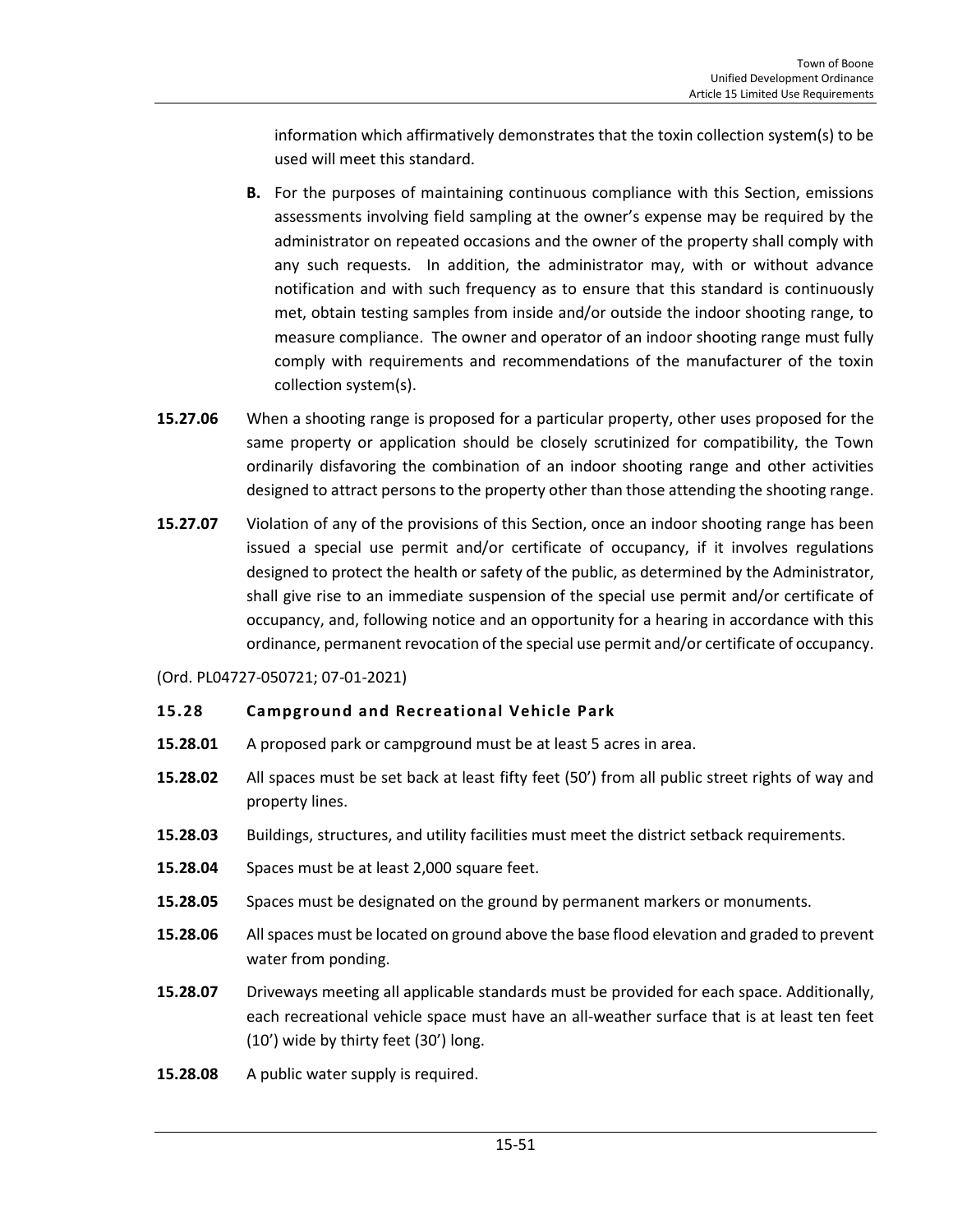- **15.28.09** The park may contain a retail sales counter or coin operated machines for the park residents' use only. Any retail sales must be conducted within an enclose[d structure](http://www.zoningplus.com/regs/greensboro/codetext.aspx?mode=2&xRef=1&index=859) and no exterior advertising is allowed.
- **15.28.10** The sale of recreational vehicles within the park is prohibited.
- **15.28.11** Permanent sleeping quarters shall not be permitted within the park, however, one (1) permanent [dwelling](http://www.zoningplus.com/regs/greensboro/codetext.aspx?mode=2&xRef=1&index=569) may be allowed for the park manager or operator. The dwelling site must be designated on the site plan.

(Ord. PL04727-050721; 07-01-2021)

#### **15.29 Community Garden**

- **15.29.01** A community garden must meet the parking requirements of Article 24 but must provide no fewer than two (2) off-street parking spaces.
- **15.29.02** A five foot (5**'**) undisturbed buffer shall be provided along the perimeter of the cultivated area.
- **15.29.03** In low density residential districts, users are restricted to residents within a ¼ mile of the community garden.
- **15.29.04** A community garden shall be placed or designed to minimize impacts to adjacent properties, including run-off of water and chemicals.

#### (Ord. PL04727-050721; 07-01-2021)

**15.30 Garden** 

- **15.30.01** Gardens do not require development permits.
- **15.30.02** A garden shall be placed or designed to minimize impacts to adjacent properties, including run-off of water and chemicals.

#### (Ord. PL04727-050721; 07-01-2021)

## **15.31 Forestry**

- **15.31.01** Forestry activity is only allowed on forestland that is taxed on the basis of its present-use value as forestland under Article 12 of Chapter 105 of the General Statutes or conducted in accordance with a forest management plan that is prepared or approved by a forester registered in accordance with Chapter 89B of the General Statutes.
- **15.31.02** Trees within a required landscape street yard may not be removed during any forestry activity.
- **15.31.03** Forestry activity may limit the availability of development permits. See Subsection 4.01.01.

(Ord. PL04727-050721; 07-01-2021)

## **15.32 Microbrewery and Brewpub**

**15.32.01** Outdoor storage is not allowed.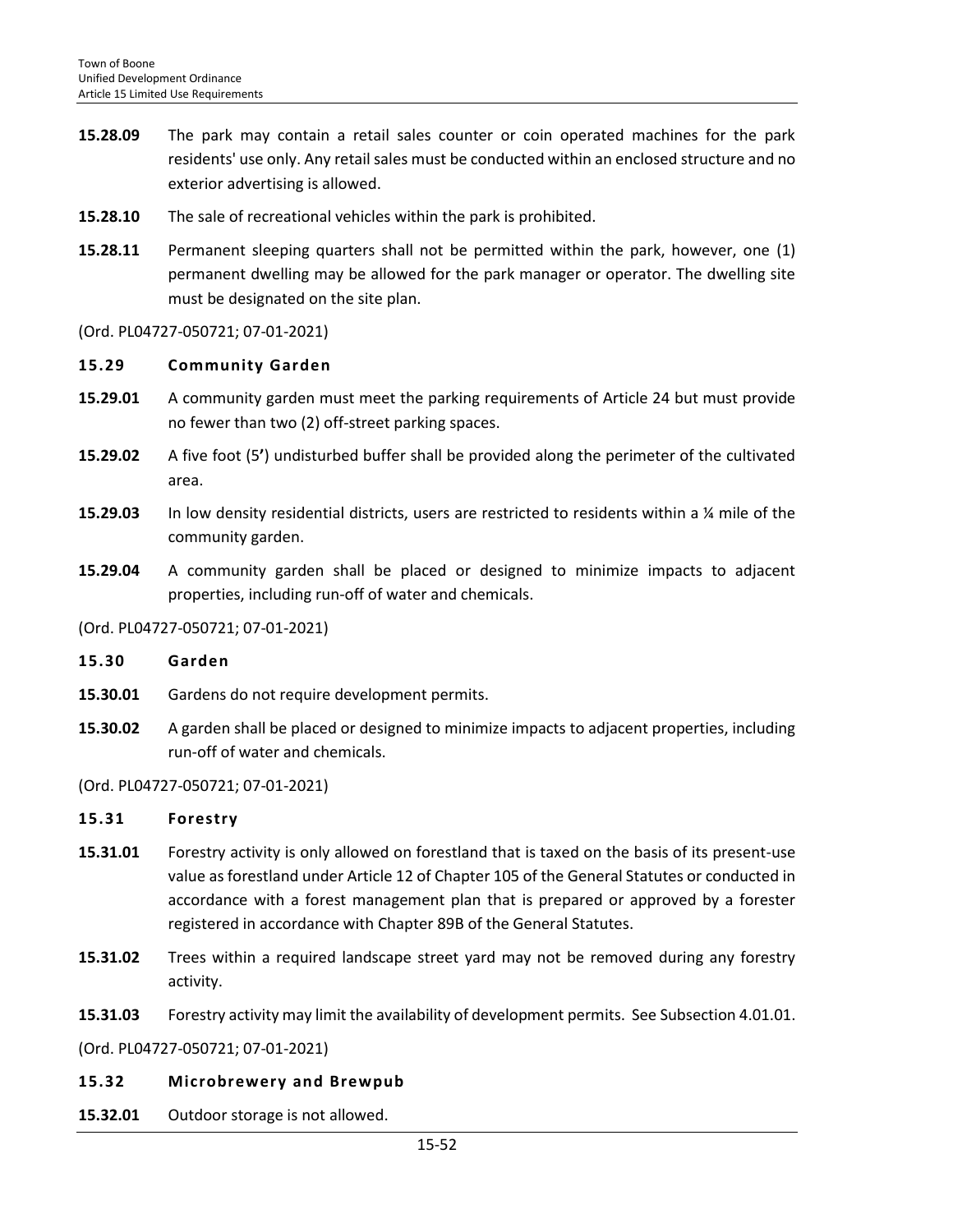- **15.32.02** Shipping for distribution of the malt or distilled beverage and receiving of stock and supplies for the production of the malt or distilled beverage is prohibited between the hours of 9 p.m. and 6 a.m.
- **15.32.03** All visible emission, odor (related to the production of the malt or distilled beverage), air pollution, noise and dust standards set forth for Manufacturing in Section 15.38 must be met.

#### (Ord. PL04727-050721; 07-01-2021)

#### **15.33 Brewery/Distillery**

- **15.33.01** Outdoor storage is not allowed.
- **15.33.02** All visible emission, odor, air pollution, noise and dust standards set forth for Manufacturing in Section 15.38 must be met.

(Ord. PL04727-050721; 07-01-2021)

#### **15.34 Brewery/Distillery, Other**

- **15.34.01** All outdoor storage must be screened in accordance with Section 16.57.
- **15.34.02** All visible emission, odor, air pollution, noise and dust standards set forth for Manufacturing in Section 15.38 must be met.

(Ord. PL04727-050721; 07-01-2021)

#### **15.35 Wineries**

- **15.35.01** All outdoor storage must be screened in accordance with Section 15.50.
- **15.35.02** All visible emission, odor, air pollution, noise and dust standards set forth for Manufacturing in Section 15.38 must be met.

(Ord. PL04727-050721; 07-01-2021)

## **15.36 Extraction of Earth Materials**

- **15.36.01** The extraction of earth materials (mining or quarrying operations), including the onsite sale of products shall conform to the following requirements:
	- **A.** Permanent roads, defined as those to be used in excess of one (1) year, within the excavation site shall be surfaced with a dust free material, such as soil cement, bituminous concrete.
	- **B.** Roads other than permanent roads shall be treated with dust inhibitors which will reduce to a minimum the generation of dust from the road surfaces as a result of wind or vehicular action.
	- **C.** A security fence at least six feet (6') high shall be installed where the proposed extraction takes place within 300 feet of a dwelling, school, church, hospital, commercial or industrial building, public building, or public land.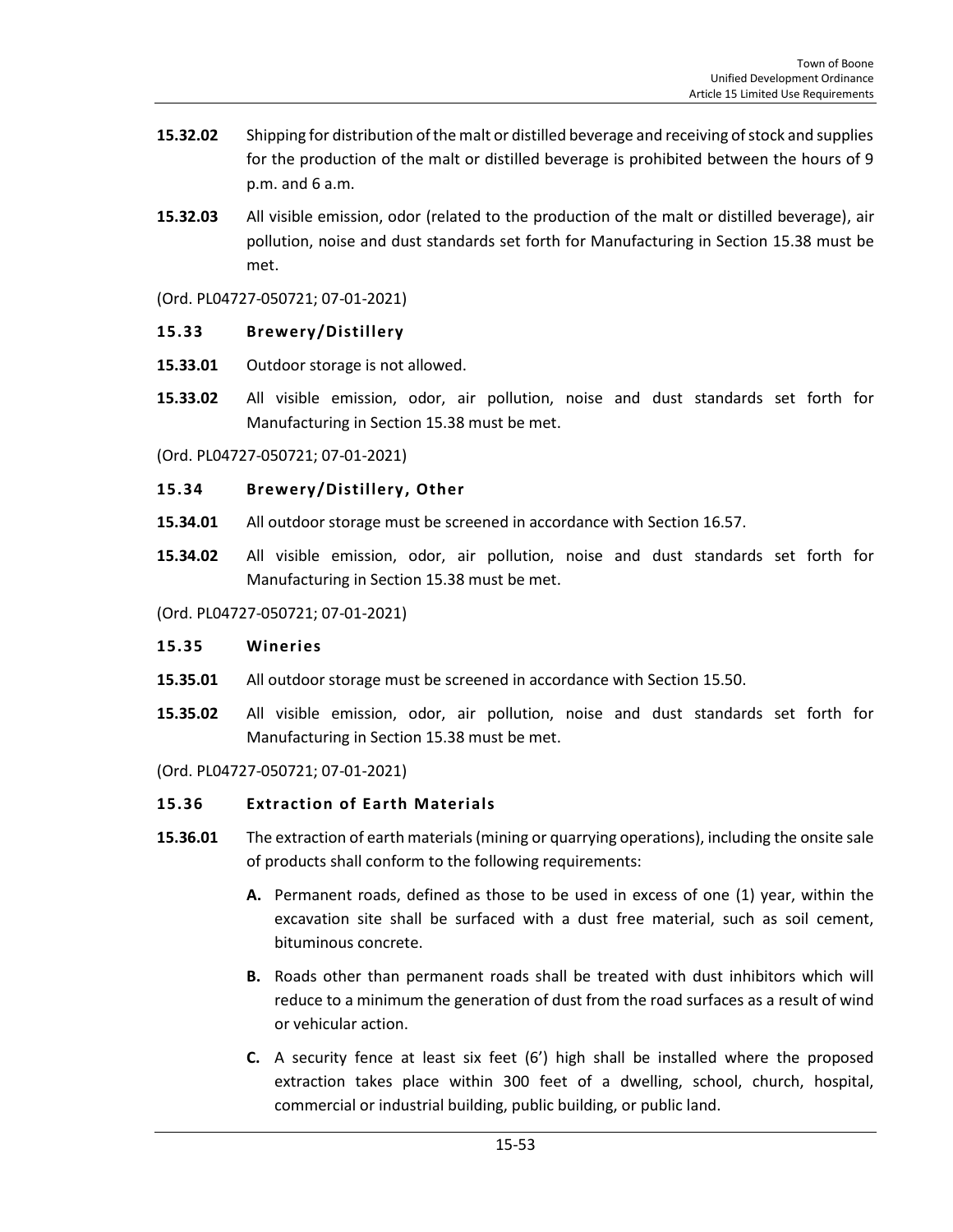**D.** Spoil piles and other accumulations of byproducts shall not be created to a height more than thirty-five feet (35') above the original contour and shall be so graded that the vertical slope shall not exceed a forty-five-degree (45°) angle.

(Ord. PL04727-050721; 07-01-2021)

#### **15.37 Machine/Welding Shop**

- **15.37.01** All operations shall be conducted wholly within fully enclosed structures**.**
- **15.37.02** Deliveries and shipping shall be between 6 a.m. and 9 p.m.
- **15.4374.03** Unless located in the M1 Zoning District, no outside storage is allowed. In the M1 Zoning District, Subsection 15.38.02 shall apply.
- **15.37.04** The standards of subsections 15.45.04 15.45.09 shall apply.

#### (Ord. PL04727-050721; 07-01-2021)

#### **15.38 Manufacturing**

- **15.38.01** Manufacturing operations shall be conducted wholly within fully enclosed structures.
- **15.38.02** Land area utilized for outdoor storage shall not exceed twenty-five percent (25%) of gross floor area of all buildings within the development.
	- **A.** Outdoor storage shall be fully screened from view with an opaque screen from all streets and shall be located to the side or rear of the principal building.
- **15.38.03** The Administrator may require verification that the manufacturing operation will meet the performance standards set forth in this Section. Such verification may be made by the manufacturer or qualified expert.
- **15.38.04 Visible Emissions.** No manufacturing operation is permitted that will produce visible emissions from a stationary source that exceeds an average plume opacity of ten (10) percent.
	- **A.** The plume opacity of visible emissions from all industrial uses shall be determined by the methods and procedures outlined in the Code of Federal Regulations, Title 40, Part 60 – "Standards of Performance for New Stationary Sources".
	- **B.** All measurements will be taken at the point of emission.
	- **C.** Water vapor which is free of pollutants shall not be considered in measuring opacity.
- **15.38.05 Odors.** No manufacturing operation shall emit any continuous, frequent or repetitive odor or odor causing substance or compound which is detectable beyond the lot line of the property on which the use is located.
	- **A.** For the purposes of establishing initial compliance with this Section, the existence of an odor will be presumed when the lowest mean concentration of the odor causing substance or compound in the air exceeds published odor threshold values. In order to demonstrate initial compliance with this Section, an odor assessment which accurately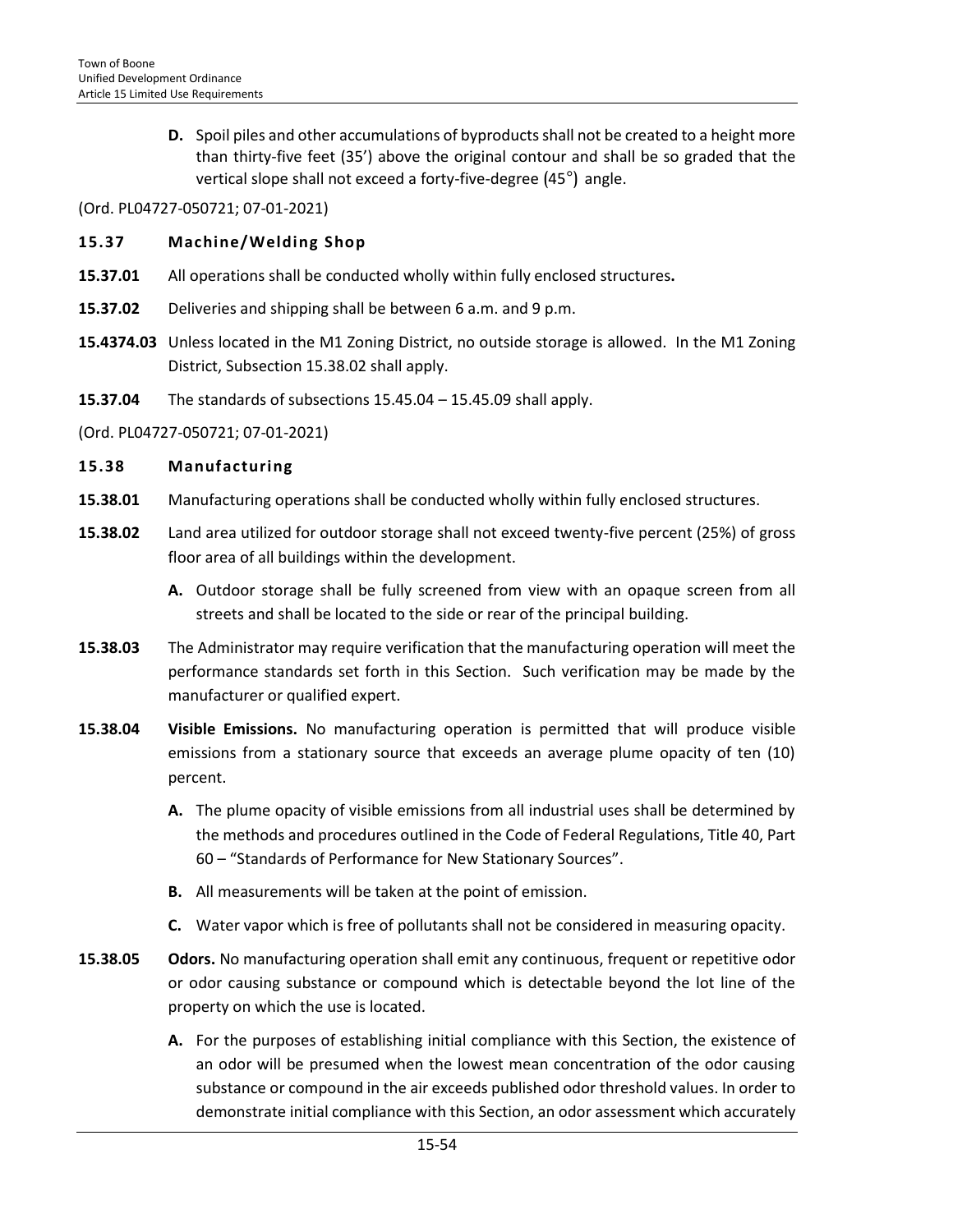represents the concentrations of odor causing substances or compounds present at the property boundary may be required by the permit-issuing authority. The assessment must adequately reflect the emission rates of the proposed use, source heights, receptor distance from the source and the effects of buildings, terrain features and other relevant environmental considerations.

- **B.** For the purposes of maintaining continuous compliance with this Section, odor assessments involving field sampling may be required by the administrator.
- **C.** If the administrator receives odor complaints from two or more individuals within a 30 day period alleging that a use is in violation of this Section, the administrator will perform a minimum of two site inspections on separate occasions. If the administrator concurs with the complainants that a use has caused continuous, frequent or repetitive odors, that use will be found to be in violation of this ordinance.

#### **15.38.06 Air Pollution.**

- **A.** Any manufacturing operations that emits any "air contaminant" as defined in NC G.S. 143-213 (2) shall comply with applicable state standards concerning air pollution, as set forth in the North Carolina air pollution control law.
- **B.** No zoning or special use permit may be issued with respect to any development until the North Carolina Division of Air Quality has certified to the permit-issuing authority that the appropriate state permits have been received by the applicant, or that the applicant will be eligible to receive such permits and that the development is otherwise in compliance with applicable air pollution laws.

#### **15.38.07 Electrical Disturbances or Interference**

- **A.** No manufacturing operation shall create any electrical disturbance that adversely affects any operations or equipment other than those of the creator of such disturbance, or [2] Otherwise cause, create, or contribute to the interference with electronic signals (including television and radio broadcasting transmissions) to the extent that the operation of any equipment not owned by the creator of such disturbance is adversely affected.
- **15.38.08 Noise**. The sound level for all manufacturing operations, measured beyond the lot line of the property on which the use is located, may not exceed 65 dbA between 6:00 a.m. and 10:00 p.m., or 45 dbA between 10:00 p.m. and 6:00 a.m. Measurements shall be a timeweighted average over any one-hour period. No one-hour time-weighted average may exceed the 65 or 45 dbA thresholds described in this paragraph.
	- **A.** For the purpose of this Section, noise shall be defined as sound produced directly in connection with light industrial operations, including associated vehicular noise, and audible to the human ear.
	- **B.** Noise shall be measured with a sound level meter (set to the Aweighted scale) which complies with the standards set forth in the "American Standard Specification of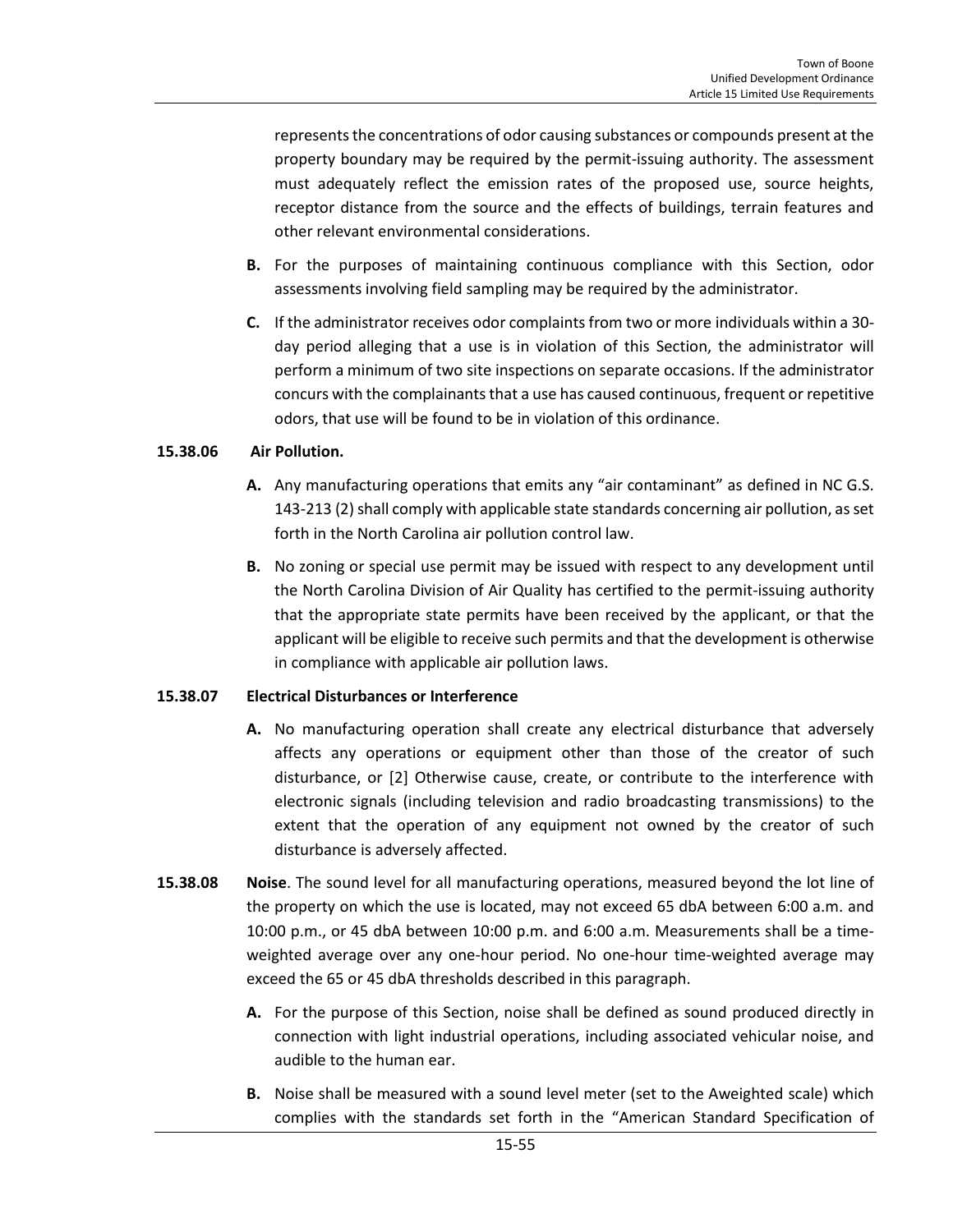General Purpose Sound Level Meters," American National Standards Institute. (ANSI S1. 4-1961).

**15.38.09 Dust.** No industrial use shall create, or cause to be created, any dust which is detectable beyond the lot line of the property on which the use is located.

(Ord. PL04727-050721; 07-01-2021)

### **15.39 Parking Lot/Park and Ride**

**15.39.01** See Section 31.09 for regulations specific to parking lots.

(Ord. PL04727-050721; 07-01-2021)

#### **15.40 Parking Structure**

**15.40.01** See Section 25.03 for regulations specific to parking structures.

(Ord. PL04727-050721; 07-01-2021)

#### **15.41 Self-Storage Facilities**

- **15.41.01** Facilities can only be used for storage of materials and must not be used for assembly, fabrication, processing or repair.
- **15.41.02** Storage of hazardous, toxic, explosive substances, or any other substance requiring a 704 placard, is prohibited.
- **15.41.03** Self-storage units accessed by customers on site must be constructed with the compartment doors facing internally.
- **15.41.04** All warehouse compartment doors accessed by customers on site must open on an internal access driveway having a minimum paved width of twenty feet.
- **15.41.05** A 100% opaque fence with a minimum of height of six feet and a maximum height of eight feet shall be provided around the portion of the property used for the storage. Fences shall be constructed of wood, brick, stone or other similar materials, but also must be architecturally compatible with any proposed structure.
- **15.41.06** If the storage facility has a locked and keyed entrance, two staging spaces of at least 35 feet must be located outside of the public right-of-way.
- **15.41.07** The following activities shall be prohibited on the premises:
	- **A.** Commercial, wholesale or retail sales, flea markets, peddling, garage sales or other similar types of activities. However, the management of the self-storage miniwarehouse complex may conduct an auction or sale of abandoned or stored materials to settle unpaid storage bills consistent with North Carolina law.
	- **B.** Habitation of storage units by humans or animals.
- **15.41.08** Outdoor storage of items other than storage containers shall not exceed 25% of the total land area and must be secured and screened in accordance with Section 15.50.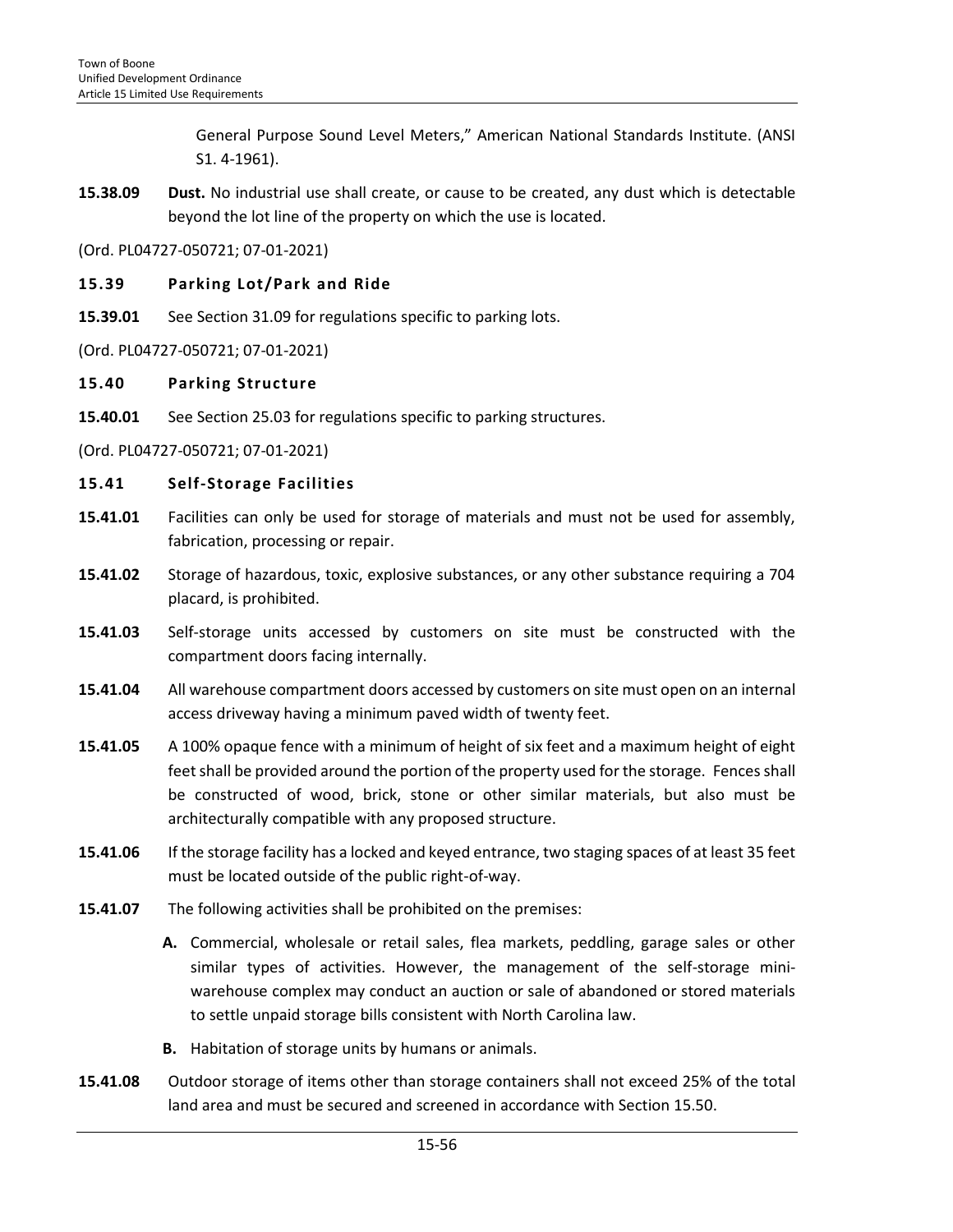- **15.41.09** Storage facilities that use temporary portable storage containers may only leave the portable storage containers in parking and loading areas the length of time it takes to place them in the secured storage area, not to exceed twenty-four (24) hours. Temporary portable storage containers may not be used for on-site advertising.
- **15.41.10** Storage facilities that store temporary portable storage containers outside of a fully enclosed building may not stack the units unless the units are substantially screened by the required fence, and the fence together with existing mature landscape material or topography result in an opaque screen so that the stacked units are not visible to adjacent landowner s or from a public way.

(Ord. PL00982-092517, 12-21-2017; Ord. PL04727-050721; 07-01-2021)

# **15.42 Outdoor Storage (Principal Use); Recycling Drop-off Station; Recycling and Salvage**

**15.42.01** A 100 percent opaque fence between six and eight feet (6'-8') in height shall be provided around the perimeter of the area used for outdoor storage.

(Ord. PL04727-050721; 07-01-2021)

#### **15.43 Electronic and Internet Gaming**

- **15.43.01** An Electronic and Internet Gaming use shall not be located on a lot which is within 2,640 feet of another lot containing an Electronic and Internet Gaming Use as measured from the closest edge of each lot to the other lot.
- **15.43.02** An Electronic and Internet Gaming use shall not be located on a lot which is within 1,000 feet from a lot upon which a religious assembly, school, library, public park, playground, or daycare center is located as measured from the closest edge of each lot to the other lot.
- **15.43.03** No Electronic and Internet Gaming use shall be located on any lot which is within 1000 feet from any residential zoning district or residential uses within a mixed-use development as measured from the closest edge of each lot to the other lot.
- **15.43.04** No more than one (1) Electronic and Internet use may be located on the same lot.
- **15.43.05** No Electronic and Internet Gaming use may operate between the hours of 10:00 p.m. and 8:00 a.m.
- **15.43.06** No development permits shall be issued for Electronic and Internet Gaming uses until all required privilege and other licenses are obtained and all required fees have been paid.
- **15.43.07** A Certificate of Occupancy shall not be issued until the Electronic and Internet Gaming use meets any applicable Federal, State or County requirements, including any requirements of the Appalachian Regional Health Department.

(Ord. PL04727-050721; 07-01-2021)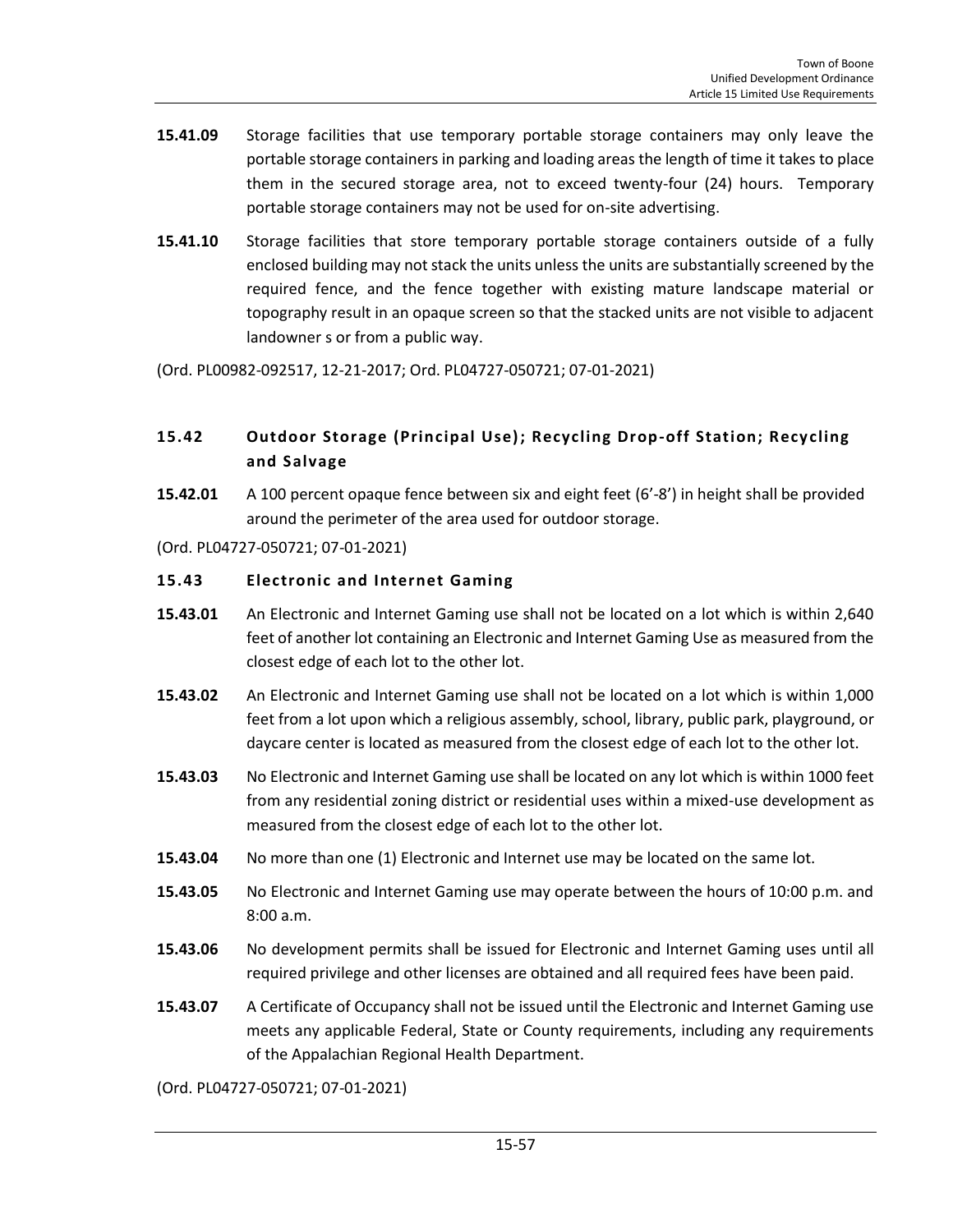#### **15.44 Adult Establishment**

- **15.44.01** The requirements of this Section shall apply to all adult establishments as outlined in N. Gen. Stat. Chapter 26A.
- **15.44.02** Separation Requirements:
	- **A.** No lot containing an adult establishment shall be within 1000 feet of another lot containing an adult establishment.
	- **B.** No lot on which an adult hotel or adult motel is located shall be within 2000 feet of another lot containing an adult establishment.
	- **C.** No adult establishment shall be located on any lot whose property line is within 1,000 feet of the property line of a religious assembly, school, library, public park or playground, daycare center (except a home daycare center), or residential zone.
	- **D.** The required distance shall be measured from the closest edge of the property occupied by an adult establishment to the closest edge of the property occupied by a protected use or another adult establishment. Provided, however, that when an adult establishment is located in a multi-tenant facility, the distance shall be measured from the closest edge of the portion of the facility occupied by such establishment**.**
- **15.44.03** No more than one (1) adult establishment shall be located within the same structure or portion thereof.
- **15.44.04** Except for adult hotels and motels, no adult establishment may provide sleeping quarters.
- **15.44.05** No printed material, slide, video, photograph, written text, live show, or other visual presentation shall be visible, nor shall any live or recorded voices, music, or sounds be heard from outside the walls of the establishment.
- **15.44.06** All signage shall meet the standards of Article 26. In addition, the following restrictions shall apply:
	- **A.** No freestanding (detached) signs shall be permitted.
	- B. Attached signage on all building faces shall not exceed eighty square feet (80 ft<sup>2</sup>) total. Provided, however, in no case shall signage cover more than ten percent (10%) of the area of any building face.
	- **C.** A site plan showing the location and number of attached sign(s) must be submitted to the Administrator prior to the issuance of any sign permits to verify compliance with this Section.
	- **D.** Promotional materials for advertising shall not be visible to the public from pedestrian sidewalks or walkways.
- **15.44.07** The adult establishment must meet all other applicable provisions of this Ordinance.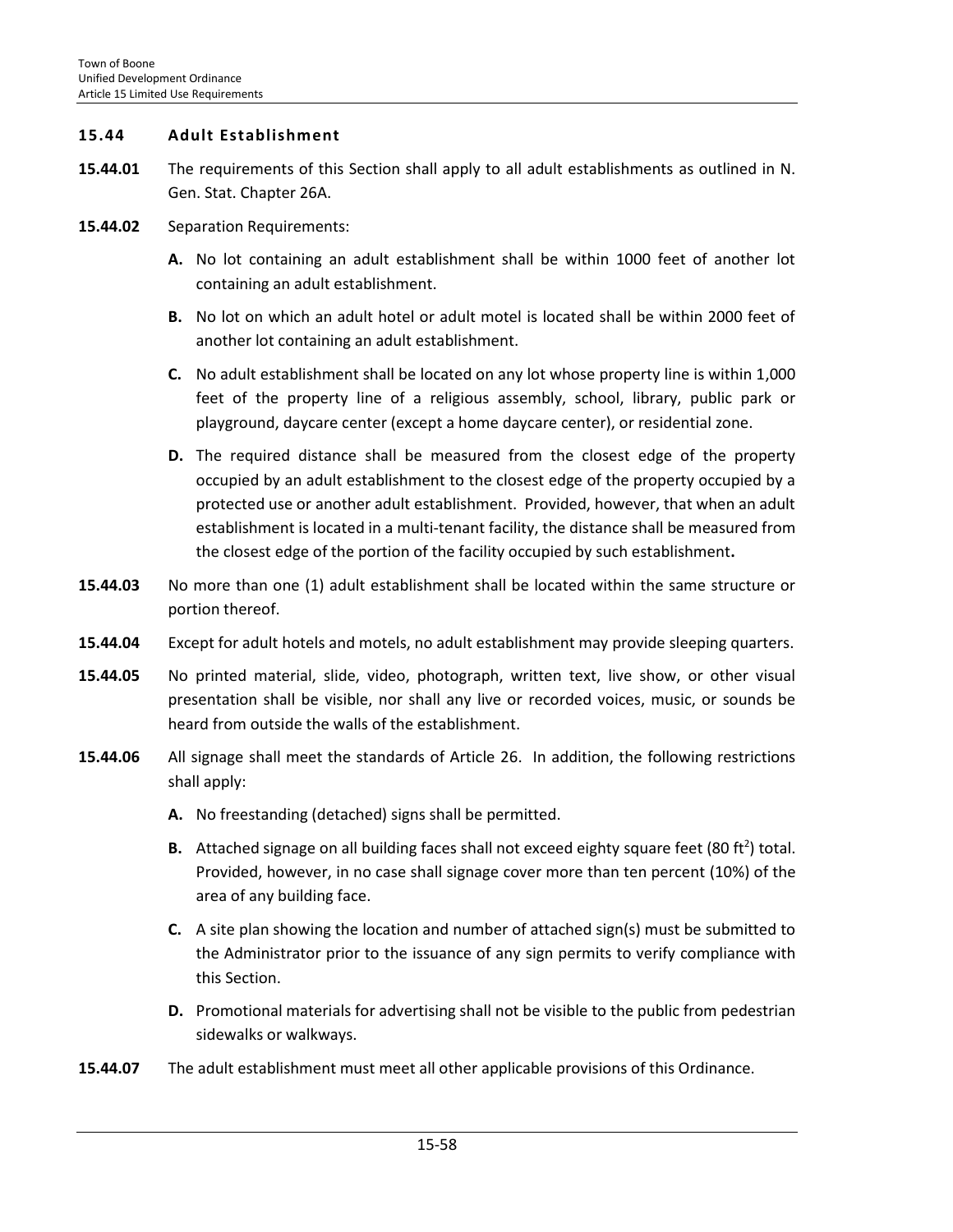- **15.44.08** The Board of Adjustment shall have no authority to modify or grant variances from the separation distance requirements imposed by this Section.
- **15.44.09** This Section in no way limits, restricts, modifies or changes Chapter 12, of the Town of Boone Public Display Ordinance. Any use permitted under this Section must comply in all respects with the Public Display Ordinance.

(Ord. PL04727-050721; 07-01-2021)

### **15.45 Secondary Suite (Accessory)**

- **15.45.01** All landowners wishing to have an accessory secondary suite must submit a notarized statement, which has been recorded at the Watauga County Register of Deeds, acknowledging the following:
	- **A.** The principal use of the structure is for a single-family dwelling.
	- **B.** The only occupants who will utilize the structure will be "family".
	- **C.** The secondary suite will not be used as an "accessory dwelling ".
	- **D.** That the landowner acknowledges that to have an accessory dwelling unit, they must obtain proper zoning and building permits.
- **15.45.02** A secondary suite proposed for the R3, OI, B1, B2, and B3 zoning districts shall only be allowed in single family dwelling which were in existence as of January 1, 2014.

(Ord. PL04727-050721; 07-01-2021)

## **15.46 Home Occupation (Accessory)**

- **15.46.01** A Home Occupation may be conducted as an accessory use of a dwelling unit, provided that:
	- **A.** No person other than members of the resident family shall be engaged in such occupation, and
	- **B.** The use of the dwelling unit for the home occupation shall be clearly incidental and subordinate to its use for residential purposes, and not more than twenty-five percent (25%) of the floor area of the dwelling unit shall be used in the conduct of the home occupation, and
	- **C.** No external evidence of the conduct of the home occupation shall be visible, other than a sign as permitted in Article 26, and
	- **D.** The home occupation shall not generate traffic volumes or parking area needs greater than would normally be expected in a residential neighborhood, and
	- **E.** No equipment or process shall be employed that will cause noise, vibration, odor, glare, or electrical or communication interference detectable to the normal senses off the lot; in the case of detached dwelling units, or outside the dwelling unit, in the case of attached dwelling units, and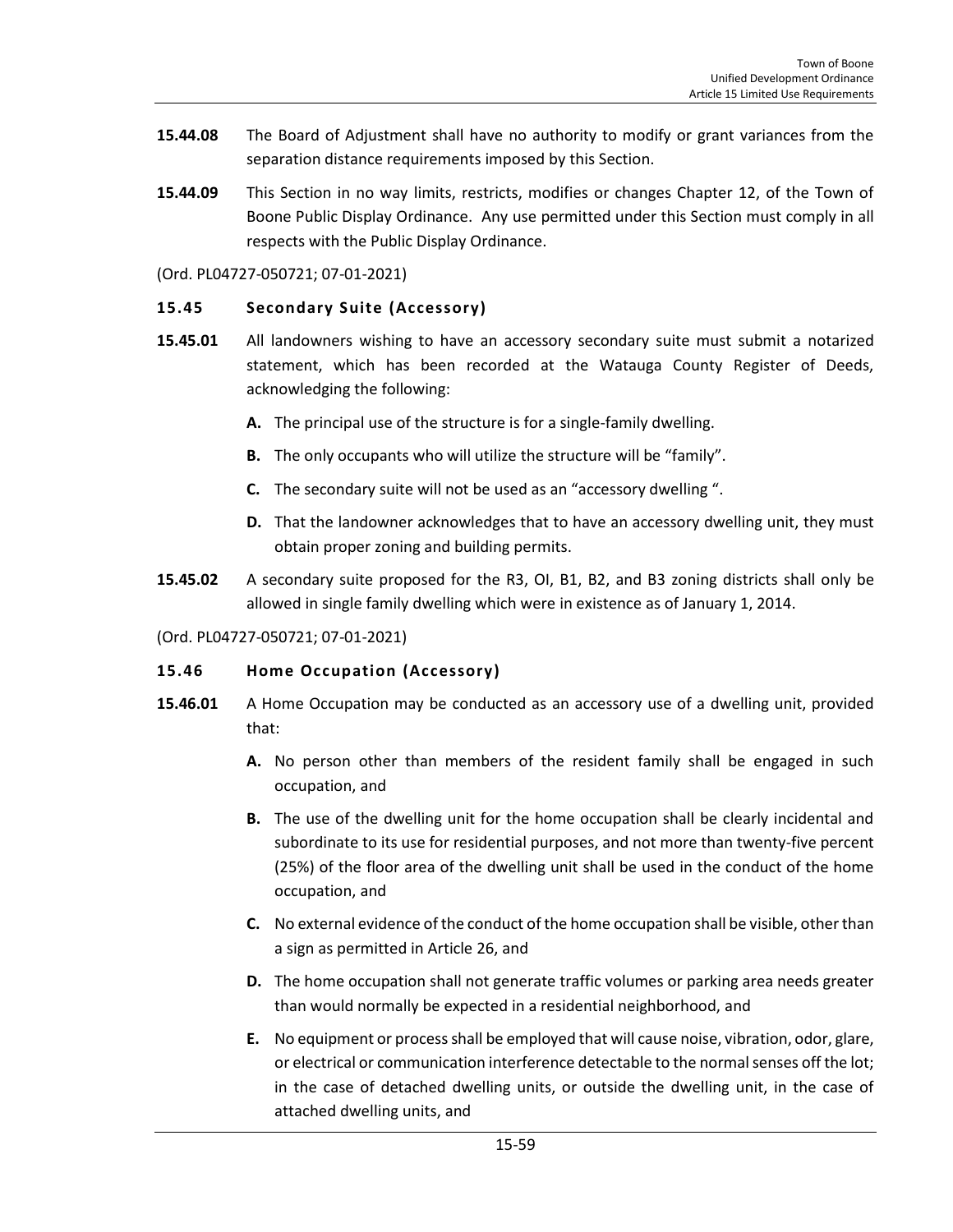**F.** The on premise sale and delivery of goods which are not the products of the home occupation are prohibited.

#### (Ord. PL04727-050721; 07-01-2021)

### **15.47 Accessory Dwelling Unit (Accessory)**

- **15.47.01** An accessory dwelling unit may be permitted only when of the following standards is met:
	- **A.** The owner of the dwelling unit resides in the primary residence or the accessory dwelling unit at least ninety percent (90%) of the year, a "year" understood and defined as the preceding twelve (12) month period ending on the date of the application or any inquiry by the administrator.
		- 1. In situations in which an applicant seeks to initiate the use of an accessory dwelling unit and there has been no prior occupancy of either dwelling unit, the owner shall make a written declaration of the intention to reside in the primary residence or the accessory dwelling unit at least ninety percent (90%) of the year, and the written declaration shall acknowledge that should the owner's residency ever fall below ninety percent (90%) of any subsequent rolling twelve (12) month period, the zoning permit shall be revoked and the right to use the accessory dwelling unit shall cease. The Town shall retain the original declaration and acknowledgment, and a copy of each shall be provided to the owner.
		- 2. The owner and all tenants of the lot comply with all registration and other requirements of Section 15.47, *above,* and for lots not located in a neighborhood conservation district, the owner also notifies all tenants of UDO occupancy limitations.
			- a. In situations in which an applicant seeks to initiate the use of an accessory dwelling unit and there has been no prior occupancy of either dwelling unit, the owner shall make a written declaration of the intention to comply with all registration and other requirements of Section 15.47, *above,* and for lots not located in a neighborhood conservation district, to notify all tenants of UDO occupancy limitations.
			- b. The written declaration shall acknowledge that should the owner or tenants fail to comply with all registration and other requirements of Section 15.47, *above,* or the requirements of this Subsection, the zoning permit shall be revoked and the right to use the accessory dwelling unit shall cease.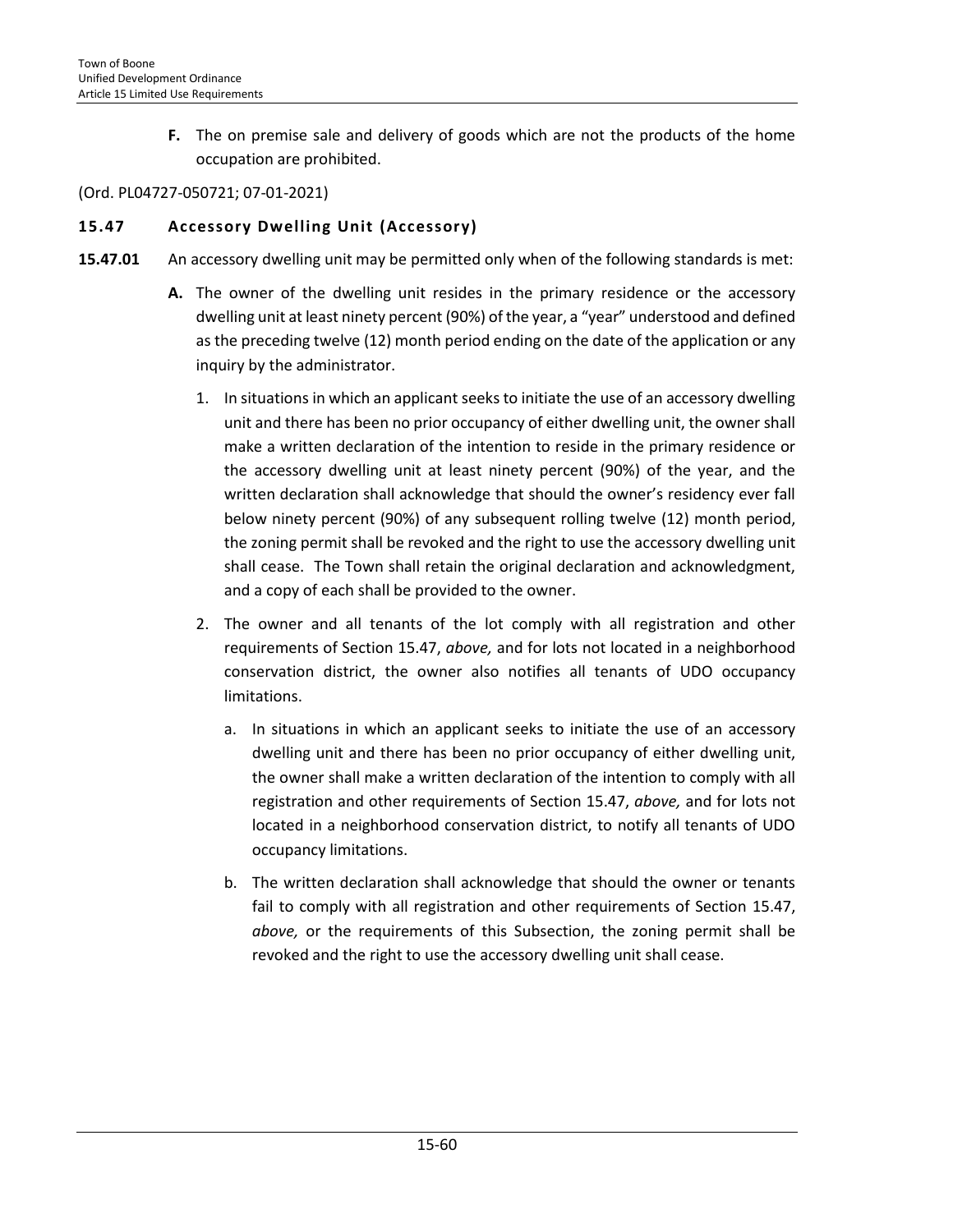- c. An owner who does not reside on the lot for the period described in Subsection 15.47.01(A)(1), *above*, may only allow others to reside on the lot pursuant to a written lease and shall file a copy with the Town. The lease must include provisions that the tenant(s) must comply with the Town's noise ordinance and the Town's occupancy limitations and that violation of the Town's noise ordinance or occupancy limitations shall be considered a material violation of the lease and shall result in the termination of the lease and tenancy.
- **15.47.02** On a single lot, an accessory dwelling unit may have no more than one (1) single family dwelling and one (1) accessory dwelling unit.
- **15.47.03** The occupancy of an accessory dwelling unit shall be limited to no more than two (2) unrelated persons or four (4) members of a family.
- **15.47.04** The owner of an accessory dwelling unit shall provide adequate off-street parking in compliance with Article 24 for the accessory dwelling unit to the side or to the rear of the primary residence.
	- **A.** In no case shall a front yard area be converted to parking or used to satisfy off-street parking requirements. For purposes of this Section, the "front yard area," "side" or "rear" of the primary residence shall be determined by the location of the street referenced in the physical address of the lot, with the portion of the primary residence closest to said street considered "the front" without regard to the orientation or main entrance of the primary residence.
- **15.47.05** The accessory dwelling unit shall not be served by a driveway separate from any driveway serving the primary residence.
- **15.47.06** An attached accessory dwelling unit shall be designed so that the appearance of the primary residence remains that of a single-family dwelling. The accessory dwelling unit entrance shall be located on the side or in the rear of the single-family residence.
- 15.47.07 An accessory dwelling unit shall be clearly subordinate to the primary residence.
	- **A.** The floor area of an attached accessory dwelling unit may not be more than fifty percent (50%) of the floor area of the primary residence and may never exceed 800 square feet.
	- **B.** The floor area of a detached accessory dwelling unit may not be more than fifty percent (50%) of the floor area of the primary residence and may never exceed 600 square feet.
- **15.47.08** Detached accessory dwelling unit are those which are not attached to the primary residence.
	- **A.** A detached accessory apartment may be located over a garage, workshop, studio or similar structure or built as a free-standing cottage.
	- **B.** Every detached accessory apartment must be architecturally compatible with the primary residence.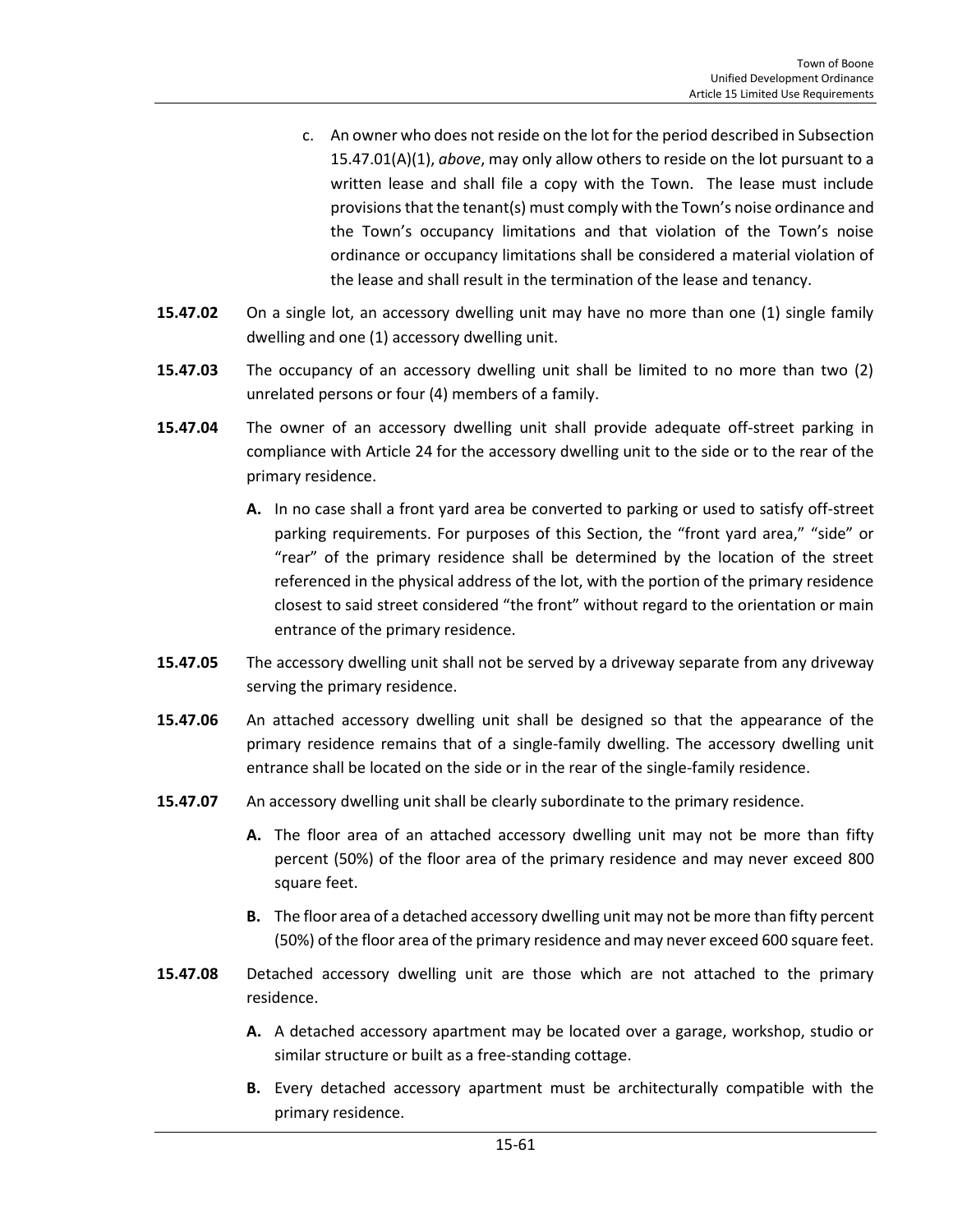- **C.** A detached accessory apartment shall be located to the side or rear of the primary residence and its front most point may be no closer to the fronting street than the front most point of the primary residence.
- **D.** A two-story detached accessory apartment may be allowed only when the primary residence is 1 ½ stories or more.
- **15.47.09** An accessory dwelling unit must comply with all applicable land use intensity ratios, and the exemption in Section 16.01, *infra,* shall not apply.
- **15.47.10** At any time when an accessory dwelling unit no longer complies with all applicable requirements of this Section, the zoning permit allowing the use shall be revoked and the right to use the accessory dwelling unit shall cease.
- (Ord. 20160438, 03-16-2017; Ord. PL04727-050721; 07-01-2021)

## **15.48 Drive-Through (Accessory)**

- **15.48.01** A drive-through must be located to the side or rear of the building.
- **15.48.02** Drive-through lanes must contain a stacking area equal to five (5) standard parking spaces.
- **15.48.03** Drive-through lanes must not interfere with parking aisles or spaces.
- **15.48.04** Drive-through lanes must be located, to the extent practical, to avoid the infiltration of headlights and vehicular noise into residential zoning districts.

(Ord. PL04727-050721; 07-01-2021)

## **15.49 Outdoor Display (Accessory)**

- **15.49.01** Outdoor display shall not impede pedestrian or automobile traffic.
- **15.49.02** Use of a parking lot for outdoor display requires a zoning permit.
	- **A.** An applicant must demonstrate that remaining parking fully meets the requirements of this Ordinance.

(Ord. PL04727-050721; 07-01-2021)

## **15.50 Outdoor Storage (Accessory)**

- **15.50.01** Outdoor storage shall not impede pedestrian or automobile traffic.
- **15.50.02** A one-hundred percent (100%) opaque fence between six and eight feet (6'-8') in height shall be provided around the perimeter of the area used for outdoor storage.

(Ord. PL04727-050721; 07-01-2021)

## **15.51 Outdoor Dining (Accessory)**

**15.51.01** Outdoor dining areas shall not impede pedestrian or automobile traffic.

(Ord. PL04727-050721; 07-01-2021)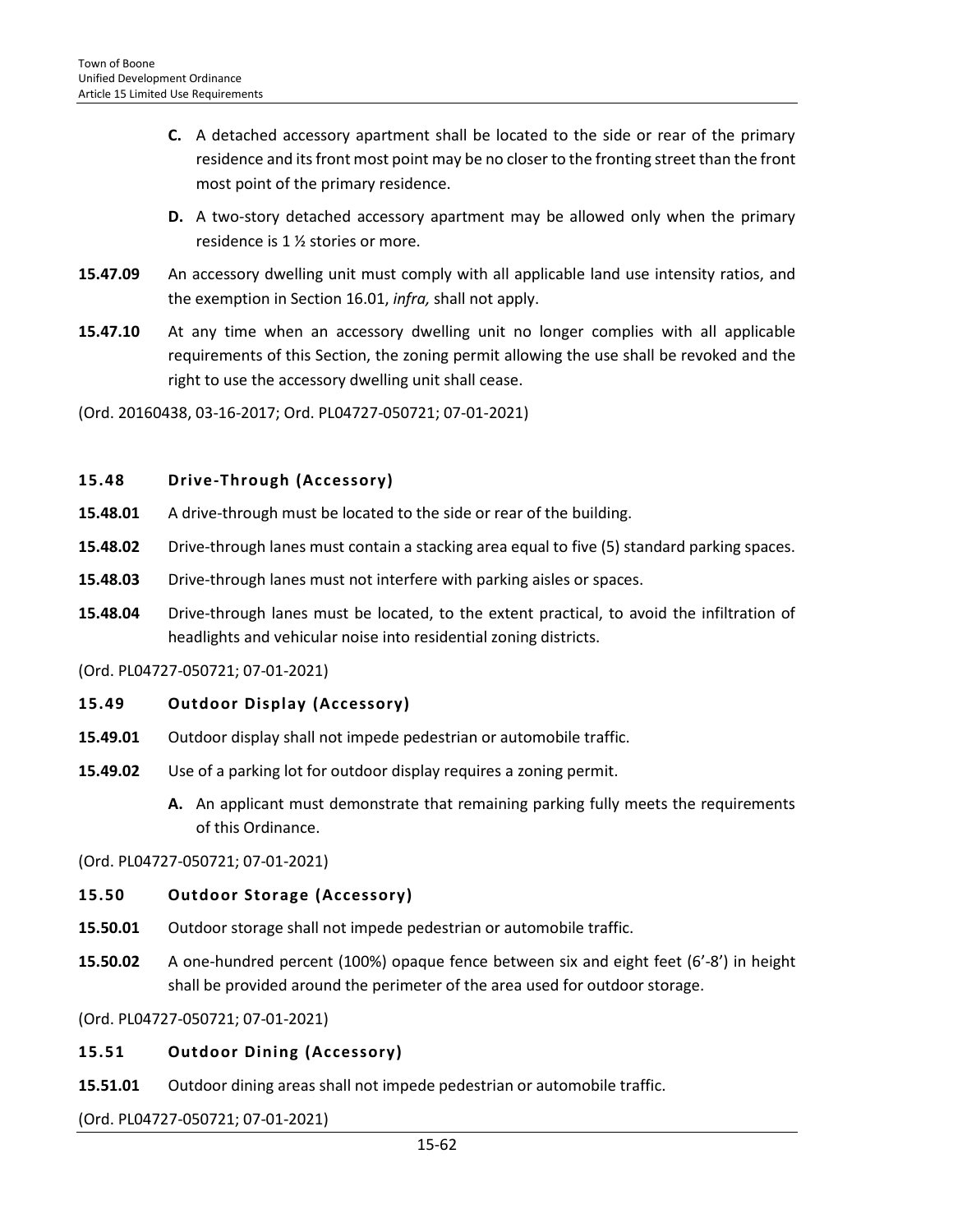## **15.52 Automated Teller Machines (ATM), Freestanding (Accessory)**

- **15.52.01** Freestanding ATM's shall be architecturally compatible with the principal structure on the lot.
- **15.52.02** May have no more than four dedicated parking spaces per machine.
- **15.52.03** Signage must meet the requirements of Article 26.
- **15.52.04** Must not impede pedestrian or automobile circulation.
- **15.52.05** Must have at least a four (4) foot landscaped buffer around the perimeter of the ATM structure.
- (Ord. PL04727-050721; 07-01-2021)

#### **15.53 Produce Stand (Accessory)**

- **15.53.01** Produce stands must be located on private property and not in the public right-of-way.
- **15.53.02** Produce stands are not subject to landscaping and community appearance standards.

(Ord. PL04727-050721; 07-01-2021)

#### **15.54 Poultry (Accessory)**

- **15.54.01** The keeping of poultry as an accessory use does not require development permits.
- **15.54.02** Roosters are prohibited. No lot shall contain more than five (5) hens.
- **15.54.03** All poultry shall be contained within a fully fenced area.
- **15.54.04** Poultry areas shall be kept sanitary.
- **15.54.05** Poultry areas shall not be located to the front of any principal building.
- **15.54.06** The keeping of poultry as an accessory use is limited to legally established single-family dwellings.

(Ord. PL04727-050721; 07-01-2021)

#### **15.55 Small Livestock (Accessory)**

- **15.55.01** The keeping of small livestock as an accessory use does not require a zoning permit.
- **15.55.02** Up to two (2) small livestock may be kept as pets.
- **15.55.03** Small livestock shall be contained within a fully fenced area.
- **15.55.04** All areas where the small livestock are kept shall be kept sanitary.
- **15.55.05** The keeping of small livestock as an accessory use is limited to legally established singlefamily dwellings.

(Ord. PL04727-050721; 07-01-2021)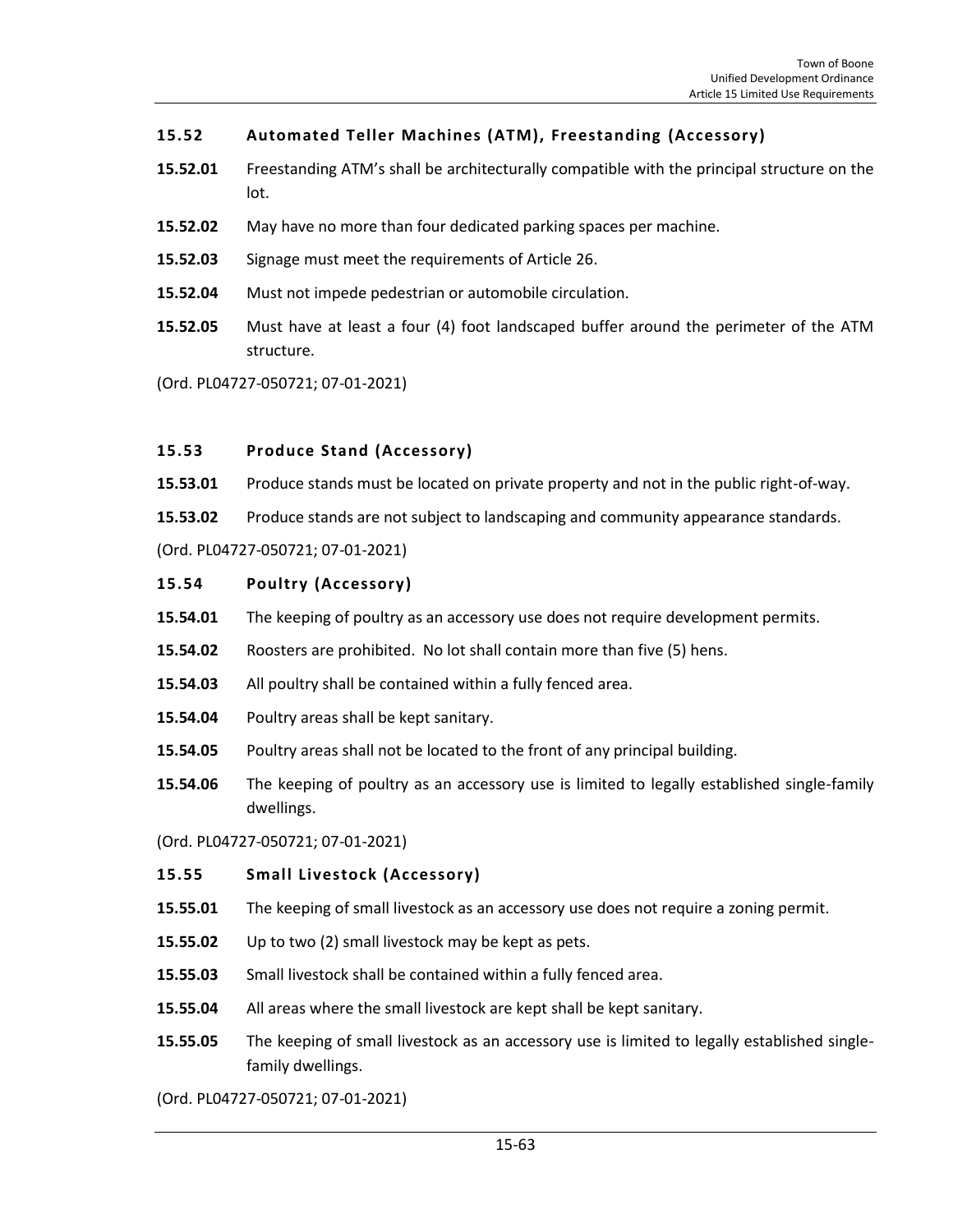#### **15.56 Large Livestock (Accessory)**

- **15.56.01** The keeping of large livestock as an accessory use does not require development permits.
- **15.56.02** There may be no more than two (2) large livestock for every acre of grazing area.
- **15.56.03** Large livestock shall be contained within a fully fenced area.
- **15.56.04** All areas where the large livestock are kept shall be kept sanitary.

#### (Ord. PL04727-050721; 07-01-2021)

#### **15.57 Bees (Accessory)**

- **15.57.01** The keeping of bees as an accessory use does not require development permits.
- **15.57.02** No lot may contain more than five (5) hives.
- **15.57.03** Hives must be screened with an opaque fence at least six feet (6') high and must provide adequate security and signage to prevent inadvertent entry.
- **15.57.04** A water source must be provided.
- **15.57.05** A bait hive placed ten (10') to thirty feet (30') away and at least ten feet (10') above the hives shall be provided.
- **15.57.06** The hive shall be placed at ground level or securely attached to an anchor or stand.
- **15.57.07** The hive shall be removed if the owner no longer maintains the hive or if removal is necessary to protect the health, safety and welfare of the public.

(Ord. PL00981-092517, 03-22-2018; Ord. PL04727-050721; 07-01-2021)

#### **15.58 Gardens (Accessory)**

- **15.58.01** Accessory gardens do not require development permits.
- **15.58.02** An accessory garden shall be placed or designed to minimize impacts to adjacent properties, including run-off of water and chemicals.

(Ord. PL04727-050721; 07-01-2021)

#### **15.59 Swimming Pools, Spas, and Hot Tub (Accessory)**

- **15.59.01** Enclosure required:
	- **A.** In order to protect unattended children from the risk of drowning:
		- 1. All below-ground outdoor swimming pools, hot tubs, or spas having a depth of eighteen inches (18") or greater at the deepest point shall be completely surrounded by a fence or wall with a height of no less than four feet (4'). The fence or wall may be made of any suitable and durable material. The fence or wall shall be designed so that a four and one-half inch (4 ½") diameter sphere cannot pass through any opening. The principal or accessory building may be used as part of such enclosure.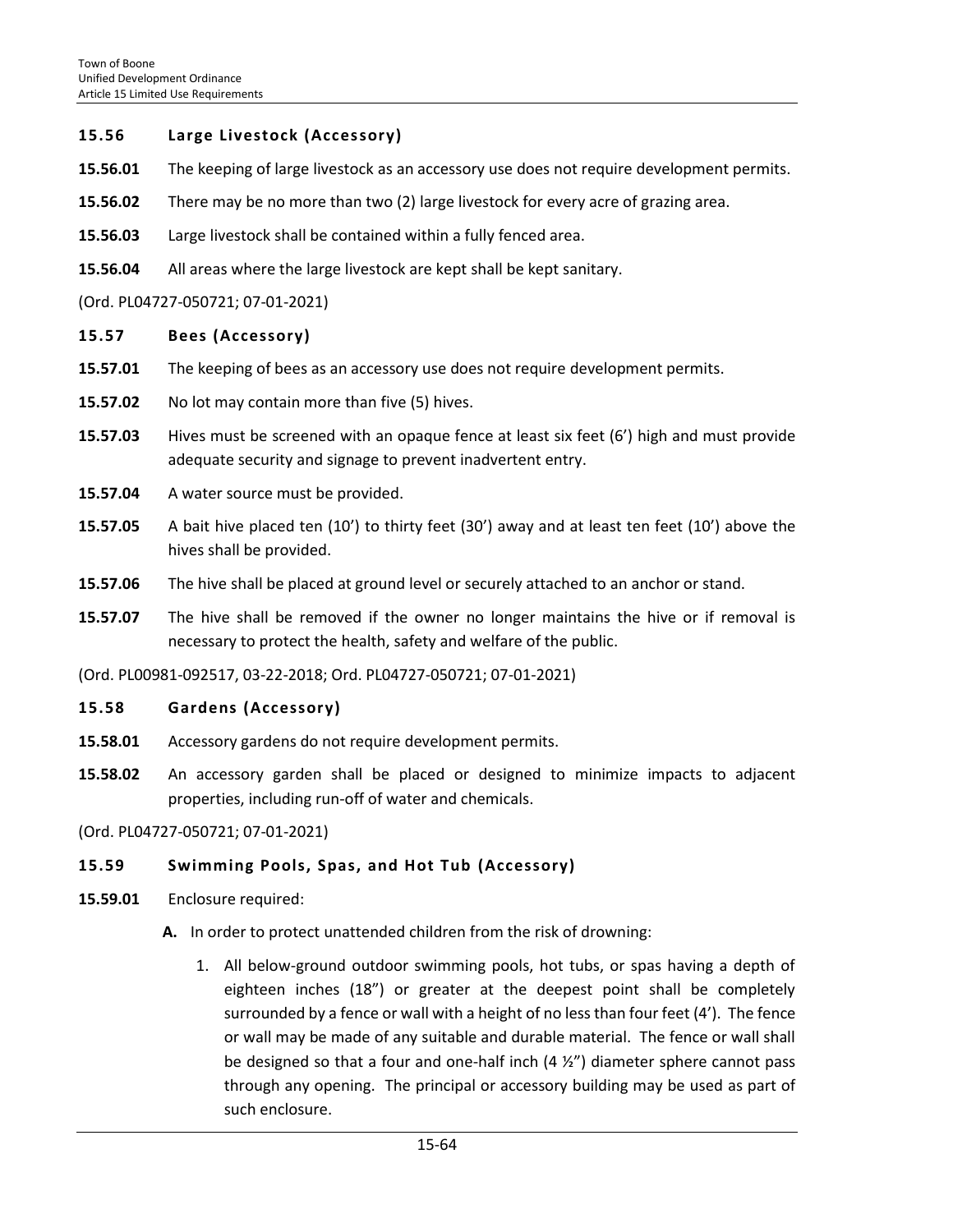- 2. All above-ground swimming pools shall maintain gates at access points into the pool.
- 3. All gates shall have self-closing and self-latching devices that keep the gate or door closed at all times when not in actual use. However, the door of any building that furnishes part of the enclosure need not be so equipped.
- 4. Exemption: A portable spa or hot tub with a safety cover that complies with ASTM ES13 entitled "Emergency Standard Performance Specifications for Safety Covers and Labeling Requirements for All Covers for Swimming Pools, Spas, and Hot Tubs", 1989 edition, is exempt from the requirements of this Section.
- 5. Such uses shall meet the setback requirements for accessory structures.

#### (Ord. PL04727-050721; 07-01-2021)

## **15.60 Caretaker's Residence (Accessory)**

- **15.60.01** A caretaker's residence may be allowed as an accessory use provided the following standards are met:
	- **A.** The caretaker's residence shall be clearly accessory to the principal use; and
	- **B.** The residence shall be occupied by a bona fide caretaker or watchman employed by the principal use on the property; and
	- **C.** There shall be nor more than one (1) caretaker's residence on the property and it shall be occupied by no more than one (1) family; and the living quarters shall be limited to one (1) floor and constructed so that the exterior of the premises provides a development style uniform with the main structure.
- **15.60.02** The caretaker's residence shall be subject to all applicable intensity and setback requirements.
- (Ord. PL04727-050721; 07-01-2021)

## **15.61 Vehicular Gate (Accessory)**

- **15.61.01** No vehicular gate shall be allowed on any public street.
- **15.61.02** A vehicular gate may be permitted so long as:
	- **A.** The primary purpose of the gate is to provide safety and security for the area located beyond the gate by regulating access of motor vehicles to that area; and
	- **B.** The vehicular gate shall be staffed twenty-four (24) hours a day so that police and all emergency vehicles will be allowed immediate access without delay, unless all emergency service providers find that such staffing is not necessary; and
	- **C.** The vehicular security gate is maintained in good operating conditions.

(Ord. PL04727-050721; 07-01-2021)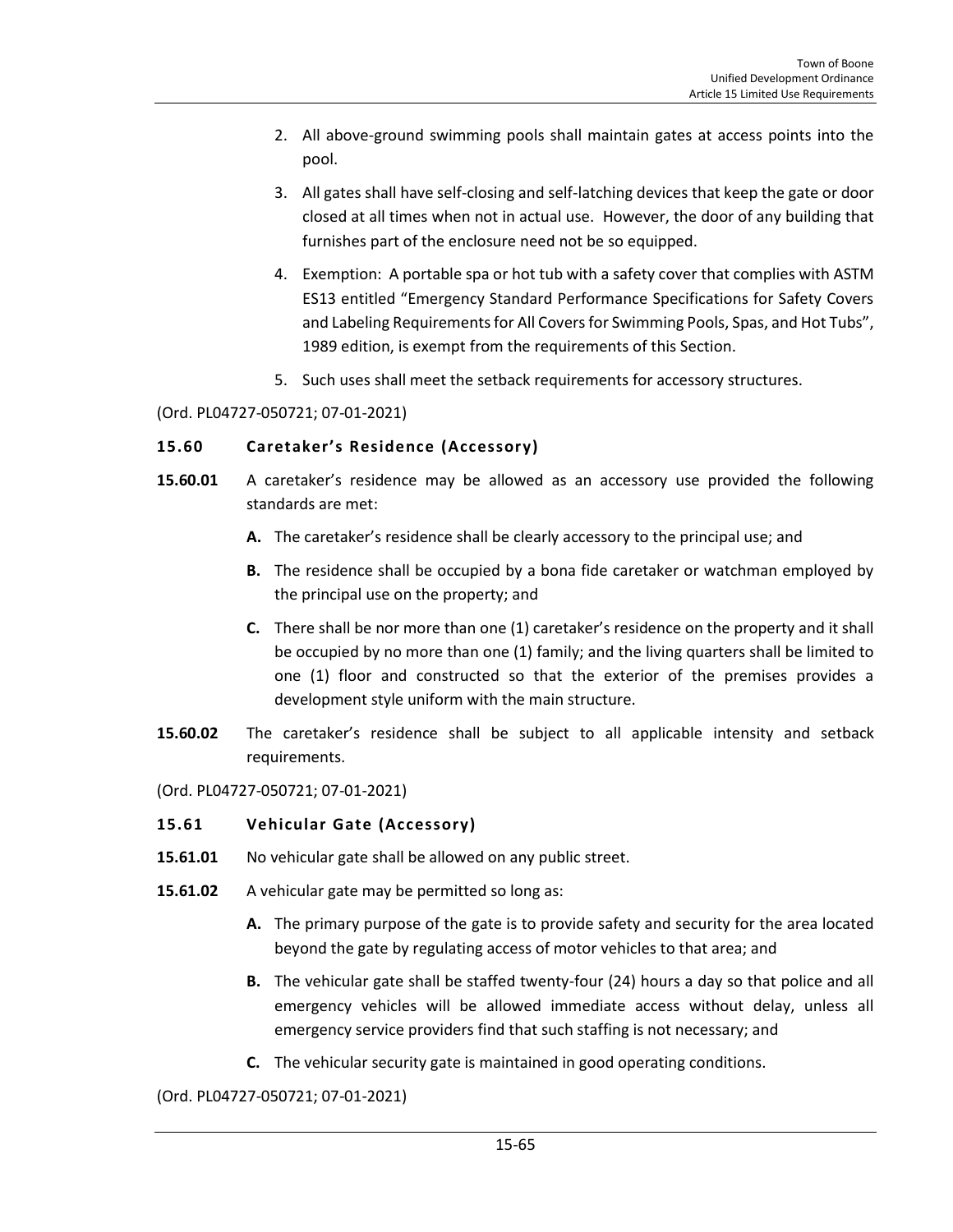### **15.62 Temporary Uses**

#### **15.62.01 General Regulations:**

- **A.** Unless otherwise provided here in, all listed temporary uses are required to obtain a zoning permit in compliance with the regulations of this Section.
- **B.** Unless expressly permitted no sign may be erected in conjunction with a temporary use.
- **C.** Only those improvements and modifications minimally necessary for the temporary use to function are permitted.
- **D.** In the event the landowner fails to remove a temporary structure within the described time frames after the zoning permit authorizing its use has been terminated, the Town may remove the said temporary structure at the expense of the owner, and may seek to recover through collection efforts or a civil action against the owner, the costs of removal, court costs and attorney fees.
- **E.** A sight triangle ten feet (10') by seventy feet (70') must be observed at all intersections of driveways or streets with adjacent streets.
- **F.** Temporary uses shall not be subject to the requirements of Article 25 Community Appearance Standards unless provided in this Section.
- **G.** No required existing landscape buffer may be disturbed for any temporary use.
- **H.** All temporary uses shall meet all applicable NC Building Codes.
- **I.** Unless otherwise provided herein, the land use intensity ratios of Section 16.01 shall apply.
- **J.** Unless otherwise provided herein, landscaping is not required for temporary uses.

#### (Ord. PL04727-050721; 07-01-2021)

- **15.62.02 Temporary Family Health Care Structure**: A temporary family health care structure may be permitted as provided in the Table of Temporary Uses, as a temporary use on a lot with Use 1.110 Single-family detached, one dwelling unit per lot, subject to the following conditions:
	- **A.** Occupancy of the structure shall be limited to the caregiver or the mentally or physically impaired person requiring a substantial amount of personal care or attention based on a certified medical need.
	- **B.** The temporary family health care structure shall meet all minimum building spacing requirements set forth in Subsection 16.09.
	- **C.** The temporary family health care structure shall be placed on the lot in such manner that it meets all required setbacks.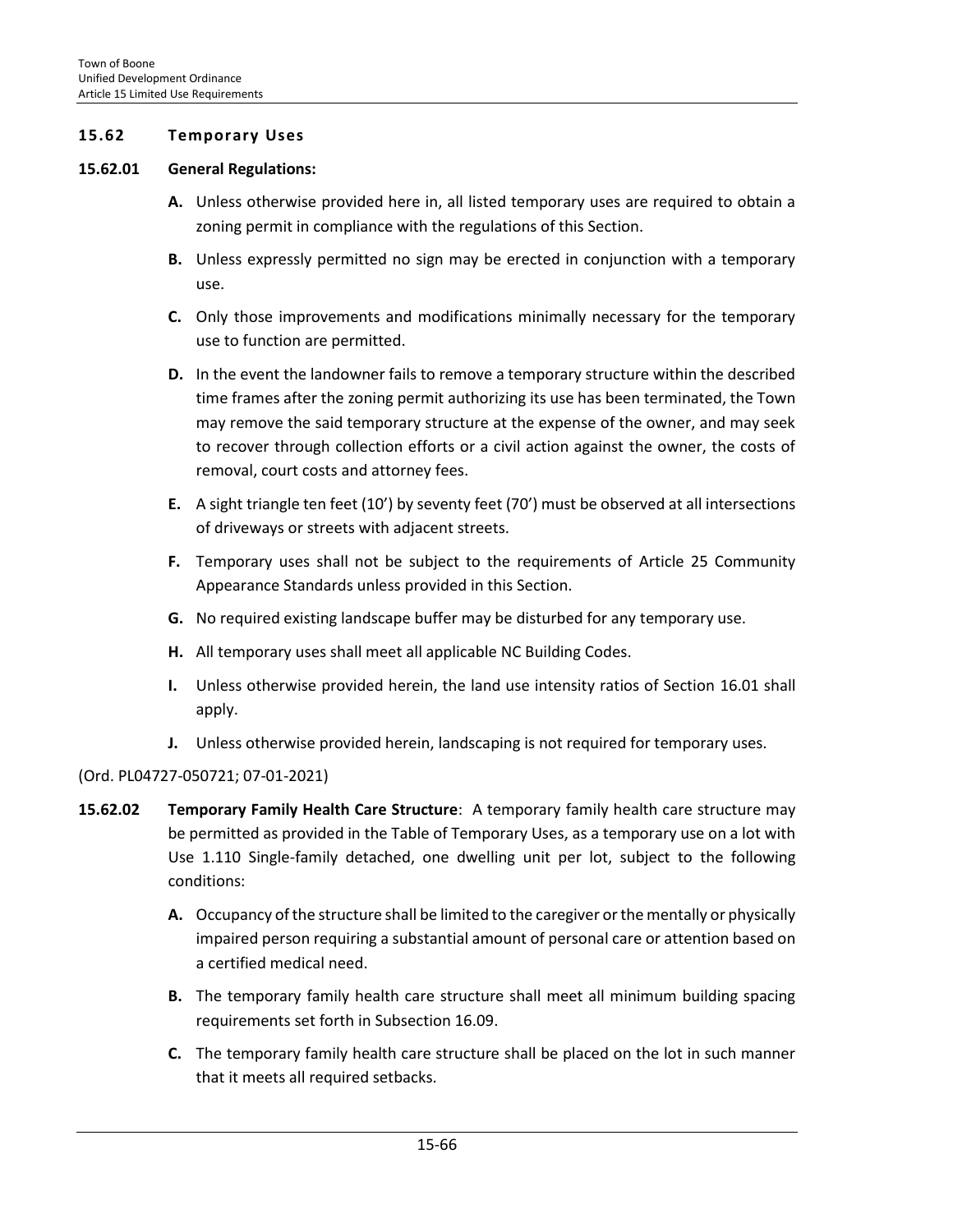- **D.** No more than one (1) accessory temporary family health care structure per lot shall be allowed.
- **E.** The applicant must provide a certification by a qualified medical provider that the temporary family health care structure is needed to take care of a mentally or physically impaired person who lives on the same lot who is in need of personal or medical attention.
- **F.** The location, placement, and type of the temporary family health care structure must be selected so as to minimize any negative effects on adjacent properties.
- **G.** A permit shall be valid for a period of one (1) year. Applications for extensions for an additional one (1) year period must be filed between thirty (30) to sixty (60) days prior to the expiration of the permit. For each new extension the applicant must demonstrate continuing compliance with this Section and a new certification in accordance with Subsection 16.69.02(F) must be submitted. The applicant can continue to apply for extensions so long as all other requirements of this Section are met.
- **H.** Upon expiration of the permit or the cessation of the conditions giving rise to the permit, the temporary structure shall be removed from the property within sixty (60) days.
- **15.62.03 Temporary Construction or Repair Dwelling:** A temporary construction or repair dwelling may be permitted as a temporary use while either a Use 1.111 (site built or modular structures) or 1.200 (two-family residences) is being constructed or repaired, subject to the following conditions:
	- **A.** Upon completion, the dwelling under construction or repair must be the principal residence of the owner of the lot.
	- **B.** Only Class A and B manufactured homes may be used as temporary construction or repair dwellings.
	- **C.** The permit may not be issued until the owner of the lot has received a building permit for the construction or repair of the non- temporary dwelling.
	- **D.** The temporary construction or repair dwelling shall be placed on the lot in such manner that it meets all required setbacks.
	- **E.** A permit shall be valid for a period of one (1) year but may be extended for up to two (2) consecutive six (6) month periods upon an application filed no later than thirty (30) days before the end of each permit period. Each extension shall require a finding by the Administrator that significant progress is being made in completing the construction or repair.
	- **F.** The temporary construction or repair dwelling shall be removed within thirty (30) days upon: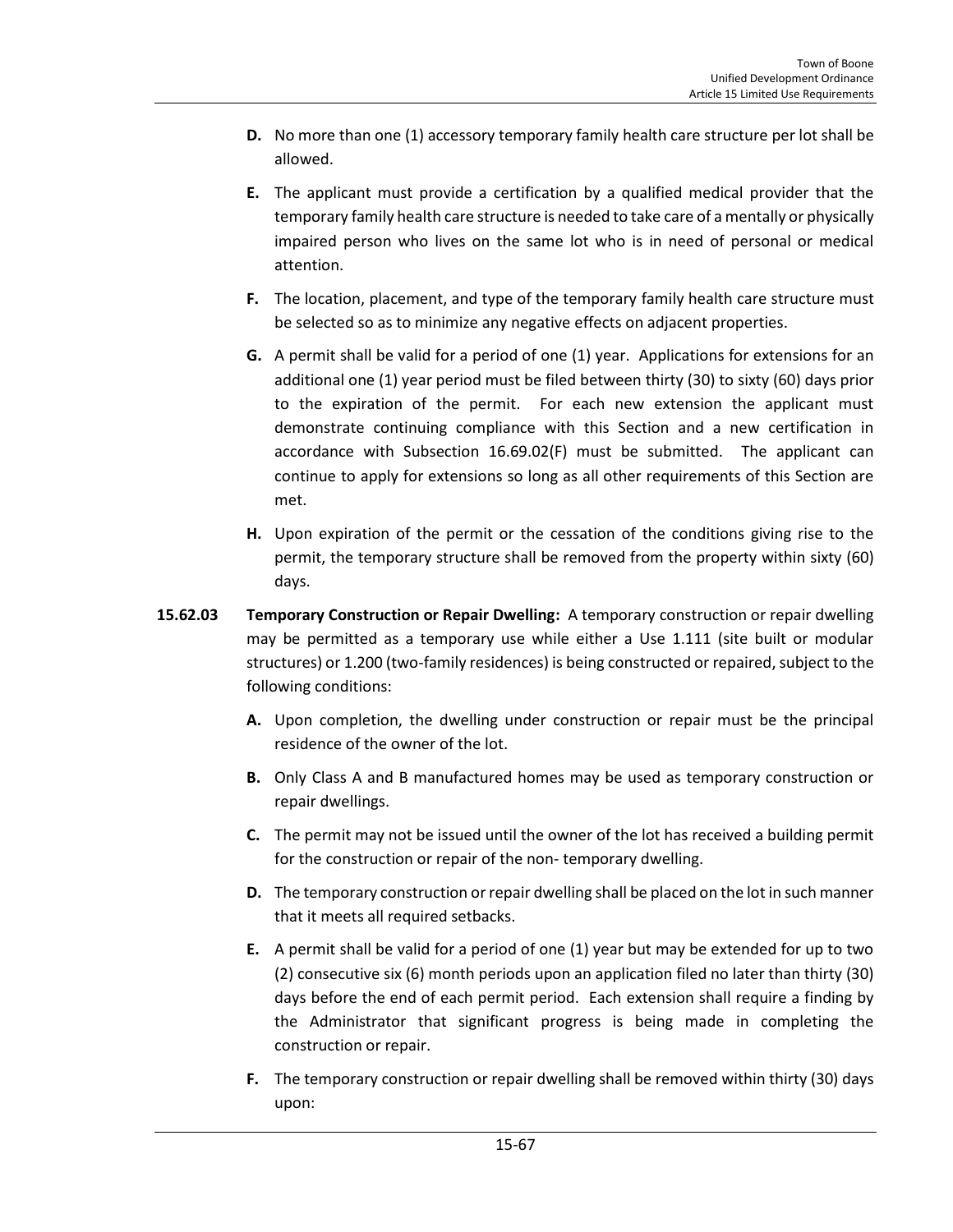- 1. Expiration of the permit.
- 2. Expiration or lapse of the building permit for the dwelling under construction or repair.
- 3. Issuance of a certificate of occupancy or certificate of compliance, as appropriate, for the dwelling under construction or repair.
- **G.** The land use intensity ratios of Section 16.01 do not apply to a temporary construction or repair dwelling.
- **15.62.04 Temporary Construction Trailer:** A temporary construction trailer may be permitted as a temporary use for a temporary office, security shelter or shelter for materials or tools (but not for residential purposes or sales office) incident to construction or development of the premises upon which the temporary construction trailer is located subject to the following conditions:
	- **A.** Temporary construction trailers may only be located on a lot upon which a valid zoning or building permit has been issued.
	- **B.** A temporary construction trailer shall be located at least ten feet (10') away from all road rights-of-way and property lines.
	- **C.** A temporary construction trailer may not be used for residential purposes.
	- **D.** The permit shall be valid for two (2) years from the date of issuance or for a maximum of thirty (30) days after the issuance of a certificate of occupancy, whichever is less; provided however, if the project is multi-family or nonresidential in nature, the temporary use permit may be extended if the approved project is not yet completed and the applicant requests an extension within ninety (90) days prior to the expiration of the permit period. Each such extension may be for one (1) year. The applicant can continue to apply for extensions so long as all other requirements of this Section are met.
	- **E.** The land use intensity ratios of Section 16.01 do not apply to a temporary construction trailer.
- **15.62.05 Temporary Mobile Medical Unit:** A temporary mobile medical unit may be permitted as a temporary recurring use accessory to an existing medical use subject to the following conditions:
	- **A.** A temporary mobile medical unit must be accessory to the principal medical use and related to the care provided by the principal medical use.
	- **B.** A temporary mobile medical unit must be located on the same lot as the principal medical use.
	- **C.** A temporary mobile medical unit may be recurring but shall be limited to one (1) fortyeight (48)-hour period per week.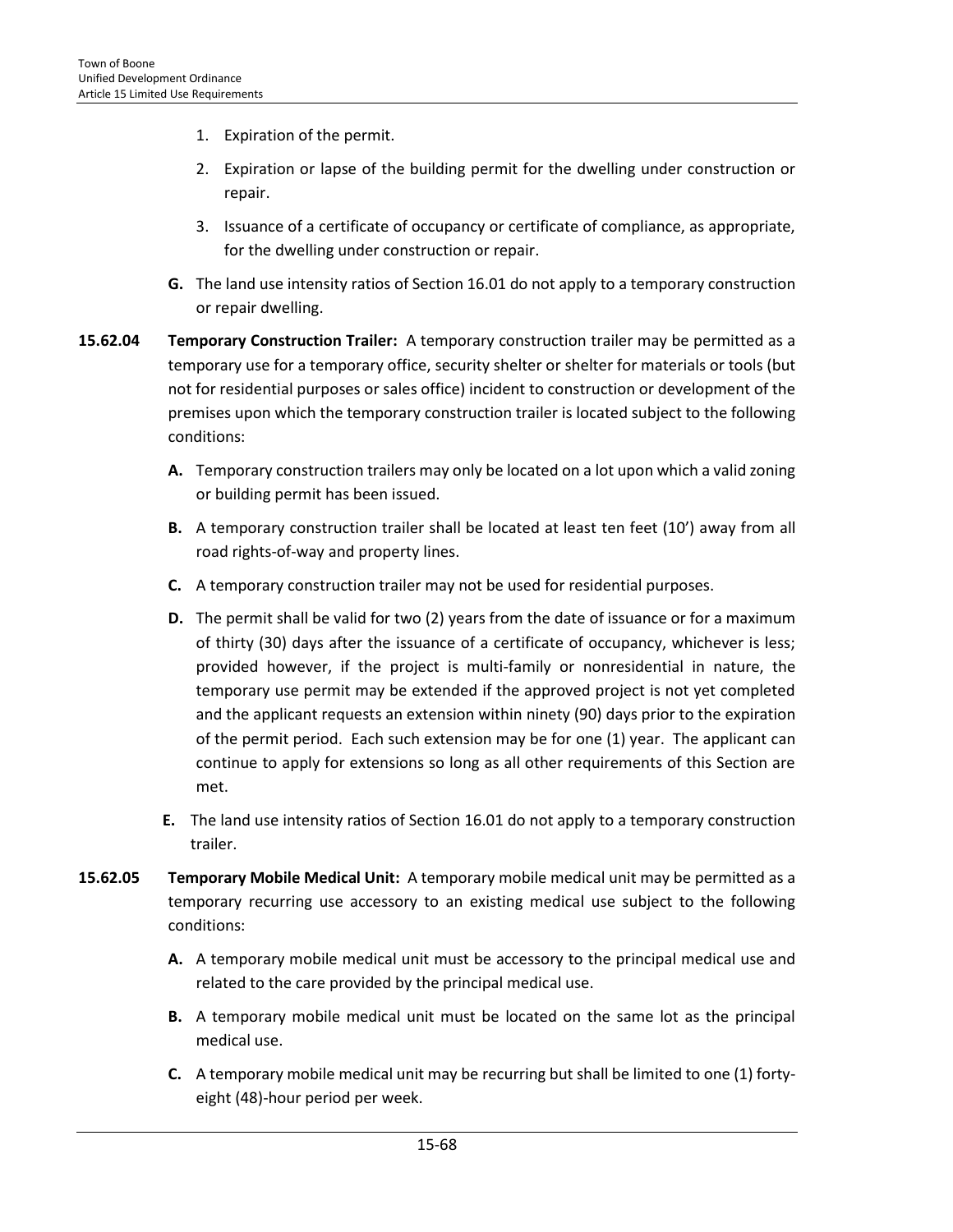- **D.** A temporary mobile medical unit shall not encroach upon or disturb traffic movements and pedestrian circulation either within the site or on the adjacent streets and sidewalks.
- **E.** A temporary mobile medical unit shall not be subject to Section 16.01 or to Subsection 16.07. Setbacks for temporary mobile medical units shall be ten feet (10') from any street rights-of-way and five feet (5') from any interior boundary.
- **F.** Landscape buffers must be provided to the extent possible in the setback areas adjacent to the temporary mobile medical unit.
- **G.** No building may be constructed in association with the temporary mobile medical unit, and none is authorized by a permit for a temporary mobile medical unit.
- **15.62.06 Temporary Classroom:** A temporary structure serving as expansion space for a classroom may be permitted as a temporary use to Use 9.05 Elementary School and Use 11.23 Hospital subject to the following conditions:
	- **A.** A temporary classroom must be accessory and related to the principal use on the lot.
	- **B.** A temporary classroom shall only be allowed at a density that does not exceed one temporary classroom for every five (5) acres.
	- **C.** The temporary classroom shall be placed on the lot in such manner that it meets all required setbacks.
	- **D.** The location, placement, and type of the temporary classroom must be selected so as to minimize any negative effects on adjacent properties.
	- **E.** The land use intensity ratios of Section 16.01 do not apply to a temporary classroom.
	- **F.** Landscape buffers must be provided to the extent the temporary classroom is adjacent to properties not associated with the principal use for the lot for which the temporary classroom serves.
	- **G.** Article 25 Community Appearance Standards shall not apply to temporary classrooms.
	- **H.** The permit shall be valid for three (3) years for Use 11.23 Hospital and ten (10) years for Use 9.05 Elementary School from the date of issuance. The temporary use permit may be extended subject to the following conditions:
		- 1. A one (1) year extension is allowed if a building permit for an approved project for permanent construction which would replace the need for the temporary classroom has been issued prior to the expiration of the temporary permit; and
		- 2. The applicant requests an extension within ninety (90) days prior to the expiration of the temporary permit period.
- **15.62.07 Temporary Portable Storage Containers:** Placement and use of temporary portable storage container are subject to the following conditions and limitations: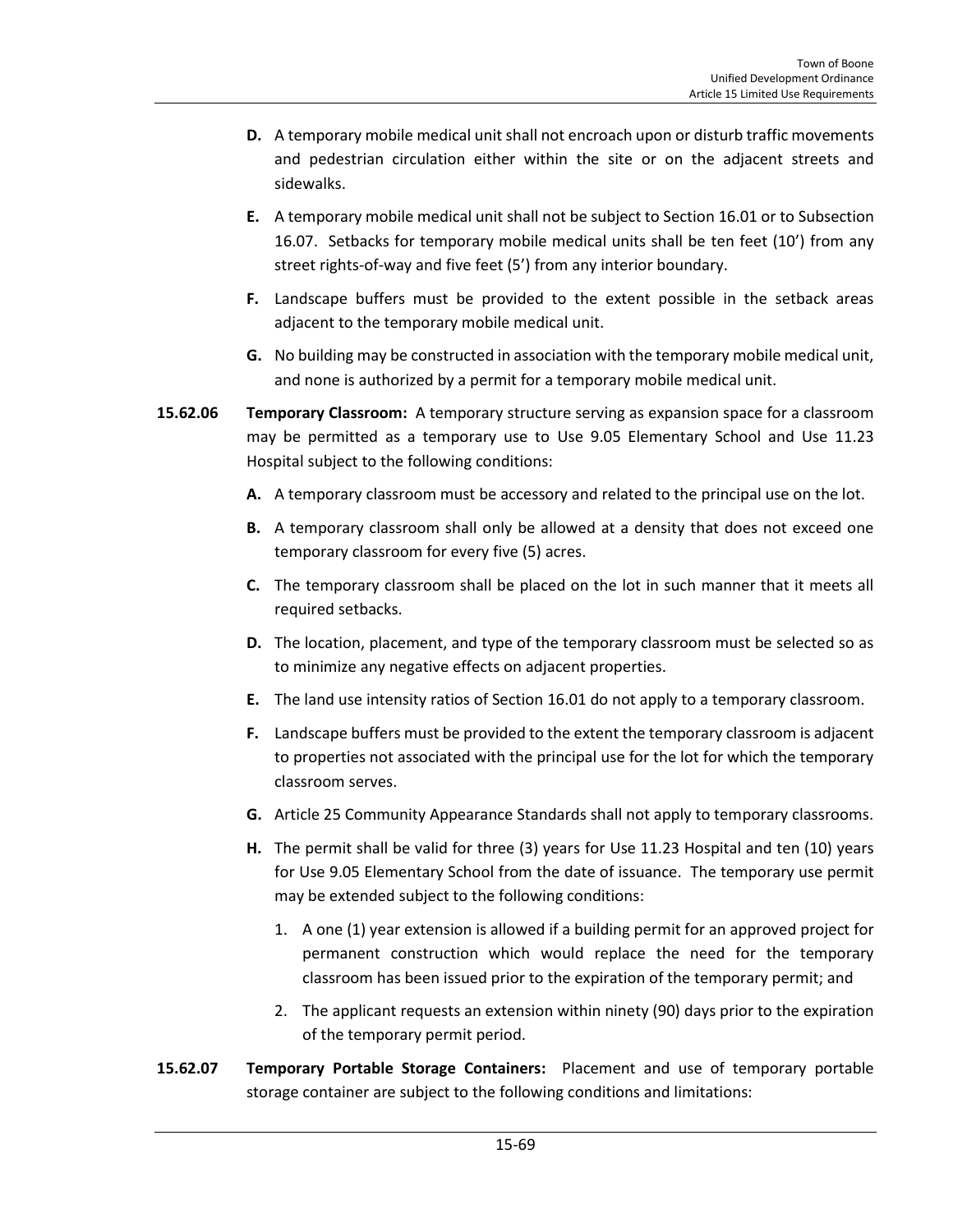- **A.** Use. Temporary portable storage containers:
	- 1. Shall only be used for storage of goods and materials.
	- 2. Storage of hazardous, toxic, or explosive substances, or any other substance requiring a 704 placard is prohibited.
	- 3. Commercial, wholesale or retail sales, flea markets, peddling, garage sales or other similar types of activities is prohibited.
	- 4. Habitation of storage units by humans or animals is prohibited.
	- 5. Shall be placed only on the lot for which the temporary portable storage container is being used.
	- 6. The following principal use categories which may use portable storage containers in the day-to-day operation of the business are exempt from the requirements set forth in Subsection 15.62.07: Use 14.0 Manufacturing, 16.0 Storage, Use 17.0 Transportation, and Use 18.08 Waste Related Uses.
	- 7. Property zoned M1 Manufacturing is exempt from the requirements set forth in Subsection 15.62.07.
- **B.** Number allowed.
	- 1. Single-family and two-family dwellings units are limited to two (2) temporary portable containers at any given time.
	- 2. Multi-family developments and mixed-use developments with multi-family dwelling units are allowed at least two (2) temporary portable containers and can have more so long as the total number of temporary portable containers does not exceed 1 container for every 20 dwelling units.
	- 3. Non-residential commercial developments are allowed at least two (2) temporary portable containers and can have more so long as the total number of temporary portable containers does not exceed 5% of the total vehicular surface area for the total development.
- **C.** Duration of use.
	- 1. Single-family and two-family dwelling units may utilize a temporary portable storage container for a period of fourteen (14) consecutive days, with one (1) fourteen (14) day renewal provided a Building Permit has been issued at the address the container is located, up to two (2) times per calendar year.
	- 2. Each dwelling unit in multi-family and mixed-use developments may utilize a temporary portable storage container for a period of seven (7) consecutive days, up two (2) time per calendar year.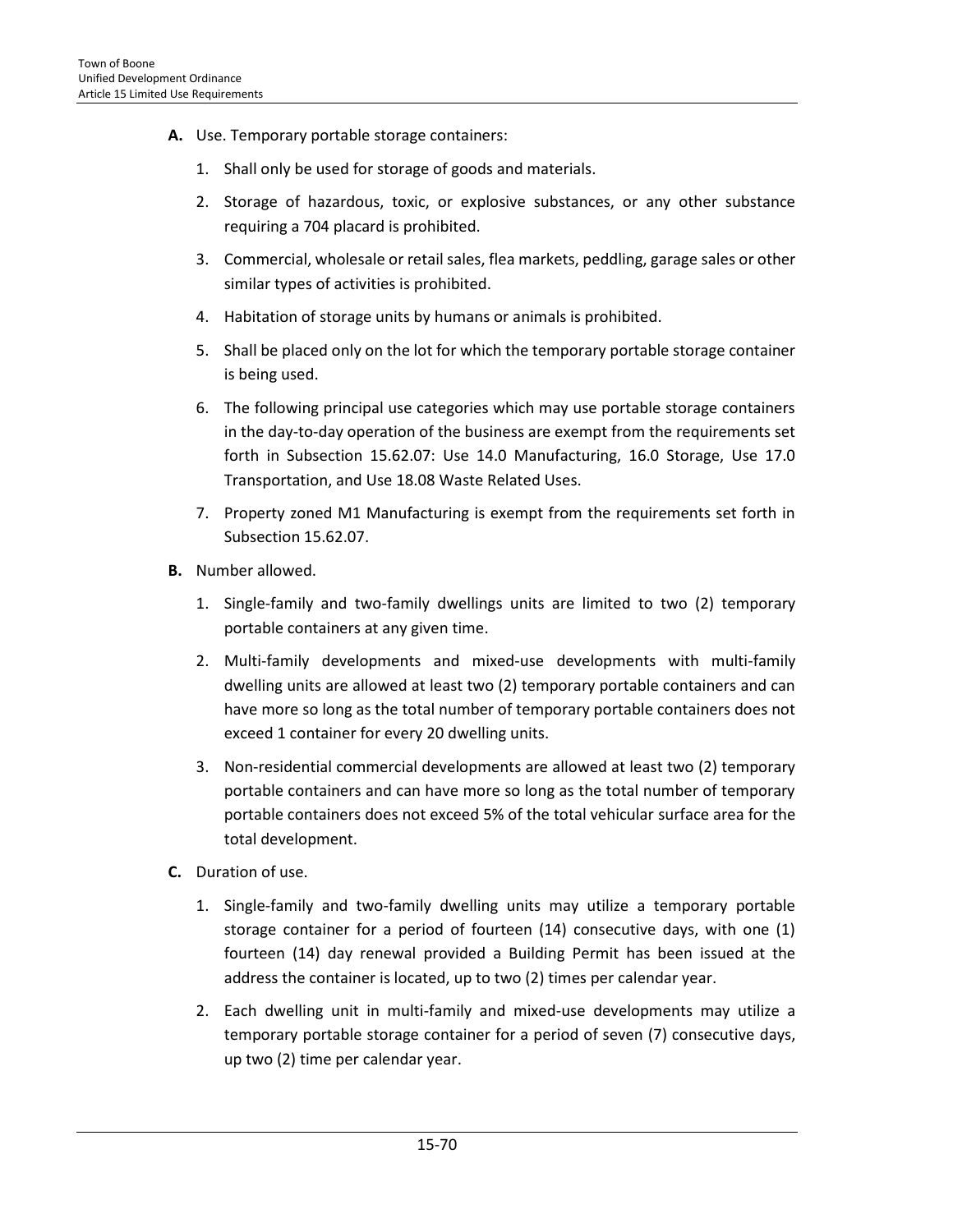- 3. Non-residential commercial uses may utilize a temporary portable storage container for a period of sixty (60) consecutive days, up to two (2) times per calendar year.
- 4. In any district, a temporary portable storage container being used in connection with or to accommodate the repair, modification or construction of a structure or development may be utilized for the duration of a building permit on the same parcel.
- 5. The time, in all instances, shall run from the time of delivery of the container to the time of removal.
- **D.** Placement. A temporary portable storage container:
	- 1. Is subject to and shall be placed on a lot so as to comply with all interior setback requirements
	- 2. Shall be placed so as to minimize negative impacts on adjacent property.
	- 3. Shall not be placed on a street, sidewalk or trail or within any right-of-way.
	- 4. Shall be placed within a vehicular surface area though it shall not be placed in any location that would interfere with vehicular or pedestrian circulation or cause reduced visibility at street intersections.
	- 5. Shall adhere to all applicable building and fire code regulations for the purpose of ensuring safe passage for fire protection, to and from structures, and access to utility shut-off valves.
	- 6. Shall not be located in any required landscaped area.
	- 7. May not be stacked on top of each other outside of the provider's storage facility.
- **E.** Signage: A sign displaying the container provider contact information is required to be attached to the container. There are no limitations on the amount of signage that can be displayed on a container, however, signage is limited to provider information and cannot include advertisements for any other product or service.
- **F.** Permitting:
	- 1. A zoning permit is not required for use of a temporary portable storage container at a dwelling unit.
	- 2. Non-residential commercial users are required to obtain a zoning permit for any utilization of a temporary portable storage unit for more than 14 consecutive days.

(Ord. PL00982-092517, 12-21-2017; Ord. PL03942-060520, 07-14-2020)

- **15.62.08 Temporary Staging:** Temporary staging is permitted subject to the following conditions:
	- **A.** Elements used in the staging, other than protective fencing, shall be placed on the lot in such manner that it meets all required setbacks.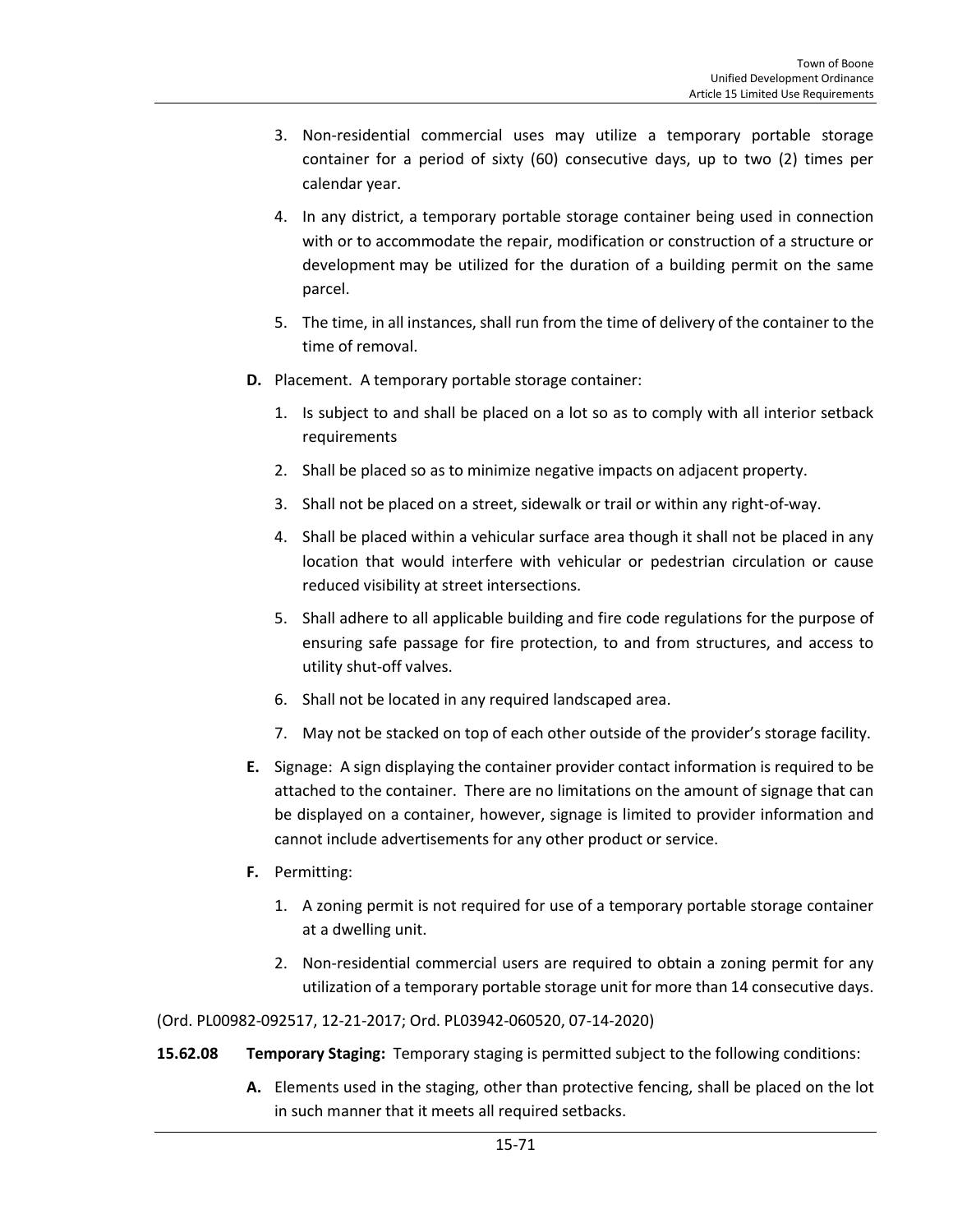- **B.** The location and placement of the staging area must be placed so as to minimize any negative effects on adjacent properties.
- **C.** The land use intensity ratios of Section 16.01 do not apply to temporary staging.
- **D.** The temporary staging area cannot be located on public property unless undertaken by the landowner.
- **E.** Applicant must have express written permission of landowner to be located at the property.
- **F.** All elements related to the temporary staging must be removed by the next business day following the issuance of a Certificate of Occupancy or Certificate of Completion for the project in which the staging area was permitted for.

## **15.62.09 Non-Fixed Site Event Venue**

- **A.** A zoning permit is required for a non-fixed site event.
- **B.** No more than one (1) event is allowed on a lot per year.
- **C.** Sufficient parking shall be provided either on site or proof that adequate off-site parking has been acquired.
	- 1. Off-site parking may not leave the host use with inadequate parking.
- **D.** Adequate security and traffic control shall be provided.
- **E.** Restroom facilities shall be provided for patrons.
- **F.** The lot must be maintained in a sanitary state during the event and must be cleaned immediately following the event.
- **G.** A temporary structure may be permitted subject to the following conditions:
	- 1. The temporary structure shall be placed on the lot in such manner that it meets all required setbacks.
	- 2. The location, placement, and type of the temporary structure must be placed so as to minimize any negative effects on adjacent properties.
	- 3. The land use intensity ratios of Section 16.01 do not apply to a temporary structure.
	- 4. Such structure shall not be erected more than forty-eight (48) hours before the event and must be taken down no later than the next business day following the event.

#### **15.62.10 Carrier-On-Wheels (COW)**

**A.** The Administrator may allow a COW for providing communications during an emergency in any zoning district.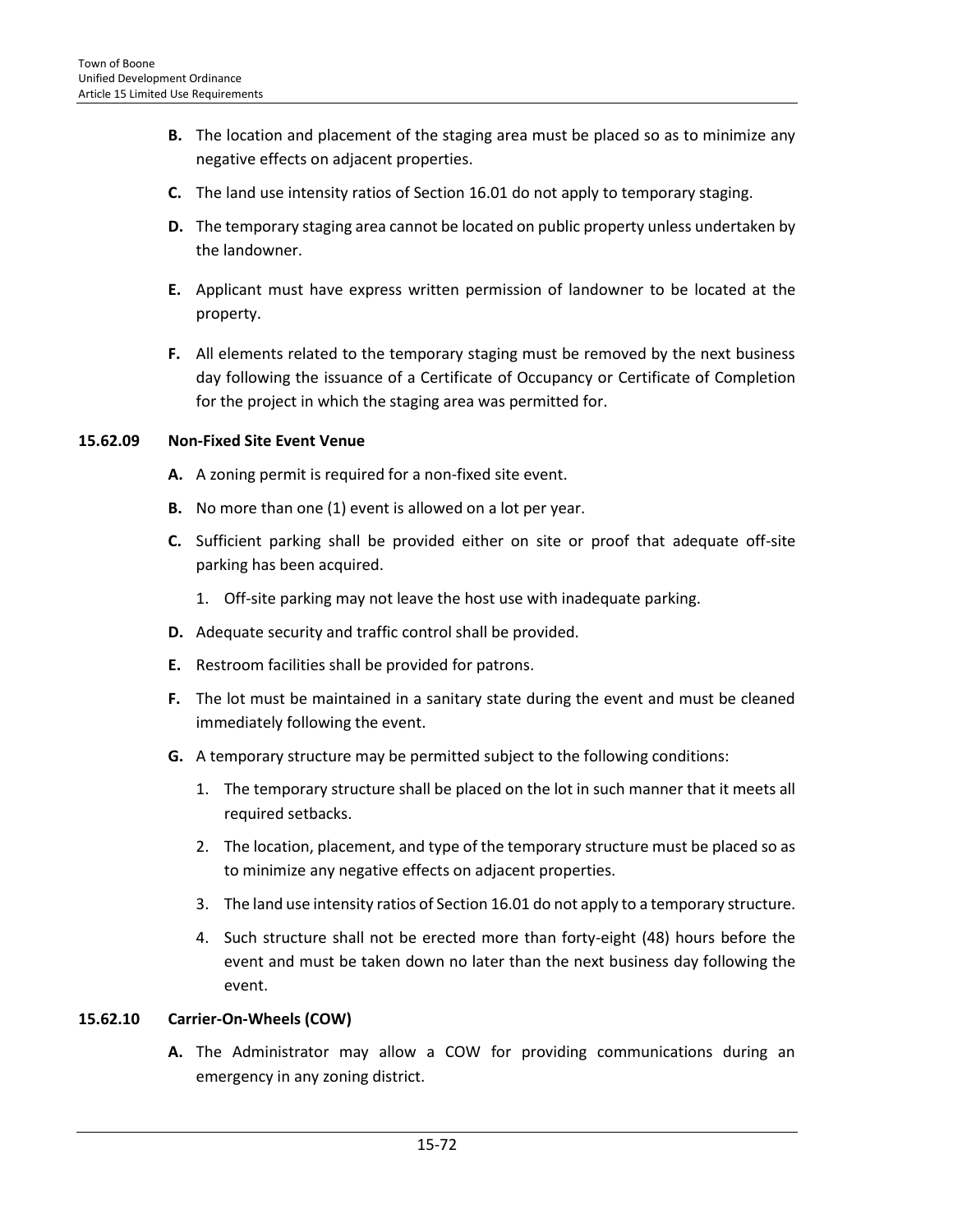- **B.** The Administrator may allow a COW in the O1, B2, B3, U1 or M1 zoning districts for special events if the following conditions are met:
	- 1. The COW may only be erected twenty-four (24) hours in advance of the event.
	- 2. The COW must be taken down immediately following the event, not to exceed twenty-four (24) hours.
	- 3. The COW may not be erected for more than seventy-two (72) hours.
	- 4. The applicant must provide a copy of liability insurance at the time of application.
	- 5. The COW must be fully contained on the property where the event is occurring. A fall-zone equal to the height of the COW must be provided.
	- 6. The COW shall be placed on the lot in such manner that it meets all required setbacks.
	- 7. The land use intensity ratios of Section 16.01 do not apply to a COW.

### **15.62.11 Yard Sale**

- **A.** Yard sales are not required to obtain a zoning permit.
- **B.** A yard sale is allowed so long as such sales are not conducted on the same lot for more than three (3) days (whether consecutive or not) during any ninety (90) day period.
- **C.** Yard sales are allowed to have signage in compliance with Section 26.16.
- **D.** The land use intensity ratios of Section 16.01 do not apply to a yard sale.
- **E.** Yard sale participants must have express written permission of landowner to be located at the property.

#### **15.62.12 Itinerant Merchant**

- **A.** An itinerant merchant is required to obtain a privilege license from Town Hall prior to undertaking any retail activity.
- **B.** An itinerant merchant may not stay on one (1) lot for more than seventy-two (72) hours in a one (1) week period unless the itinerant merchant is participating in an approved Open-Air Market.
- **C.** An itinerant merchant may not locate on public property, other than public sidewalks, without written permission.
- **D.** Unless operating in an Open-Air Market, an itinerant merchant must have the written permission of the owner or the entity in control of the property on which the itinerant merchant is located.
- **E.** An itinerant merchant is not required to obtain a zoning permit, and if the above standards are met, no additional Ordinance requirements are applicable.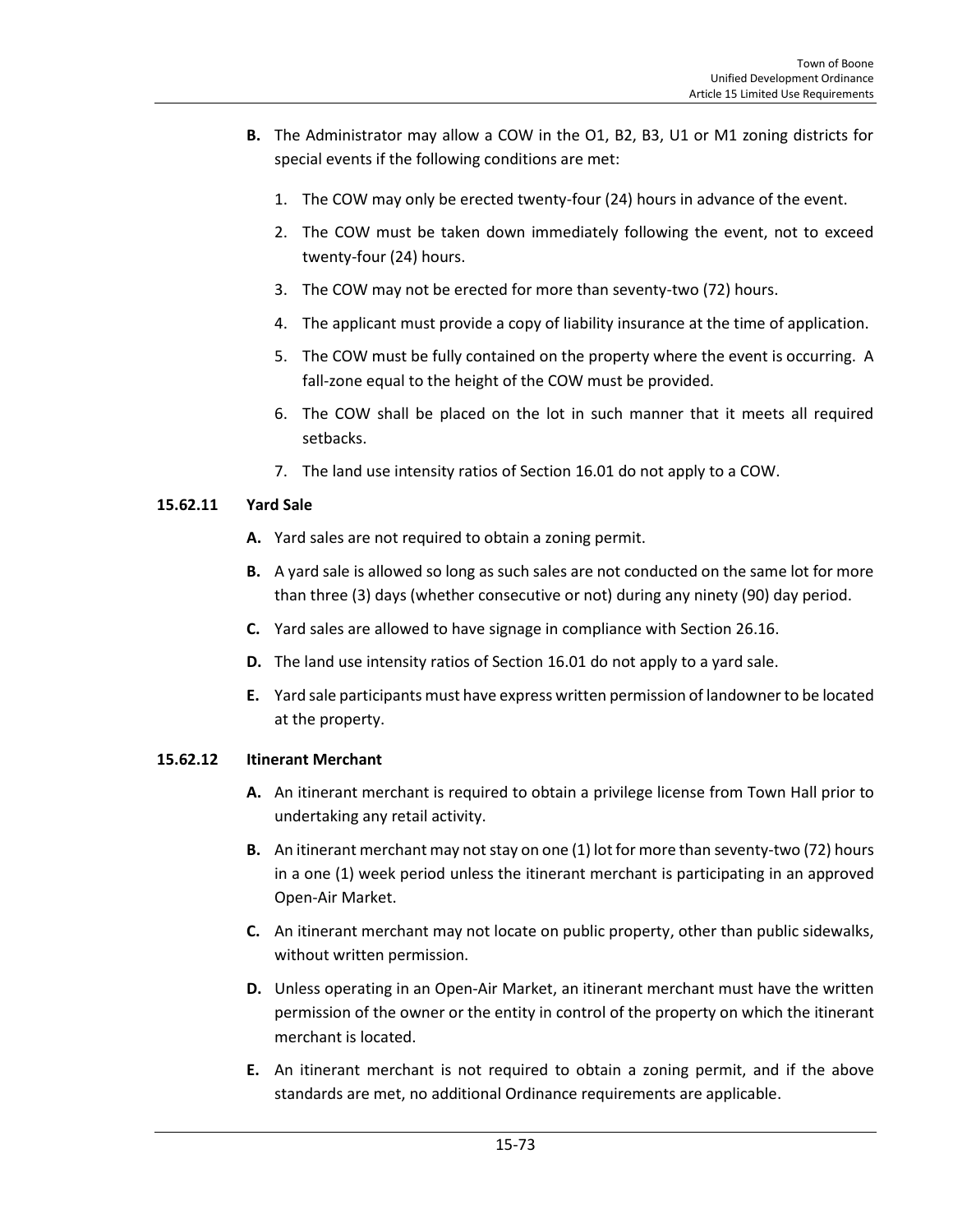### **15.62.13 Temporary Open-Air Markets**

- **A.** A temporary open air market is one which does not involve land disturbing activity and is the only principal use on a lot and occurs no more than eight (8) times, each lasting no more than three (3) days, in any twelve (12) month period on the same lot and only operates during daylight hours.
- **B.** An applicant for a temporary open-air market must submit a site plan showing the locations of the merchants.
- **C.** A temporary open-air market must have the written permission of the owner or the entity in control of the property on which the itinerant merchant is located.
- **D.** A temporary open-air market shall not encroach upon or disturb traffic movements and pedestrian circulation either within the site or on the adjacent streets and sidewalks.
- **E.** A temporary open-air market shall provide rest room facilities for merchants and customers.
- **F.** A temporary open-air market must demonstrate approval by the Fire Marshal and must meet relevant requirements of the North Carolina Building Code and must obtain all necessary driveway permit approvals.
- **G.** If the above standards are met, no additional Ordinance requirements are applicable.
- **15.62.14** Temporary Use 9.01 Public Colleges and Universities Leased "Swing" space
	- **A.** Use 9.01 Public Colleges and Universities may be allowed within the B3, O/I and M1 zoning districts on a temporary basis subject to the following regulations:
		- 1. The particular activity for which a temporary permit is sought must be compatible with other uses allowed within the base zoning district and must meet all requirements of the UDO; *provided* that in no event are residential uses allowed.
		- 2. The applicant must demonstrate sufficient parking and/or transit to serve the planned use. Without limiting the generality of the foregoing, academic classes shall only be approved if the applicant can demonstrate that sufficient parking or transit is provided to the site to accommodate the number of students using the facility.
		- 3. The temporary activity must be conducted pursuant to a lease between the applicant and a private landowner. The lease term may not exceed the duration of the temporary use permit.
		- 4. Signage is allowed subject to the zoning district requirements of UDO Article 26.
		- 5. In the OI and M1 districts, the following additional regulations apply:
			- a. The applicant must submit documentation clearly demonstrating that it has in place a plan to provide permanent space for the use within the time allotted for the temporary use permit. *Provided, however*, that this provision will not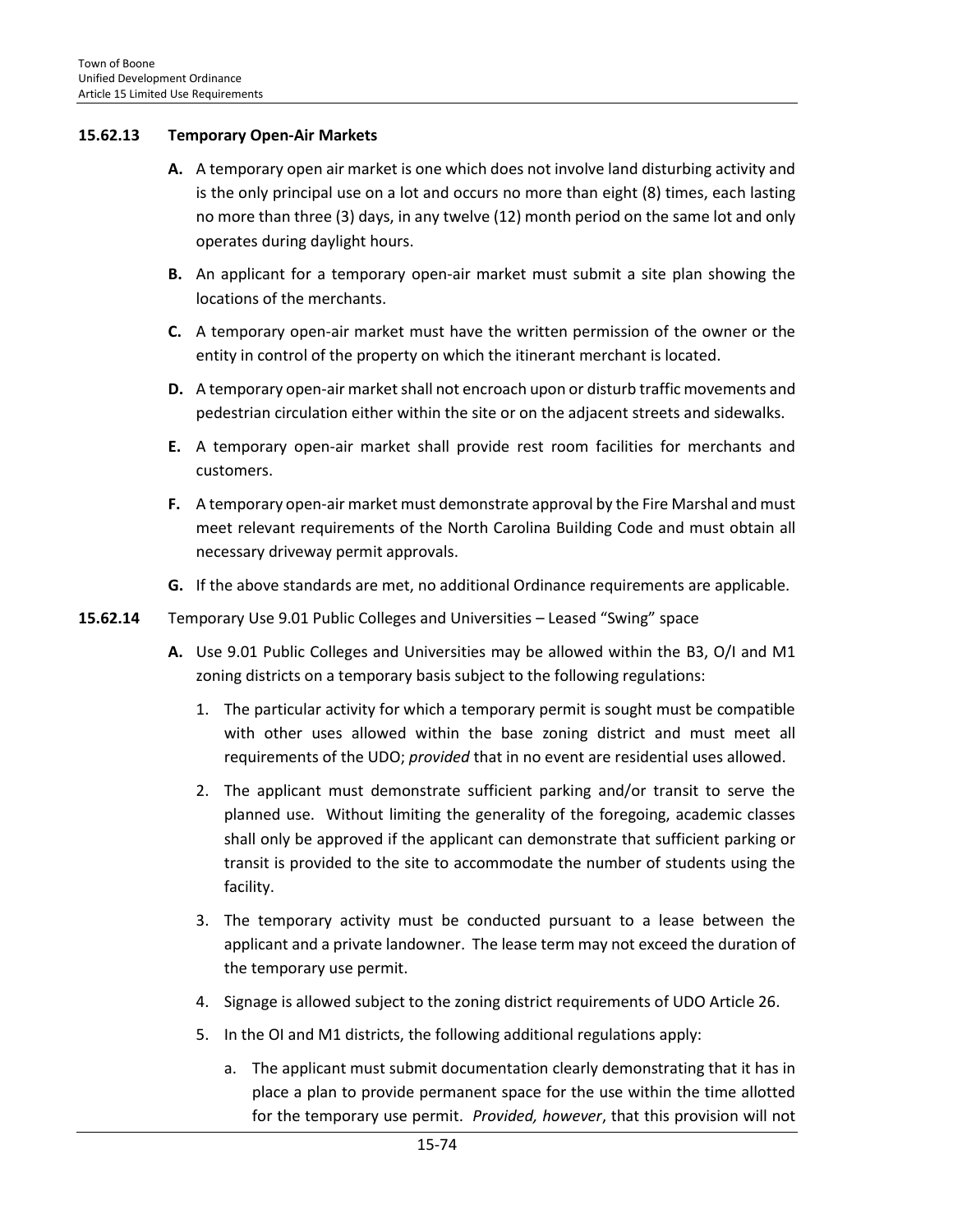apply in the event that (I) the use at issue is of its nature time-limited (for example, in the case of a time-limited grant creating a temporary facility need) or (ii) the need for space for the use arises as the result of a force majeure event, such as a fire or flood.

- b. The permit shall be valid for five (5) years from the date of issuance. Upon a showing of unanticipated and extraordinary circumstances delaying plans to permanently accommodate the temporary use, the permit may be extended one (1) time for an additional two (2) years provided the applicant requests the extension within 90 days prior to the expiration of the permit.
- c. The applicant is permitted to lease the same property for a different temporary use subsequent to the termination of a temporary use permit for another use.
- 6. In the B3 district, Temporary Use 9.01 shall be allowed until June 30, 2029. After that date, the authorization of Temporary Use 9.01 in the B3 district shall automatically expire without requiring any further action by Town Council, and no such use shall thereafter be permitted in the B3 district. In the B3 district, Temporary Use 9.01 shall be allowed for a development governed by a special use permit or conditional district permit as to which the proposed temporary activities are comparable to the principle uses already allowed under that special use permit or conditional district, as determined by the Administrator. In other cases, landowners may seek modification of the zoning approval to allow for Temporary Use 9.01 in the usual manner provided for requested modifications pursuant to Article 9.

(Ord. PL1019-092917, 12-21-2017; Ord. PL02408-040419, 05-09-2019; Ord. PL04727-050721; 07-01- 2021; Ord. PL04727-050721; 07-01-2021)

# **15.63 College- or University-Operated Community Enterprise**

- **15.63.01** College- or university-operated community enterprises may be allowed within the B1 zoning district subject to the following regulations:
	- **A.** The activities involved in the use must be the same as activities of uses allowed as of right in the zoning district.
	- **B.** The organization operating the community enterprise shall clearly demonstrate that the enterprise is dedicated to meeting the civic, cultural, or informational needs of the community as a whole as opposed to the needs of the college or university alone.
	- **C.** No lot containing a college- or university-operated community enterprise shall be located within 1,000 feet of another lot containing a college- or university– operated community enterprise.
	- **D.** The use must be conducted pursuant to a lease between the applicant and a private owner not affiliated with a college or university.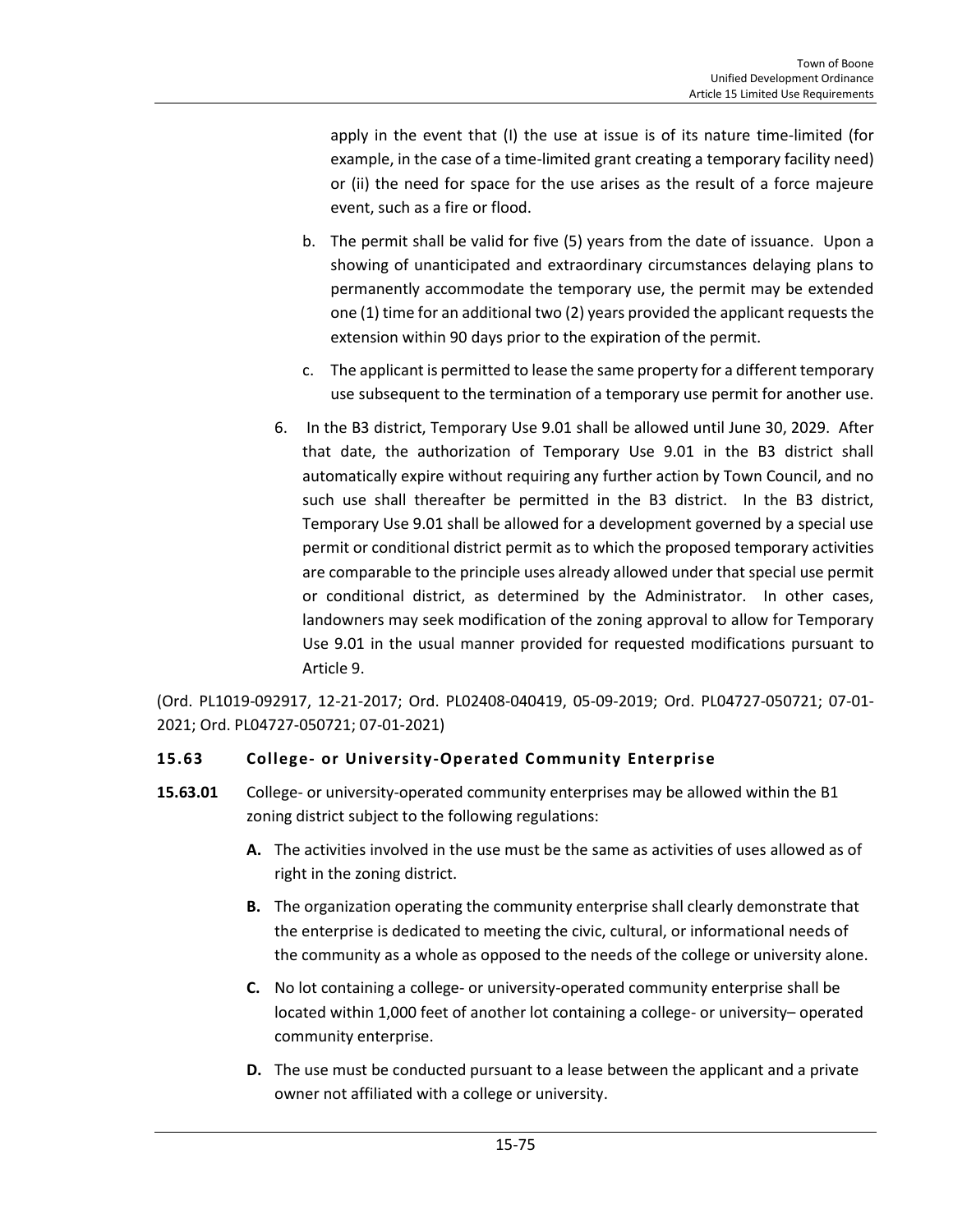(Ord. PL02068-110118, 12-18-2018; Ord. PL04727-050721; 07-01-2021; Ord. PL04727-050721; 07-01- 2021)

## **15.64 Solar Energy Systems, Accessory (A-28)**

- **A.** General Requirements
	- 1. Solar energy systems as described in this Section are permissible in all zoning districts as an accessory use to a permitted principal use subject to the standards for accessory uses in applicable zoning districts and the specific criteria set forth herein.
	- 2. Solar energy systems that are in disrepair, have not been in use for 180 consecutive days, are not in the process of repair and can be seen from a public street shall be considered abandoned and shall be removed by the property owner.
	- 3. The costs associated with the installation of a solar energy system shall not trigger compliance with or otherwise be counted in the calculations set forth at Subsection 7.05.02.
- **B.** Rooftop Solar Energy Systems
	- 1. The highest point of a rooftop solar energy system shall be permitted to exceed the district height limit of up to fifteen feet (15') above the rooftop to which it is attached. Roof-mounted solar energy systems are not subject to the limitations in Subsection 14.03.07(G).
- **C.** Ground-mounted Solar Energy Systems
	- 1. All ground-mounted solar energy systems shall meet the building street setback requirement of fifteen feet (15') from the street right-of-way line and seven feet (7') from any interior lot line.
	- 2. The maximum lot coverage of a ground-mounted energy system shall not exceed ten percent (10%) of the lot.
	- 3. A ground-mounted solar energy system must be clearly subordinate to the principal structure in all dimensional aspects and shall not exceed fifteen feet (15') in height.
	- 4. A ground-mounted solar energy system shall not be located in an easement unless expressly allowed.
	- 5. Applicants are allowed five percent (5%) of additional impervious surface before additional stormwater requirements, set forth in Article 21, are required.
	- 6. Ground-mounted solar energy systems are not allowed within any required landscape buffer.

(Ord. PL05272-110121, 12-08-2021)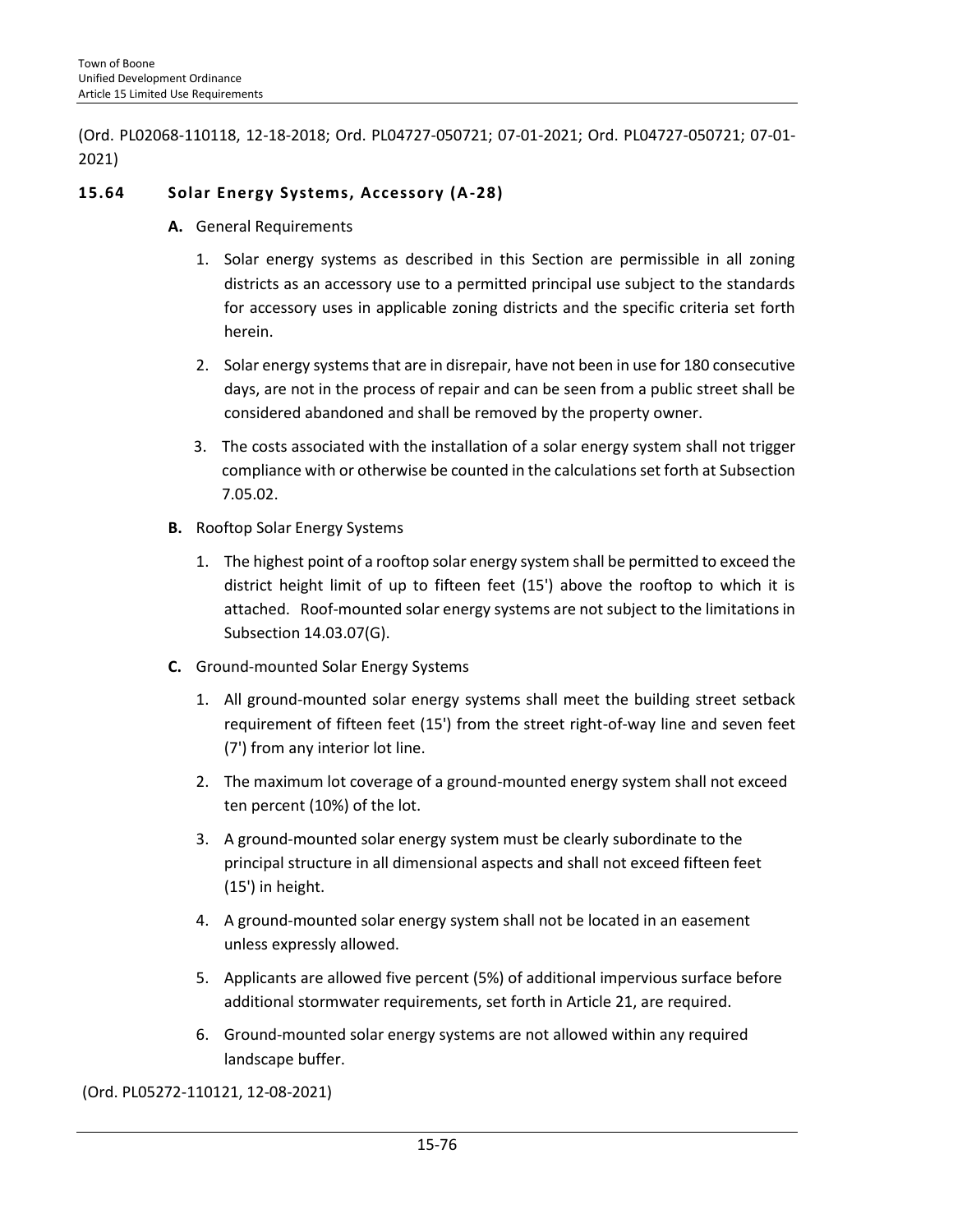## **15.65 Electric Vehicle Charging Stations, Accessory (A-29) and Principal (11.37)**

- **A.** General Requirements
	- 1. An electric vehicle charging station shall only be installed in standard-size parking space(s).
	- 2. Every electric vehicle charging station and associated parking space(s) shall be installed outside of the public right-of-way.
	- 3. Wheel stops, bollards, or other barriers shall be placed between the electric vehicle charging space and the equipment unless the equipment is designed to be impactresistant. Alternatively, there shall be a minimum distance of two (2) feet between the curb and the electric vehicle charging equipment.
		- a. The installation of an electric vehicle charging station and any protective measures shall not reduce the size of the parking space.
		- b. Any cords shall be retractable or have a place to hang the connector and cord sufficiently out of the electric vehicle charging space.
		- c. Any cords connecting the charger to a vehicle shall be configured so that they do not cross a driveway, sidewalk, or passenger unloading area.
	- 4. Electric vehicle charging station equipment may encroach 20% into any required landscape buffer provided the equipment shall be placed outside of the critical root zone for any tree.
	- 5. The costs associated with the installation of an electric vehicle charging station shall not trigger compliance with or otherwise be counted in the calculations set forth at Subsection 7.05.02.
- **B.** Electric Vehicle Charging Stations (Accessory Use, A-29)
	- 1. Electric vehicle charging stations installed as accessory uses are exempt from any appearance, landscaping, or stormwater requirement.
- **C.** Electric Vehicle Charging Stations (Principal Use, 11.37)
	- 1. Canopies or other structures associated with Use 11.37 shall meet all setbacks required for the district.
	- 2. When Use 11.37 is created through the conversion of parking spaces in an existing development:
		- a. The applicant shall provide reliable and persuasive evidence (which may include but is not necessarily limited to a parking demand analysis prepared by a qualified engineer) demonstrating that sufficient parking for the development remains after the removal of the parking for the electric vehicle charging station use.
		- b. Two-hundred square feet (200 sq. ft.) of additional impervious surface is allowed before additional stormwater requirements outlined in Article 21 are required.
	- 3. Use 11.37 electric vehicle charging stations shall meet all other ordinance requirements for commercial development.